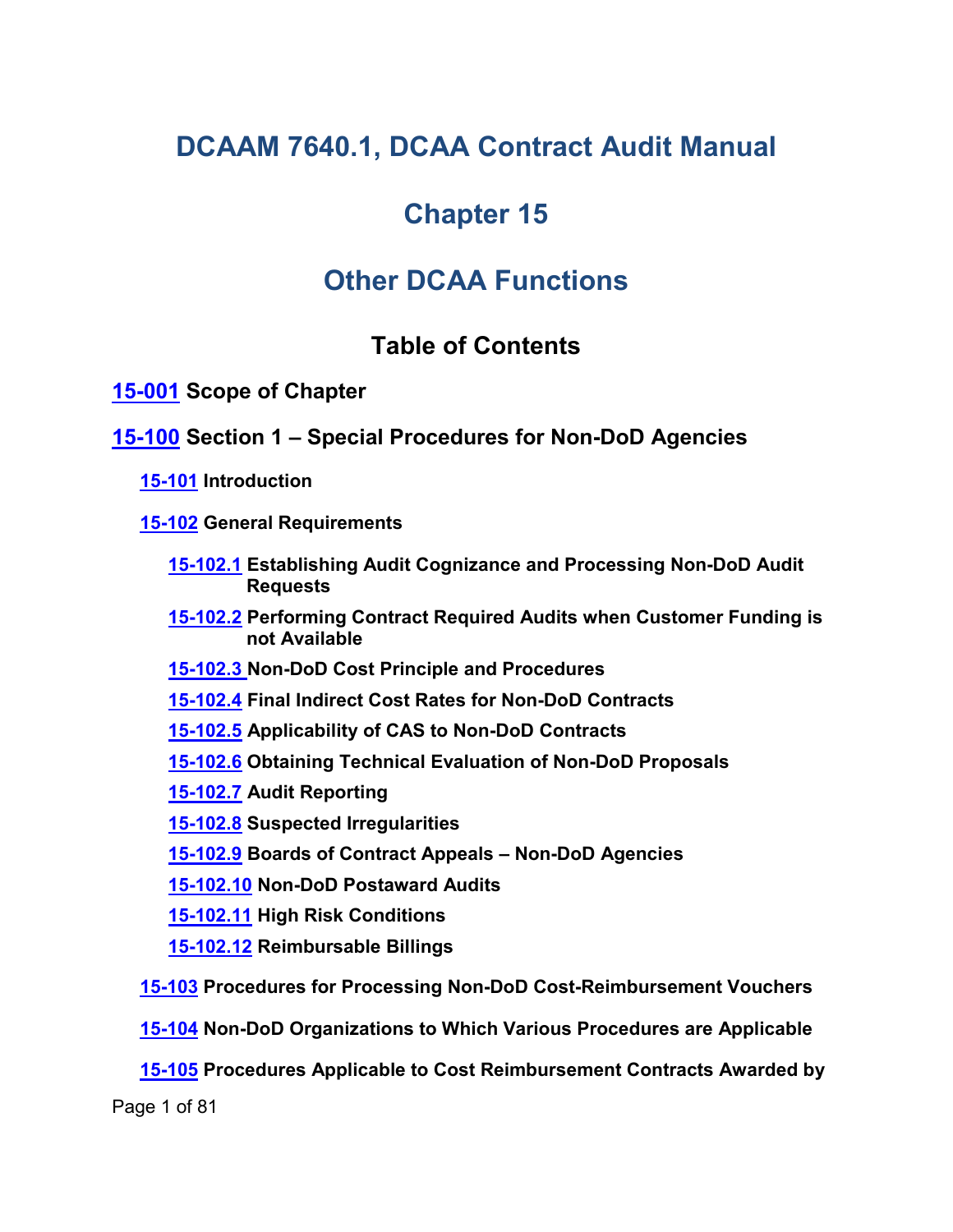<span id="page-1-6"></span><span id="page-1-4"></span><span id="page-1-3"></span><span id="page-1-2"></span><span id="page-1-1"></span><span id="page-1-0"></span>**National Aeronautics and Space Administration (NASA)**

- **[15-105.1](#page-15-1) General**
- <span id="page-1-7"></span><span id="page-1-5"></span>**[15-105.2](#page-17-0) Final Voucher Evaluation Memorandums**
- **[15-106](#page-17-1) Supplemental Requirements for NASA Contracts**
	- **[15-106.1](#page-17-2) NASA Cost Principles and Procedures**
	- **[15-106.2](#page-17-3) Audit Services for NASA**
	- **[15-106.3](#page-18-0) Programming Operations Audits at NASA Locations**
	- **[15-106.4](#page-18-1) Special Information Reports for NASA**
	- **[15-106.5](#page-18-2) Indirect Cost Audit Reports for NASA**
	- **[15-106.6](#page-19-0) Audits of Progress Payments for NASA**
- <span id="page-1-10"></span><span id="page-1-9"></span><span id="page-1-8"></span>**[15-107](#page-19-1) Supplemental Requirements for Agency for International Development (AID) Contracts**
- <span id="page-1-11"></span>**[15-108](#page-19-2) Supplemental Requirements for Department of Agriculture Contracts**
- <span id="page-1-12"></span>**[15-109](#page-19-3) Supplemental Requirements for Department of Commerce Contracts**
- <span id="page-1-13"></span>**[15-110](#page-19-4) Supplemental Requirements for Department of Energy Contracts**
- **[15-111](#page-20-0) Supplemental Requirements for Department of Health and Human Services (DHHS) and Health Care Financing Administration (HCFA) Contracts**
- <span id="page-1-15"></span><span id="page-1-14"></span>**[15-112](#page-21-0) Supplemental Requirements for Department of the Interior Contracts**
- <span id="page-1-16"></span>**[15-113](#page-21-1) Supplemental Requirements for Department of Labor Contracts**
- <span id="page-1-17"></span>**[15-114](#page-21-2) Supplemental Requirements for Department of Department of Transportation Contracts**
- <span id="page-1-18"></span>**[15-115](#page-22-0) Supplemental Requirements for Department of Treasury Contracts**
- <span id="page-1-19"></span>**[15-116](#page-23-0) Supplemental Requirements for Environmental Protection Agency Contracts**
- <span id="page-1-20"></span>**[15-117](#page-24-0) Supplemental Requirements for National Science Foundation (NSF) Contracts**
- **[15-118](#page-24-1) Supplemental Requirements for U.S. Army Corps of Engineers**

Page 2 of 81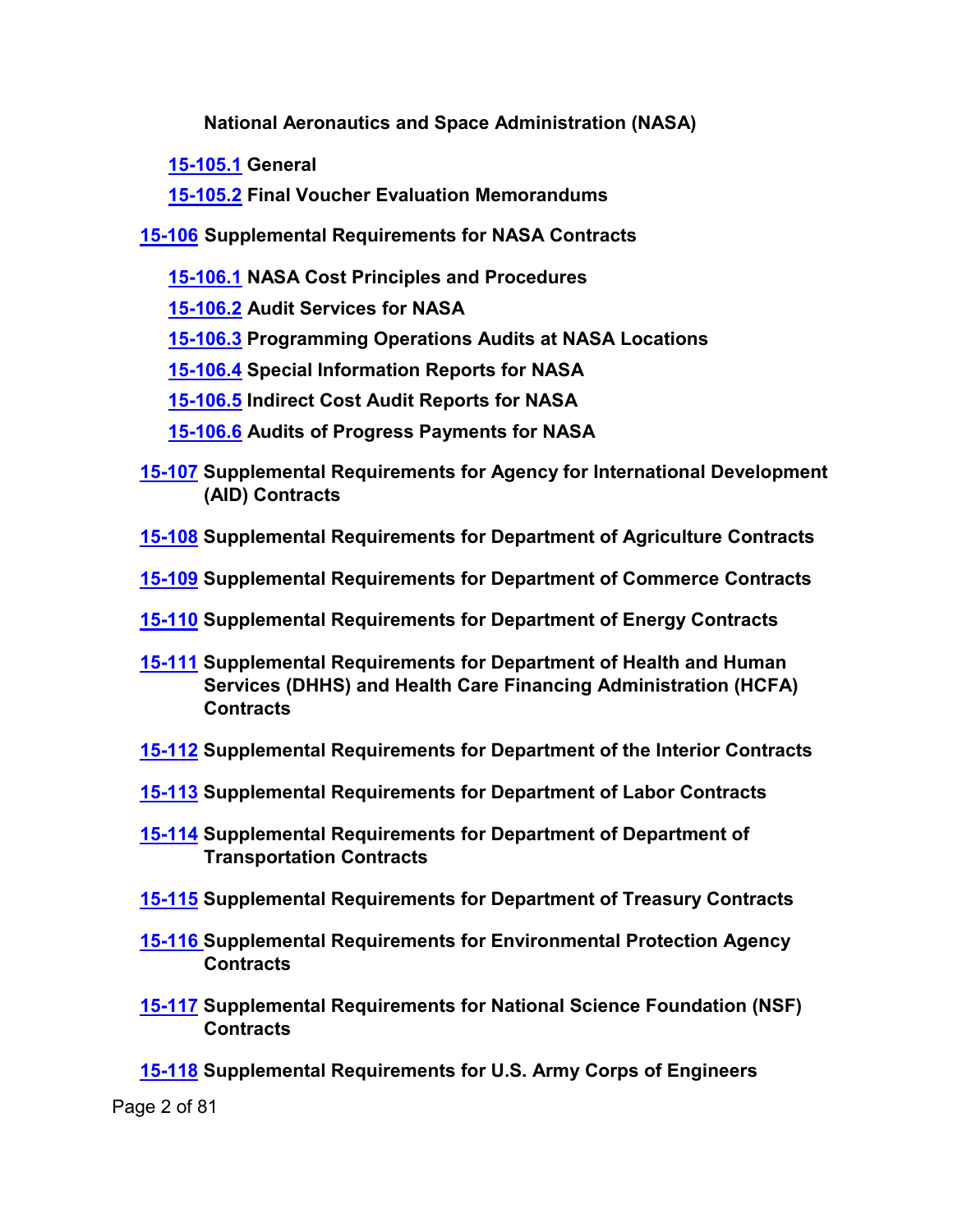<span id="page-2-5"></span><span id="page-2-2"></span><span id="page-2-1"></span><span id="page-2-0"></span>**(USACE) Contracts**

- **[15-119](#page-24-2) Supplemental Requirements for Department of Education Contracts**
- **[15-120](#page-25-0) Supplemental Requirements for DHS Contracts**
- <span id="page-2-3"></span>**[15-121](#page-25-1) Requests for Audit Services Received from State or Local Governments**
- <span id="page-2-4"></span>**[15-1S1](#page-27-0) Non-DoD Supplement – Address List for NASA Office of Inspector General Field Offices**
- **[15-1S2](#page-29-0) Non-DoD Supplement – Address List for NASA Procurement Centers**
- <span id="page-2-6"></span>**[15-1S3](#page-31-0) Non-DoD Supplement – Address List for Department of Health and Human Services Regional Audit Offices**
- <span id="page-2-7"></span>**[15-1S4](#page-33-0) Non-DoD Supplement – Address List for Department of Transportation Offices**
- **[15-1S5](#page-36-0) Non-DoD Supplement – Address List for Department of Agriculture Regional Audit Offices**
- **[15-1S6](#page-38-0) Supplement – Additional Report Distribution Requirements for Non-DoD Organizations**
- **[15-200](#page-40-0) Section 2 – Contract Audit Coordinator (CAC) Program**
	- **[15-201](#page-40-1) Introduction**
	- **[15-202](#page-40-2) Policy for Establishment**
	- **[15-203](#page-41-0) Program Objectives**
	- **[15-204](#page-41-1) Designation of Audit Coordination Office**
	- **[15-205](#page-42-0) Responsibilities of the CAC**
	- **[15-206](#page-45-0) Coordinated Audit Objectives or Programs**
		- **[15-206.1](#page-45-1) Criteria for Multi-Segment Contractor CAC Complexes**
		- **[15-206.2](#page-46-0) Criteria for Other CAC Complexes**
		- **[15-206.3](#page-46-1) Procedures for Coordinated Audits**

Page 3 of 81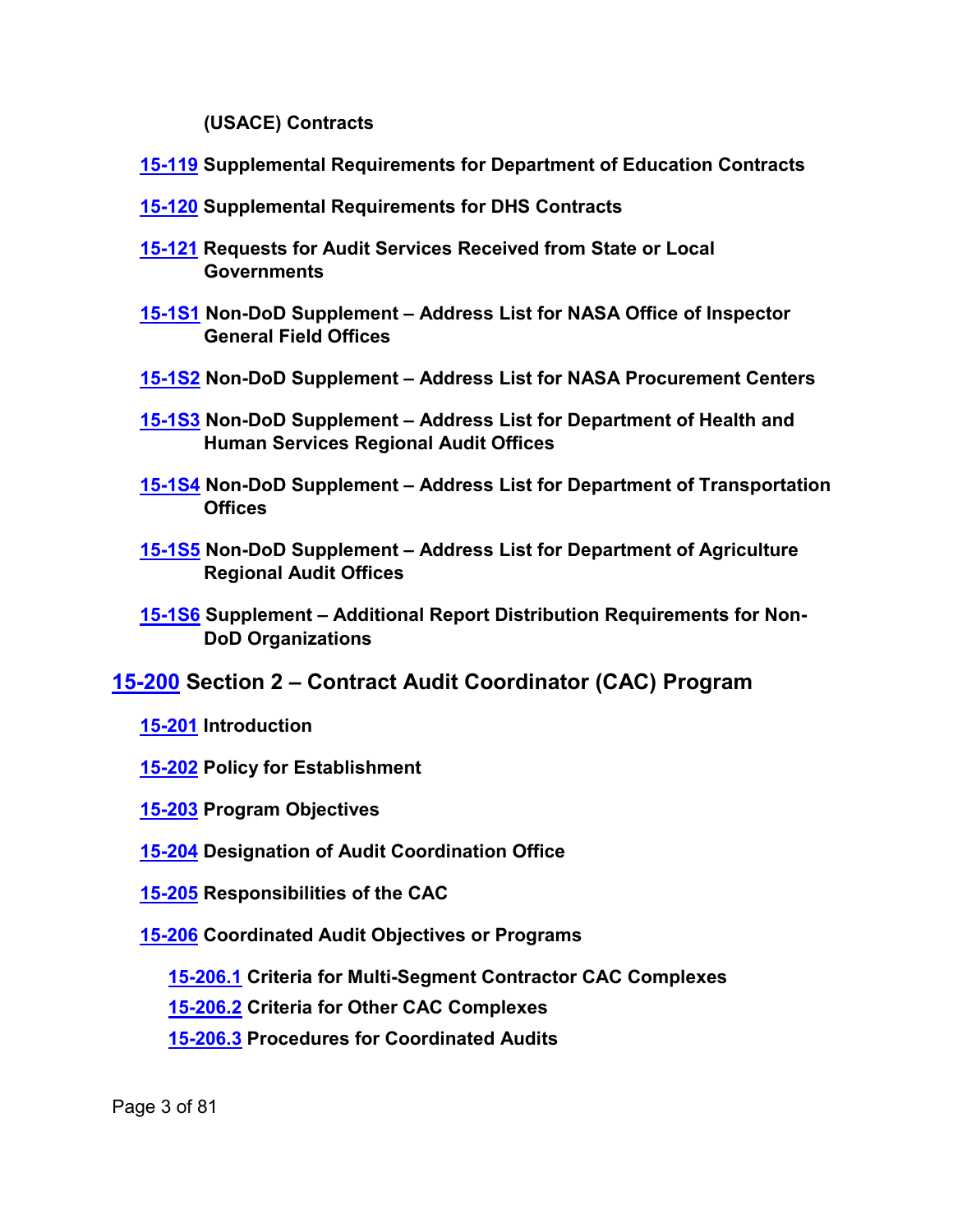**[15-207](#page-47-0) Responsibilities of Other Audit Offices**

**[15-208](#page-48-0) Communication Among Audit Offices**

**[15-209](#page-48-1) CAC Conferences**

**[15-209.1](#page-48-2) Objectives of Conferences**

**[15-209.2](#page-48-3) Planning and Conducting CAC Conferences**

**[15-209.3](#page-50-0) Conference Minutes**

**[15-210](#page-50-1) Resolution of Problem Areas**

**[15-210.1](#page-50-2) Resolution with Contractor**

**[15-210.2](#page-50-3) Resolution Among Auditors**

**[15-211](#page-50-4) CAC Case Files**

**[15-211.1](#page-51-0) Establishing CAC Cases**

**[15-211.2](#page-51-1) Advice of CAC Case**

**[15-211.3](#page-52-0) Case Resolution**

**[15-212](#page-52-1) CAC Information Files**

# **[15-300](#page-54-0) Section 3 – Financial Liaison Advisory Services**

**[15-301](#page-54-1) Introduction**

**[15-302](#page-55-0) FLA Authorization**

**[15-303](#page-55-1) Onsite FLAs**

**[15-303.1](#page-55-2) General**

**[15-303.2](#page-55-3) Memorandum of Understanding (MOU)**

# **[15-304](#page-56-0) FLA Services**

**[15-304.1](#page-56-1) General**

**[15-304.2](#page-56-2) Proactive vs. Reactive**

**[15-304.3](#page-56-3) Professional Accounting and Financial Advice**

**[15-304.4](#page-57-0) Coordination of Requests for Audit of Price Proposals**

**[15-304.5](#page-58-0) Counsel on Advisory Audit Reports**

Page 4 of 81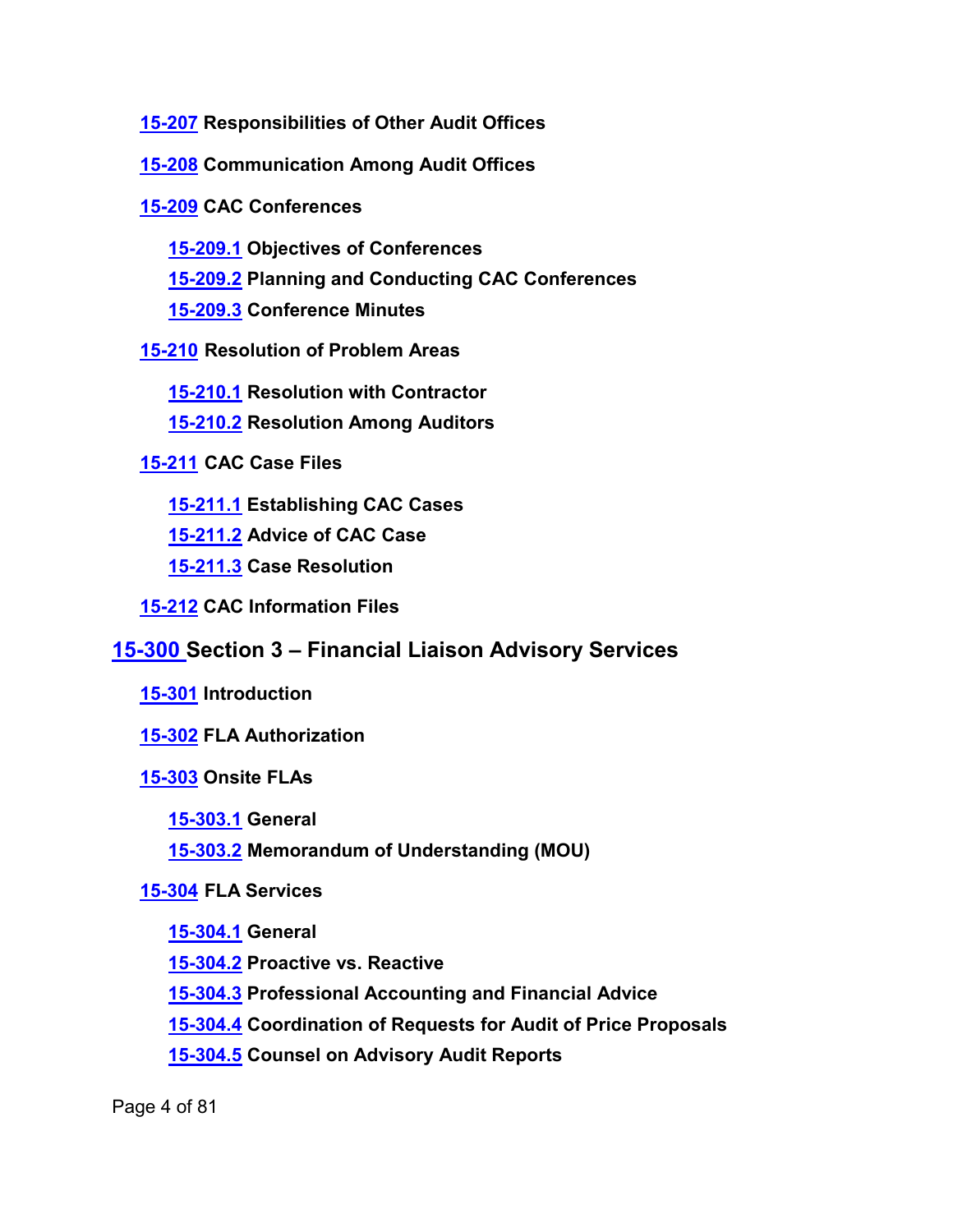- **[15-304.6](#page-59-0) Arranging for DCAA Participation in Negotiation Conferences**
- **[15-304.7](#page-60-0) Procurement and DCAA Policy and Procedures**
- **[15-304.8](#page-60-1) FLA Support of Major Defense Systems Procurement – Liaison Services**
- **[15-304.9](#page-61-0) Reserved**
- **[15-304.10](#page-61-1) Auditors Role on Source Selection Evaluation Boards (SSEBs)**
- **[15-304.11](#page-62-0) Distribution of Contract Documents and Price Negotiation Memorandum (PNM)**
- **[15-304.12](#page-63-0) Participation in Training Sessions, Seminars and Review Groups**
- **[15-304.13](#page-63-1) Assistance in Preparing Replies to Government Accountability (GAO) Reports**
- **[15-304.14](#page-63-2) General**
- **[15-305](#page-63-3) Financial Liaison Advisory Services to Contract Administration Offices**
- **[15-306](#page-64-0) Financial Liaison Advisory Services for Sensitive Compartmented Information (SCI) and Special Access Programs (SAP)**
- **[15-307](#page-64-1) Audit Report Distribution to FLAs**

# **[15-400](#page-64-2) Section 4 – Auditor Support of a Negotiation Conference**

- **[15-401](#page-64-3) Introduction**
- **[15-402](#page-65-0) Auditor Attendance at a Negotiation Conference**
	- **[15-402.1](#page-65-1) Notification of Availability of Audit Assistance**
	- **[15-402.2](#page-65-2) Request for Auditor Attendance at a Negotiation Conference**
	- **[15-402.3](#page-65-3) Subcontract Negotiation Conferences**

**[15-403](#page-66-0) Advisory Audit Counsel in the Negotiation Conference**

- **[15-403.1](#page-66-1) Negotiation Process**
- **[15-403.2](#page-66-2) Nature of Audit Counsel**
- **[15-403.3](#page-67-0) Limitations of Audit Counsel**
- **[15-403.4](#page-68-0) Contracting Officer's Treatment of Reported Recommendations**
- **[15-404](#page-68-1) Documenting Auditor Support of Negotiations**
	- **[15-404.1](#page-68-2) Auditor's Memorandum of Negotiation**

Page 5 of 81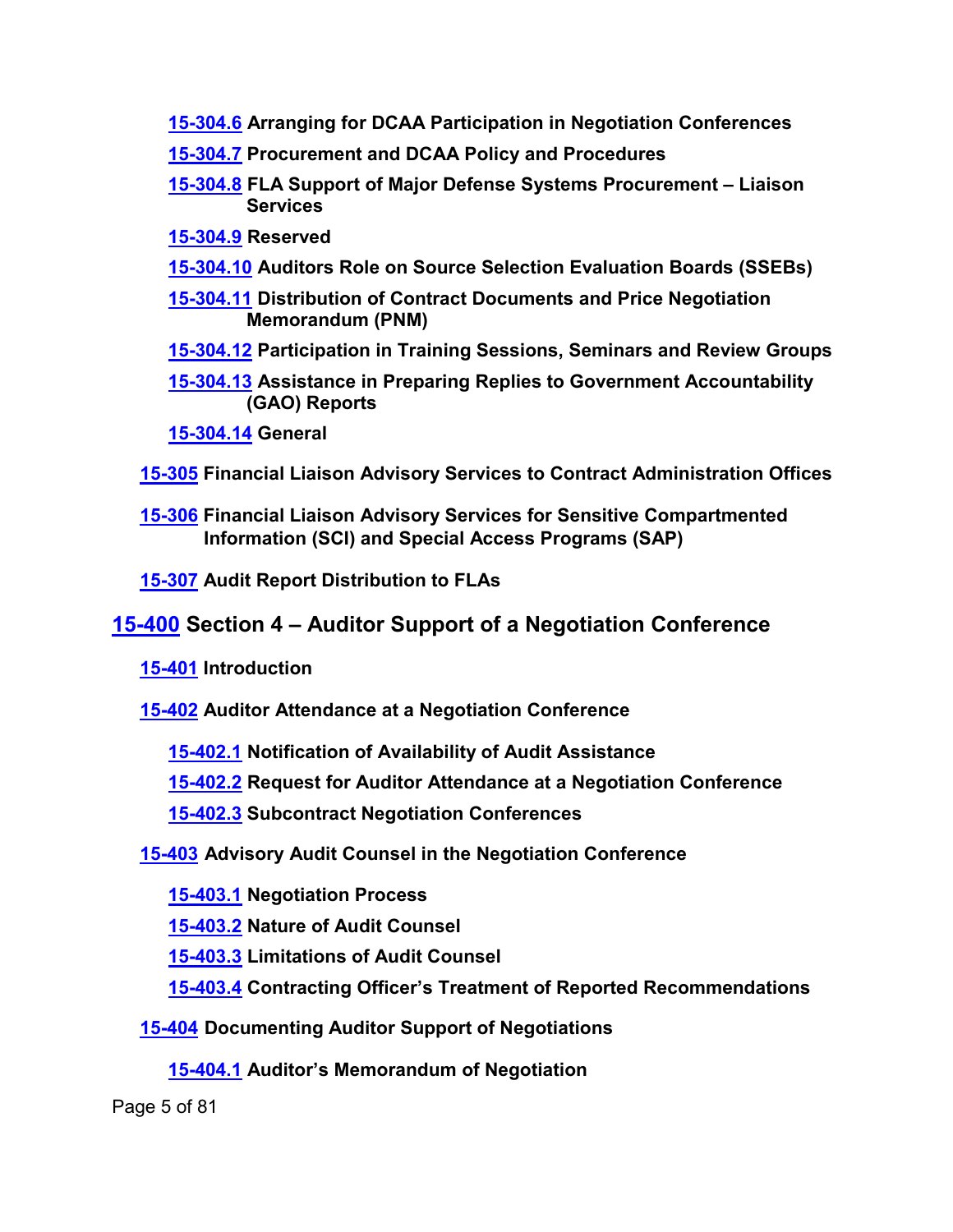**[15-404.2](#page-69-0) Written Concurrence of Settlement**

# **[15-500](#page-69-1) Section 5 – Procedures for Actual or Potential Contract Disputes Cases**

- **[15-501](#page-69-2) Introduction**
- **[15-502](#page-69-3) Contracting Officer Decisions**
- **[15-503](#page-69-4) Coordinated Support of Contract Disputes Activity**
- **[15-504](#page-70-0) Reporting Requirements for Contract Disputes Cases**
	- **[15-504.1](#page-70-1) DCAA Contract Disputes Cases**
	- **[15-504.2](#page-71-0) Significant Case Summary Reporting**
	- **[15-504.3](#page-72-0) Reporting**
- **[15-505](#page-72-1) Regional Contract Disputes Coordinator (CDC) Responsibilities in Contract Disputes Cases**
	- **[15-505.1](#page-72-2) Evaluate Audit Position**
	- **[15-505.2](#page-72-3) Technical Assistance**
	- **[15-505.3](#page-72-4) Coordinate Government Accounting Witnesses**
	- **[15-505.4](#page-73-0) Develop and Train Field Witnesses**
	- **[15-505.5](#page-73-1) Evaluate Field Support**
	- **[15-505.6](#page-73-2) Real Time Case Summary Reporting**
- **[15-506](#page-73-3) FAO Responsibilities in Contract Disputes Cases**
	- **[15-506.1](#page-73-4) Release of Official Information in Litigation and Testimony by DCAA Personnel as Witnesses**
	- **[15-506.2](#page-74-0) Support Government Trial Attorney**
	- **[15-506.3](#page-74-1) Coordinate with Government Trial Attorney and Contracting Officer**
	- **[15-506.4](#page-74-2) Maintain Case Files**
	- **[15-506.5](#page-74-3) Produce Documents**
	- **[15-506.6](#page-75-0) Testify as a Witness**
	- **[15-506.7](#page-75-1) Evaluate Audit Support**
- **[15-507](#page-75-2) Headquarters Support**

Page 6 of 81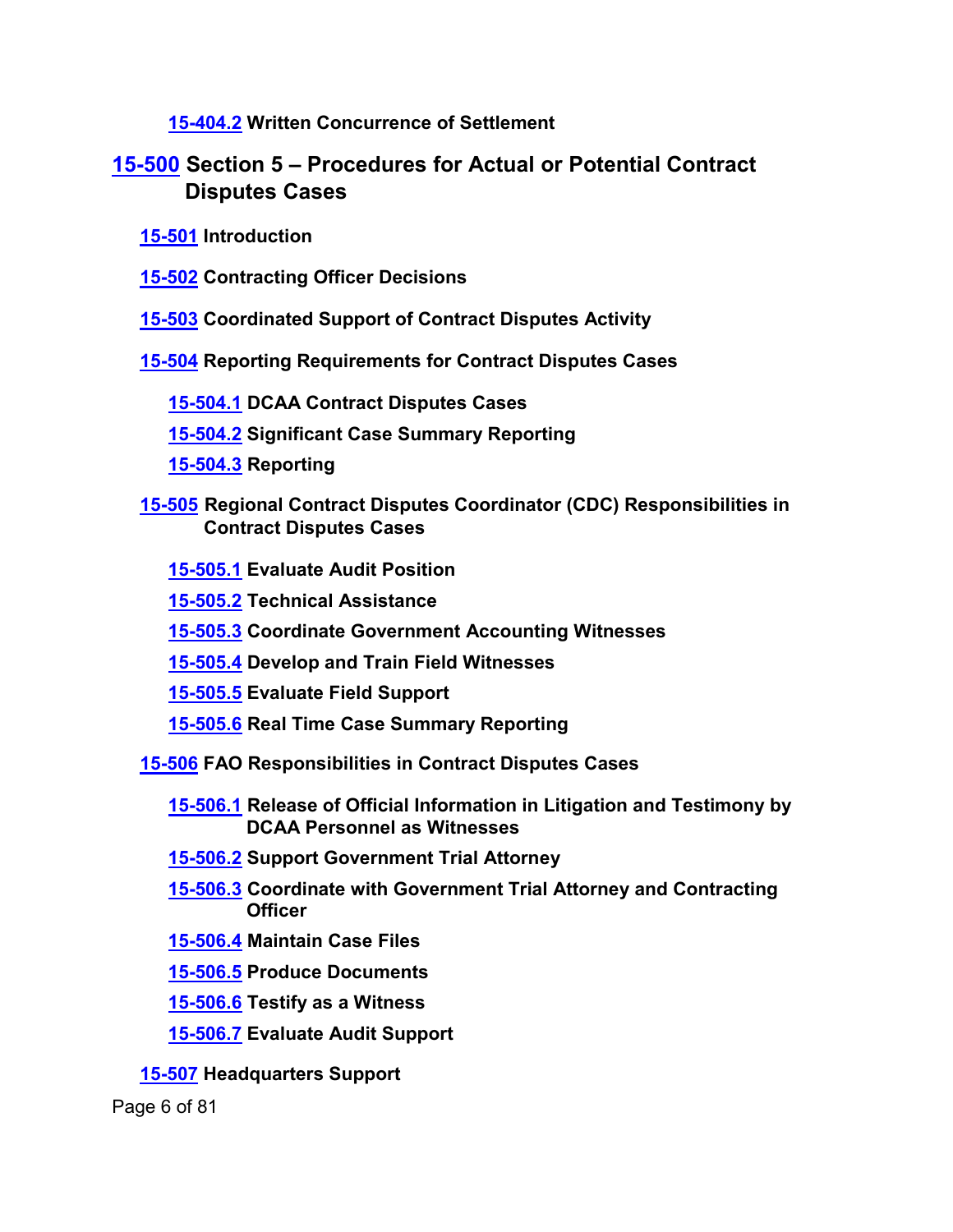# **[15-600](#page-76-0) Section 6 – Contract Audit Follow-up**

**[15-601](#page-76-1) Introduction**

**[15-602](#page-76-2) Background and General Requirements**

**[15-603](#page-77-0) Responsibilities of Acquisition Components**

**[15-604](#page-77-1) DCAA Responsibilities**

**[15-605](#page-77-2) Procedures in DoD Instruction 7640.02**

**[15-605.1](#page-77-3) Tracking of Audit Reports**

**[15-605.2](#page-78-0) Reporting Requirements**

**[15-605.3](#page-79-0) Resolution and Disposition of Reportable Contract Audit Reports**

# **[15-606](#page-80-0) NASA Contract Audit Follow-up**

# <span id="page-6-0"></span>**15-001 Scope of Chapter [\\*\\*](#page-0-0)**

This chapter presents audit policies, procedures, and support requirements relative to other DCAA functions, including contract audit services for non-DoD agencies, the contract audit coordination, financial advisory services, support of negotiation conferences, the contract audit follow-up system, and board of contract appeals cases.

# <span id="page-6-1"></span>**15-100 Section 1 - Special Procedures for Non-DoD Agencies [\\*\\*](#page-0-1)**

# <span id="page-6-2"></span>**15-101 Introduction [\\*\\*](#page-0-2)**

a. This section presents policies and procedures relating to audit services rendered to non-DoD organizations other than Educational Institutions (Chapter 13), TRICARE (14-902) and National Guard Bureau (14-903).

b. General requirements associated with servicing non-DoD organizations are stated in 15-102. Procedures for processing reimbursement vouchers are discussed in 15- 103. Supplemental requirements developed by and tailored to the needs of specific non-DoD organizations are presented in 15-104 through 15-120.

# <span id="page-6-3"></span>**15-102 General Requirements [\\*\\*](#page-0-3)**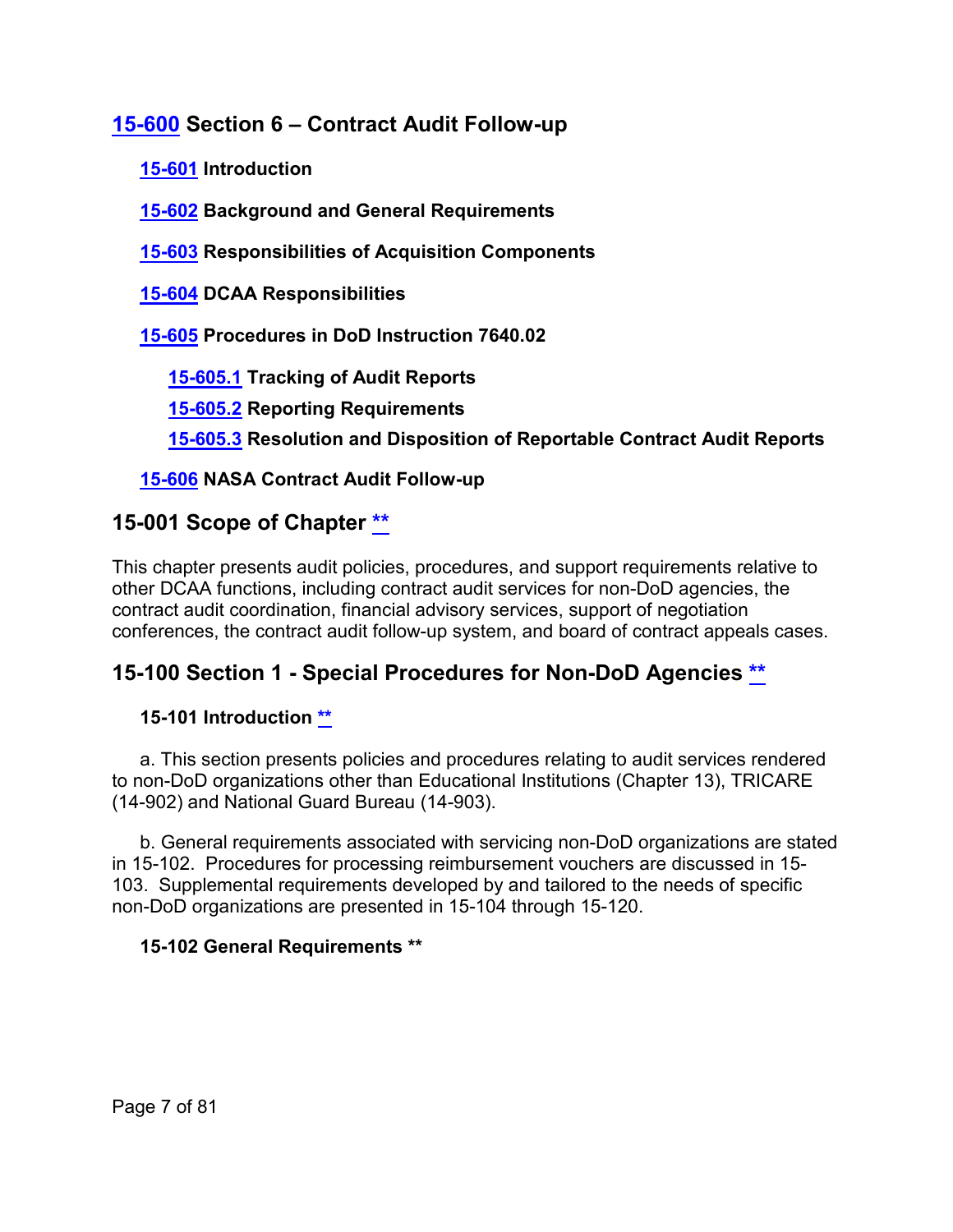The Contract Audit Manual is the determining guide for the conduct and administration of audits for non-DoD as well as DoD contracts. In addition to general guidance provided throughout CAM, specific comments concerning non-DoD audits are contained in various sections of CAM under the audit area being discussed. Presented below is a recapitulation of pertinent CAM guidance as well as a synopsis of procedures unique to non-DoD organizations. For more detailed information, the auditor should refer to the Reimbursables section of the [DMIS User Guide.](https://intranet.dcaa.mil/dmisug/SitePages/Home.aspx)

#### **15-102.1 Establishing Audit Cognizance and Processing Non-DoD Audit Requests [\\*\\*](#page-0-4)**

<span id="page-7-0"></span>a. Cross-servicing arrangements have been made with various non-DoD organizations. Section 1-300 provides guidance for performing audit services for non-DoD organizations, including the rules for establishing audit cognizance and accepting or rejecting non-DoD requests.

b. Requests from non-DoD organizations not listed in the DMIS User Guide, must be coordinated through Headquarters, as described in [1-303](https://viper.dcaa.mil/guidance/cam/3127/introduction-to-contract-audit#Sec1303) g and h.

c. An increasing number of non-DoD organizations require their activities to submit requests through their Office of Inspector General. In those cases the DCAA field office will honor all reasonable administrative procedures specified by the requesting Office of Inspector General.

d. The cross-servicing arrangements provide for the non-DoD organizations to send the audit requests to the cognizant DCAA field office. Audits performed without a current audit request could result in disagreements regarding reimbursements for the audit services. When an auditor observes non-DoD contracts subject to audit coverage, for which audit requests have not been received, they will be brought to the attention of appropriate non-DoD officials (contracting officer or Office of Inspector General) to facilitate issuance of requests for audit.

# **15-102.2 Performing Contract Required Audits when Customer Funding is not Available [\\*\\*](#page-0-5)**

<span id="page-7-1"></span>a. This guidance supplements information contained in 15-102.7, Audit Reporting, to address those situations in which a non-DoD customer does not have the necessary funds to pay for contract required audit services. The following procedures apply in the event that an FAO has programmed an audit that includes DoD and non-DoD effort and the FAO is advised that there is no funding available to cover one or more non-DoD contracts. If the auditor has been informed by a non-DoD contracting officer that no funding is available and no authorization is provided, the auditor should consider deferring all audit effort until the following fiscal year. However, if deferral is not a viable option, the auditor should proceed as follows:

(1) Notify the contracting officer(s) that their agency's contracts will not be included in the audit and no audit report will be issued to their office.

Page 8 of 81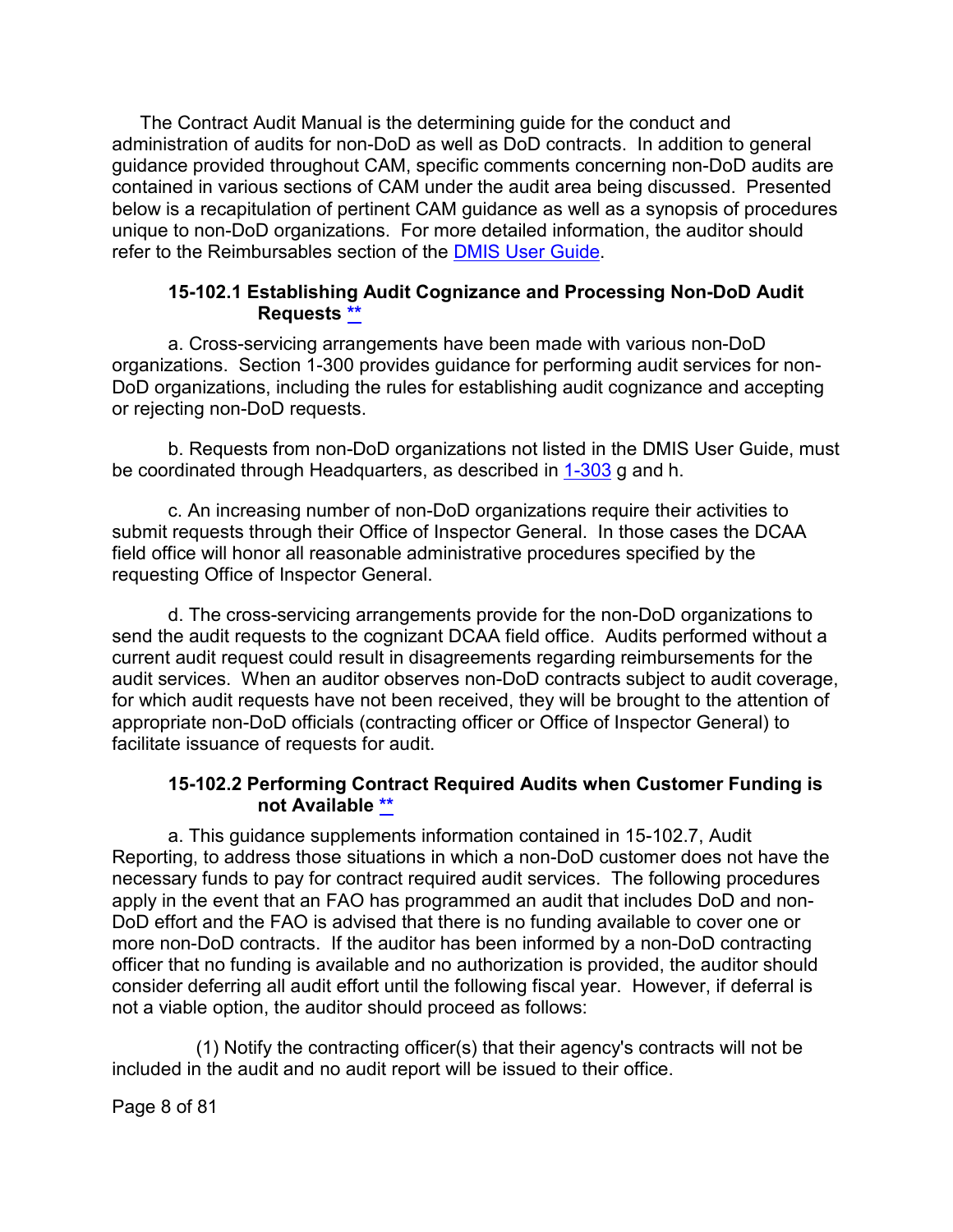(2) Adjust the Auditable Dollar Volume (ADV) and scope of audit as necessary.

(3) For billing purposes, audit effort should be allocated to DoD and other participating non-DoD agencies.

(4) Exclude the presentation of information on applicable non-DoD contracts from the audit report.

(5) The contracting officer(s) should be advised when the audit discloses significant weaknesses in the contractor's system of internal controls or adverse conditions that cause the contractor to be high risk. Through discussions with the contracting officer(s), the auditor should identify the weaknesses and/or adverse conditions and state that these deficiencies may impact their agency's contracts. In accordance with 15-102.11, auditors should not expand effort to specifically address issues for non-DoD agencies that are not paying for audit services. However, DCAA has a professional responsibility to advise all affected agencies of conditions or situations that may place the Government at significant risk. Accordingly, audit reports that identify such high risk conditions shall be distributed to all affected agencies.

b. If, after the audit report has been issued, a reimbursable customer approaches the FAO to request audit services for which funding authorization is subsequently made available, the following procedures apply:

(1) The FAO should obtain funding authorization from the contracting officer.

(2) The FAO should set up a separate assignment and perform the necessary audit steps and testing procedures to cover the requested non-DoD contracts. The assignment should be treated as contract required and scheduled considering risk and all workload priorities.

(3) Additional audit effort should be billed to the non-DoD customer.

(4) A separate audit report should be issued that includes indirect rate information as well as direct costs on applicable non-DoD contracts.

# **15-102.3 Non-DoD Cost Principles and Procedures [\\*\\*](#page-0-6)**

<span id="page-8-0"></span>The [Federal Acquisition Regulation](http://www.ecfr.gov/cgi-bin/text-idx?SID=7e426c0c2958ab0e487a8d53753f106f&mc=true&tpl=/ecfrbrowse/Title48/48tab_02.tpl) (FAR) is the primary regulation for use by all Federal executive agencies in acquiring supplies and services with appropriated funds. Agencies are authorized to issue supplemental regulations tailored to their organizational needs. Thus, the cost principles and procedures applicable to a specific non-DoD organization consist of the FAR together with that agency's supplemental regulation, if any. Auditors can obtain the most frequently used non-DoD supplements on the DCAA Intranet through [Useful Audit Links.](https://intranet.dcaa.mil/SitePages/UsefulAuditLinks.aspx) The auditor should contact the appropriate non-DoD official (requestor, Office of Inspector General, or acquisition office) to determine whether that organization has issued supplemental regulations for

Page 9 of 81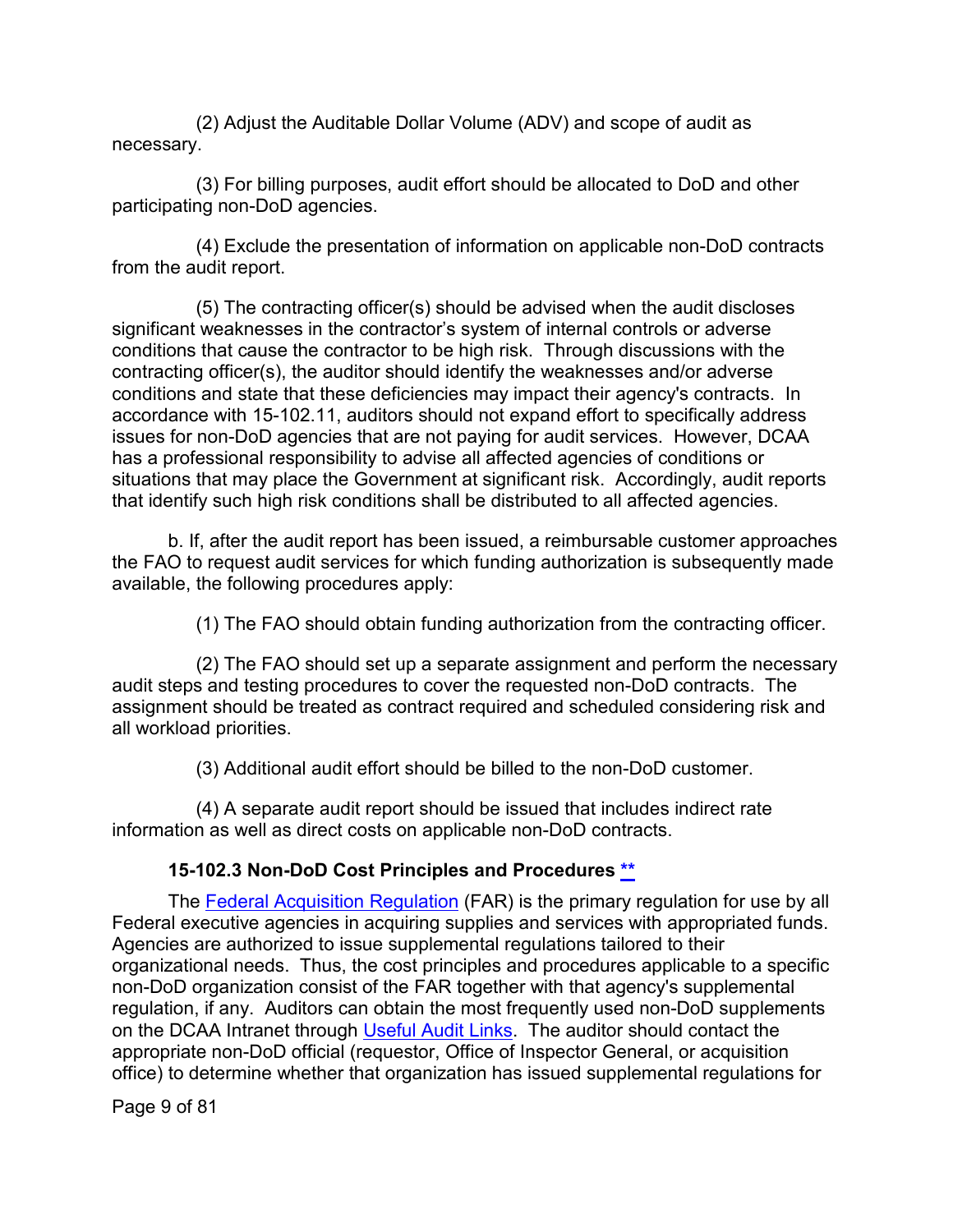agencies not listed below on the DCAA Intranet.

# **15-102.4 Final Indirect Cost Rates for Non-DoD Contracts [\\*\\*](#page-0-7)**

<span id="page-9-0"></span>a. [Subpart 42.7](http://www.ecfr.gov/cgi-bin/text-idx?SID=0586fcd7ac200d017900e2e168155bfa&mc=true&node=sp48.1.42.42_17&rgn=div6) of the Federal Acquisition Regulation provides that final indirect cost rates will be established on the basis of auditor determination where contracting officer determination procedures are not applicable. For non-DoD contractors, contracting officer determination applies to business units under the cognizance of a corporate or resident administrative contracting office or where the predominant contract dollar amount is with an agency whose procedures require contracting officer determination.

b. The non-DoD organization may issue supplemental regulations that modify the designation of auditor versus contracting officer responsibility for final indirect cost rate determination. The DCAA auditor should comply with the designation in the agency's supplemental regulations. Contact the non-DoD contracting officer to clarify the designation of responsibility if there are any questions on this subject.

c. The format and content of audit reports on annual indirect cost rates, prepared in accordance with [10-500,](https://viper.dcaa.mil/guidance/cam/3147/preparation-and-distribution-of-audit-reports#Sec10500) are the same for non-DoD contracts as for DoD contracts, whether the auditor-determined or contracting officer-determined method applies.

# **15-102.5 Applicability of CAS to Non-DoD Contracts [\\*\\*](#page-0-8)**

<span id="page-9-1"></span>[Cost Accounting Standards](http://www.ecfr.gov/cgi-bin/text-idx?SID=8aae3c7add17bbe2deb73989c7bbacd0&mc=true&tpl=/ecfrbrowse/Title48/48cfr9904_main_02.tpl) (CAS) apply to non-DoD contracts effective April 17, 1992. For further guidance on applicability of the CAS Board's rules, regulations, and standards, see [8-100,](https://viper.dcaa.mil/guidance/cam/3141/cost-accounting-standards#Section8100) [8-200,](https://viper.dcaa.mil/guidance/cam/3141/cost-accounting-standards#Section8200) and [8-300.](https://viper.dcaa.mil/guidance/cam/3141/cost-accounting-standards#Section8300)

# **15-102.6 Obtaining Technical Evaluation of Non-DoD Proposals [\\*\\*](#page-0-9)**

<span id="page-9-2"></span>Some non-DoD organizations do not routinely furnish technical reports on contractors' price proposals. In those cases, the auditor should inform the requestor of the need for a technical report [\(9-306\)](https://viper.dcaa.mil/guidance/cam/3144/audits-of-cost-estimating-and-pricing-proposals#Sec9306).

# **15-102.7 Audit Reporting [\\*\\*](#page-0-10)**

<span id="page-9-3"></span>a. As stated in 15-103d, e, and f, [DCAA Forms 1](https://sharepoint.dcaaintra.mil/headquarters/resources/CM/cmold/CMC/Agency%20Forms/Forms/AllItems.aspx) and 1c or their equivalents will not be used to report suspended and/or disapproved costs to certain contracting organizations. Such reporting will be accomplished promptly after disclosure of the suspended or questioned item by means of a letter or audit report.

b. Interim audit status reports will be issued in all cases where required or requested by the contracting organization in its request for audit of the contract. Audit reports will also be issued in all cases where interim audits disclose any adverse conditions or weaknesses in the contractor's management practices that the auditor feels should be brought to the attention of the contracting officer.

c. Audit reports will be addressed in the manner prescribed by 10-210. A number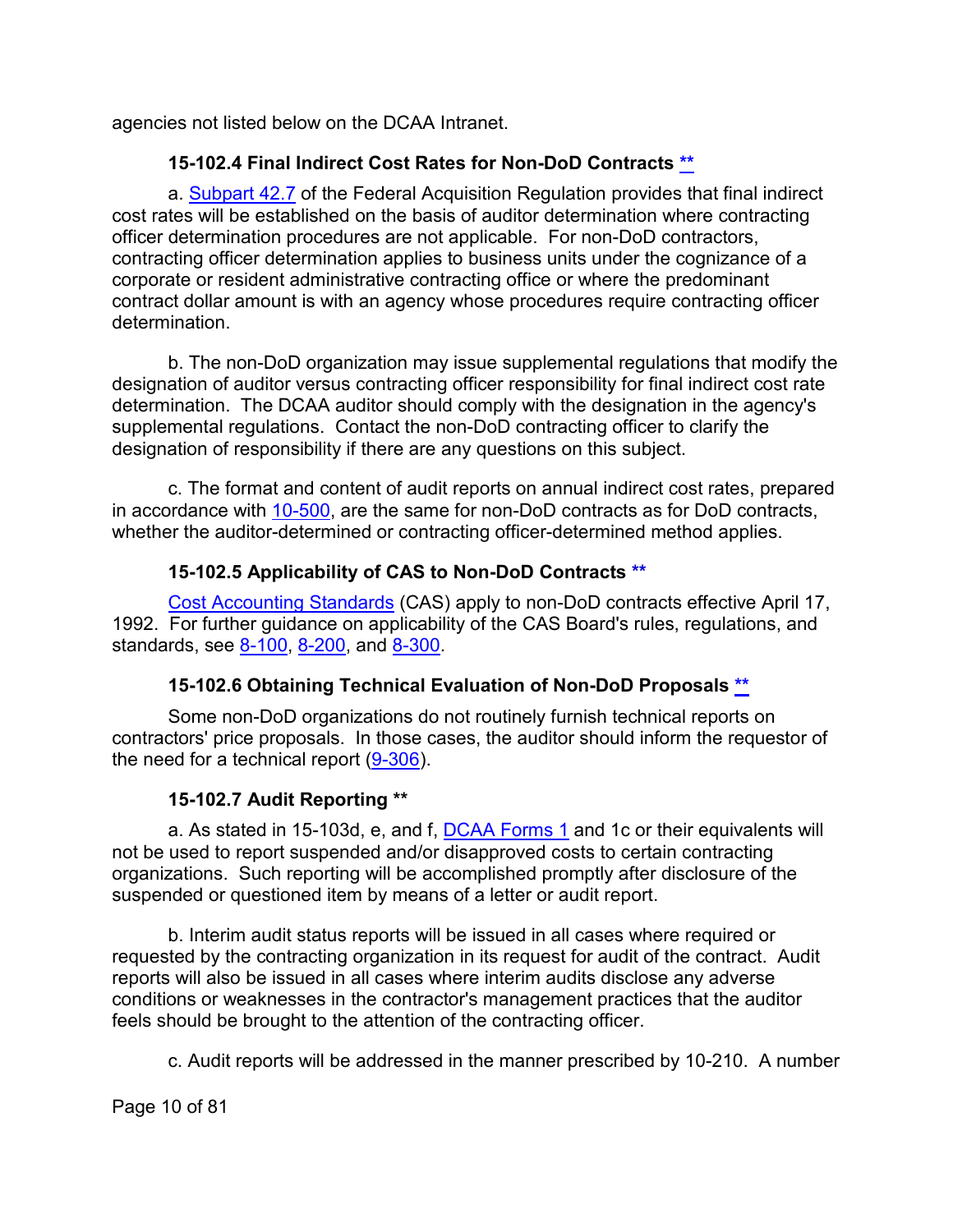of non-DoD organizations have requested supplemental distribution of audit reports which frequently includes distribution of the original or one or more copies to their Office of Inspector General. The requested supplemental distribution is commented on in various sections of CAM under the audit area being discussed. The table presented in 15-1S6 lists, by organization and by type of report, the additional distribution requirements for these non-DoD organizations.

d. In conjunction with the above, the non-DoD address lists presented in 15-1S1 through 15-1S5 will provide guidance in identifying the cognizant non-DoD offices which commonly request our services.

e. When a non-DoD organization submits an audit request through its Office of Inspector General, the non-DoD organization assignment number or other identifier will be included in the "References" section of the cover sheet and the first one or two sentences of the audit report [\(Figure 10-2-2](https://viper.dcaa.mil/guidance/cam/3147/preparation-and-distribution-of-audit-reports#SecFig1022) and [10-207c\)](https://viper.dcaa.mil/guidance/cam/3147/preparation-and-distribution-of-audit-reports#Sec10207).

f. Guidance on release to the GAO of audit reports and records pertaining to non-DoD organizations is given in 1-200.

# **15-102.8 Suspected Irregularities [\\*\\*](#page-0-11)**

<span id="page-10-0"></span>Follow current procedures provided by the OIG of the agency responsible for the basic contract when reporting suspicions of irregularity with respect to non-DoD programs pursuant to [DCAAI 7640.15,](https://sharepoint.dcaaintra.mil/headquarters/resources/CM/CMC/Publications/Publications/DCAAI%207640.15.pdf) Reporting and Monitoring and Suspected Contractor Fraud, DoD Contractor Disclosure Program, and Other Contractor Irregularities.

# **15-102.9 Boards of Contract Appeals - Non-DoD Agencies [\\*\\*](#page-0-12)**

<span id="page-10-1"></span>General comments on audit services provided to assist in hearings before boards other than the ASBCA appear in 1-406.2.

# **15-102.10 Non-DoD Postaward Audits [\\*\\*](#page-0-13)**

<span id="page-10-2"></span>DCAA's standard memorandum of understanding states that the customer may provide the DCAA Office of Assistant Director, Operations, a list of all contract pricing actions for which the customer wants DCAA to perform a postaward audit in the next fiscal year. This list will constitute specific authority by the customer for DCAA to perform, and bill for, these specific postaward audits.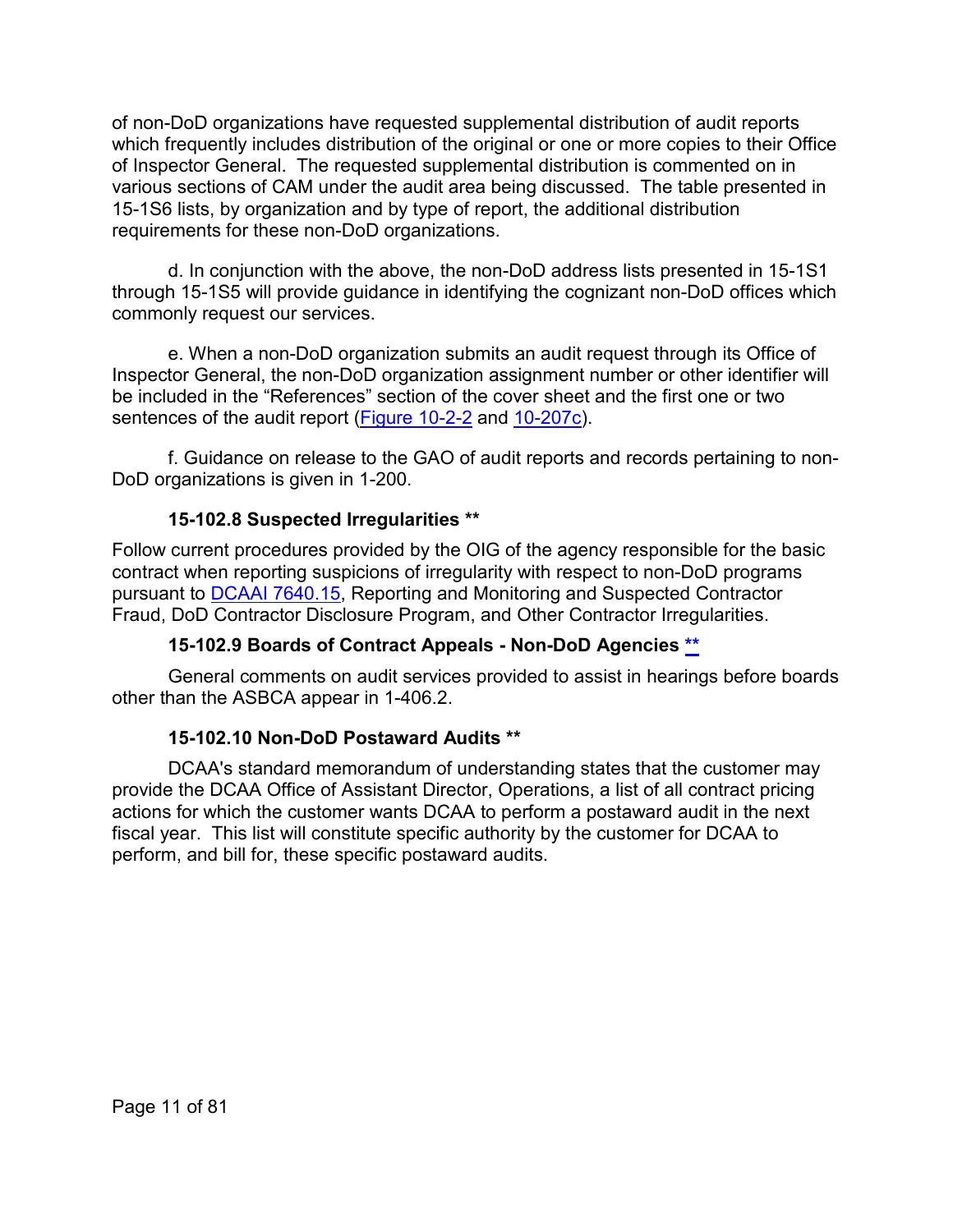#### **15-102.11 High Risk Conditions [\\*\\*](#page-0-14)**

<span id="page-11-0"></span>Funding constraints now limit the ability of some non-DoD customers to request and pay for routine DCAA audit services for their contracts. However, when performing audits auditors sometimes become aware of high risk conditions (e.g., financial distress or nonperformance of Government contracts) that may impact these non-DoD agencies. Although DCAA auditors should not expand efforts to specifically address issues for non-DoD agencies that are not paying for audit services, DCAA has a professional responsibility to advise all affected agencies of conditions or situations that may place the Government at significant risk.

Audit reports that identify such high risk conditions shall be distributed to all affected agencies. This does not include audit reports addressed to administrative contracting officers (e.g., CAS noncompliance reports) since these contracting officers are responsible for resolving the issues and the results will apply to all Government contracts.

# **15-102.12 Reimbursable Billings [\\*\\*](#page-0-15)**

<span id="page-11-1"></span>Field activities will input reimbursable billing information in the DMIS Reimbursable Module in accordance with the requirements of the DMIS User Guide.

# <span id="page-11-2"></span>**15-103 Procedures for Processing Non-DoD Cost-Reimbursement Vouchers [\\*\\*](#page-0-16)**

a. The processing of reimbursement vouchers under cost-reimbursement type contracts awarded by non-DoD organizations can be accomplished by one of five methods, depending upon which method the organization has selected. These methods are discussed in paragraphs c. through g. below. Paragraph 15-104 identifies the method designated by each of the non-DoD organizations. Common to all methods and contrary to DoD contract voucher processing procedures, reimbursement vouchers under non-DoD agency contracts must be signed by an authorized certifying officer of the contracting organization prior to payment.

b. Certain particular procedures have been adopted by the National Aeronautics and Space Administration (NASA) for its cost-reimbursement type contracts. Since the volume of auditable NASA contracts is substantial, the procedures are described separately in detail in 15-105.

c. Under the first method, interim vouchers will be prepared by the contractor and forwarded directly to the cognizant auditor. They will be evaluated by the auditor and provisionally approved for payment in the same manner as interim vouchers received on DoD cost-reimbursement type contracts. They will then be forwarded to the finance office of the Government organization which awarded the contract for certification and payment. Completion vouchers and necessary supporting documentation will generally be received by auditors and processed in the same manner as DoD completion vouchers. Any suspended or disapproved costs resulting from audit will be reported by use of DCAA Forms 1 and 1c, or equivalent forms as specified by the contracting

Page 12 of 81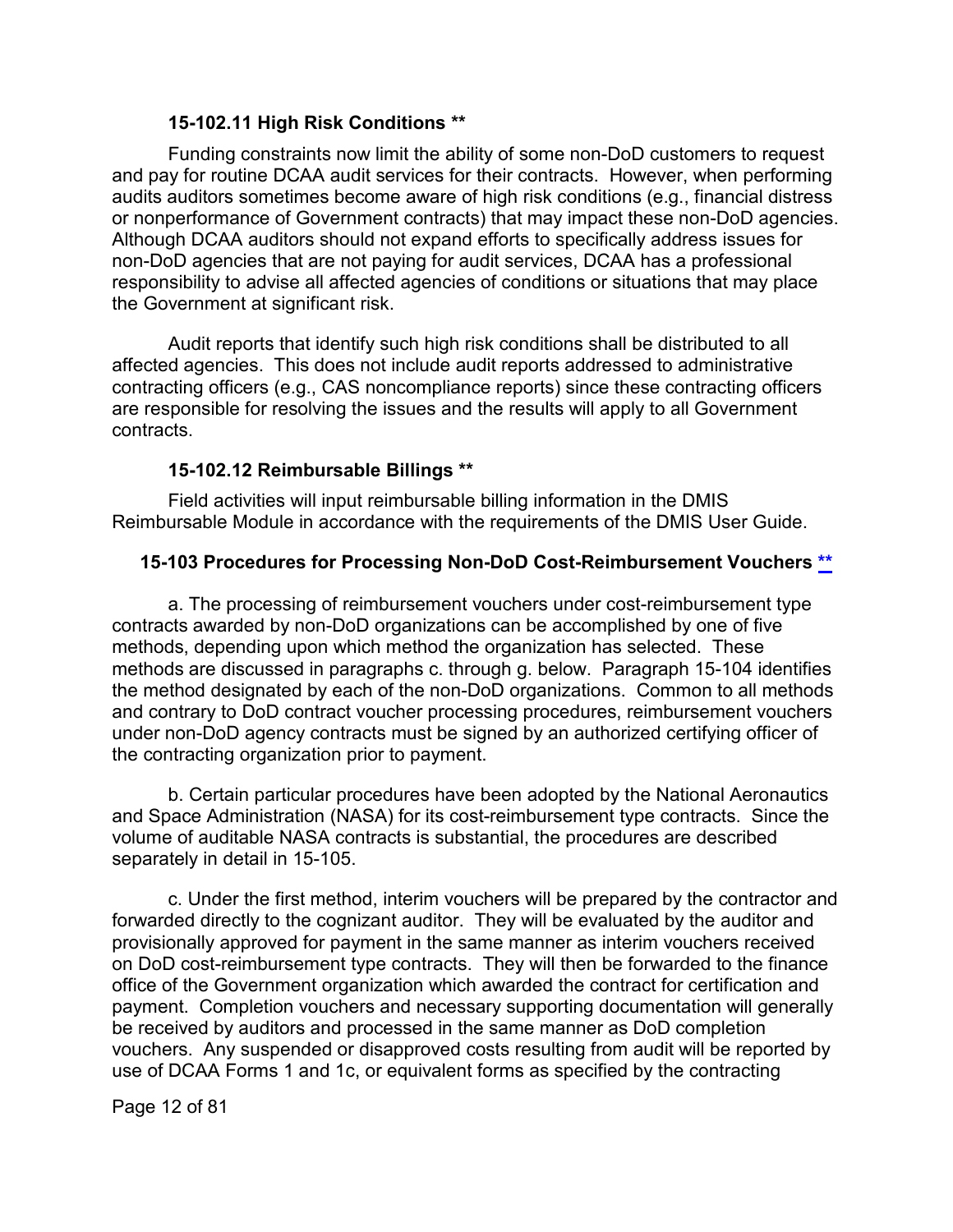organization. The procedures for preparation and distribution of the notice of costs suspended and/or disapproved and appeals by the contractor will be as prescribed in 6- 902 through 6-908. The auditor will make appropriate deductions on the contractor's submitted vouchers for suspended or disapproved costs.

d. The second method is the same as the first with respect to receipt of vouchers, provisional approval of interim vouchers, and processing of completion vouchers by the auditor. It differs from the first method in that the auditor will report suspended and/or disapproved costs in writing with a recommendation that the amount questioned be deducted from the next available voucher. Vouchers approved for provisional payment, together with the written notification, if any, will be forwarded to the contracting organization's fiscal office. That office should be requested to notify the cognizant audit office of the action taken with respect to any recommended suspension or disapproval. The contracting organization's fiscal office will refer the vouchers and audit reports to the contracting officer, who will certify the vouchers for payment. The contracting officer will also make the determination with respect to the auditor's recommendations for suspended and/or disapproved costs and notify the contractor as appropriate.

e. The third method is the same as the first with respect to receipt of vouchers and provisional approval by the auditor. The vouchers will, however, be forwarded to the contracting organization's contracting officer for final approval, rather than being forwarded to that organization's finance office. Similarly, any notification of suspended and/or disapproved costs will be forwarded to the contracting officer for final approval and notification to the contractor. Such notification will be made in writing with a request that the auditor be advised of the contracting officer's decision. Since the approval of the contracting officer is required before the suspension or disapproval becomes effective, the auditor will not notify the contractor of any such recommendations and should not make any deductions from vouchers for costs suspended and/or disapproved.

f. Under the fourth method, the contracting organization will instruct its contractors to forward interim and completion vouchers directly to the administrative contracting officer or other designated official of the organization. This official will certify the voucher and process it for payment. The cognizant auditor will receive a paid copy of the voucher. In some cases, however, the contractor may forward an information copy of the voucher to the auditor at the time of its initial submission to the contracting organization. Procedures for reporting questioned costs or fee will be the same as in 15-103d.

g. Under the fifth method, the contractor will forward the first and the final vouchers on each cost-reimbursement type contract to the cognizant auditor. All other vouchers will be submitted directly to the contracting officer's representative. The cognizant auditor will evaluate the initial voucher in accordance with paragraphs 6- 1007c and 3-3S1. However, costs will be determined by the cost principles and procedures in the Federal Acquisition Regulation together with agency supplemental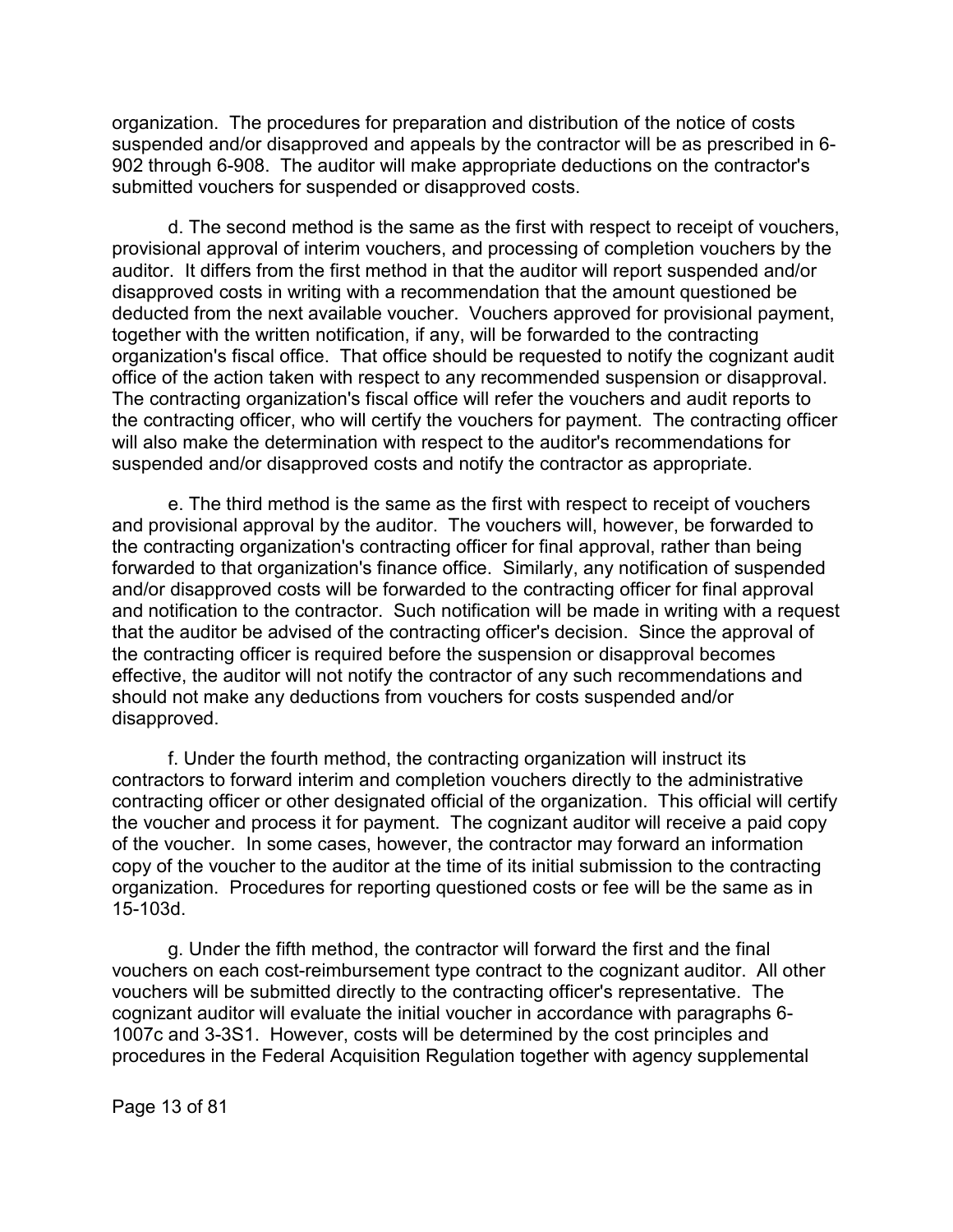regulations. If acceptable, the voucher will be provisionally approved and submitted to the contracting officer's representative. If the evaluation discloses deficiencies in the contractor's internal control or billing procedures which the auditor cannot resolve with the contractor, an audit report will be issued to the contracting organization's Office of Audit. The report should state the deficiencies and the recommendations for corrective action. In addition, the initial voucher should be attached to the audit report. The cognizant auditor will receive a paid copy of each voucher processed under the contract. The final voucher, together with the required documentation submitted by the contractor to the cognizant auditor, will be processed in the same manner as DoD completion vouchers (Section 9 of Chapter 10). DCAA Forms 1, or equivalent forms as specified by the contracting organization, will be prepared for any suspended or disapproved costs. The original and four copies of the form will be forwarded to the contracting organization's Office of Audit with a request that the DCAA auditor be advised of the action taken. However, the original and four copies of DCAA Forms 1 pertaining to contracts awarded by the Department of Transportation will be forwarded to the contracting officer.

#### <span id="page-13-0"></span>**15-104 Non-DoD Organizations to which Various Procedures are Applicable [\\*\\*](#page-0-17)**

Listed below are the non-DoD organizations to which various procedures are applicable. NASA procedures and requirements are discussed separately in 15-105 and 15-106. The various procedures described in 15-103 apply to all other non-DoD organizations. The list designates which procedure applies to each organization. This list comprises all the non-Department of Defense organizations with which arrangements have been made for audits by DCAA of contracts awarded by such organizations.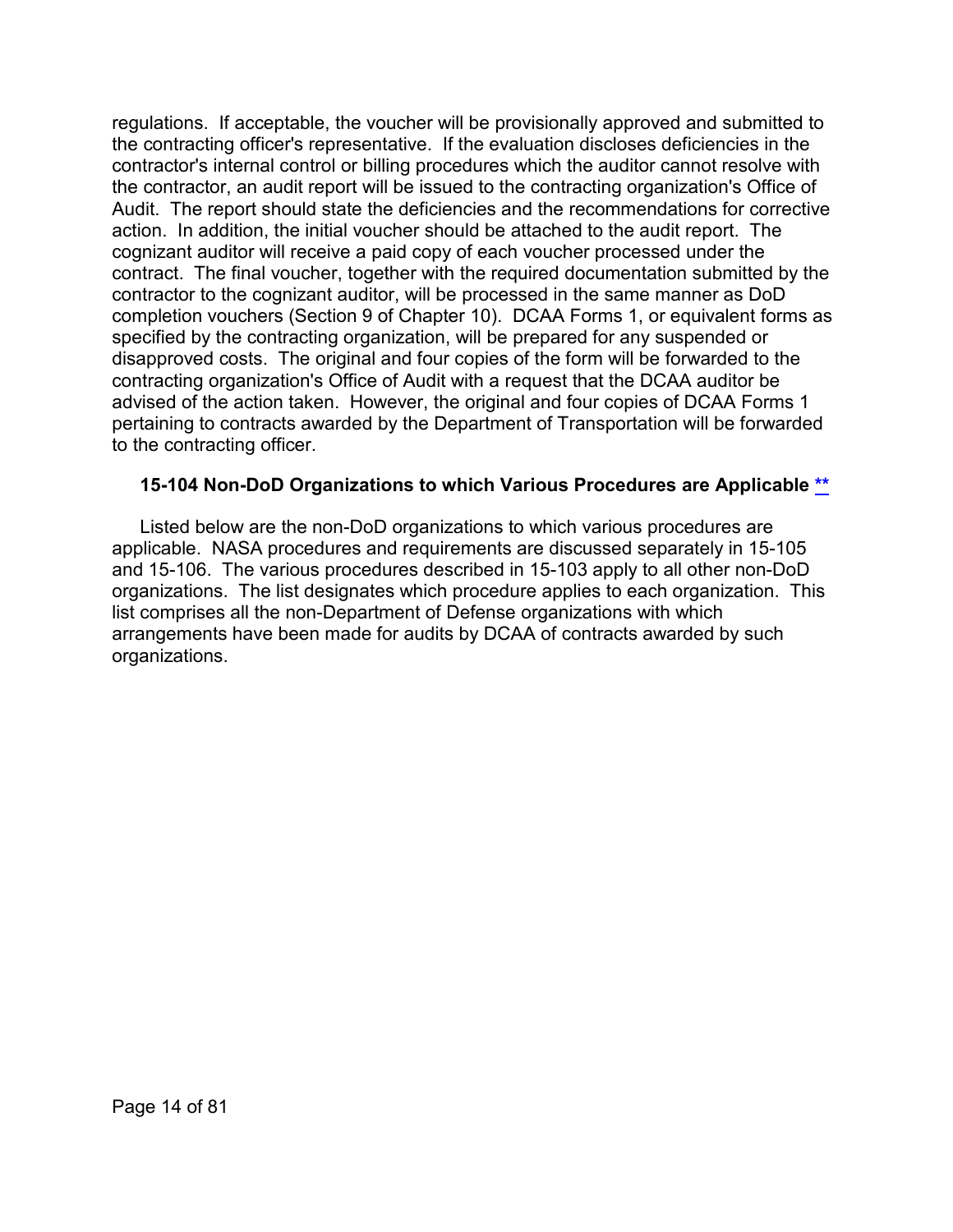| Organization                                  | Procedure<br>Prescribed by | <b>Notes</b> |
|-----------------------------------------------|----------------------------|--------------|
| <b>Agency for International Development</b>   |                            | (5)          |
| <b>Department of Agriculture</b>              | 15-103f                    |              |
| <b>Department of Commerce</b>                 | 15-103e                    |              |
| Department of Education                       | 15-103f                    |              |
| Department of Energy                          | 15-103f                    |              |
| Department of Health and Human Services       | 15-103f                    |              |
| Department of Homeland Security               |                            | (5)          |
| Department of Housing and Urban Development   | 15-103f                    |              |
| Department of the Interior                    | 15-103f                    |              |
| Department of Justice                         |                            | (5)          |
| Department of Labor                           | 15-103f                    |              |
| <b>Department of State</b>                    | 15-103d                    |              |
| Department of Transportation                  | 15-103g                    | (1)          |
| Department of the Treasury                    | 15-103d                    |              |
| Department of Veterans Affairs                | 15-103f                    |              |
| <b>Environmental Protection Agency</b>        | 15-103f                    | (2)          |
| <b>Government Accountability Office</b>       | 15-103c                    |              |
| <b>General Services Administration</b>        | 15-103f                    |              |
| National Aeronautics and Space Administration | 15-105, 15-106             |              |
| <b>National Science Foundation</b>            | 15-103f                    | (3)          |
| <b>Nuclear Regulatory Commission</b>          | 15-103d                    |              |
| <b>U.S. Postal Service</b>                    | 15-103c                    | (4)          |
| <b>All Others</b>                             | ---                        | (5)          |

Notes:

(1) The DCAA auditor will not make any deductions on public vouchers. For costreimbursement type contracts awarded by the Department of Transportation, the vouchers and memorandums will be submitted to the cognizant contracting organizations listed in 15-1S4.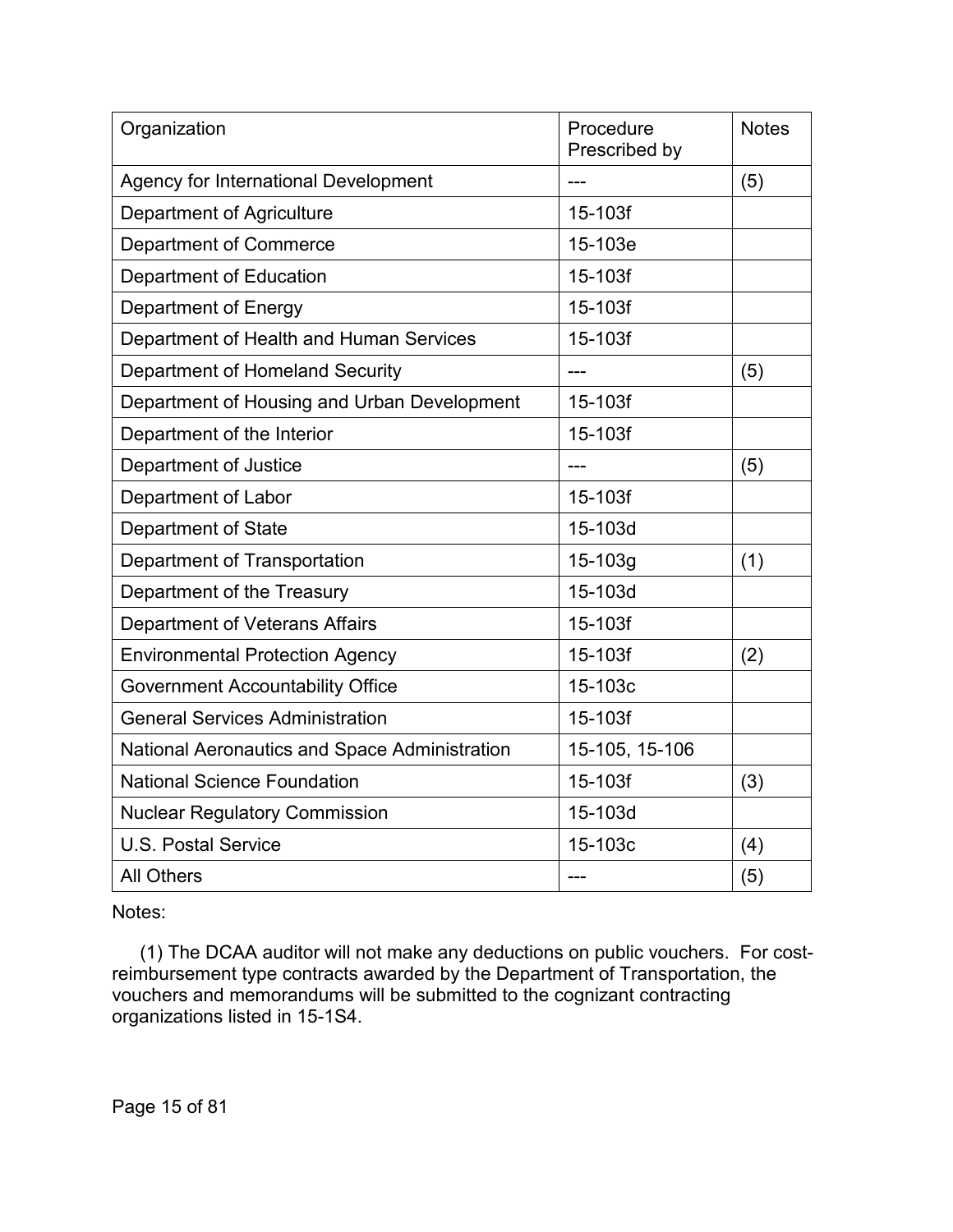(2) Contractors will forward the original interim voucher directly to the finance office with copies for the project office and contracting office. The finance office processes the vouchers for payment which includes Project Officer review and approval of costs and identification of any suspended costs. Costs which may be disallowed are referred to the Contracting Officer. Paid vouchers are provided to the contracting office. The contractor will be provided with the EPA Form 1900-68 which explains any suspended or disallowed costs. Any costs that are disallowed will also be referred to the cognizant audit office at that time for inclusion in the annual incurred cost audits. Completion invoices are submitted along with an interim cumulative claim and reconciliation statement which summarizes costs claimed at the point of completion. After receipt of these documents, the Contracting Officer requests that a final contract evaluation be performed through the EPA Office of Acquisition Management who prepares a request to the EPA Office of the Inspector General and the cognizant audit offices. As evaluation of final vouchers are requested, the requesting office will obtain a Contract Payment System Report showing invoice payments and adjustments and identify any suspended or disallowed costs in the audit request.

(3) For interim vouchers, NSF will instruct its contractors to submit the vouchers to the NSF finance office. They are then forwarded to the contracting officer's technical representative for approval. This official certifies the voucher and returns it to the finance office for approval. Contractors are required to send completion vouchers to the NSF contracting officer. When NSF is the cognizant agency, the NSF contracting officer will either discuss with or send vouchers to the NSF Cost Analysis/Audit Resolution Branch to incorporate final overhead rates in all contracts that have post determined rates. If another agency is cognizant, the NSF contracting officer will discuss with or send completion vouchers to the NSF Office of Inspector General (OIG) to consider for final audit. If it is determined that a final audit is desired, the NSF OIG may forward the vouchers to the cognizant auditor.

(4) Interim and completion vouchers should be sent to the cognizant U.S. Postal Inspection Service requesting the audit, with one copy to the contracting officer.

(5) See information under specific customer in DMIS User Guide.

#### <span id="page-15-0"></span>**15-105 Procedures Applicable to Cost Reimbursement Contracts Awarded by National Aeronautics and Space Administration (NASA) [\\*\\*](#page-1-0)**

#### **15-105.1 General [\\*\\*](#page-1-1)**

<span id="page-15-1"></span>a. NASA contracting officers will furnish DCAA branch managers or resident auditors with a separate letter of delegation of authority to perform audits to cover each cost-reimbursement type contract for which an audit is requested. The letter will be accompanied by:

(1) an attachment setting forth the details of the audit services to be performed, and

Page 16 of 81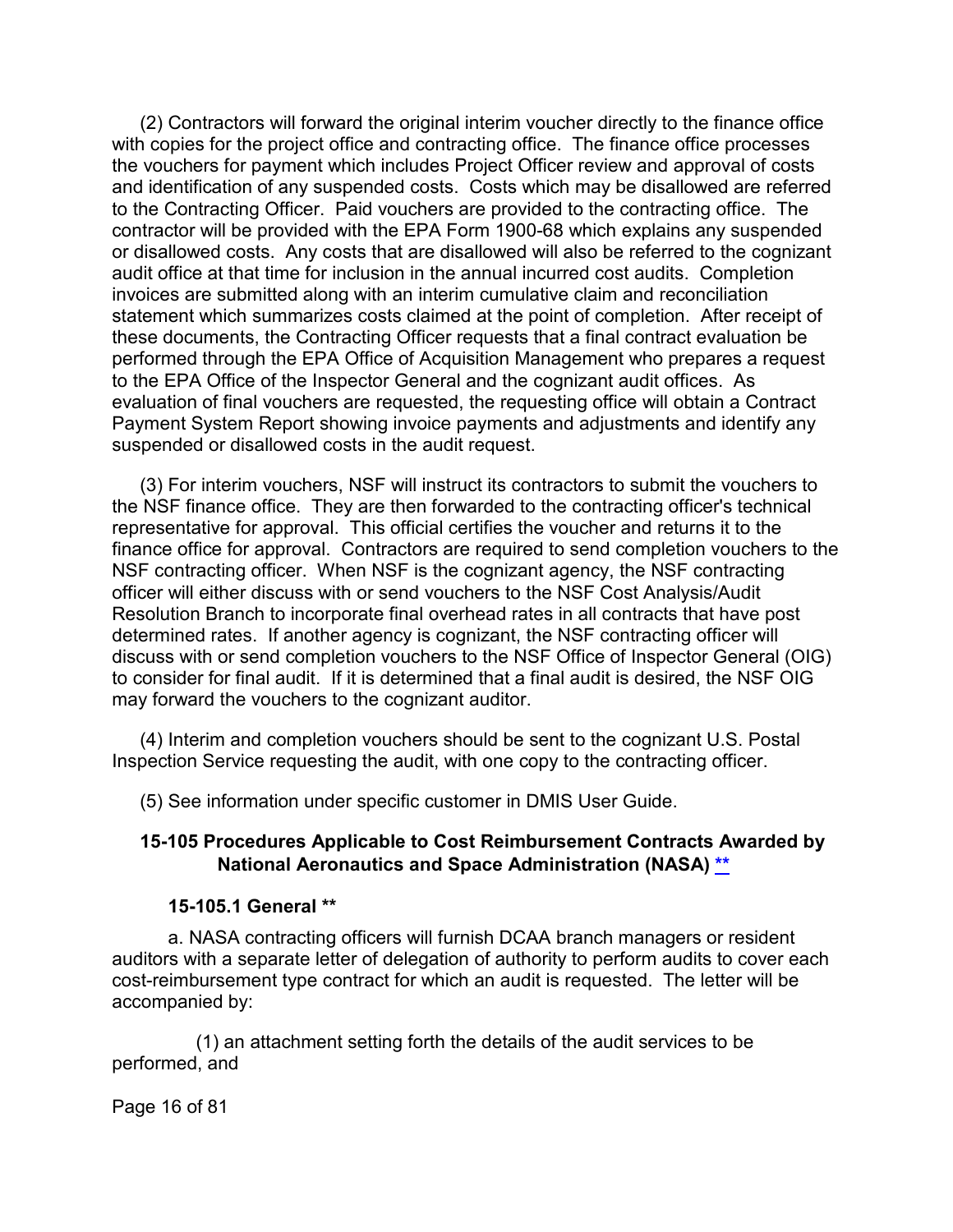(2) a form designated "Acceptance of Delegation of Audit Services Function," which is to be acknowledged and returned to the contracting officer.

This form also provides for an estimate of the cost of audit performance by fiscal year for each contract, including related auditable subcontracts. The FAO should complete the form, except for the section on estimated cost of audit performance, and transmit it directly to the contracting officer. The estimated cost of audit performance will not be entered, since DCAA Headquarters will furnish such estimates to NASA on an agency-wide basis rather than by individual contract.

b. Vouchers under cost-reimbursement-type NASA contracts will be processed in accordance with procedures described below. These procedures are applicable only to vouchers for reimbursement of costs. Claims for fees are submitted by contractors on separate vouchers directly to the NASA contracting officer for evaluation and administrative approval. If the audit discloses any information concerning fees which should be brought to the attention of the contracting officer, this information will be promptly furnished by letter or audit report.

(1) Interim reimbursement vouchers for incurred costs can be submitted either directly to disbursing offices or to the auditor (see 6-1003b). When interim vouchers are submitted to the auditor, he/she will approve them for provisional payment and send them directly to the designated NASA Center for certification and payment. Final vouchers will be submitted by the contractor directly to the auditor for appropriate evaluation and transmittal to the responsible administrative contracting officer. The procedures applicable to DoD contracts will be utilized in processing these vouchers. The auditor therefore will not sign final vouchers. The contractor will submit, as a minimum, enough copies of vouchers to accommodate the distribution requested in the attachment to the letter of delegation received from NASA contracting officers (see 15- 105.1a), as well as one copy each for retention by the cognizant auditor and the administrative contracting officer.

(2) [NASA Form 456,](https://www.hq.nasa.gov/office/procurement/regs/pn/pn16-17.pdf) Notice of Costs Suspended and/or Disapproved, will be used in lieu of DCAA Forms 1 and 1c. When an issue covered by the Form 456 also affects other contracts not included on the Form 456, such as DoD, other civilian agencies, or other NASA contracts, include a schedule of the affected contracts, showing the contract number, suspended/disapproved amount, and contracting officer's name and phone number. This information is very helpful for the NASA contracting officer to facilitate Government-wide consistency on dispositioning the issue.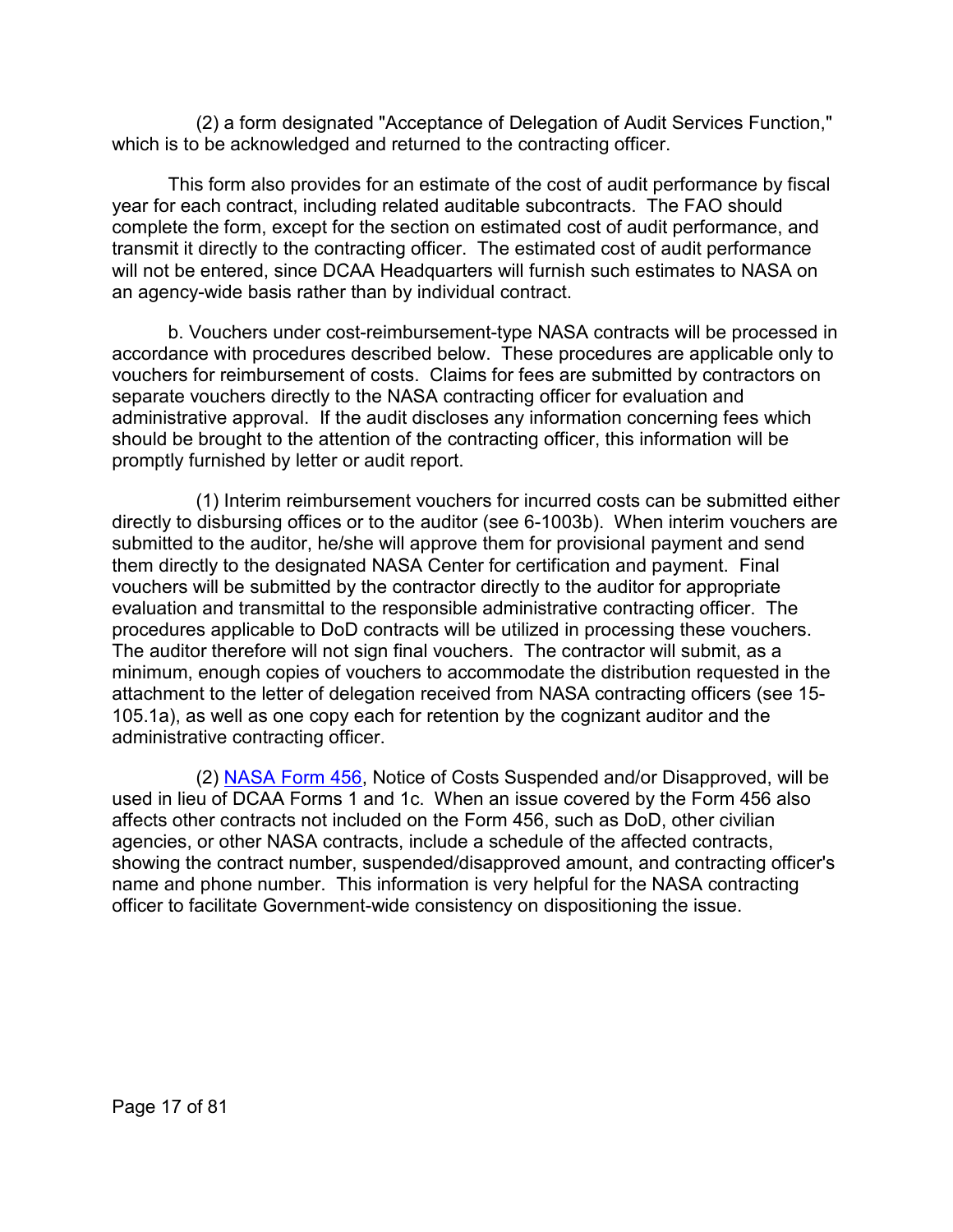(3) After preparation of the NASA Form 456, the auditor will submit it to the NASA contracting officer for review, approval, and countersignature in the number of copies requested by the attachment to the NASA letter of delegation referred to in 15- 105.1a. One copy of this form will also be retained by the auditor. After approval and countersignature, the NASA contracting officer will send two copies of the approved NASA Form 456 to the contractor to advise of the suspension or disapproval and will return three copies to the cognizant auditor. The auditor should offer to obtain the contractor acknowledgment of the approved Form 456 and distribute the form copies according to the NASA instructions, if doing so would expedite the procedures. The auditor will attach two copies of the approved Form 456 to the next subsequent voucher provisionally approved. If the contractor has not made a deduction on this voucher for the amount shown thereon, the auditor will make the necessary deduction.

c. If there are NASA cost-reimbursement-type contracts which provide for use of actual indirect cost rates, NASA Forms 456 for each such contract will be submitted with the indirect cost report to NASA (10-506) to adjust any excess of indirect costs previously claimed on such contracts over the amount allowable.

#### **15-105.2 Final Voucher Evaluation Memorandums [\\*\\*](#page-1-2)**

<span id="page-17-0"></span>Upon completion of the audit of each NASA cost-reimbursement-type contract, issue a final voucher evaluation memorandum to the cognizant contracting officer.

#### <span id="page-17-1"></span>**15-106 Supplemental Requirements for NASA Contracts [\\*\\*](#page-1-3)**

To meet the needs of special local situations, departures from procedures described in this section may be arranged by DCAA Headquarters, ATTN: OAL, and the cognizant NASA contracting officer.

#### **15-106.1 NASA Cost Principles and Procedures [\\*\\*](#page-1-4)**

<span id="page-17-2"></span>a. The cost principles and procedures prescribed by the Federal Acquisition Regulation (FAR) together with the [NASA FAR Supplement](https://www.ecfr.gov/cgi-bin/text-idx?SID=56be756b1d9e781bbba24a3509b2c2b1&mc=true&tpl=/ecfrbrowse/Title48/48cfrv6_02.tpl#1800) (NFS) apply to NASA contracts. Each FAO responsible for audits of NASA contracts should maintain a current copy of applicable parts of these regulations.

b. When costs are allocable to a contract, but are unallowable under NASA cost principles, they will not be charged directly or indirectly to any other contract.

#### **15-106.2 Audit Services for NASA [\\*\\*](#page-1-5)**

<span id="page-17-3"></span>a. The policy for establishing cognizance and accepting or rejecting non-DoD audit requests stated in 1-300 does not apply to NASA. DCAA will perform all contract audit work requested by NASA [\(1-303i\)](https://viper.dcaa.mil/guidance/cam/3127/introduction-to-contract-audit#Sec1303).

b. Although not subject to the provisions of [DoDI 7640.02,](https://www.esd.whs.mil/Portals/54/Documents/DD/issuances/dodi/764002p.pdf) Policy for Follow-up on Contract Audit Reports, NASA has elected to use the DCAA monthly reports, as described in 15-604.3, for all contract audit reports reportable under 15-603.2.

Page 18 of 81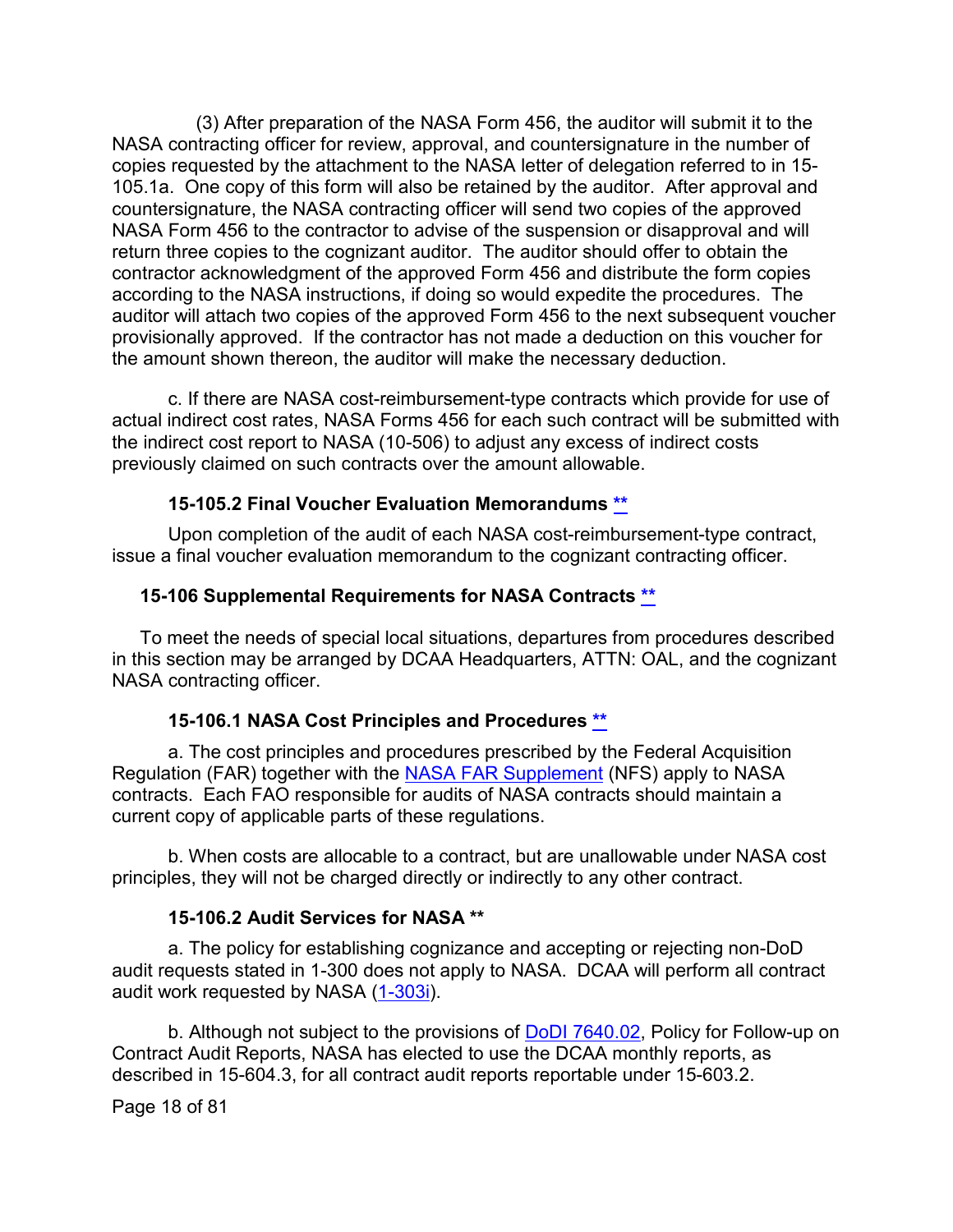c. Refer to Chapter 13 for policies and procedures relating to audit services rendered to NASA for the [2 CFR 200, subpart](https://www.ecfr.gov/cgi-bin/text-idx?SID=43a1e0c7a7366d7828dba68cafa4cd7f&mc=true&node=sp2.1.200.f&rgn=div6) F.

# **15-106.3 Programming Operations Audits at NASA Locations [\\*\\*](#page-1-6)**

<span id="page-18-0"></span>a. NASA has requested that certain specified areas which may significantly affect the level of costs incurred be given selective audit emphasis as part of the normal evaluation of contractors' activities. These areas are listed in [Supplement 3-S20.](https://viper.dcaa.mil/guidance/cam/3129/audit-planning#Sec3S20)

b. The selection of systems/operations audits to be performed will be based on such factors as the dollar value of NASA contracts, type of contract, performance requirements, prior audit experience, and special matters of particular concern to NASA. The DCAA auditor should confer with the cognizant NASA contracting officer (see Supplement 15-1S2) prior to establishing the annual audit plan. The auditor should also communicate with the NASA contracting officer thereafter when major changes are being made or when other circumstances so warrant, to identify those functions which are of particular interest to NASA and to determine whether the audit service rendered is sufficient for NASA procurement purposes.

c. Promptly after completing each operations audit prepare and distribute a report in accordance with [10-400.](https://viper.dcaa.mil/guidance/cam/3147/preparation-and-distribution-of-audit-reports#Sec10400)

# **15-106.4 Special Information Reports for NASA [\\*\\*](#page-1-7)**

<span id="page-18-1"></span>a. A special report will be submitted promptly to NASA when underruns or overruns, terminations, unexpected changes, inadequate contractor controls, or any other unusual circumstances will have an immediate and significant impact on the costs of NASA contracts.

b. Prepare such reports in a letter format in accordance with [10-1200.](https://viper.dcaa.mil/guidance/cam/3147/preparation-and-distribution-of-audit-reports#Sec101200) Usually a standard scope of audit statement would not be applicable in providing information of this nature. Rather than using terms such as "report," "audit (examination)," "review," or "application of agreed-upon procedures," the subject should refer to the information being provided for NASA. For example, a report subject might begin: "Information for NASA on Contractor's Internal Controls".

c. If there is a NASA administrative contracting officer or contracting officer's representative assigned to the contractor facility, the report may be addressed to that official. Otherwise, address the report to the NASA procurement contracting officer having the major NASA interest in the contractor's operations.

# **15-106.5 Indirect Cost Audit Reports for NASA [\\*\\*](#page-1-8)**

<span id="page-18-2"></span>a. The Federal Acquisition Regulation together with the NASA FAR Supplement provide that final indirect cost rates will be established on the basis of auditor determination when contracting officer determination procedures are not applicable. Contracting officer determination applies at business units under the cognizance of a NASA administrative contracting officer or when NASA has the predominant contract

Page 19 of 81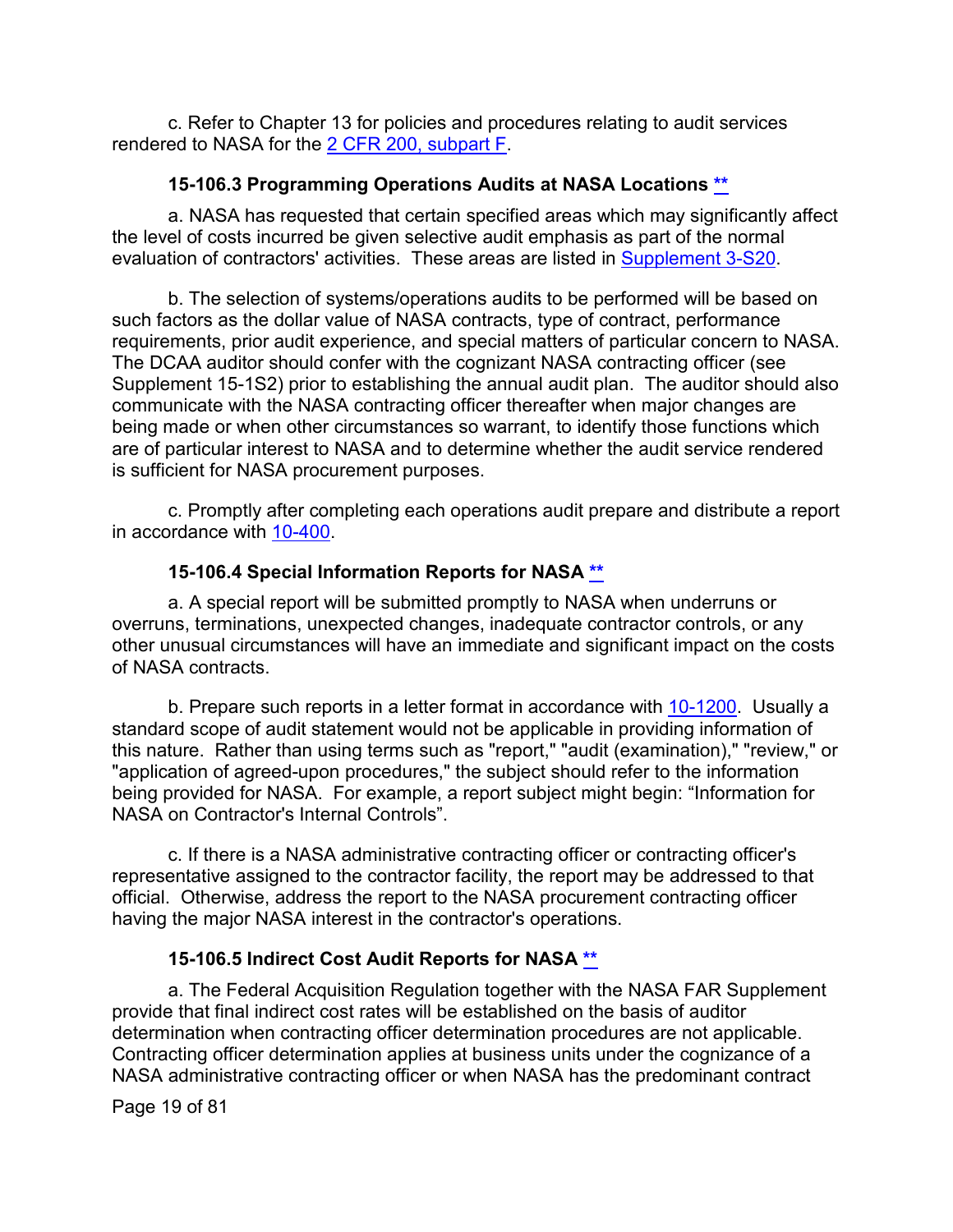dollar amount [\(FAR 42.705-1\)](http://www.ecfr.gov/cgi-bin/text-idx?SID=6fcc7da3a0611577e73448b0dfbf453b&mc=true&node=se48.1.42_1705_61&rgn=div8). For contractors subject to indirect cost rates determined by DCAA, NASA treats the DCAA report rates as final. If NASA is responsible for the rate determination, the DCAA report is advisory and will be addressed accordingly.

b. In view of the foregoing, the formats and contents of audit reports on annual indirect cost rates, prepared in accordance with [10-500,](https://viper.dcaa.mil/guidance/cam/3147/preparation-and-distribution-of-audit-reports#Sec) are the same for NASA contracts as for DoD contracts, whether the auditor-determined or contracting officerdetermined method applies. Provide additional distribution for NASA per 10-507.

# **15-106.6 Audits of Progress Payments for NASA [\\*\\*](#page-1-9)**

<span id="page-19-0"></span>a. Audits of progress payments under NASA fixed-price contracts will be initiated as requested by NASA procurement offices. The cognizant NASA contracting officer will provide the responsible DCAA branch manager or resident auditor a letter of delegation for each contract selected. Each letter of delegation will be accompanied by a form designated "Acceptance of Delegation of Audit Services Function," which should be completed by the DCAA office and returned to the originating NASA office.

b. Audits of progress payments and preparation, addressing, and distribution of related audit reports will be governed by [14-206.](https://viper.dcaa.mil/guidance/cam/3158/other-contract-audit-assignments#Sec14206)

# <span id="page-19-1"></span>**15-107 Supplemental Requirements for Agency for International Development (AID) Contracts [\\*\\*](#page-1-10)**

Special AID audit and reporting requirements are stated in 13-310. These requirements, although applicable primarily to contracts awarded to educational institutions, also apply to contracts awarded to other nonprofit and commercial contractors and should be noted in such cases.

# <span id="page-19-2"></span>**15-108 Supplemental Requirements for Department of Agriculture Contracts [\\*\\*](#page-1-11)**

Audit services will be provided the Department of Agriculture (USDA) only if the request is made by the cognizant regional Department of Agriculture Office of Inspector General - Auditing (OIG-A) (15-1S5). Requests received directly from a USDA agency should be returned, with a reminder that such requests must be channeled through the USDA regional OIG-A.

# <span id="page-19-3"></span>**15-109 Supplemental Requirements for Department of Commerce Contracts [\\*\\*](#page-1-12)**

Audit requests are no longer administered through the Office of Inspector General. Instead, all reports should be sent directly to the requesting activity.

# <span id="page-19-4"></span>**15-110 Supplemental Requirements for Department of Energy Contracts [\\*\\*](#page-1-13)**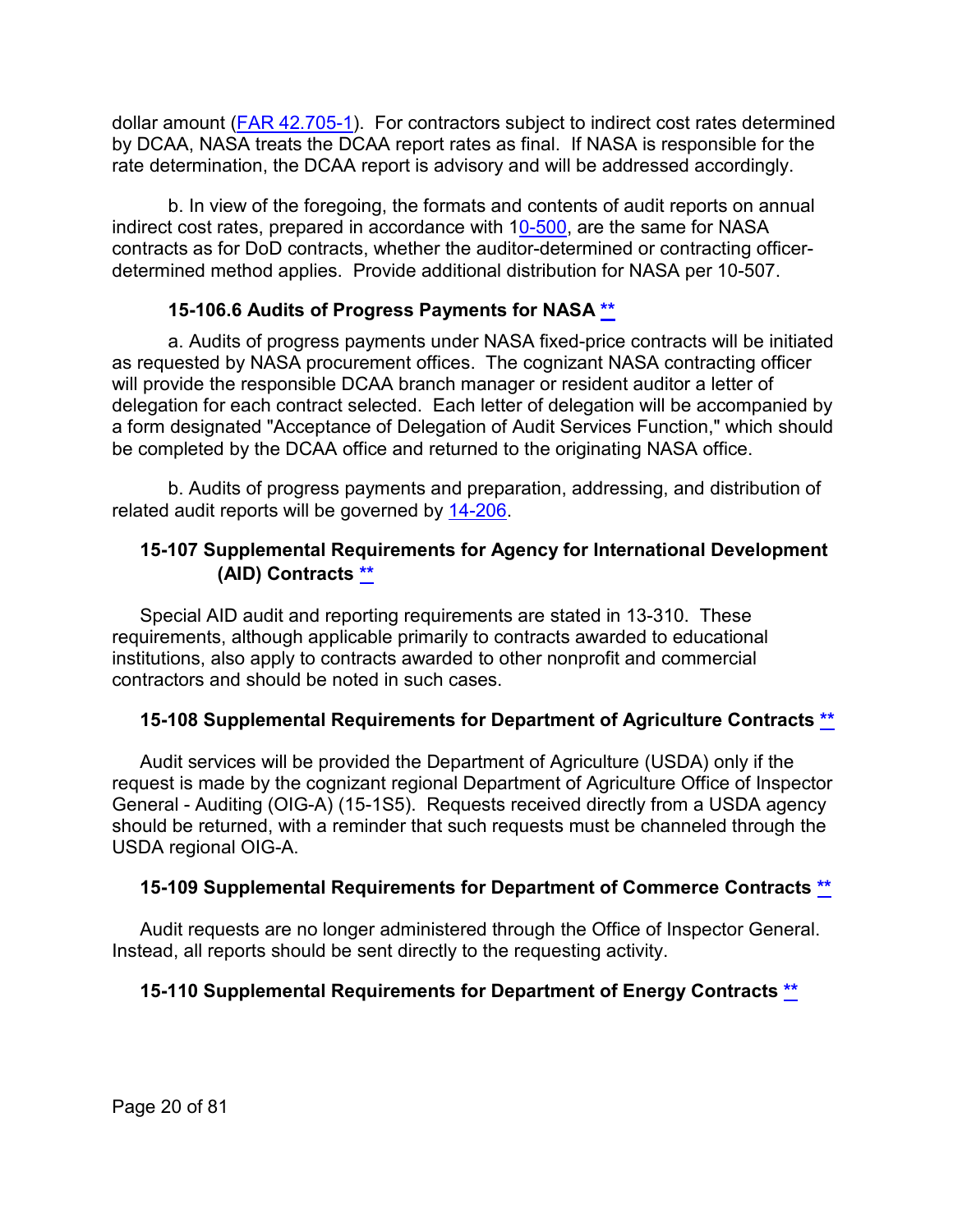a. The cost principles and procedures prescribed by the Federal Acquisition Regulation (FAR), supplemented by the Department of Energy Acquisition Regulation (DEAR), apply to Department of Energy contracts. [DEAR Part 931](http://www.ecfr.gov/cgi-bin/text-idx?SID=424d5ede368761dabf975af5b41f1626&mc=true&tpl=/ecfrbrowse/Title48/48cfr931_main_02.tpl) applies to DOE contracts other than DOE prime contracts covered by [DEAR Subpart 970.31](http://www.ecfr.gov/cgi-bin/text-idx?SID=2cb618e4da5befd82e53aee0a610a5e3&mc=true&node=sp48.5.970.970_131&rgn=div6) which involve operation of Government-owned-contractor-operated facilities and National Laboratories. A contract covered by DEAR Subpart 970.31 will contain a special cost principle clause setting forth provisions on allowable and unallowable costs applicable to the contract. In auditing DOE contracts, auditors will comply with all reasonable requirements and instructions of DOE.

b. Costs claimed under DOE contracts should be evaluated in accordance with the applicable provisions cited therein. Costs unallowable under a contract in accordance with its governing cost principles will not be charged directly or indirectly to any other contract.

c. DCAA has agreed to perform contract audit work at all DOE prime contractor locations other than those designated as Management and Operating Contractors [\(1-](https://viper.dcaa.mil/guidance/cam/3127/introduction-to-contract-audit#Sec1303) [303h\)](https://viper.dcaa.mil/guidance/cam/3127/introduction-to-contract-audit#Sec1303).

# <span id="page-20-0"></span>**15-111 Supplemental Requirements for Department of Health and Human Services (DHHS) and Health Care Financing Administration (HCFA) Contracts [\\*\\*](#page-1-14)**

a. The Department of Health and Human Services (DHHS) has placed some constraints upon its representatives regarding their authority to issue requests for audit services.

(1) Requests for audits of pricing proposals from contracting officers, program directors, or price analysts shall be honored. A copy of reports sent to contracting officers will be distributed to the DHHS Office of Inspector General (15-1S3).

(2) Other audit requests must come from the regional or headquarters office of the DHHS Inspector General (15-1S3). The Inspector General will forward the audit reports to the using activity.

b. Any long-term requests or informal understandings should be confirmed with the DHHS Office of the Inspector General.

c. When an auditor observes DHHS contracts subject to audit coverage for which audit requests have not been received, the auditor should notify the DHHS Office of the Inspector General and determine if funding is available. This includes those DHHS contracts benefiting from operations audits or other across-the-board audits.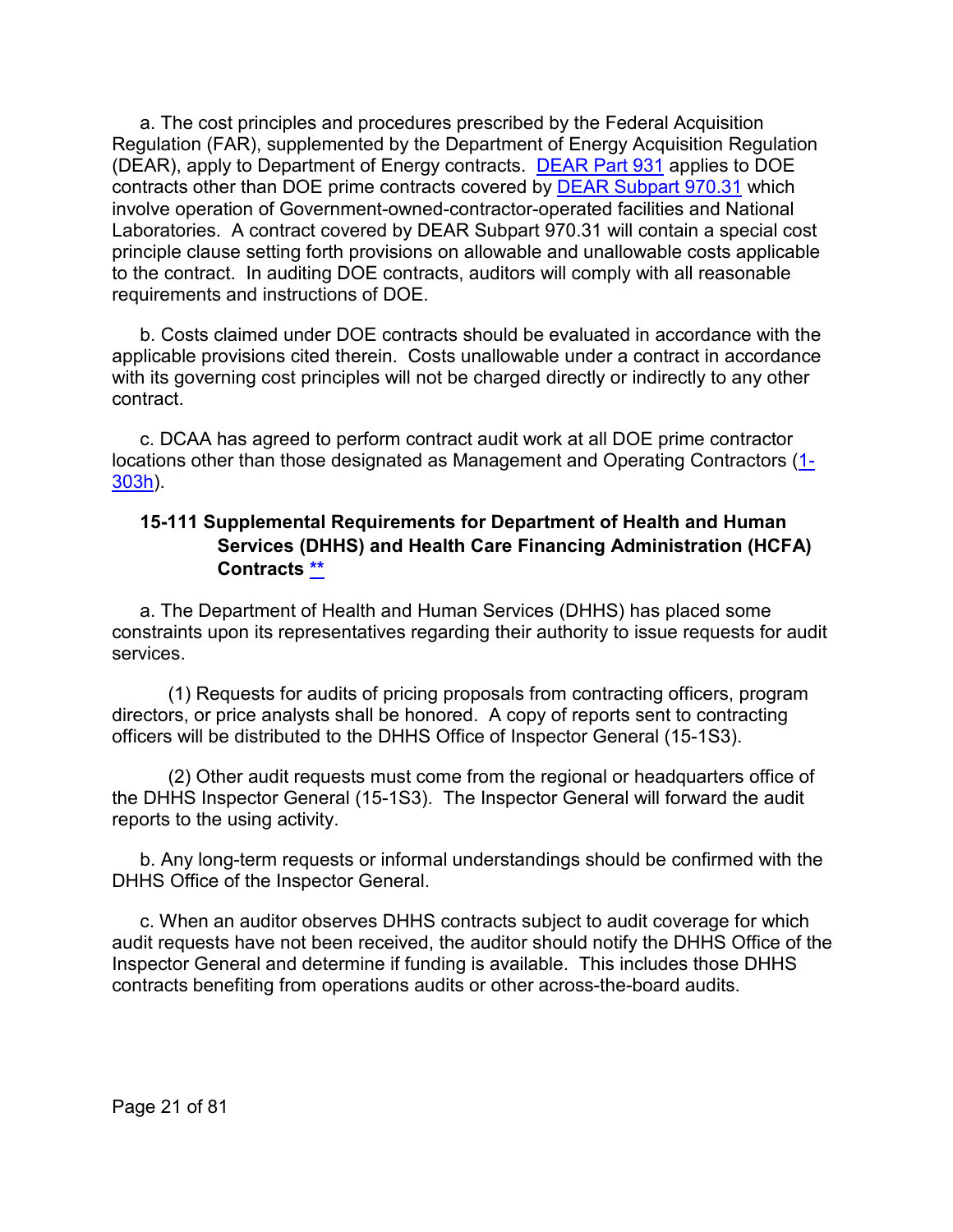d. For Health Care Financing Administration, Peer Review Organization (HCFA PRO) audits, all audit services will be processed through the Chesapeake Bay Branch Office of the Mid-Atlantic Region. Should any FAO receive a request directly from HCFA, they should notify the Chesapeake Bay Branch to ensure that the audit has been authorized and funded. Funding is limited on the HCFA PRO audits and FAOs must ensure that billings for these audits do not exceed the amount that has been funded for the assignment.

# <span id="page-21-0"></span>**15-112 Supplemental Requirements for Department of the Interior Contracts [\\*\\*](#page-1-15)**

The Department of Interior, Office of Inspector General has delegated responsibility for audit requests to the individual bureaus within the department. Accordingly, audit requests may come from any component of the Department of Interior.

# <span id="page-21-1"></span>**15-113 Supplemental Requirements for Department of Labor Contracts [\\*\\*](#page-1-16)**

Audit services will be provided to the Department of Labor (DOL) only if requests are received from the Assistant Inspector General for Audit. DCAA must obtain a written request for all audits, including contract required audits. DOL's procurement offices may neither request nor authorize audits.

# <span id="page-21-2"></span>**15-114 Supplemental Requirements for Department of Transportation Contracts [\\*\\*](#page-1-17)**

a. The Office of Inspector General (OIG) for the Department of Transportation (DOT) is no longer responsible for processing DCAA audits. This change came about as a result of the DOT's Appropriations Act for 1997 which eliminated all OIG funding for DCAA contract audits. Accordingly, each DOT contracting officer is authorized to request audit services through an Interagency Agreement Order (IAO). This means that each audit will be requested, and can only be performed, upon issuance of a task order. The DOT contracting activity will notify the cognizant FAO of an impending audit and request a dollar amount for obligating funds. FAOs should give the DOT an estimate of funds based on the anticipated number of billable audit hours times the current reimbursable hourly rate. Billable hours is defined as the sum of direct audit hours plus the application of the Reimbursable Adder Rate (RAR factor). FAOs should not commence audit effort until a written and signed notification, in the form of an Interagency Agreement Order (IAO), is received from the DOT contracting officer.

b. It is extremely important for FAOs to closely monitor the number of audit hours expended on each DOT order for audit services. Our objective is to assure that no hours are expended in excess of hours funded. Therefore, it is imperative that each FAO keep track of the cumulative billable hours on each DOT audit assignment. In order to provide adequate safeguards to ensure funded hours are not exceeded, FAOs are required to establish a system for monitoring the hours expended on DOT audits. This system should incorporate an internal control which requires a reassessment of the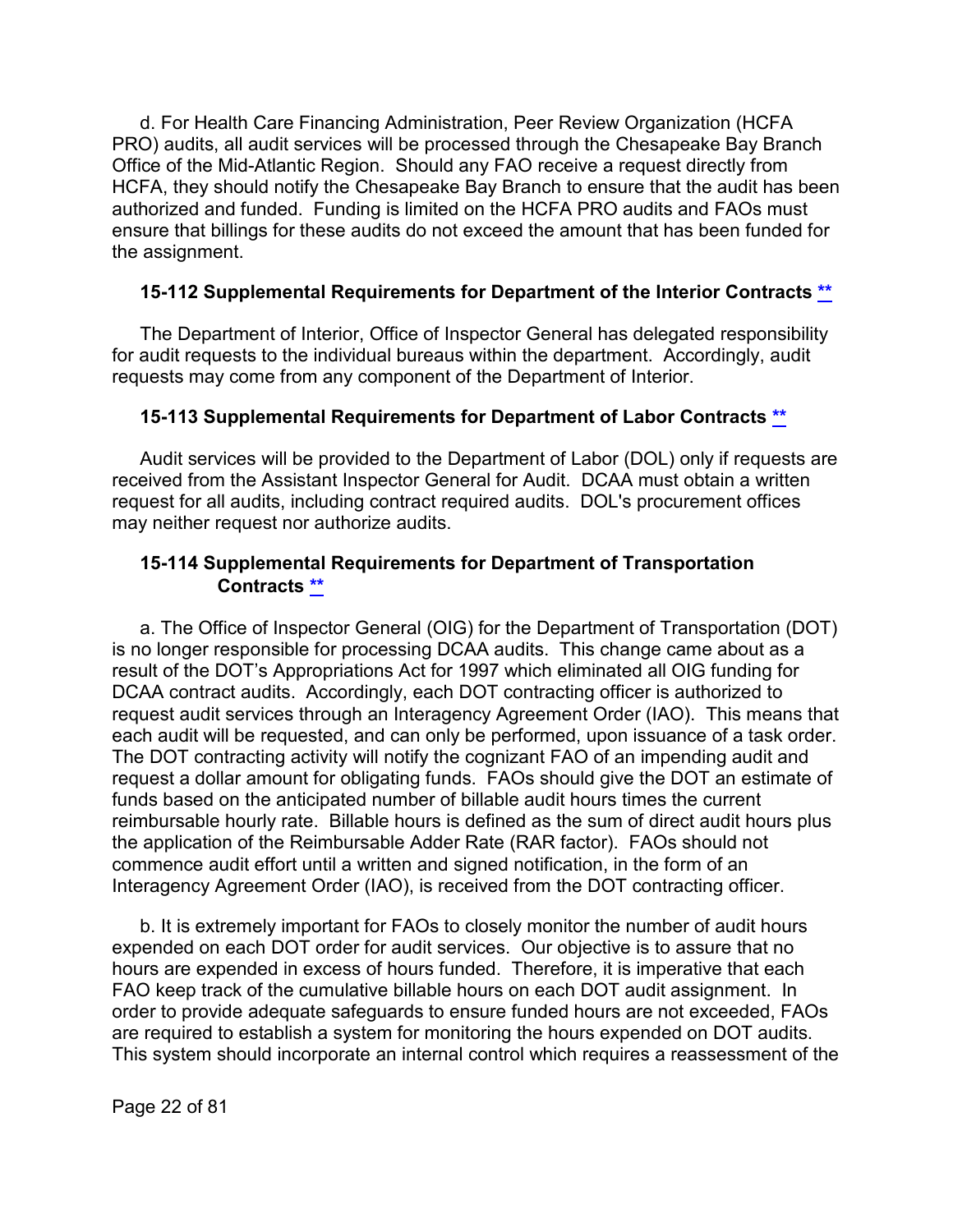estimated hours (obligated funds) once 75% of the direct hours budgeted have been expended. If it appears that the estimated hours are not adequate, the Department of Transportation contracting officer should be advised of the following available options:

(1) The contracting officer can modify the IAO to provide sufficient funds for the level of effort to be provided, or

(2) The contracting officer can request that audit effort continue until the funds that have been obligated are depleted. In this case, the contracting officer should be advised that the audit report will reflect an audit opinion appropriate for the level of effort that was expended (i.e., this could mean an adverse opinion will be issued), or

(3) The contracting officer can direct termination of the work and no audit report will be issued.

c. In accordance with [P.L. 104-50,](https://www.gpo.gov/fdsys/pkg/GPO-CDOC-104sdoc13/pdf/GPO-CDOC-104sdoc13-1-7-21.pdf) section 348, the Federal Aviation Administration is exempt from FAR and any other regulatory material not specifically included in the FAA "Acquisition Management System" (AMS), effective April 1, 1996. The FAA AMS cost principles can be accessed at [http://fast.faa.gov/.](http://fast.faa.gov/) Though the FAA AMS cost principles mirror those covered in the [FAR Part 31,](http://www.ecfr.gov/cgi-bin/text-idx?SID=91fd5a1fd43d9894f920e9ac9be5d07a&mc=true&node=pt48.1.31&rgn=div5) allowability of costs on FAA contracts should be determined using the FAA AMS cost principles. The FAA AMS should also be the applicable regulation cited in the audit report. However, at contractor locations where contract administration responsibility rests with another Government agency (e.g., DoD, DOE, etc.) the cost principles (e.g., FAR, DFARS, etc.) used by the agency having contract administration responsibility may be used to determine the allowability of costs for FAA contracts. Auditors at contractor locations with FAA contracts should verify which agency has the contract administration responsibility.

d. For each audit report sent to a DOT activity (including the Massachusetts Highway Department Central Artery/Third Harbor Tunnel project), send two copies of the report to the DOT Office of the Inspector General. An address list for Department of Transportation offices is provided on 15-1S4.

#### <span id="page-22-0"></span>**15-115 Supplemental Requirements for Department of the Treasury Contracts [\\*\\*](#page-1-18)**

a. With the exception of the Internal Revenue Service (IRS), Treasury Inspector General for Tax Administration (TIGTA), copies of audit reports pertaining to a Department of Treasury contract or procurement action will be sent to:

Department of the Treasury Office of the Inspector General 1500 Pennsylvania Ave., NW Room 2412 Washington, DC 20220

Page 23 of 81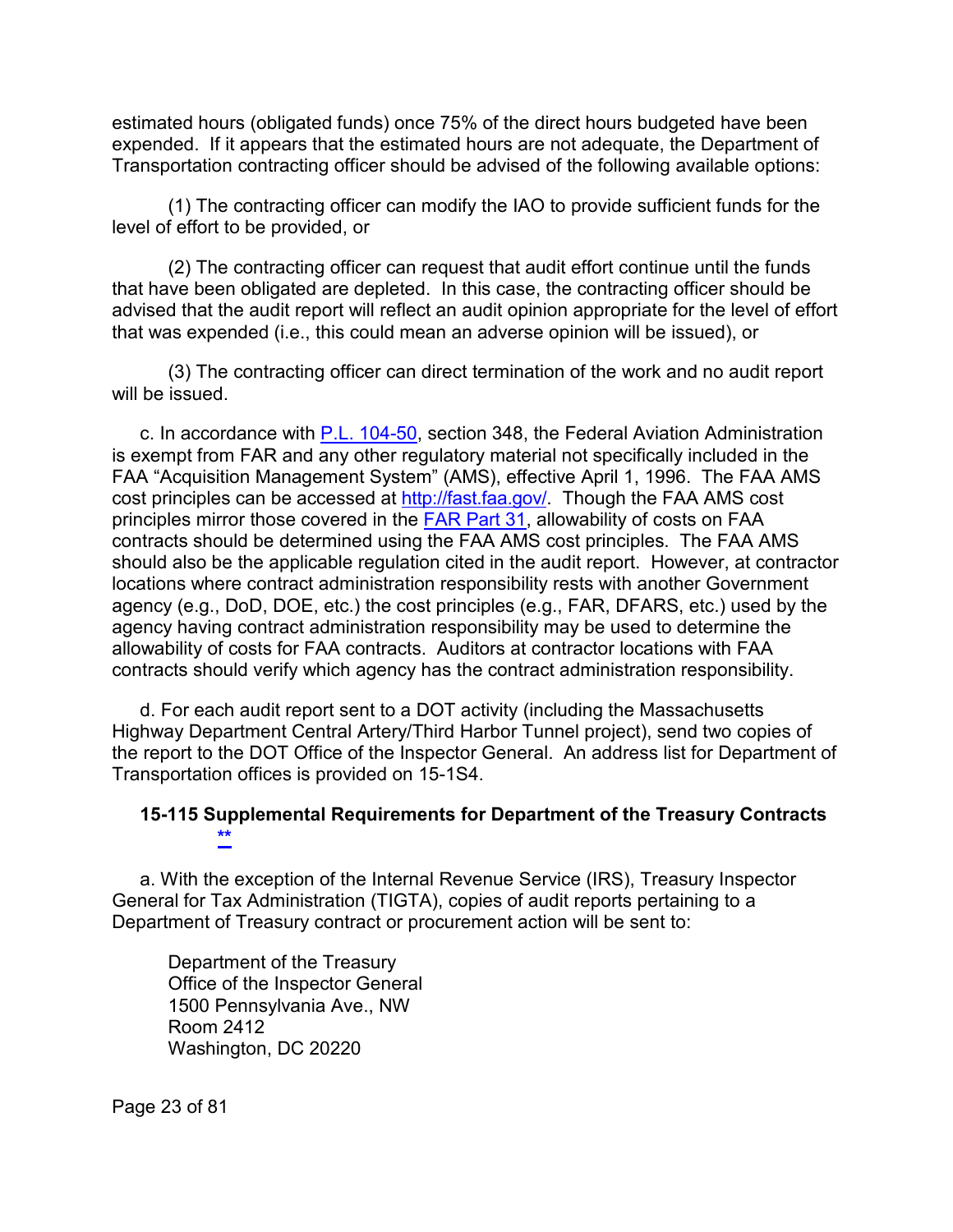b. If the audit report is for the IRS, TIGTA, the original report should be mailed to:

Treasury Inspector General for Tax Administration Attn: Director, Special Projects 915 Second Avenue, Room 2640 Seattle, WA 98174

In addition, two copies should be mailed to:

Internal Revenue Service, Procurement Chief, Cost and Price Analysis Branch 6009 Oxon Hill Road, Suite 700 Oxon Hill, MD 20745-3129

#### <span id="page-23-0"></span>**15-116 Supplemental Requirements for Environmental Protection Agency Contracts [\\*\\*](#page-1-19)**

a. The Environmental Protection Agency (EPA) Office of Inspector General, DCAA Monitoring Team, will authorize and coordinate all audit requests. EPA has requested that FAOs send the Notification of Contract Required Audits (including a copy of Schedule H from the claim and reimbursable participation percentage by Agency for incurred cost audit) and all acknowledgment letters within two weeks of receiving the EPA Audit control Number and that the following information be included in the letter:

(1) EPA contract/subcontract number to be audited.

- (2) Contract period of performance to be audited.
- (3) Reference the EPA Audit Control Number.
- (4) DCAA Assignment Number.
- (5) Estimated audit hours, including hours for assist audit.
- (6) Estimated final report date.

EPA procedures require that audit requests must include a valid ten-digit EPA control number; otherwise the assignment is not to be accepted/reimbursed. All requests for EPA OIG audit control numbers, correspondence, and a copy of all audit reports should be e-mailed to: farnsc\_mailbox@epamail.epa.gov. A hard copy of the audit reports should be mailed to FARNSC at the following address:

U.S. EPA Aerial Rios Building (Mail Code 3802R) 1200 Pennsylvania Ave., NW

Page 24 of 81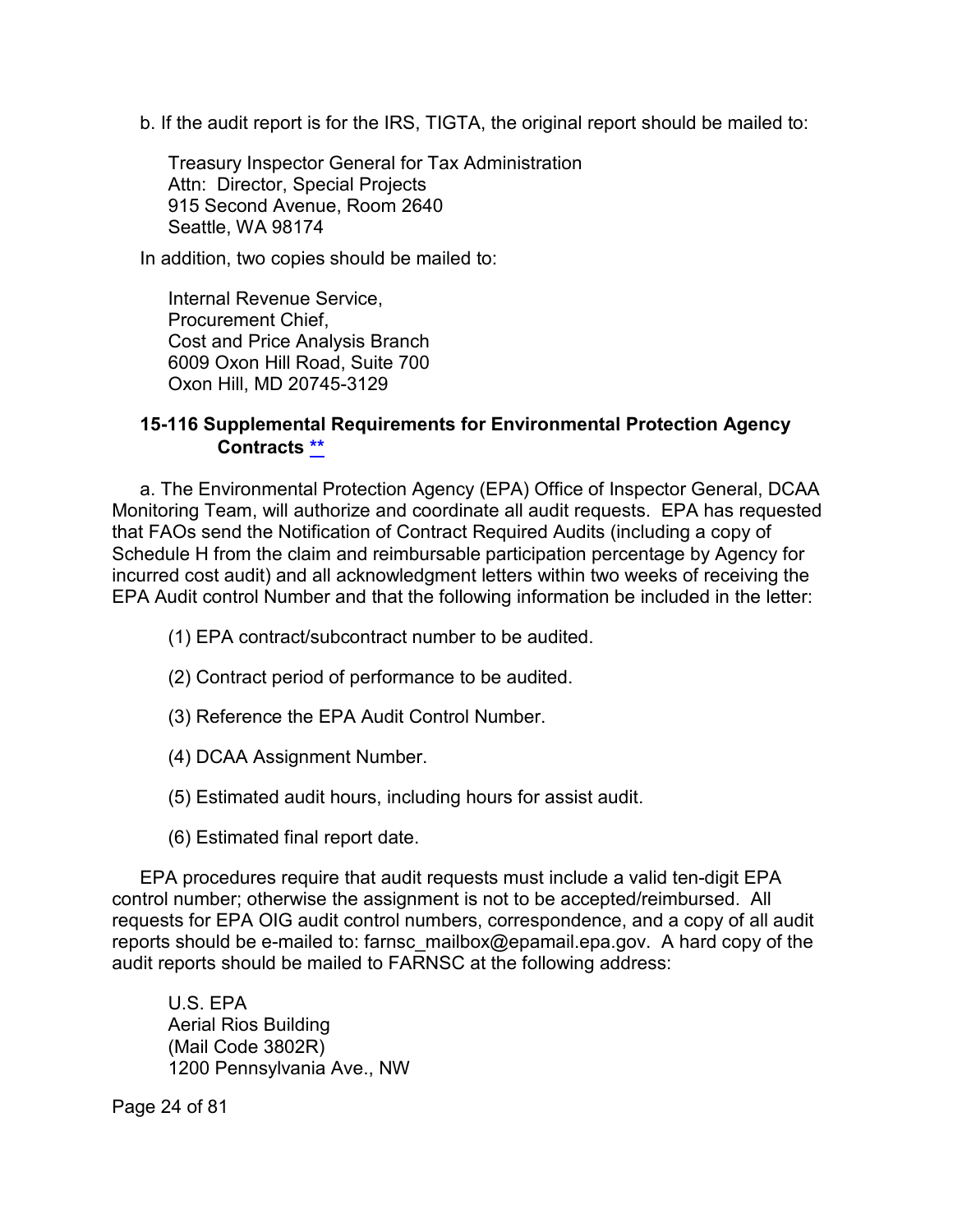Washington, DC 20460 ATTN: Manager, FARNSC

b. If requested, an annual report will be sent to the Inspector General for Audits on each contractor/grantee where:

(1) EPA contracts/grants are in excess of \$1 million, or

(2) two or more contracts/grants are in effect during the contractor's fiscal year.

In its request for audit, EPA will indicate the type of information required in the annual report, such as status of contracts/grants, amounts questioned, and other related data.

#### <span id="page-24-0"></span>**15-117 Supplemental Requirements for National Science Foundation (NSF) Contracts [\\*\\*](#page-1-20)**

All audit requests will originate from the National Science Foundation, Office of Inspector General, 4201 Wilson Boulevard, Arlington, Virginia 22230. All questions concerning National Science Foundation audit requests will be directed to this address. The procedures described in [1-300](https://viper.dcaa.mil/guidance/cam/3127/introduction-to-contract-audit#Sec1300) should be followed when auditable NSF contracts are identified for which audits have not been requested.

# <span id="page-24-1"></span>**15-118 Supplemental Requirements for U.S. Army Corps of Engineers (USACE) Contracts [\\*\\*](#page-2-0)**

a. Requests for audit services will be issued by the individual USACE's contracting activities. Only audits of USACE Civil Works projects are reimbursable. Funds for Civil Works projects come from the Energy and Water Development Appropriation and not from DOD. DCAA provides audit support for USACE-funded Military contracts and agreements at no cost. The auditor will need to contact the requester to find out if the contract is Military (not reimbursable) or Civil Works (reimbursable). Refer to the Reimbursable Pamphlet for additional information.

b. DCAA will also provide contract audit support to USACE contracting personnel during civil and military emergencies, disasters and special operations. DCAA may be requested to perform real-time audit support on-site (e.g., physical observations of contract performance) and on an expedited basis. In addition to the routine audit services, DCAA may be requested to provide advisory services in support of the Government's acquisition program for the emergency response efforts. The auditor will issue an acknowledgement letter identifying the specific services (both audit and advisory) and any related reporting requirements once the services have been defined and coordinated with USACE. (See guidance in [2-108](https://viper.dcaa.mil/guidance/cam/3128/auditing-standards#Sec2108) when performing advisory services).

# <span id="page-24-2"></span>**15-119 Supplemental Requirements for Department of Education Contracts [\\*\\*](#page-2-1)**

Page 25 of 81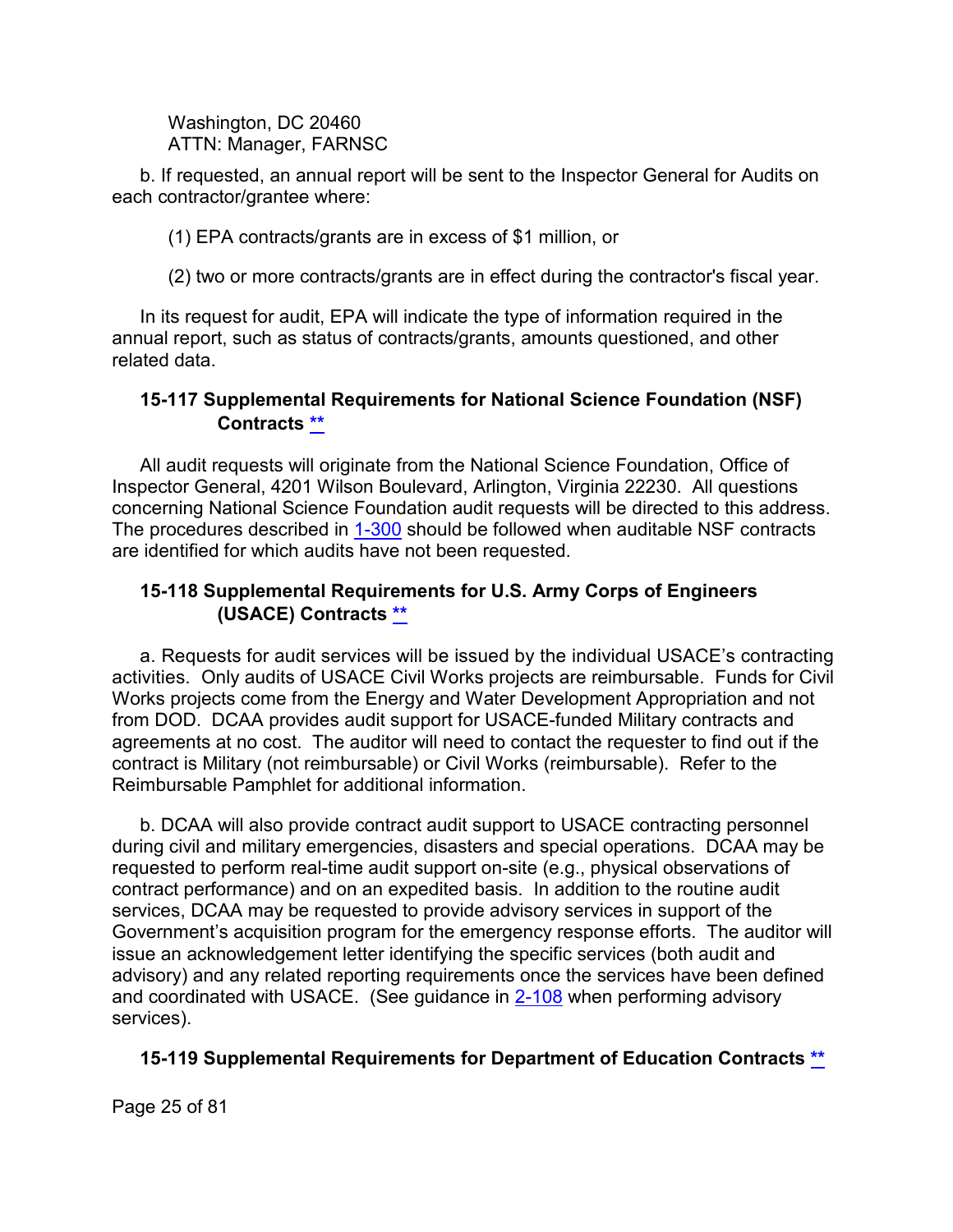All requests for audit services will be issued only by the Department of Education, Office of Inspector General. Education prefers to notify DCAA when a contract should be included in a contract required audit. FAOs should not request a written confirmation when Education declines to participate in a contract required audit. FAOs must have an audit request prior to initiating any audit for Education.

# <span id="page-25-0"></span>**15-120 Supplemental Requirements for DHS Contracts [\\*\\*](#page-2-2)**

a. The Memorandum of Understanding (MOU) between DCAA and Department of Homeland Security (DHS), Office of the Chief Procurement Officer (OCPO) covers all DHS organizational elements. DHS organizational elements will address requests for audits directly to the cognizant DCAA field office.

b. Completed DCAA audit reports will be sent to the requesting organizational element and/or whoever is designated in the request. In addition, copies of the following types of audit reports, memorandums, or DCAA Forms will be provided to the DHS Office of the Chief Procurement Officer, Director, Oversight and Strategic Support, electronically at [ProcurementSupport@hq.dhs.gov:](mailto:ProcurementSupport@hq.dhs.gov)

(1) Audits of Contractor Business Systems (accounting system, estimating system, compensation system, etc.),

(2) Audits of Compliance with Cost Accounting Standards,

(3) Audits of Cost Impact Proposals submitted pursuant to the Cost Accounting Standards clause (changes in cost accounting practice and/or noncompliances),

(4) Postaward Audits (Reviews for Compliance with the Truth in Negotiations Act),

(5) DCAA reports and memorandums that contain questioned costs or cost disallowances, and

(6) [DCAA Forms 1](https://sharepoint.dcaaintra.mil/headquarters/resources/CM/cmold/CMC/Agency%20Forms/Forms/AllItems.aspx) and [Form](https://sharepoint.dcaaintra.mil/headquarters/resources/CM/cmold/CMC/Agency%20Forms/DCAA%20Form%202000.pdf) 2000. The Forms 2000 will be provided to DHS by the Justice Liaison Auditor at DCAA Headquarters.

# <span id="page-25-1"></span>**15-121 Requests for Audit Services Received from State or Local Governments [\\*\\*](#page-2-3)**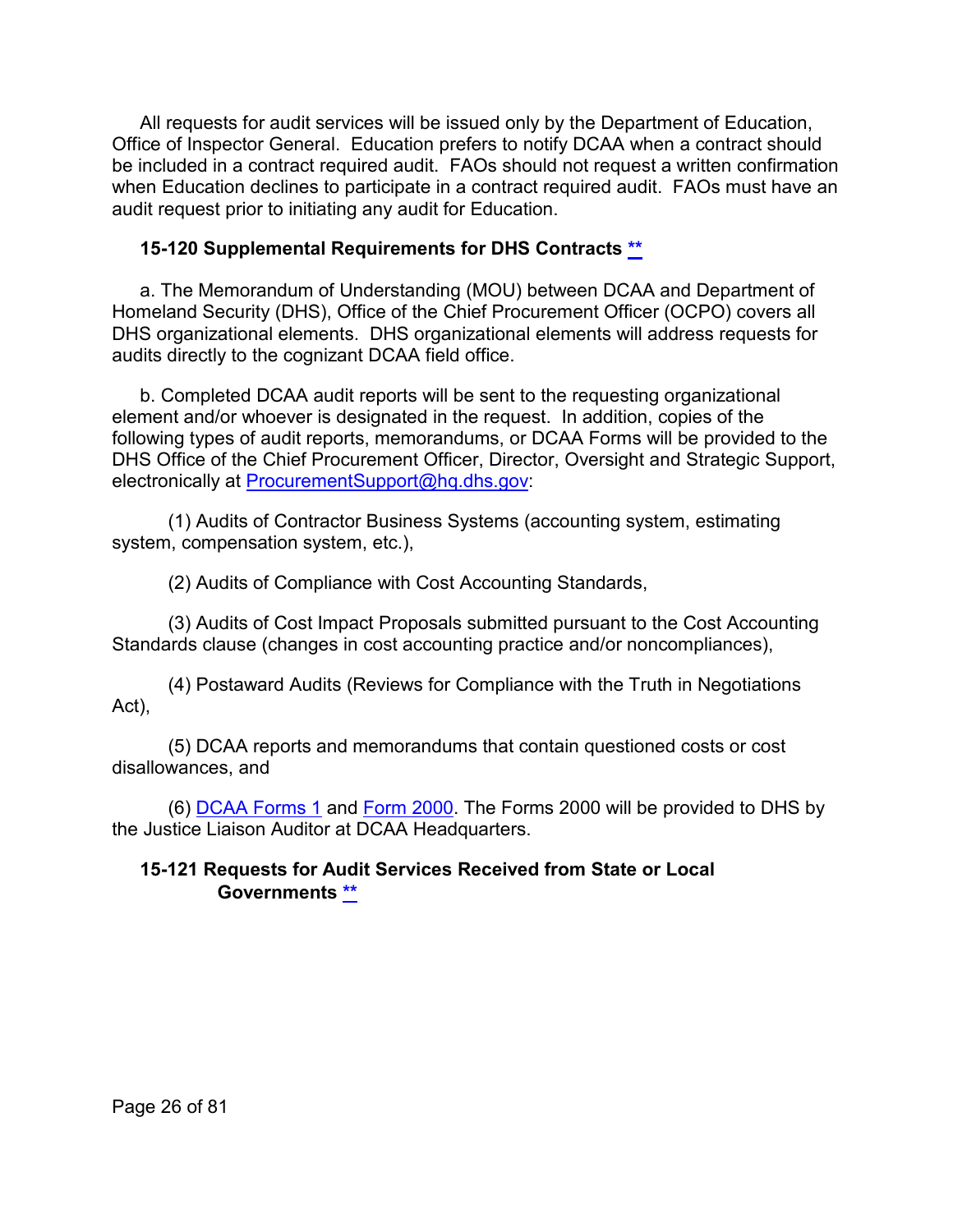a. This guidance pertains to requests for audit services when the request is initiated by a representative of a state or local government. The procedures are based on the provisions of [OMB Circular No. A-97,](https://www.whitehouse.gov/omb/information-for-agencies/circulars/#state) "Rules and Regulations Permitting Federal Agencies to Provide Specialized or Technical Services to State and Local Units of Government under Title III of the Intergovernmental Cooperation Act of 1968". The OMB Circular sets the ground rules permitting federal agencies to provide specialized or technical services to state and local governments.

b. Title III of the Intergovernmental Cooperation Act of 1968 is intended to:

(1) encourage intergovernmental cooperation in the conduct of specialized or technical services,

(2) enable state and local governments to avoid unnecessary duplication of special service functions, and

(3) authorize federal agencies that do not have such authority to provide reimbursable specialized and technical services to state and local governments.

c. Requests for Indirect Rate Information. Field audit offices (FAOs) are authorized to provide readily available contractor information to an audit representative from a state or local government. This includes information that is contained in an audit report or information that is contained in the permanent files on the contractor. Auditors may answer questions and concerns raised by the requestor and may provide a copy of the audit report to them. The key requirement is that the information is readily available and does not require additional audit effort. The FAO should not bill the requesting entity, since this type of effort is not a billable activity.

d. Requests for Contract Audit Services. At contractor locations where DCAA is the responsible audit agency, FAOs may be asked to perform contract audit services by a state or local government. FAOs should first check with Headquarters, ATTN: OWD, to determine if a Memorandum of Understanding (MOU) is in place for the requesting organization, to obtain the Funding Customer Identification (FCID) billing code, and the billing rate to be used. Both the MOU and the funding arrangements must be in place prior to providing any audit services. When performing audits for state and local governments, bear in mind that the following conditions must be met:

(1) The effort is consistent with work normally performed under our contract audit mission,

(2) There is a written request for services from the state or local government,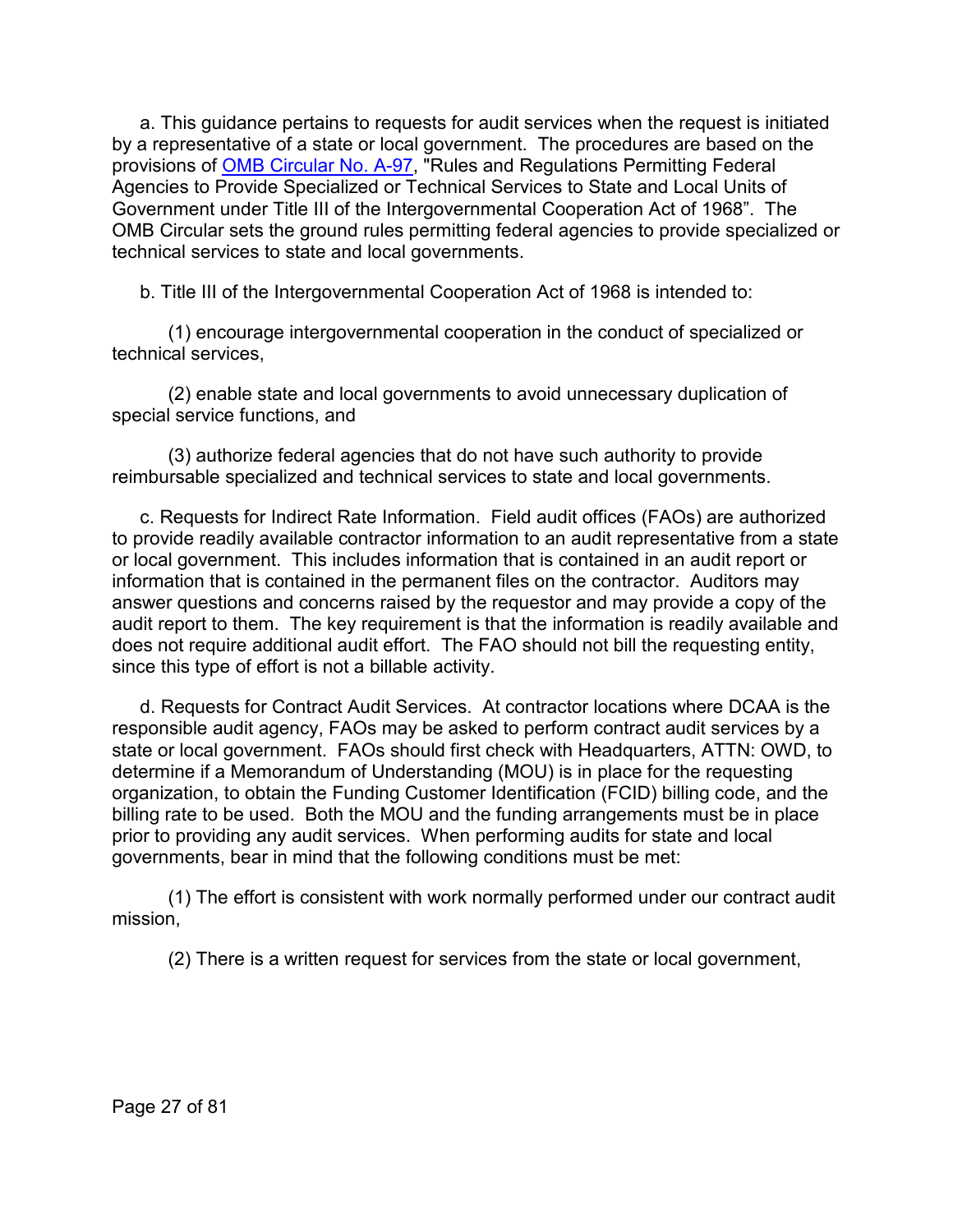(3) The services requested can be performed without a negative impact on the existing audit staff,

(4) The predominance of audit services will be at contractors that have either DoD or other Federal contract awards subject to audit. The provision of audit services at contractors that have no DCAA presence will be incidental and at the discretion of the Regional Director,

(5) The requestor agrees to pay for the audit services in advance and a funding authorization number is contained in the request, and

(6) The requestor certifies that the requested audit "cannot be procured reasonably and expeditiously through ordinary business channels".

# <span id="page-27-0"></span>**15-1S1 Non-DoD Supplement - Address List for NASA Office of Inspector General Field Offices [\\*\\*](#page-2-4)**

The NASA Office of Inspector General has established a centralized office and e-mail address for the receipt of DCAA audit reports. Audit reports should be sent to the cognizant NASA IG office when the NASA IG requests that it be furnished a copy.

NASA Office of Inspector General Assistant Inspector General for Auditing Code W NASA Headquarters 300 E Street, S.W. Washington, DC 20546-0001

(202) 358-1220 (202) 358-3022 FAX E-mail address: dcaa@nasa.gov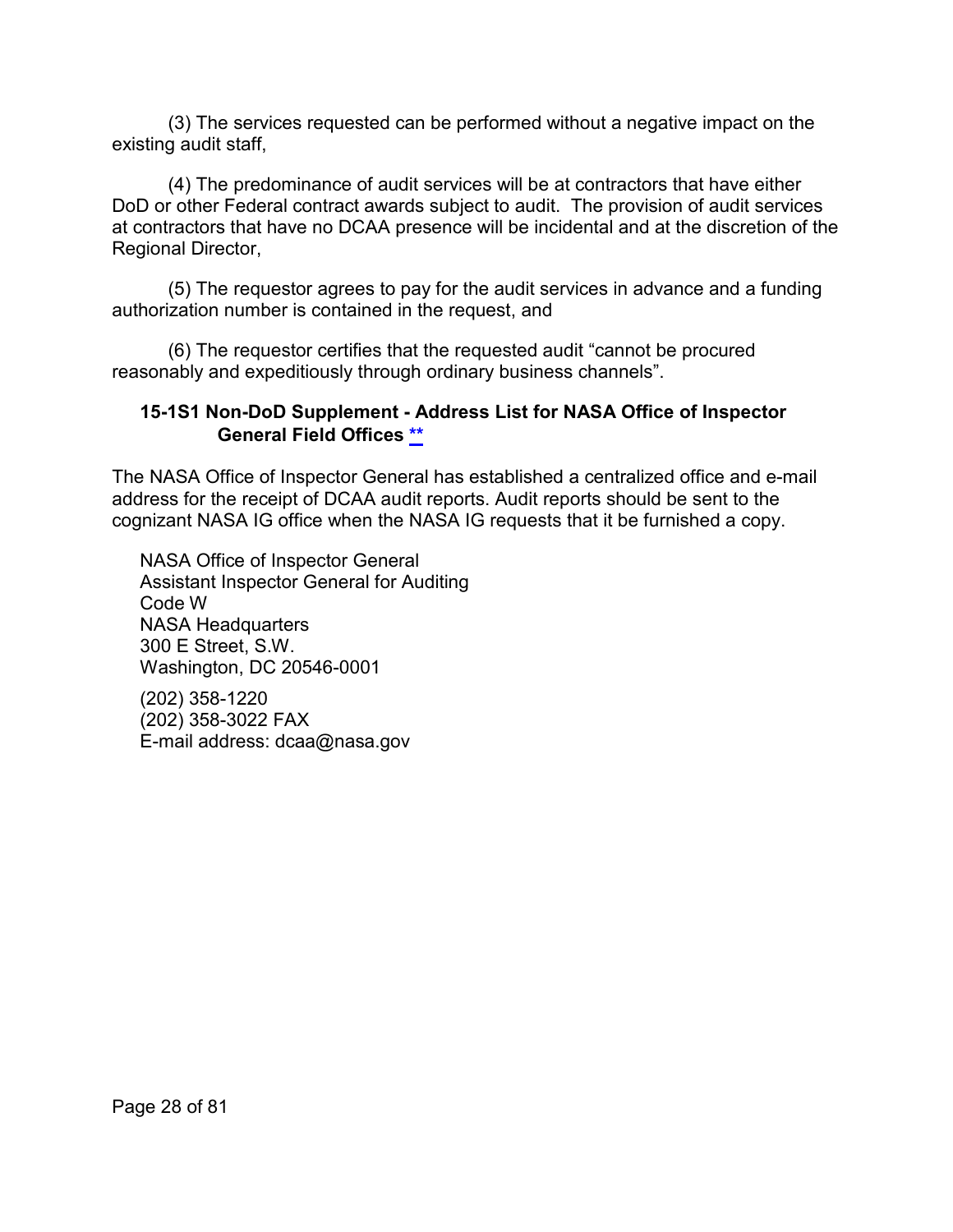DCAA audit reports should not be sent to the following NASA-IG offices, unless specifically requested by the OIG. The following list of OIG offices is for information purposes and should be used if there is a need for auditor contact:

| <b>Address of Center</b>                                                                                                                                         |
|------------------------------------------------------------------------------------------------------------------------------------------------------------------|
| NASA Office of Inspector General Mail Stop 190 Goddard Space<br>Flight Center Greenbelt, MD 20771-0001                                                           |
| $(301)$ 286-0497<br>(301) 286-1680 FAX                                                                                                                           |
| <b>NASA Office of Inspector General</b><br>Mail Stop 501-9<br><b>Glenn Research Center at Lewis Field</b><br>Cleveland, OH 44135-3191                            |
| $(216)$ 433-5413<br>(216) 433-5489 FAX                                                                                                                           |
| NASA Office of Inspector General<br>Mail Stop 292,<br>Langley Research Center<br>Hampton, VA 23681-2199                                                          |
| (757) 864-8500<br>(757) 864-6328 FAX                                                                                                                             |
| <b>NASA Office of Inspector General</b><br>Mail Stop M-DI, Bldg 4201<br>George C. Marshall Space Flight Center<br>Marshall Space Flight Center,<br>AL 35812-0001 |
| (256) 544-1149<br>(256) 544-5856 FAX                                                                                                                             |
| <b>NASA Office of Inspector General</b><br>Mail Stop KSC/OIG<br>John F. Kennedy Space Center<br>Kennedy Space Center, FL 32899-0001                              |
| (321) 867-4531<br>(321) 867-4881 FAX                                                                                                                             |
| <b>NASA Office of Inspector General</b><br>Mail Stop 204-11,<br><b>Ames Research Center</b><br>Moffett Field, CA 94035-0001                                      |
| (650) 604-2672                                                                                                                                                   |

Page 29 of 81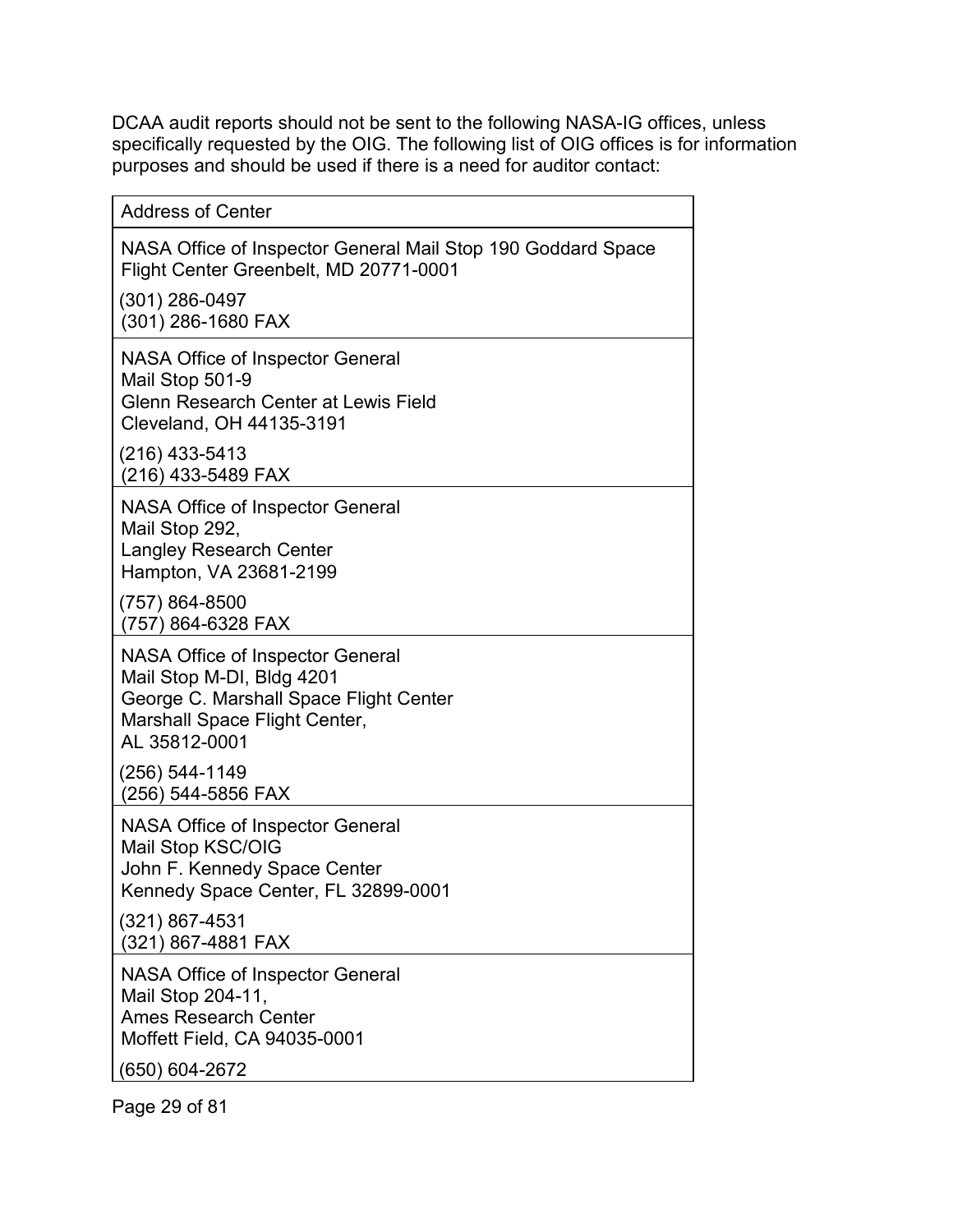Address of Center

(650) 604-3955 FAX

NASA Office of Inspector General Mail Stop 180-300 Jet Propulsion Laboratory 4800 Oak Grove Drive Pasadena, CA 91109-8099

(818) 354-3360 (818) 393-4882 FAX

NASA Office of Inspector General Mail Stop W-JS Lyndon B. Johnson Space Center 2101 NASA Road 1 Houston, TX 77058-3696

<span id="page-29-0"></span>(281) 483-4773 (281) 483-5773 FAX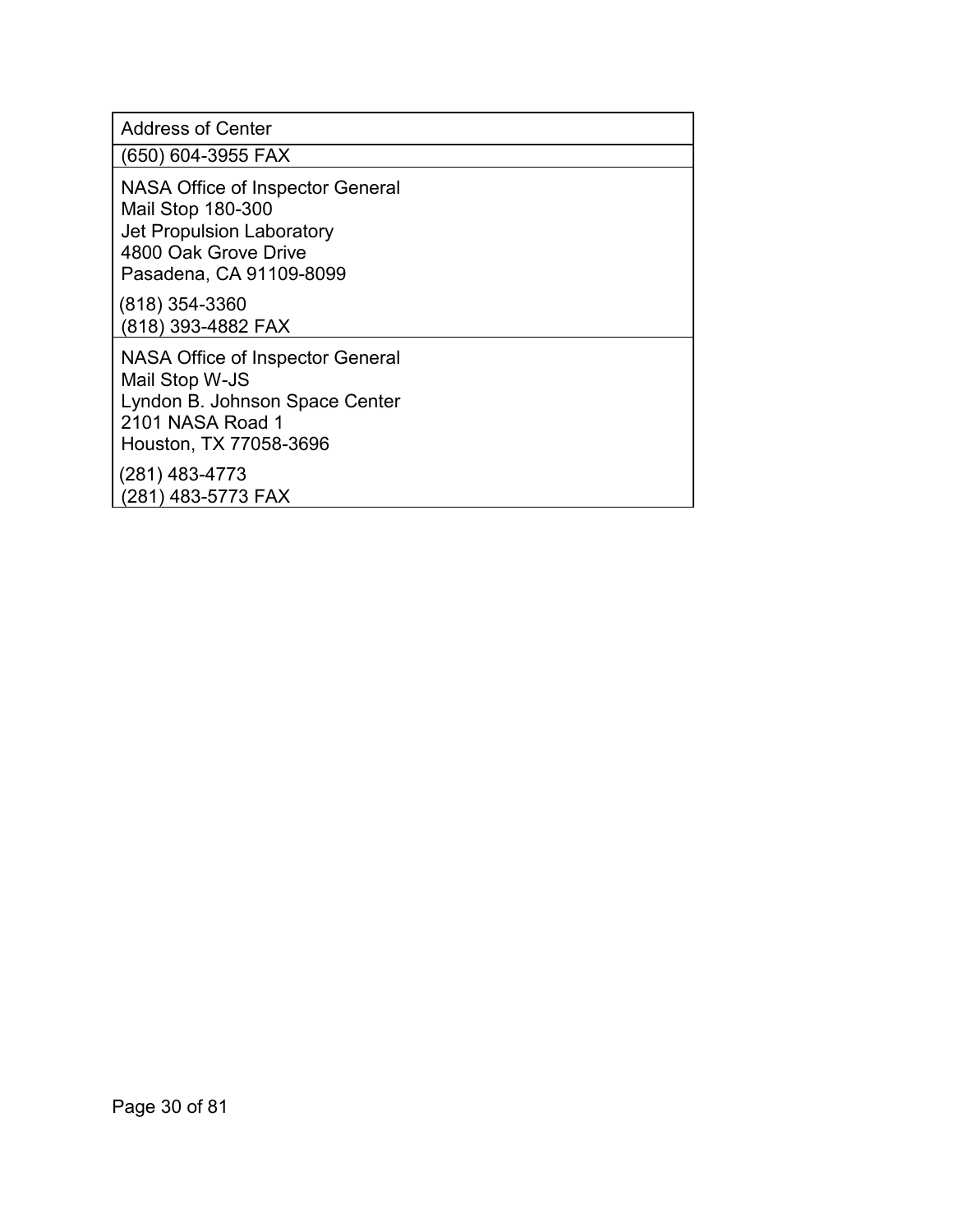# **15-1S2 Non-DoD Supplement --- Address List for NASA Procurement Centers [\\*\\*](#page-2-5)**

| Langley Research Center, NASA<br>P. O. Box 1000 Mail Stop 126<br>Hampton, VA 23681-2199                            | NAS 1 (1)<br>NNL(2)                  |
|--------------------------------------------------------------------------------------------------------------------|--------------------------------------|
| (757) 864-2426<br>(757) 864-8541 FAX                                                                               |                                      |
| Ames Research Center, NASA<br>Mail Stop 241-1<br>Moffett Field, CA 94035-1000                                      | NAS 2 (1)<br>NNA(2)                  |
| (650) 604-5800<br>(650) 604-4646 FAX                                                                               |                                      |
| John H. Glenn Research Center<br>Mail Stop 500-313<br>21000 Brookpark Road<br>Cleveland, OH 44135-3191             | NAS 3 (1)<br>NNC(2)                  |
| (216) 433-2800<br>(216) 433-5489 FAX                                                                               |                                      |
| Dryden Flight Research Center, NASA<br>P.O. Box 273<br>Mail Stop D-1044<br>Edwards, CA 93523-0273                  | NAS 4 (1)<br>NND(2)                  |
| (661) 276-3326<br>(661) 276-2292 FAX                                                                               |                                      |
| Goddard Space Flight Center, NASA<br>Mail Stop 210.1<br>Greenbelt, MD 20771-0001                                   | NAS 5, NAS W (1)<br>$NNG$ , $NNH(2)$ |
| $(301)$ 286-7522<br>(301) 286-1706 FAX                                                                             |                                      |
| <b>NASA Management Office - JPL</b><br><b>Mail Stop 180-801</b><br>4800 Oak Grove Drive<br>Pasadena, CA 91109-8099 | NAS 7(1)<br>NNN(2)                   |
| (818) 354-4817<br>(818) 354-6051 FAX                                                                               |                                      |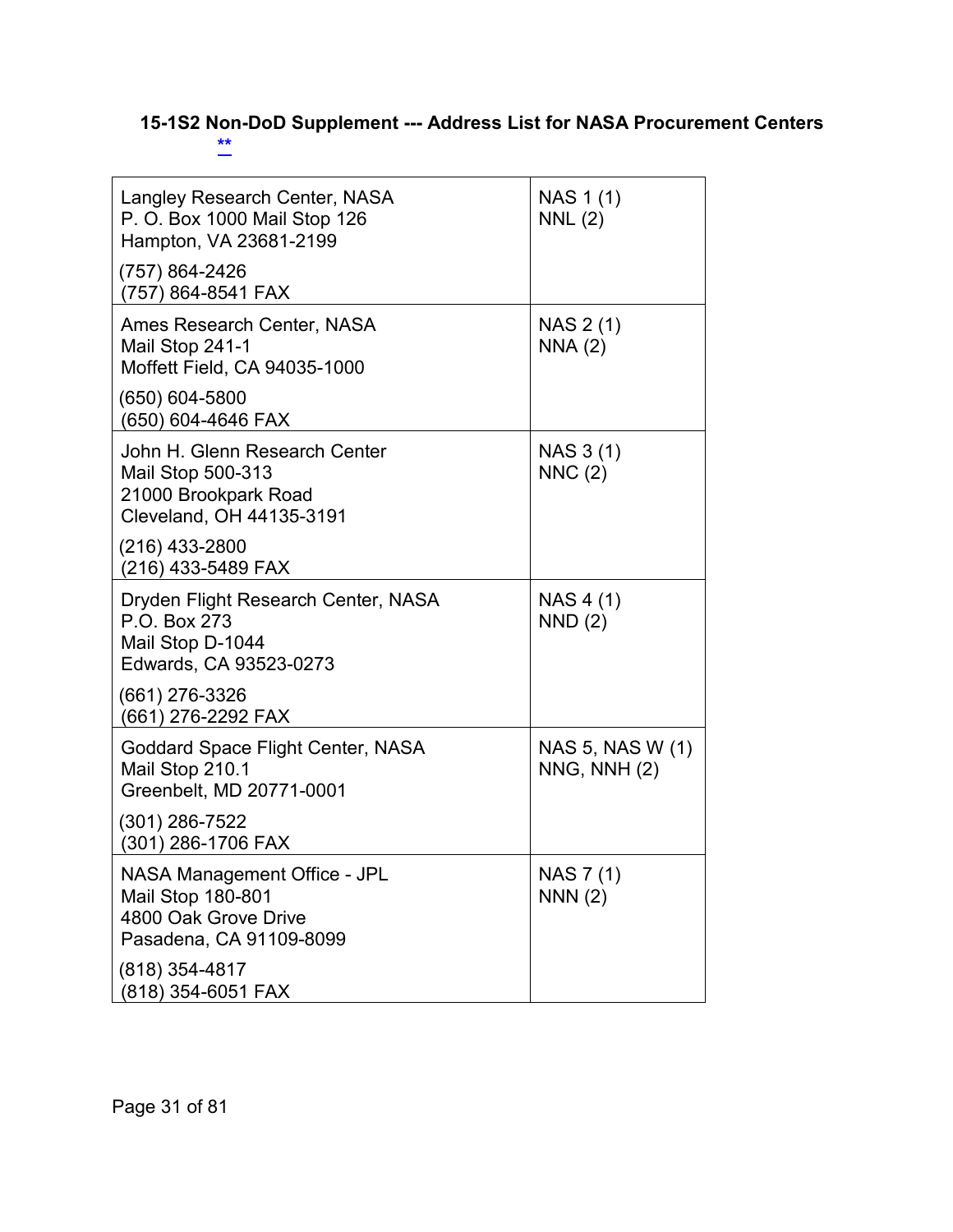| George C. Marshall Space Flight Center, NASA<br>Mail Stop PS01<br>Marshall Space Flight Center, AL 35812-0001 | NAS 8 (1)<br>NNM(2)         |
|---------------------------------------------------------------------------------------------------------------|-----------------------------|
| (256) 544-0253<br>(256) 544-9344 FAX                                                                          |                             |
| Lyndon B. Johnson Space Center, NASA<br>Mail Stop BD8<br>2101 NASA Road 1<br>Houston, TX 77058-3696           | NAS 9, NAS 15 (1)<br>NNJ(2) |
| (281) 483-5554<br>(281) 483-3106 FAX                                                                          |                             |
| John F. Kennedy Space Center, NASA<br>Mail Stop OP<br>Kennedy Space Center, FL 32899-0001                     | NAS 10(1)<br><b>NNK (2)</b> |
| (321) 867-7212<br>(321) 867-8599 FAX                                                                          |                             |
| John C. Stennis Space Center, NASA<br>Mail Stop BA30<br>Stennis Space Center, MS 39529-6000                   | NAS 13(1)<br><b>NNS (2)</b> |
| (228) 688-3632<br>(228) 688-1141 FAX                                                                          |                             |

Notes:

(1) For NASA contracts awarded on or before September 30, 2003.

<span id="page-31-0"></span>(2) For NASA contracts awarded on or after October 1, 2003.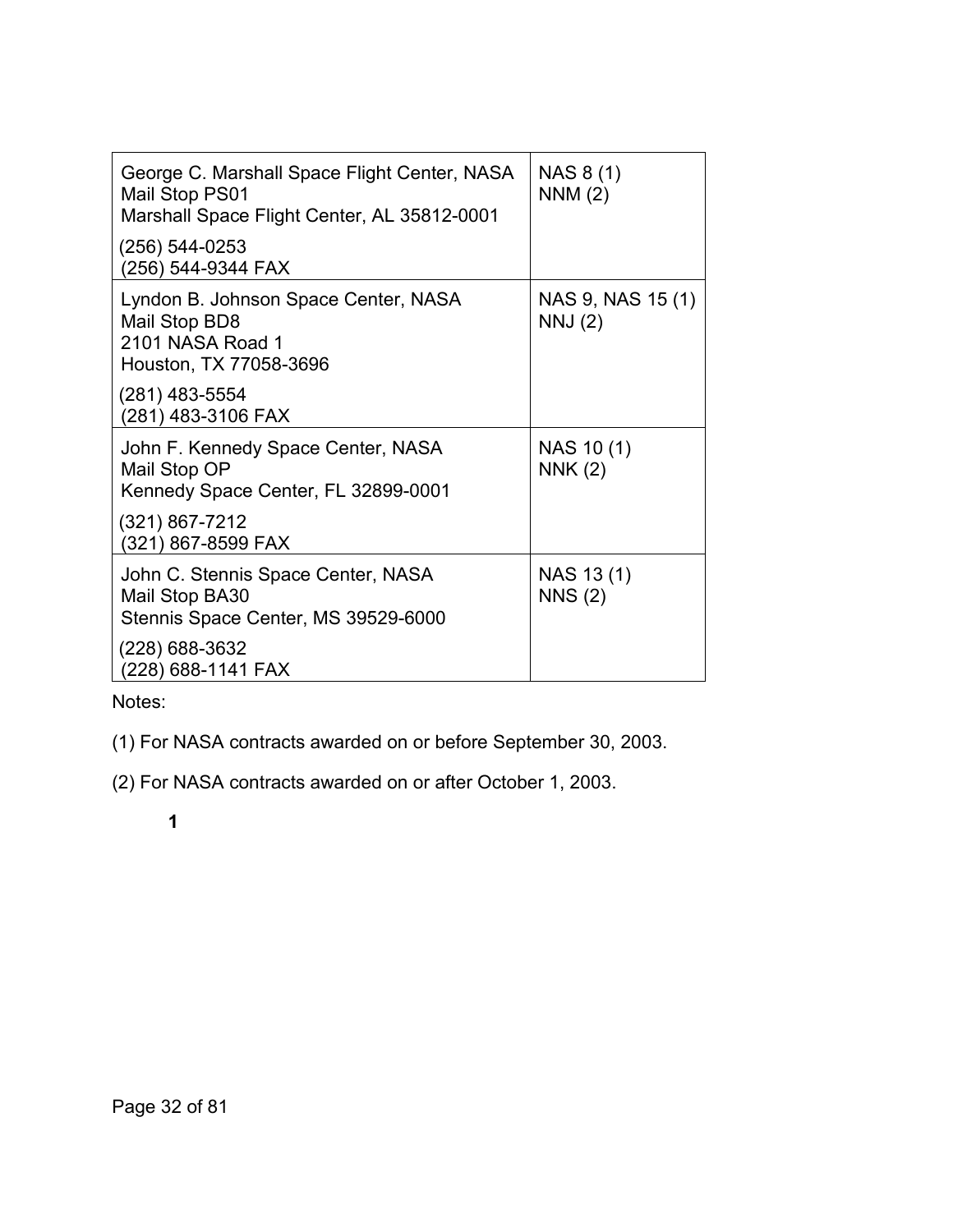| Region       | <b>Address of Regional Audit Office</b>                                                                               | Geographic Areas                                                                       |
|--------------|-----------------------------------------------------------------------------------------------------------------------|----------------------------------------------------------------------------------------|
| $\mathsf{L}$ | Regional Inspector General for<br>Audit, DHHS<br>John F. Kennedy Federal<br>Building, RM 2425<br>Boston, MA 02203     | Connecticut, Maine, Massachusetts,<br>New Hampshire, Rhode Island &<br>Vermont         |
|              | (617) 565-2684<br>(617) 565-3750 FAX                                                                                  |                                                                                        |
| II.          | Regional Inspector General for<br>Audit, DHHS<br>Federal Building, RM 3900A<br>26 Federal Plaza<br>New York, NY 10278 | New Jersey, New York, Puerto Rico<br>& Virgin Islands                                  |
|              | (212) 264-4620<br>(212) 264-6307 FAX                                                                                  |                                                                                        |
| III.         | Regional Inspector General for<br>Audit, DHHS<br>535 Market St Rm 4300<br>Philadelphia, PA 19101                      | Delaware, District of Columbia,<br>Maryland, Pennsylvania, Virginia &<br>West Virginia |
|              | (215) 861-4470<br>(215) 861-4541 FAX                                                                                  |                                                                                        |
| IV.          | Regional Inspector General for<br>Audit, DHHS<br>61 Forsyth Street, SW<br>Room 3T41<br>Atlanta, GA 30301              | Alabama, Florida, Georgia, North<br>Carolina, and South Carolina                       |
|              | (404) 562-7251<br>(404) 562-7795 FAX                                                                                  |                                                                                        |
| V.           | Regional Inspector General for<br>Audit, DHHS<br>105 West Adams<br>23rd Floor<br>Chicago, IL 60603                    | Illinois, Indiana, Michigan, Minnesota,<br>Ohio & Wisconsin                            |
|              | $(312)$ 353-2618<br>(312) 353-1194 FAX                                                                                |                                                                                        |

#### **5-1S3 Non-DoD Supplement --- Address List for Department of Health and Human Services Regional Audit Offices [\\*\\*](#page-2-6)**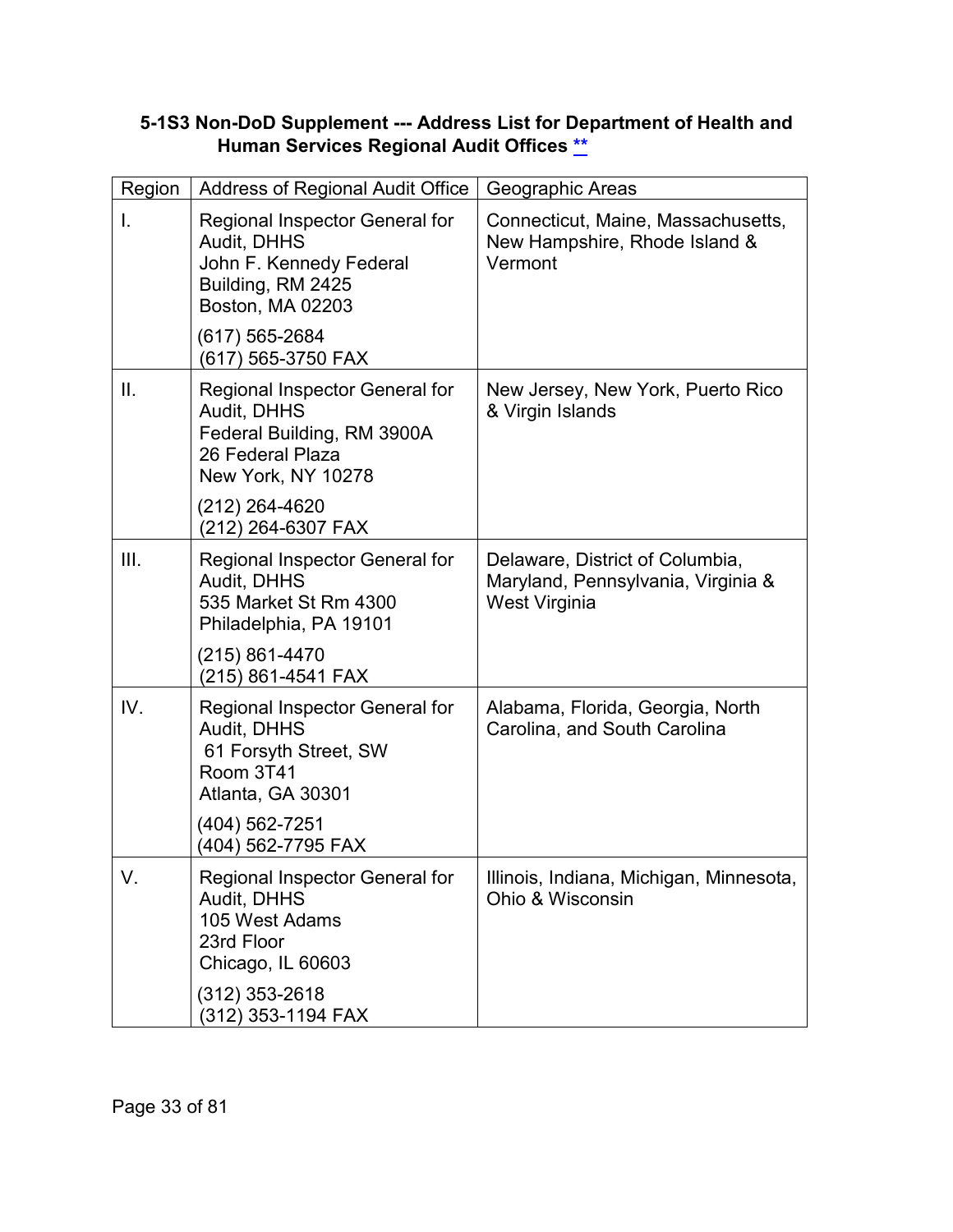<span id="page-33-0"></span>

| Region | Address of Regional Audit Office                                                                                                                                                               | Geographic Areas                                                                                                                                    |
|--------|------------------------------------------------------------------------------------------------------------------------------------------------------------------------------------------------|-----------------------------------------------------------------------------------------------------------------------------------------------------|
| VI.    | Regional Inspector General for<br>Audit, DHHS<br>1100 Commerce Street<br>RM 4E1A<br>Dallas, TX 75242                                                                                           | Arkansas, Louisiana, New Mexico,<br>Oklahoma, & Texas                                                                                               |
|        | (214) 767-8414<br>(214)767-2039 FAX                                                                                                                                                            |                                                                                                                                                     |
| VII.   | Regional Inspector General for<br>Audit, DHHS<br>601 E. 12th ST<br><b>RM 4A-5</b><br><b>Federal Building</b><br>Kansas City, MO 64106<br>(816) 426-3591<br>(816) 426-3655 FAX                  | Colorado, Iowa, Kansas, Missouri,<br>Montana, Nebraska, North Dakota,<br>South Dakota, Utah, & Wyoming                                              |
| VIII.  | Regional Inspector General for<br>Audit, DHHS<br><b>Federal Office Building</b><br>50 United Nations Plaza<br><b>RM 171</b><br>San Francisco, CA 94102<br>(415) 437-8369<br>(415) 437-8372 FAX | Alaska, Arizona, California, Hawaii,<br>Idaho, Nevada, Oregon, Washington,<br>American Samoa, Guam, Trust Ter.<br>of Pacific Islands, & Wake Island |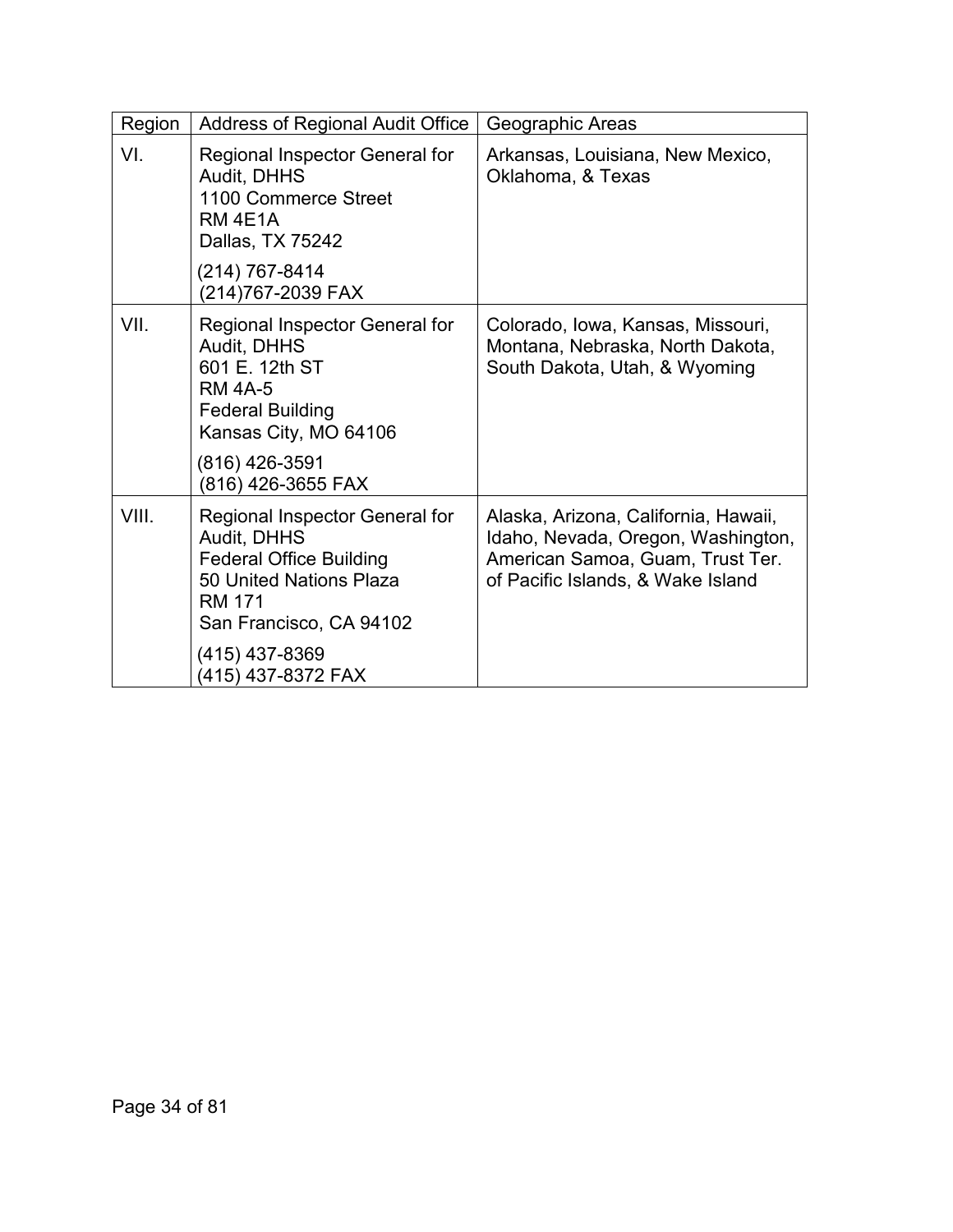# **15-1S4 Non-DoD Supplement -- Address List for Department of Transportation Offices [\\*\\*](#page-2-7)**

| <b>Address of Office</b>                                                                                                                                                                                                   | <b>Supplemental Address for Submission</b><br>of Public Vouchers and Audit Reports                                                                                       |
|----------------------------------------------------------------------------------------------------------------------------------------------------------------------------------------------------------------------------|--------------------------------------------------------------------------------------------------------------------------------------------------------------------------|
| Department of Transportation<br>Office of the Inspector General<br>Office of Planning, Training &<br>Tech Support, JA-2<br>Room 9210<br>400 7th Street, SW<br>Washington, DC 20590<br>(202) 366-2704<br>(202) 366-3912 FAX | Not Applicable                                                                                                                                                           |
| Department of Transportation<br>Office of the Secretary<br>400 7th Street SW<br>M-63 Rm 5106<br>Washington, DC 20590                                                                                                       | <b>ATTN: Acquisition Management</b><br><b>Includes former Transportation</b><br><b>Administrative Service Center (TASC)</b><br>(Contract No. Prefix DTOS59 or<br>DTTS59) |
| (202) 366-4953<br>(202) 366-9848 FAX                                                                                                                                                                                       |                                                                                                                                                                          |
| <b>Research and Special</b><br><b>Programs Administration</b><br><b>Volpe National</b><br><b>Transportation Systems Center,</b><br><b>Kendall Square</b><br>55 Broadway DTS-85<br>Cambridge, MA 02142                      | <b>ATTN: Contract Price Analyst, DTS-85</b><br>(Contract No. Prefix DTRS57)                                                                                              |
| (617) 494-2170<br>(617) 494-3656 FAX                                                                                                                                                                                       |                                                                                                                                                                          |
| Department of Transportation<br><b>Research and Special</b><br>Programs Admin.<br>Office of Contracts and<br>Procurement<br>400 7th Street, SW Rm. 7104<br>Washington, DC 20590<br>(202) 366-5180<br>(202) 366-7974 FAX    | ATTN: Contracting Officer, DMA-30<br>(Contract No. Prefix DTRS56)                                                                                                        |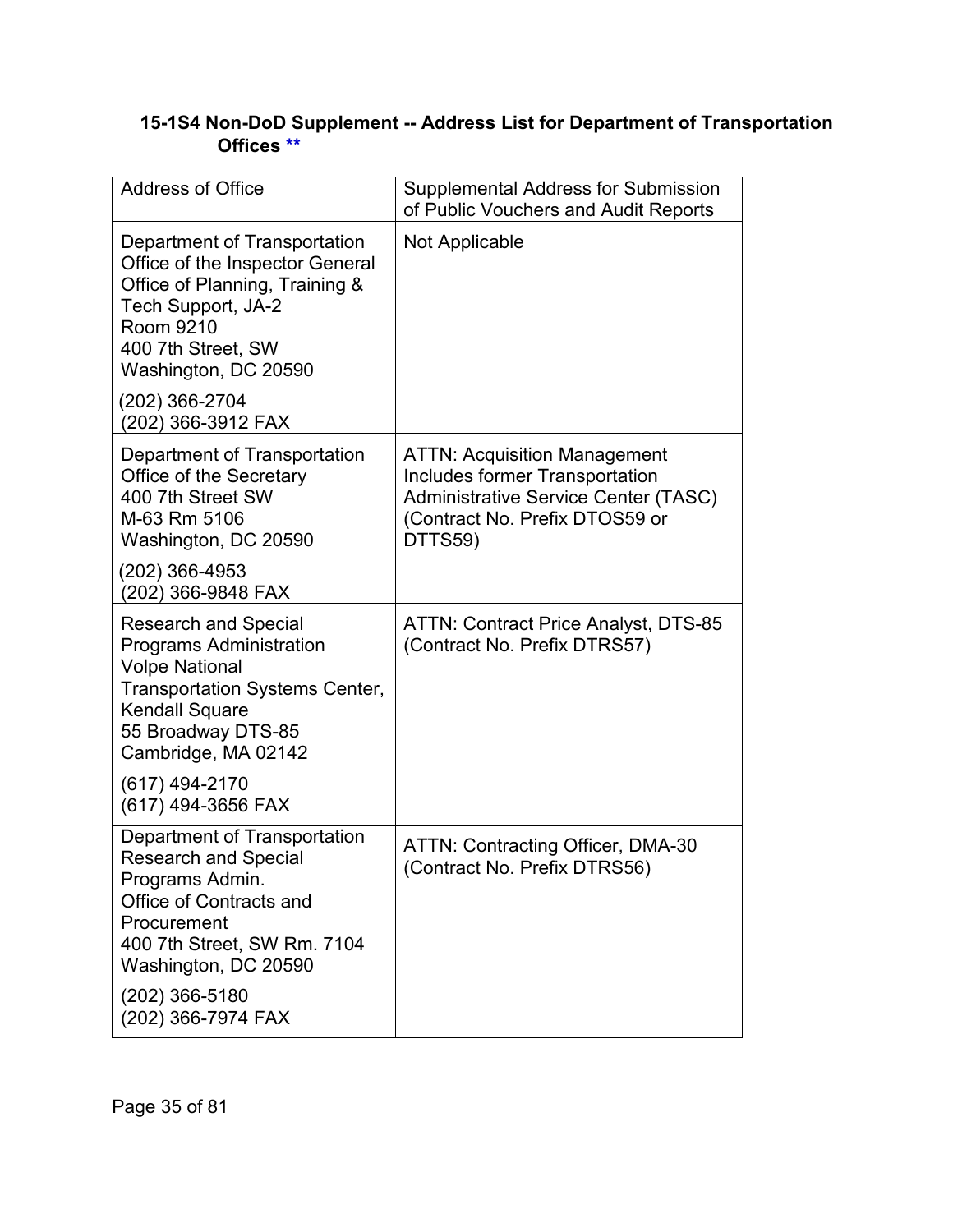| <b>Address of Office</b>                                                                                                                     | <b>Supplemental Address for Submission</b><br>of Public Vouchers and Audit Reports                                          |
|----------------------------------------------------------------------------------------------------------------------------------------------|-----------------------------------------------------------------------------------------------------------------------------|
| Federal Highway Admin.<br><b>Headquarters</b><br>400 7th Street, SW Rm. 4410<br>Washington, DC 20590<br>(202) 366-4205<br>(202) 366-3705 FAX | <b>ATTN: Office of Acquisition</b><br>Management, HAAM-10<br>(Contract No. Prefix - DTFH61)                                 |
| <b>Federal Land Highway</b><br>Program Office<br>400 7th Street, SW Rm 6311<br>Washington, DC 20590<br>(202) 366-9482<br>(202) 366-7495 FAX  | ATTN: Director of Acquisition, HFL-1<br>(Contract No. Prefix DTFH68, 70 and<br>71)                                          |
| <b>Federal Transit Admin.</b><br>400 7th Street, SW Rm 9101<br>Washington, DC 20590<br>(202) 366-4980<br>(202) 366-3808 FAX                  | ATTN: Director, Office of Procurement,<br>TAD-40<br>(Contract No. Prefix DTUM and DTFT<br>60)                               |
| Federal Railroad Admin.<br>1120 Vermont Ave NW<br><b>MS-50</b><br>Washington, DC 20590<br>(202) 493-6130<br>(202) 493-6171 FAX               |                                                                                                                             |
| National Highway Traffic Safety<br>Admin.<br>400 7th Street, SW Rm 5301<br>Washington, DC 20590<br>(202) 366-9561<br>(202) 366-9555 FAX      | <b>ATTN: Contracting Policy Analyst,</b><br>NPO-220, Office of Contracts and<br>Procurement<br>(Contract No. Prefix DTNH22) |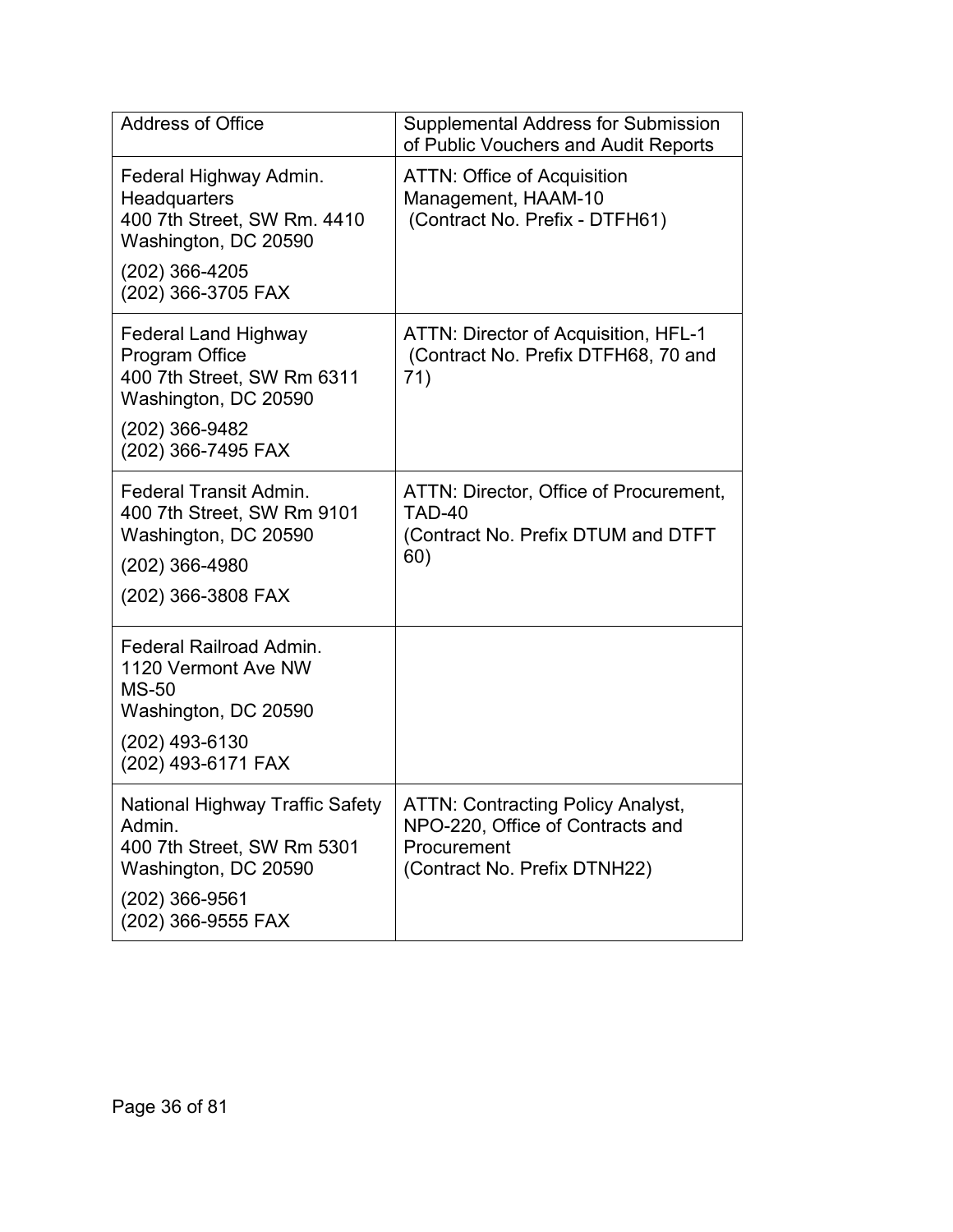| <b>Address of Office</b>                                                                                                                                                                     | <b>Supplemental Address for Submission</b><br>of Public Vouchers and Audit Reports         |  |
|----------------------------------------------------------------------------------------------------------------------------------------------------------------------------------------------|--------------------------------------------------------------------------------------------|--|
| St. Lawrence Seaway<br>Development Corp.<br>P.O. Box 520<br>Massena, NY 13662<br>$(315) 764 - 3244$<br>(315) 764-3268 FAX                                                                    | <b>ATTN: Contracting Office</b><br>(Contract No. Prefix DTSL55)                            |  |
| United States Maritime Admin.<br>400 7th Street, SW Rm 7310<br>Washington, DC 20590<br>(202) 366-9081<br>(202) 366-3237 FAX                                                                  | <b>ATTN: Deputy Director, MAR-380</b><br>(Contract No. Prefix DTMA)                        |  |
| <b>Federal Aviation Admin.</b><br>Headquarters<br>800 Independence Ave, SW<br>Washington, DC 20591<br>(202) 267-7535<br>(202) 267-5149 FAX                                                   | ATTN: Contracts Support Branch, ASU-<br>370,<br>(Contract No. Prefix DTFA01 and<br>DTFAWA) |  |
| <b>Federal Aviation Admin.</b><br>Aeronautical Center, AMQ 120<br>P.O. Box 25082<br>Oklahoma City, OK 73125<br>(405) 954-7713<br>(405) 954-0133 FAX                                          | <b>ATTN: Pricing Support Services, AMQ</b><br>(Contract No. Prefix DTFA-AC02)              |  |
| <b>Federal Aviation Admin.</b><br>Wm J. Hughes Technical<br>Center<br><b>Atlantic City International</b><br>Airport,<br>Atlantic City, NJ 08405<br>(609) 485-6320/6127<br>(609) 485-6766 FAX | ATTN: Contracts Manager, ACX-51/52<br>(Contract No. Prefix DTFA03)                         |  |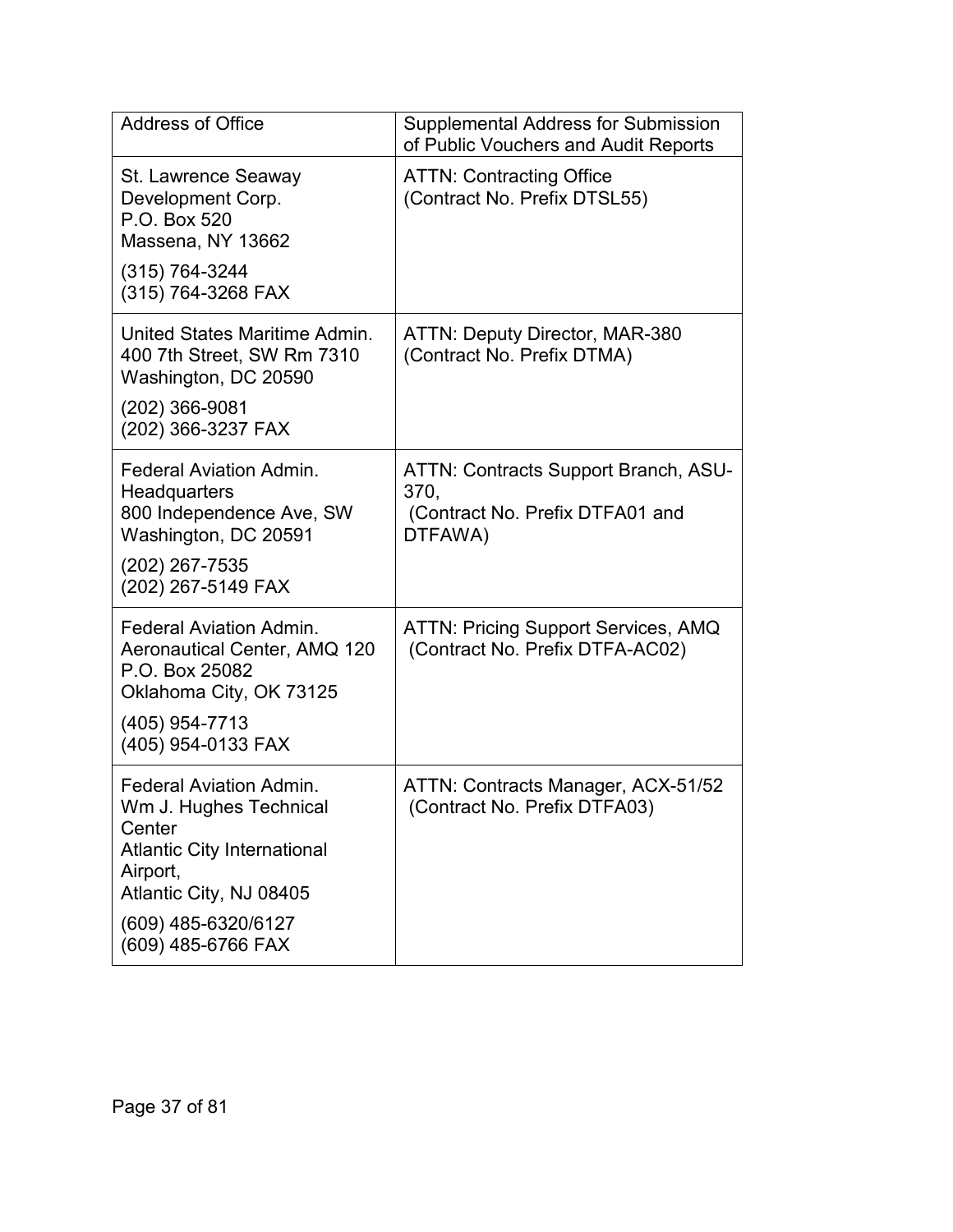### **15-1S5 Non-DoD Supplement --- Address List for Department of Agriculture Regional Audit Offices [\\*\\*](#page-2-0)**

| <b>Address of Regional Audit Office</b>                                                                                                                                                               | Geographic Areas                                                                                                                                                                                                               |
|-------------------------------------------------------------------------------------------------------------------------------------------------------------------------------------------------------|--------------------------------------------------------------------------------------------------------------------------------------------------------------------------------------------------------------------------------|
| <b>Regional Inspector General</b><br><b>Northeast Region</b><br><b>Suite 2-2230</b><br>5601 Sunnyside Ave.<br><b>MS 5300</b><br>Beltsville, MD 20705-5300<br>$(301) 504 - 2100$<br>(301) 504-2437 FAX | Connecticut, Delaware, District of Columbia,<br>Maine, Maryland, Massachusetts, New<br>Hampshire, New Jersey, New York,<br>Pennsylvania, Puerto Rico, Rhode Island,<br>Vermont, Virgin Islands, Virginia, and West<br>Virginia |
| <b>Regional Inspector General</b><br>Southeast Region<br>401 W. Peachtree Street, NW<br><b>Suite 2328</b><br>Atlanta, GA 30308<br>(404) 730-3210<br>(404) 730-3221 FAX                                | Alabama, Florida, Georgia, Kentucky,<br>Mississippi, North Carolina, South Carolina,<br>and Tennessee                                                                                                                          |
| <b>Regional Inspector General</b><br><b>Midwest Region</b><br>111 N. Canal Street Suite 1130<br>Chicago, IL 60606-7295<br>$(312)$ 353-1352<br>(312) 353-3017 FAX                                      | Illinois, Indiana, Michigan, Minnesota, Ohio<br>and Wisconsin                                                                                                                                                                  |
| <b>Regional Inspector General</b><br><b>Southwest Region</b><br>101 S. Main Street Room 324<br>Temple, TX 76501<br>$(254)$ 743-6565<br>(254) 298-1373 FAX                                             | Arkansas, Louisiana, New Mexico,<br>Oklahoma, and Texas                                                                                                                                                                        |
| <b>Regional Inspector General</b><br><b>Great Plains Region</b><br>8930 Ward Parkway, Suite 3016<br>Kansas City, MO 64114<br>(816) 926-7667<br>(816) 926-7676 FAX                                     | Colorado, Iowa, Kansas, Missouri, Montana,<br>Nebraska, North Dakota, South Dakota,<br>Wyoming, and Utah                                                                                                                       |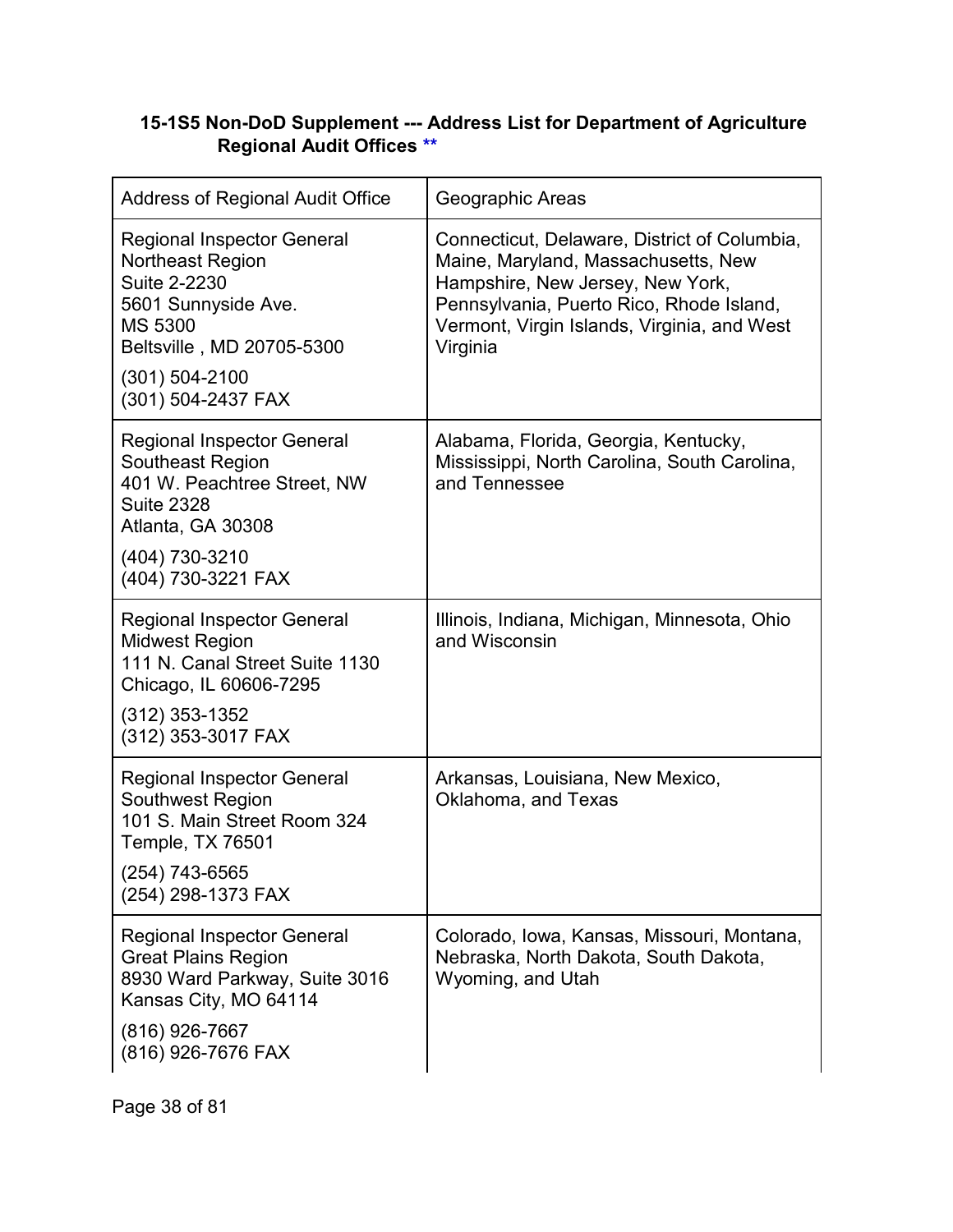| Address of Regional Audit Office                                                                                                         | Geographic Areas                                                                                                                      |
|------------------------------------------------------------------------------------------------------------------------------------------|---------------------------------------------------------------------------------------------------------------------------------------|
| <b>Regional Inspector General</b><br><b>Western Region</b><br>Suite 225<br>75 Hawthorne Street Suite 200<br>San Francisco, CA 94105-3920 | Alaska, Arizona, California, Hawaii, Idaho,<br>Nevada, Oregon, Territory of Guam, Trust<br>Territories of the Pacific, and Washington |
| (415) 744-2851<br>(415) 744-2871 FAX                                                                                                     |                                                                                                                                       |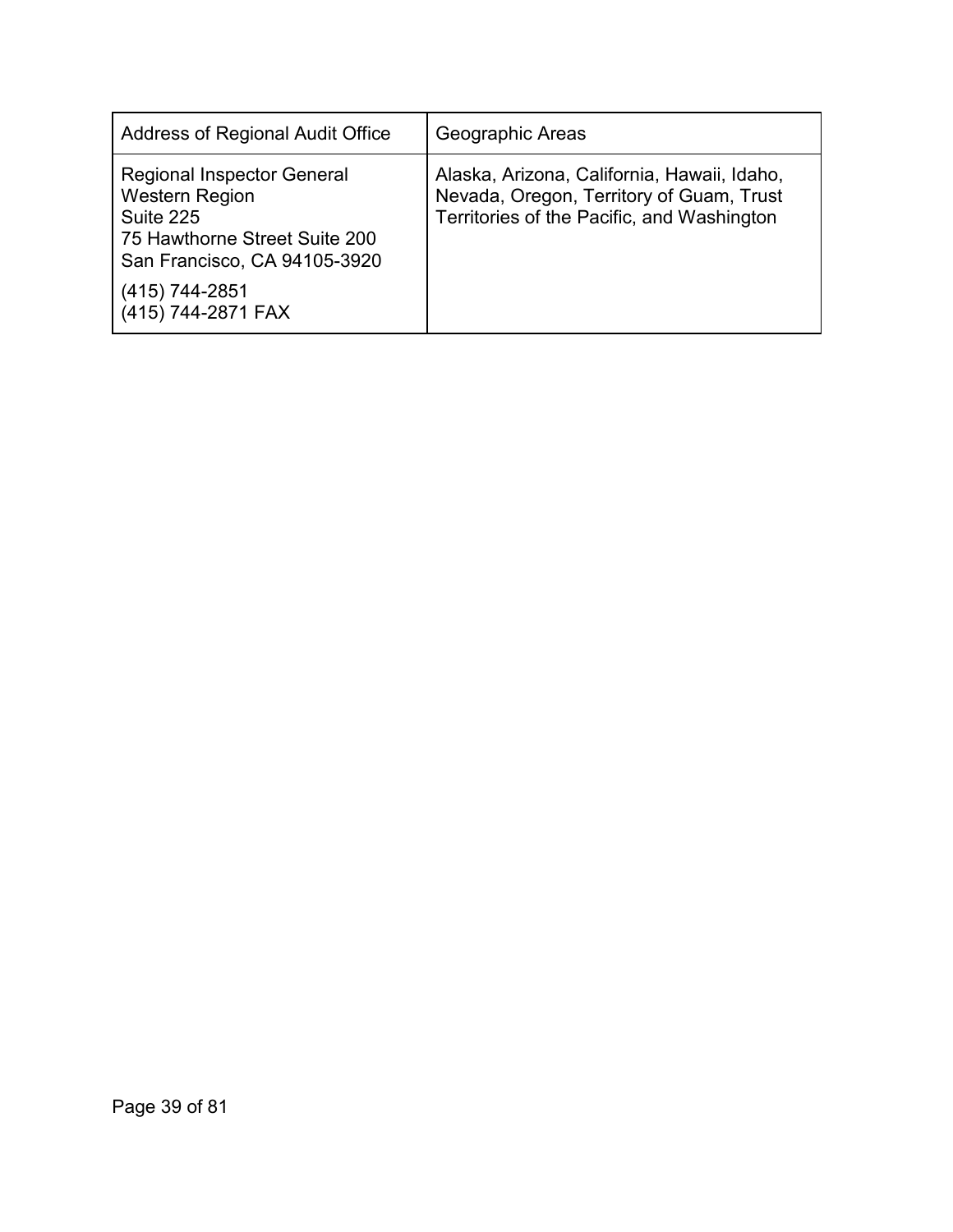# **15-1S6 Supplement --- Additional Report Distribution Requirements for Non-DoD Organization[s\\*\\*](#page-2-1)**

| <b>ORGANIZATION</b>          | <b>TYPE OF REPORT</b>                                                                                 | <b>ADDITIONAL</b><br><b>DISTRIBUTION</b><br><b>REFERENCE</b> | <b>REFERENCE</b> |
|------------------------------|-------------------------------------------------------------------------------------------------------|--------------------------------------------------------------|------------------|
| All non-DoD                  | Forward Pricing,<br>Terminations,<br>Equitable Adjustment<br>Claims, Systems,<br><b>Incurred Cost</b> | DCAA-FLA-<br><b>NONDOD</b>                                   | 15-100           |
| All non-DoD                  | <b>Suspected Irregularity</b>                                                                         | <b>DCAAI 7640.15</b>                                         |                  |
| <b>AID</b>                   | <b>Annual Report</b>                                                                                  | 13-706.7                                                     | 13-706.7         |
| <b>AID</b>                   | <b>CAC</b>                                                                                            | 15-107                                                       | $10 - 905a(5)$   |
| <b>AID</b>                   | All Other Reports                                                                                     |                                                              | 15-107           |
| Dept of Commerce             | All                                                                                                   | 15-109                                                       | 15-109           |
| <b>DHHS</b>                  | Proposals                                                                                             | $15-111a(1)$                                                 | 15-1S3           |
| <b>DHHS</b>                  | Closings                                                                                              | $10-905.a(4)$                                                | 15-1S3           |
| <b>DHHS</b>                  | All Other Reports                                                                                     | 15-111a(2) & b                                               | 15-1S3           |
| Dept of Interior             | All                                                                                                   | 15-112                                                       | 15-112           |
| Dept of<br>Transportation    | All                                                                                                   | 15-114                                                       | 15-1S4           |
| <b>EPA</b>                   | All                                                                                                   | 15-116                                                       | 15-116           |
| Dept of<br>Agriculture       | All                                                                                                   | 15-108                                                       | 15-1S5           |
| Dept of Homeland<br>Security | Internal Controls,<br>CAS Compliance,<br>Cost Impact<br>Proposals, Post<br>Awards                     | 15-120                                                       | 15-120           |

Note: The general DCAA policy for addressing audit reports is stated in <u>10-213</u>. Supplemental distribution requirements specified by the non-DoD organizations are referenced in this column.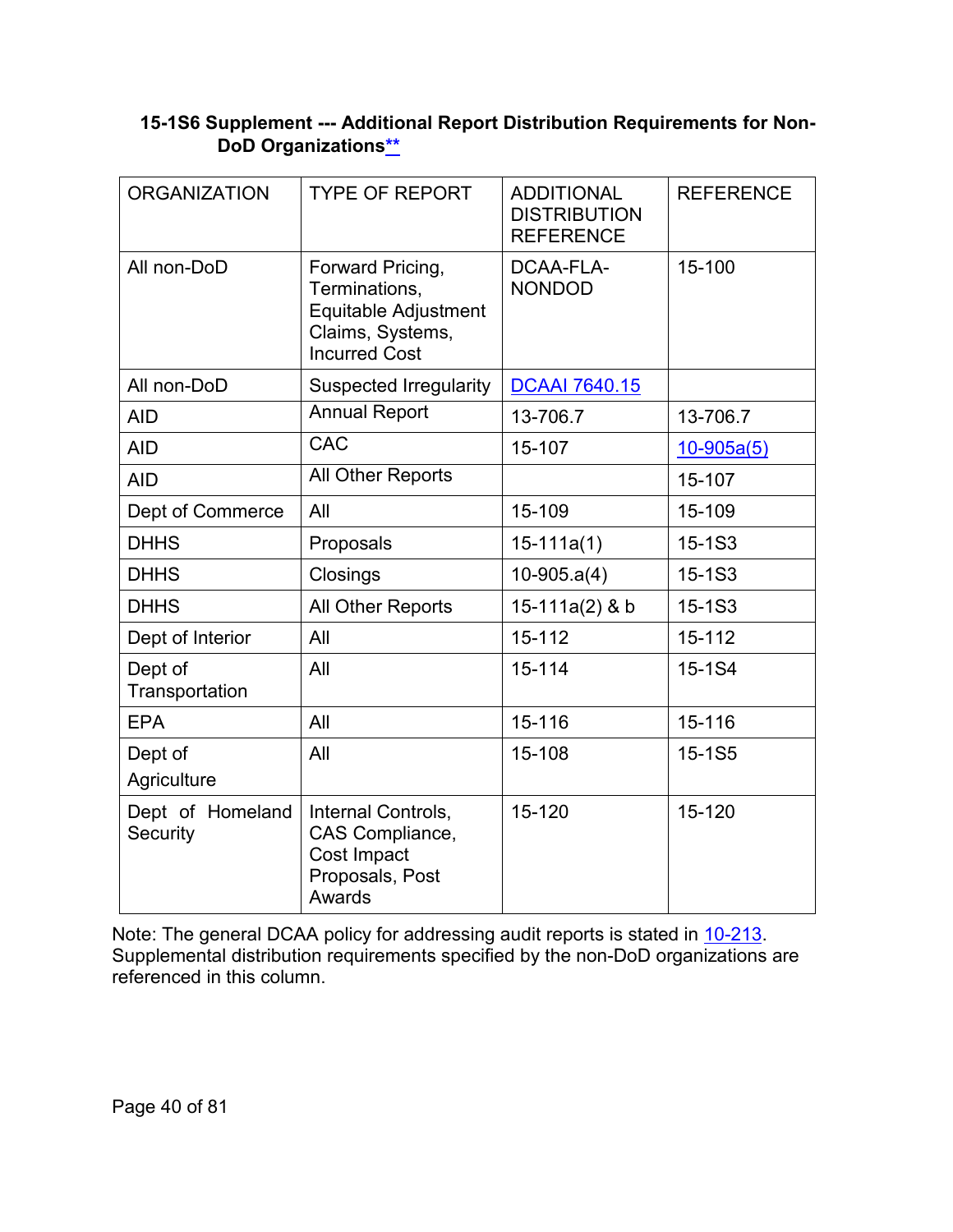# **15-200 Section 2 - Contract Audit Coordinator (CAC) Program [\\*\\*](#page-2-2)**

**15-201 Introduction [\\*\\*](#page-2-3)**

# **15-202 Policy for Establishment [\\*\\*](#page-2-3)**

a. A CAC program may be established and implemented as stated in this section for designated (1) larger multi-segment contractors; (2) Government-owned, contractoroperated (GOCO) plants; or (3) other groups of contractors operated as an integrated complex or engaged in a major procurement program or in furnishing the same or similar services or end items to the Government, e.g., shipbuilding or aircraft jet engines.

b. When there is a major organizational segment of a contractor's overall corporate structure that consists of a group of subordinate segments under common organizational control, which are relatively independent and have significant auditable Government business, a Group Audit Coordinator (GAC) may be established. There should be sufficient contract audit issues, usually unique to the group and normally different from the rest of the corporation, which require coordination among a number of FAOs. Further, there should be a contractor representative available at this group level that can speak for the group and is authorized to resolve issues.

c. Where establishment of a GAC is requested and approved, the DCAA organizational designation of the auditor cognizant of the parent level operations will vary depending on the circumstances. If other segments within the company's organization have sufficient audit requirements, a CAC at the corporate level would be appropriate; if not the position may be a Corporate Home Office Auditor (CHOA).

d. The guidance contained in 15-204 should be followed when establishing a GAC, and all the CAC Case Files required by 15-211 will be maintained at the GAC level, including distribution to Headquarters. All other portions of this guidance should be followed as applicable to the GAC.

e. The program will apply to all locations of each designated contractor or specific group of contractors. It will cover contract audit matters subject to or requiring centralized direction, control, or resolution in such areas as accounting, pricing, audit programming, CAS compliance, and cost estimating policies and practices. In each case, the extent of coordination will be determined by the specific circumstances.

f. Assignment and performance of the coordination duties described herein should be considered an identified part of supervisory and administrative responsibilities at the regional or FAO levels.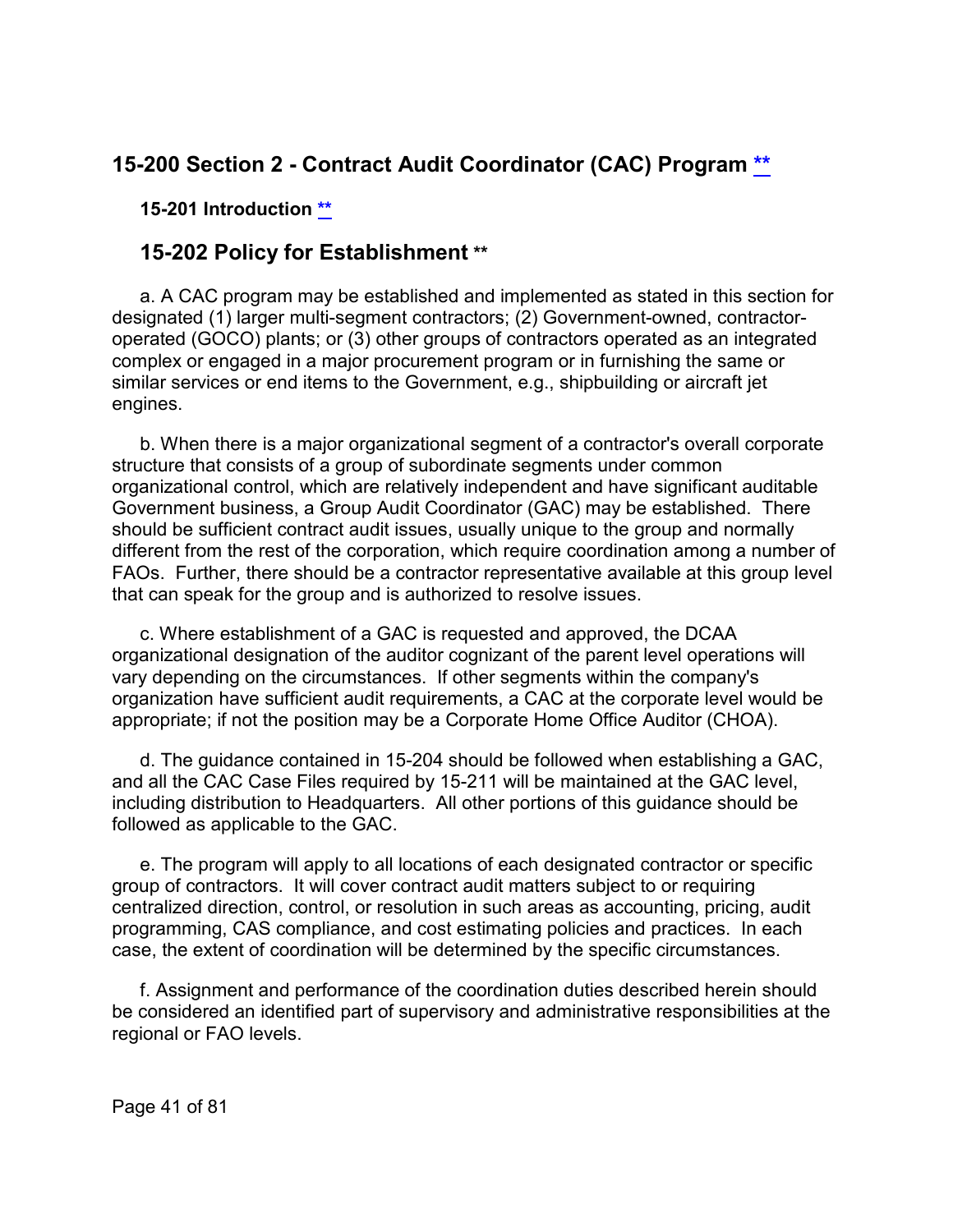#### **15-203 Program Objectives [\\*\\*](#page-2-4)**

The overall objective is to increase the effectiveness of contract auditing at those contractor locations designated for inclusion in the program by such means as:

a. Establishing a focal point for each contractor or contractor group to coordinate contract audit matters and distribute information regarding activities of common concern and interest within the CAC/CHOA/GAC complex.

b. Facilitating discussion and resolution of major audit problem areas with corporate or group level personnel.

c. Establishing closer working relationships among audit personnel and responsible contract administration officials in the evaluation of price proposals and negotiation, administration, repricing, and settlement of contracts and subcontracts.

d. Promoting consistency in the audit treatment of incurred and estimated cost representations and implementation of CAS.

e. Coordinating with procurement offices on contract provisions affecting accounting and finance.

f. Establishing coordinated audits where appropriate.

#### **15-204 Designation of Audit Coordination Office [\\*\\*](#page-2-5)**

a. Regional directors will submit recommendations to Headquarters, ATTN: P, for the establishment of a CAC complex where such action is in consonance with the policy and objectives stated in 15-202.

b. A regional office or FAO will be selected as the audit coordination office for each CAC complex in accordance with the following guidelines:

(1) For multi-segment contractors, the FAO having the predominant audit workload or a major workload will ordinarily be selected. Proximity to the contractor's home office will also be considered.

(2) For other complexes, the CAC function will be assigned to the regional or field audit office which has responsibility for one or more of the larger contractor(s) performing on the major program. Proximity to the key procurement or contract administration office(s) will also be considered.

c. When a CAC complex is authorized by Headquarters, the regional director will notify all interested DCAA regional and field offices, as well as all applicable Government procurement and contract administration offices, of the name of the CAC and his/her office location. Also inform the principal representative(s) of a multi-

Page 42 of 81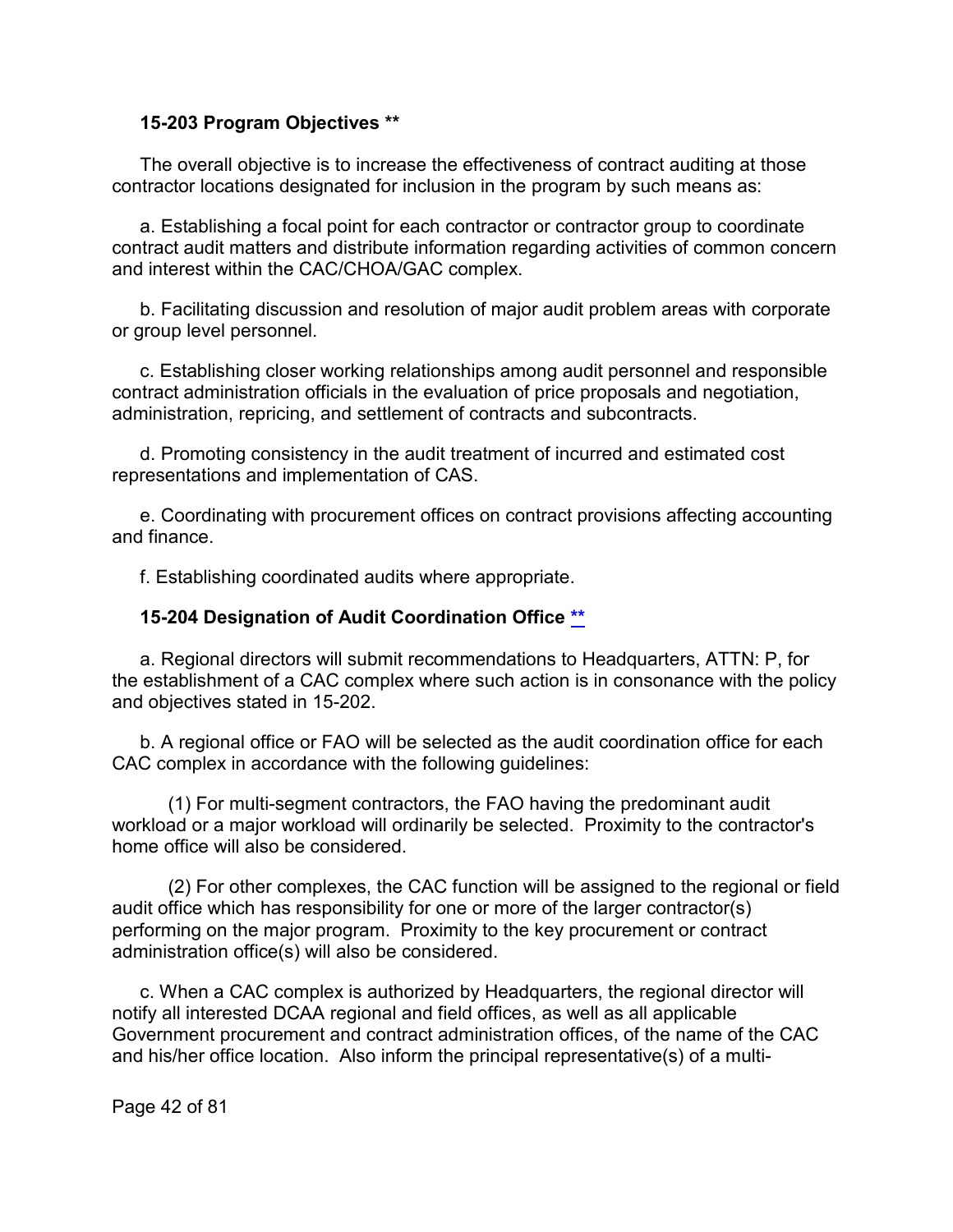segment contractor of the establishment of the CAC and the objectives of the program. Notification of the establishment of a CAC complex for GOCO plants or other groups of contractors need not be furnished to the contractors involved.

#### **15-205 Responsibilities of the CAC [\\*\\*](#page-2-6)**

The responsibilities of the designated contract audit coordinator (CAC) will include but are not limited to:

a. Coordinating the contract audit activities of applicable FAOs as required to accomplish the program objectives, and formulating the annual CAC program or plan of operation.

b. Acting as the contact point for discussions with contractor officials in corporate and divisional offices on such matters as:

(1) Management policies and practices, including proposed changes thereto, having cost implications. These may involve relocation of operations, establishment of a new division, change in organizational structure, new types of products or contracts, and similar matters which would be of significant concern to cognizant auditors at the contractor's other plants or divisions (see [1-502](https://viper.dcaa.mil/guidance/cam/3127/introduction-to-contract-audit#Sec1502) on change of FAOs).

(2) Inconsistencies and weaknesses in cost accounting procedures and practices, estimating methods, or indirect cost allocation procedures particularly those which are common to more than one division.

(3) Compliance with CAS Board rules, regulations, and standards (see [Chapter](https://viper.dcaa.mil/guidance/cam/3141/cost-accounting-standards#Section)  [8\)](https://viper.dcaa.mil/guidance/cam/3141/cost-accounting-standards#Section).

(4) Treatment of inter- and intra-company transfers or billings.

(5) Access to the contractor's accounting, operating and statistical records, current and prospective budgets, operating and financial statements, internal audit reports, corporate minutes, operating committee minutes, and working papers and documents providing the basis for corporate managements' certifications and disclosures pursuant to the [Sarbanes-Oxley Act of 2002.](https://www.sec.gov/about/laws/soa2002.pdf)

(6) Questions on the contractor's local practices and procedures affecting cognizant auditors at other locations and requiring consultation or resolution at a higher management level.

c. Notifying cognizant auditors at the respective contractor locations of the results of discussions held and actions taken concerning any of the matters covered above; also advising such auditors on proposed or established changes affecting the contractor's accounting, pricing or estimating procedures, and other changes or management decisions having a bearing on contract audit activities.

Page 43 of 81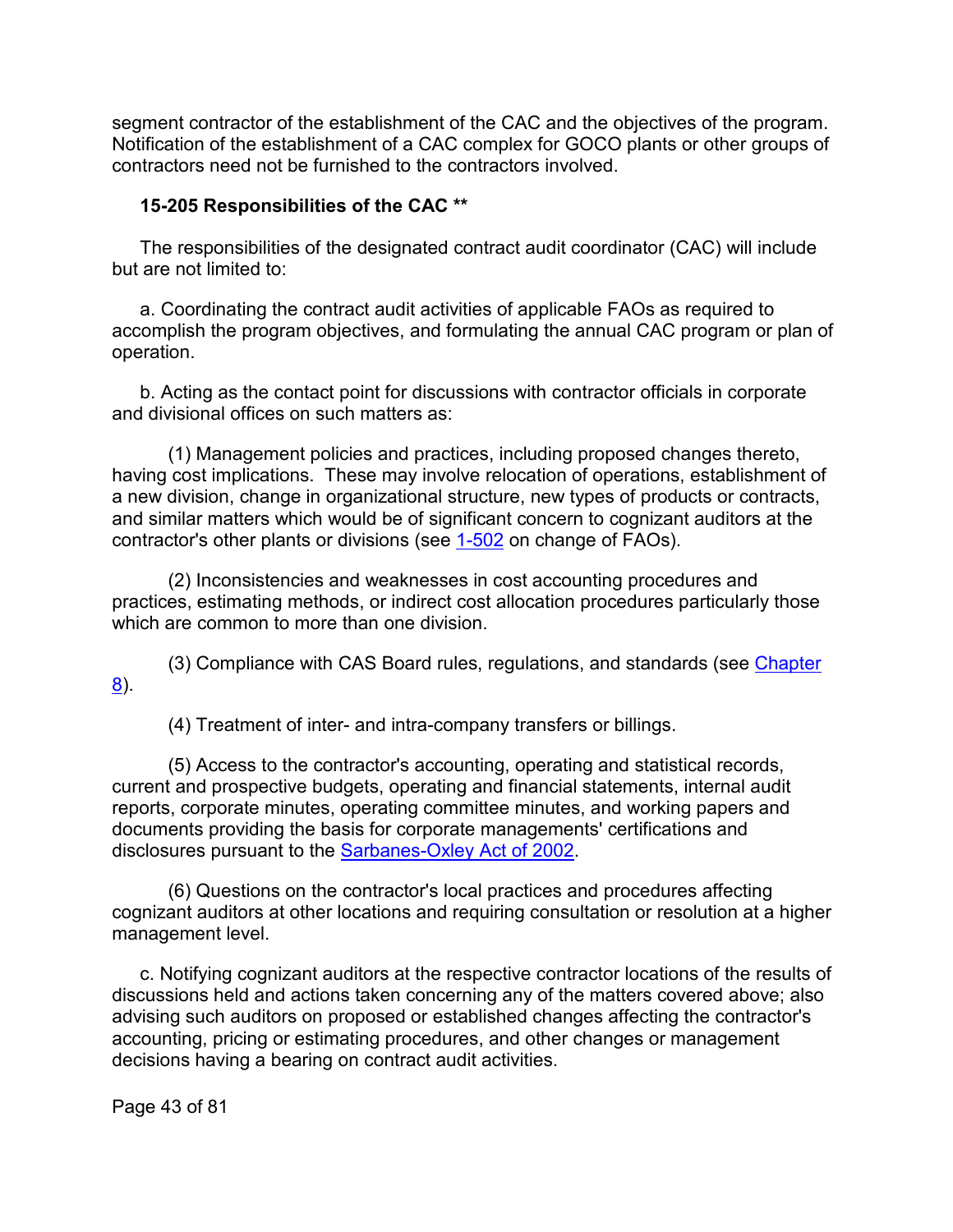d. Coordinating with cognizant auditors to promote consistency of audit treatment of sensitive and controversial elements of cost such as research and development, advertising, selling expenses, pension and retirement plans, compensation (see [5-](https://viper.dcaa.mil/guidance/cam/3135/audit-of-contractor-compliance-with-defense-federal-acquisition-regulation-supplement-for-contractor-business-systems-and-subsystems#Sec58032) [803.2\)](https://viper.dcaa.mil/guidance/cam/3135/audit-of-contractor-compliance-with-defense-federal-acquisition-regulation-supplement-for-contractor-business-systems-and-subsystems#Sec58032) and recruitment expense.

e. Coordinating with cognizant auditors to promote consistency and uniformity of audit approach by:

(1) providing them with complete details concerning special audit procedures, techniques, and programs which may be usefully applied at their assigned locations,

(2) alerting cognizant auditors of problems at other locations which may exist at their assigned locations,

(3) informing cognizant auditors of the details of problem resolution achieved at other locations that may also be applicable at their assigned locations, and

(4) advising cognizant auditors of action taken on problems referred to the audit coordination office for resolution.

f. Furnishing guidance for the scheduling and performance of the annual (historical) home office audit, and home office or other intracompany audits required for forward pricing.

g. Ensuring distribution of pertinent home office reports, and the results of the reviews of the corporate minutes and tax returns to each FAO within the CAC network [\(3-204.16\)](https://viper.dcaa.mil/guidance/cam/3129/audit-planning#Sec320416); and ensuring that the contractor's corporate annual report is made available to FAOs within the network, the CAC's regional office, Headquarters, Special Projects Division (PSP) and the Field Detachment.

h. Reviewing quarterly SEC filings and accompanying notes. Items to consider when reviewing the SEC filings include the disclosure of off-balance sheet arrangements and related party transactions in the Liquidity and Capital Resources section of the SEC 10K and 10Q filings, the report of management on the company's internal control over financial reporting, and the independent auditor's attestation report on management's assessment of the company's internal control over financial reporting. If the filings or financial statement notes identify any relevant areas of risk, the CAC should review the information and related supporting documents and provide the results of the review to the applicable FAOs in the CAC network.

i. Coordinating with cognizant auditors, contracting officers, and other responsible officials, as appropriate, in the resolution of general questions of reasonableness of costs generated by divisions or affiliates of the contractor.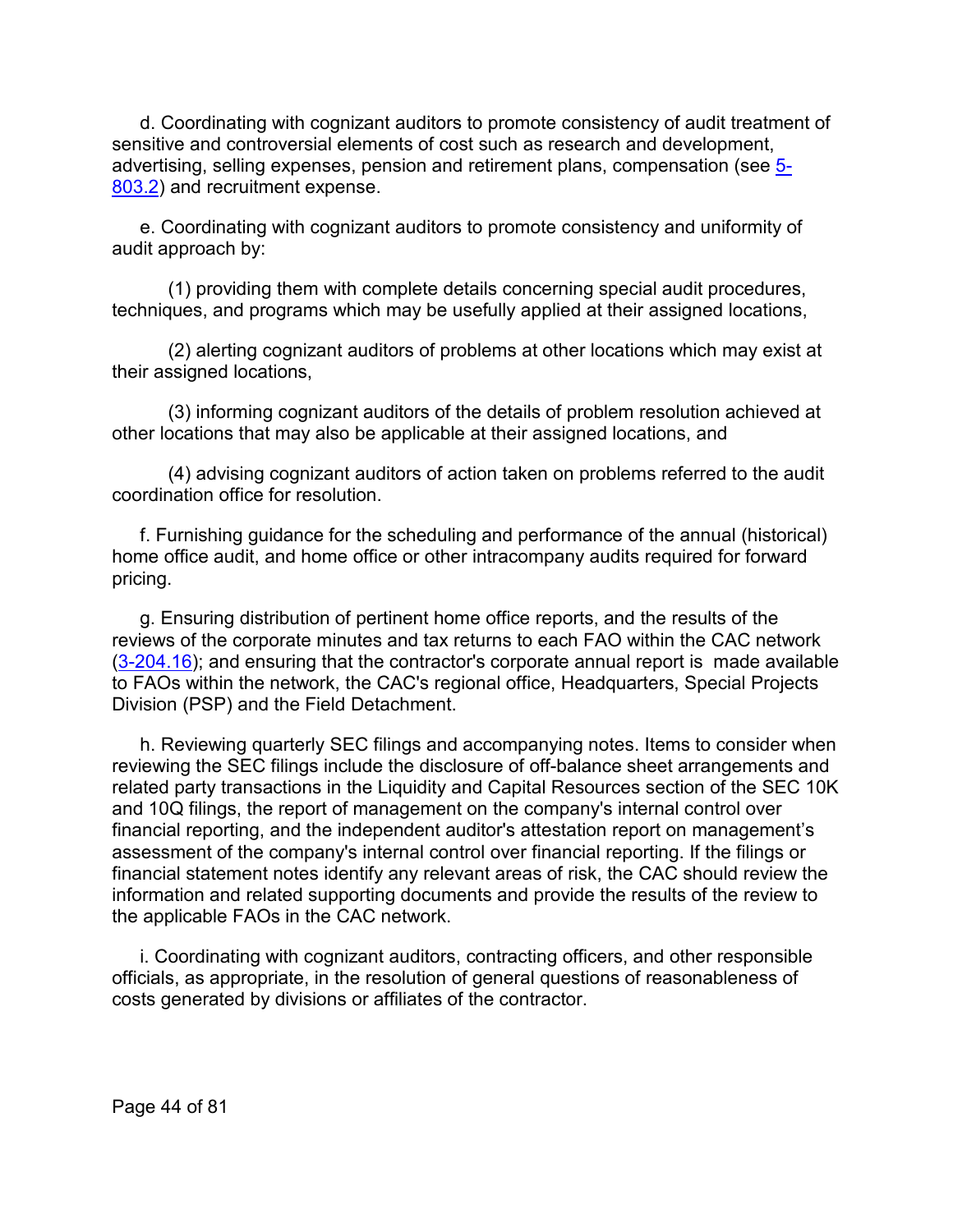j. Assisting departmental negotiators by coordinating with cognizant auditors on:

(1) Timely issuance of indirect cost audit reports.

(2) Consistency in audit presentations and explanations for questioned costs.

(3) Uniform audit position and rationale on similar items questioned at different locations.

(4) Attendance at company-wide indirect cost negotiations.

k. Cooperating with procurement and contract administration personnel in performing contractor-wide studies and issuing reports to assist in increasing the effectiveness of procurement and in achieving consistency in pricing and costing.

l. Developing coordinated objectives or programs for the audit of selected functional areas and indirect cost items that are common to several locations within the CAC network (see 15-206).

m. Responding to inquiries for information, special studies, etc. on sensitive items or significant and common problem areas in the CAC network. Such inquiries will ordinarily be made by Headquarters to the regional director with a copy forwarded directly to the CAC. Replies will be made by similar procedures. Inquiries and replies may be made by telephone when required by time limitations.

n. Evaluating reports submitted by network FAOs and consolidating, where appropriate, significant findings for presentation to appropriate Government and/or contractor officials involving major procurement programs for same or similar services or end items, e.g., GOCO plants. Such reports can present pertinent information on common problem areas and indicate recommended action to be taken by procurement and/or contractors to increase the financial effectiveness of contracts.

o. If the contractor is a Defense Industry Initiative (DII) signatory company, notifying the FAOs within the CAC network the extent of the contractor's DII participation and the results of the corporate office review of the contractor's DII questionnaire. The list of signatory companies is included in DII's Annual Report, which is available on DII's web [site.](http://www.dii.org/) The DII Annual Report and other DII information are also available on the DCAA Intranet under the Policy and Plans, Special Projects (PSP) web page.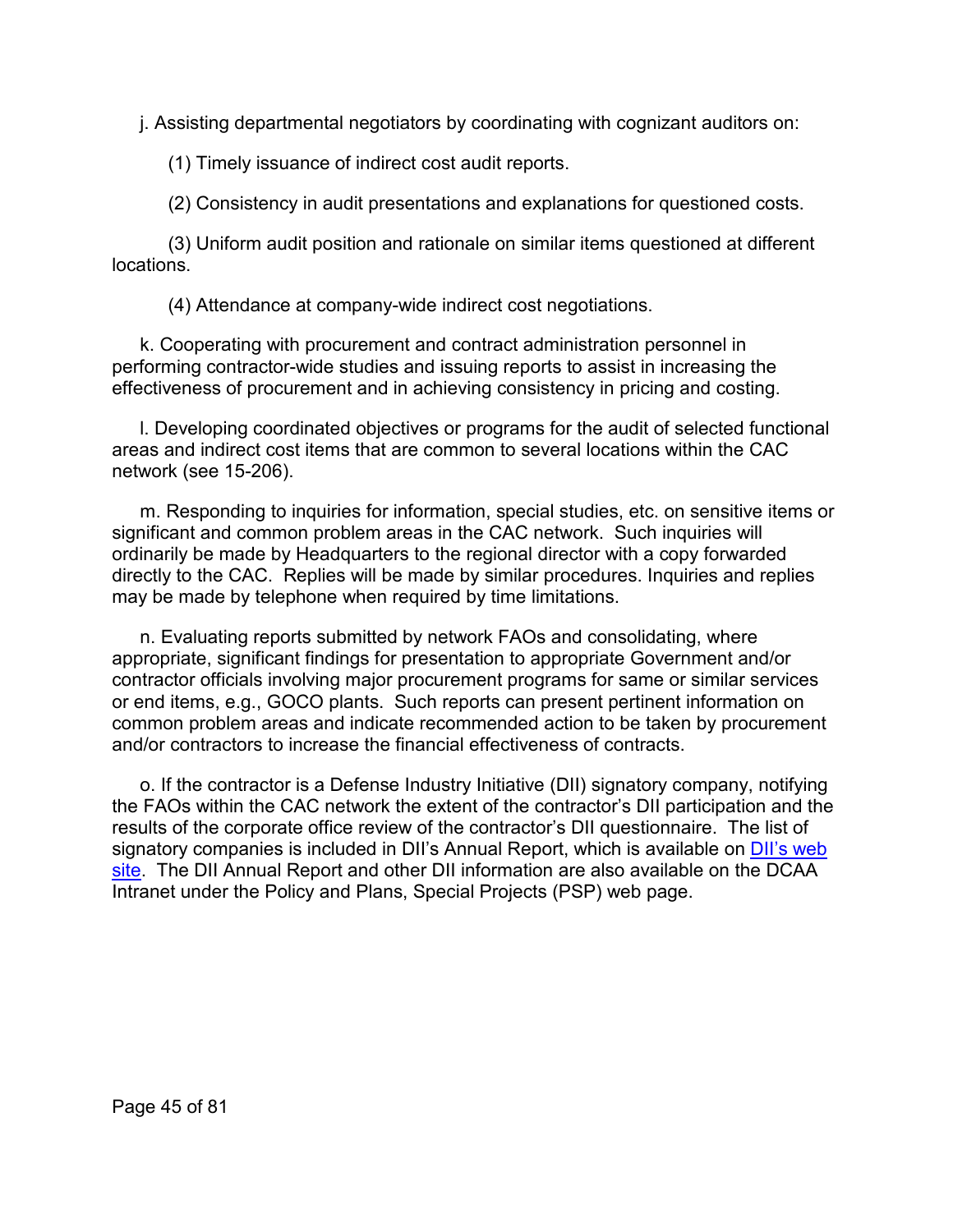(1) DII's fundamental principles include establishing codes of ethics and implementing self-governance programs to monitor ethics and compliance with Federal procurement laws and regulations. The DII conducts annual activities supporting its objectives and initiatives. The DII Annual Report summarizes these activities and provides a discussion of the signatory companies' ethics and conduct practices. As part of the corporate office audit of the control environment and overall accounting controls, the CAC should query the corporate office contractor on its DII activities and furnish the CAC network a summary of the contractor's activities, if applicable.

(2) Each year DII signatory companies complete a questionnaire to document ethics activities and compliance with the DII principles. A copy of the questionnaire is included as an attachment to the DII Annual Report. As part of the corporate office audit of the control environment and overall accounting controls, the CAC should request from the contractor its responses to this questionnaire and the supporting documentation. The contractor's responses to the DII questionnaire and the supporting data are useful information to assist in assessing the contractor's internal control structure. Therefore, the CAC should review the contractor's responses to the questionnaire (and the supporting data) and provide the CAC network a summary of this review.

(3) The periodic notification to the CAC network FAOs should include an explanation of the contractor's DII related activities that pertain to each segment (as applicable). The information provided should be sufficient to assist the segment auditor to determine the extent of the contractor's DII participation for consideration during the annual assessment of internal controls.

# **15-206 Coordinated Audit Objectives or Programs [\\*\\*](#page-2-7)**

# **15-206.1 Criteria for Multi-Segment Contractor CAC Complexes [\\*\\*](#page-2-8)**

As respects multi-segment contractors, common audit objectives and programs are particularly applicable when the same policies and procedures are used throughout the CAC complex in such areas as accounting, estimating, personnel practices, purchasing, and implementation of CAS. In these and other instances the use of common audit programs promotes consistency of audit treatment of selected functional areas at all participating components, as well as assisting in the proper time phasing and consolidation of audit reports. In those multi-segment CAC complexes where common audit programs cannot be used, the CAC should develop and issue common audit objectives.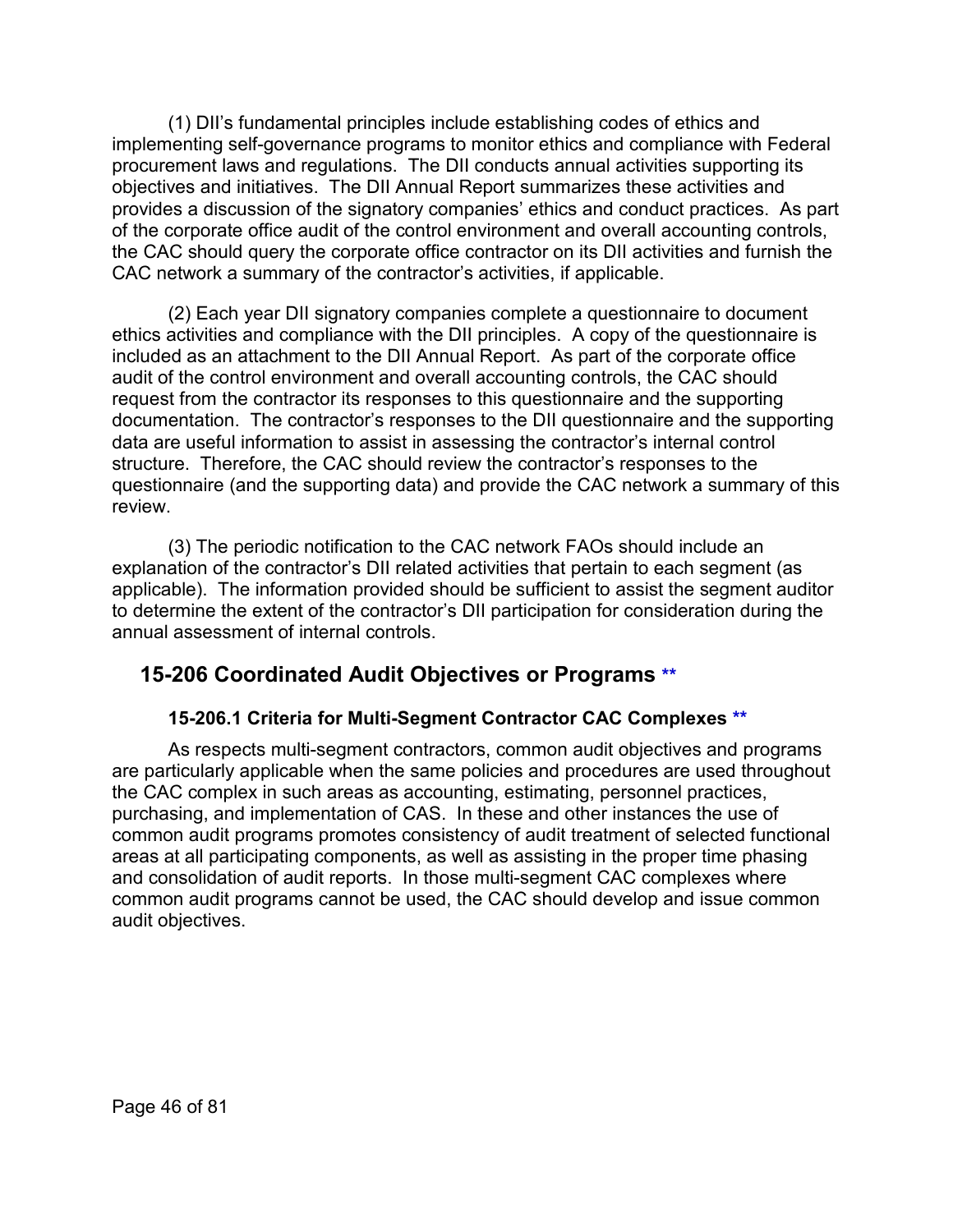#### **15-206.2 Criteria for Other CAC Complexes [\\*\\*](#page-2-9)**

Where the CAC program is comprised of selected contractors involved in a major item procurement program or the production of similar or like end items, common audit programs cannot usually be adopted because of the differences in accounting, estimating, and other management systems existing among the different contractors. However, common objectives should be developed and must be sufficiently defined to produce audit results which are compatible for consolidated audit reports. Some examples of areas to be given attention in such CAC programs would include:

(1) purchasing of common items,

(2) use of the same subcontractors,

(3) labor utilization,

(4) make-or-buy programs, and

(5) Government-furnished materials and equipment.

#### **15-206.3 Procedures for Coordinated Audits [\\*\\*](#page-2-10)**

Audit objectives and programs should be developed by the CAC with the cognizant auditors, and audits made accordingly. The following guidelines are applicable:

a. Selection of the functions and indirect cost items to be audited will depend upon materiality, sensitivity, and the possibility that such may be questionable or unallowable.

b. The CAC will establish on an overall annual basis the functions and indirect cost items selected for coordinated evaluation and the summary and consolidated reports to be issued.

c. If coordinated audit programs or detailed audit objectives, as appropriate, have been prepared, copies will be distributed to each participating FAO.

d. While the audits are in process, the CAC and participating FAOs should communicate with each other as necessary to clarify questions and problems which may arise.

e. Workshops may be arranged, subject to regional office approval, to discuss and resolve problems and significant questionable areas which cannot otherwise be disposed of.

f. Where indirect cost negotiations are involved, individual reports prepared by the assigned FAOs will be forwarded to the CAC for incorporation in a consolidated audit report covering items audited on a coordinated basis.

Page 47 of 81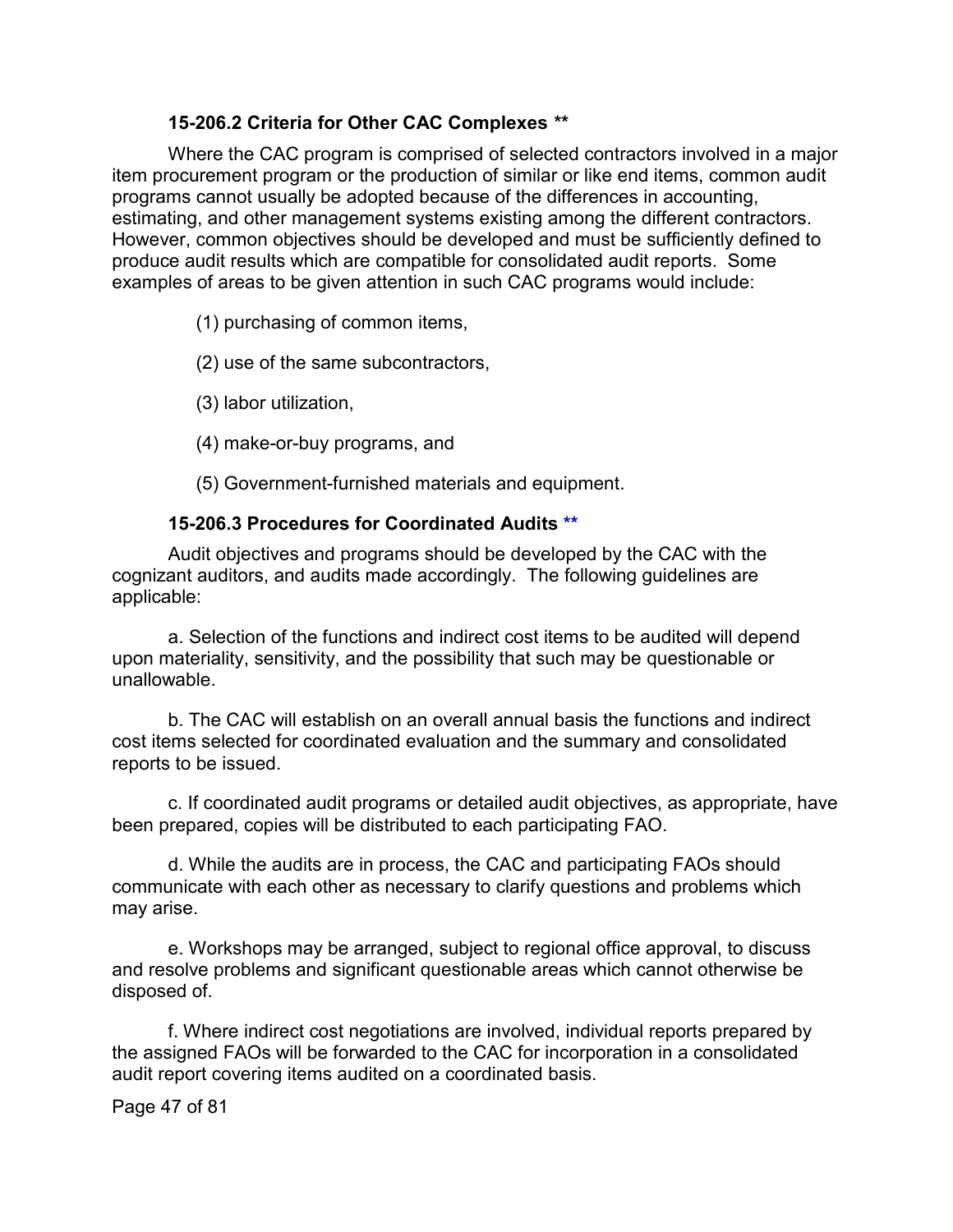# **15-207 Responsibilities of Other Audit Offices [\\*\\*](#page-3-0)**

Audit offices having responsibility for CAC network components shall follow a policy of full disclosure and positive support to the contract audit coordination program. These offices will:

a. Provide to the contract audit coordinator:

(1) Copies of any reports requested or otherwise considered pertinent for CAC network consideration or action.

(2) Complete data concerning any local problem areas that, in their opinion, may also exist at any other locations of the contractor or within the CAC network.

(3) Complete data concerning any local problem area that, while not believed to exist at other CAC network locations, cannot be resolved locally. Problems should not be submitted until local efforts for resolution have been exhausted. When forwarding unresolved problems, it is necessary that the cognizant auditors explain action taken at the local level and make recommendations for solution by the contract audit coordinator.

(4) Description of special audit procedures, techniques, or programs developed locally that resulted in more effective audit performance and that may be applied at other locations.

b. Perform, on a coordinated basis, audits of selected functional areas, indirect cost items, major item procurement program elements, etc., in accordance with the time schedules and/or audit programs established for the CAC network under 15-206.

c. Coordinate the following draft reports or correspondence (prior to issuance) with the CAC to ensure consistency within the CAC network and provide the CAC a copy of the report or correspondence when issued:

(1) Cost Accounting Standards draft audit reports containing audit exceptions,

(2) Operations audit draft reports for major contractors (see [14-504\)](https://viper.dcaa.mil/guidance/cam/3158/other-contract-audit-assignments#Sec14504) with recommended cost avoidances,

(3) Restructuring costs draft audit reports, and

(4) Other correspondence (for example, advance agreements) or draft audit reports that involve issues that require CAC coordination to ensure consistency among the CAC network (as defined by the CAC). The CAC should provide its policy on coordination of draft audit reports and draft correspondence to the CAC network.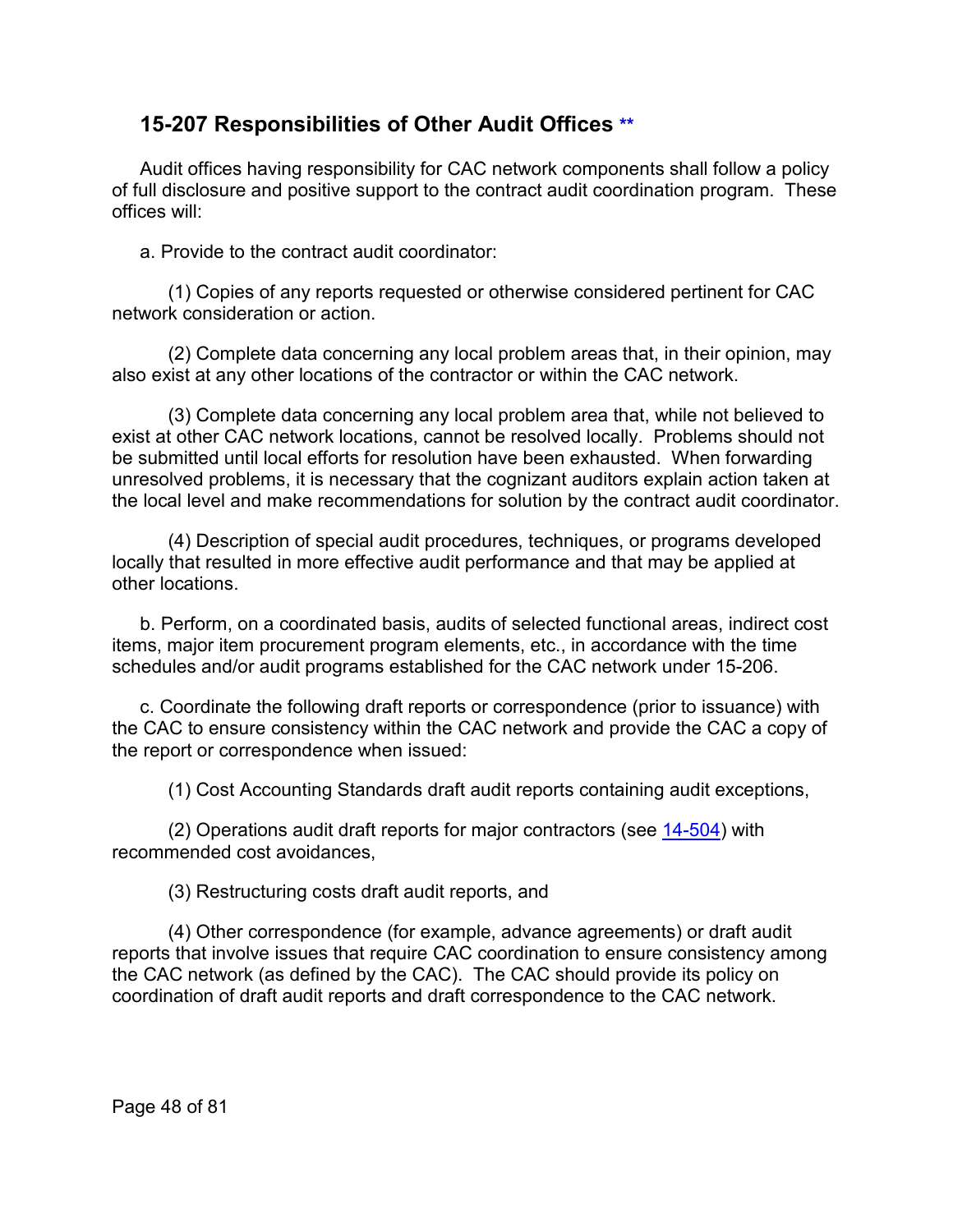# **15-208 Communication Among Audit Offices [\\*\\*](#page-3-1)**

a. Full and free exchange of information and thinking is essential to this program. To that end, the audit coordination office and the FAOs responsible for audit at the other contractor locations are authorized to communicate directly with one another in respect to the types of matters described above. Such communication may be through the media of telephone, correspondence, small workshops or visits, as appropriate. The CAC is encouraged to pursue the availability of contractors' tele/video conferencing facilities as a means of communication if possible.

b. Communications between audit offices on problem areas or interrelated audit matters should not be delayed pending the holding of a contract audit coordination conference. They should be initiated as soon as the need is recognized, and should be continued thereafter, on a day-to-day basis as required, to effect resolutions of problem areas.

# **15-209 CAC Conferences [\\*\\*](#page-3-2)**

### **15-209.1 Objectives of Conferences [\\*\\*](#page-3-3)**

In addition to the normal and regular communication channels provided above, conferences of cognizant auditors of a multi-segment contractor or groups of contractors will be held to evaluate mutual problems. These conferences:

(1) serve as a means for the dissemination of information and the exchange of experiences,

(2) enable conferees to reach common understandings and crystallize unresolved problems, and

(3) result in agreement on actions to be taken.

### **15-209.2 Planning and Conducting CAC Conferences [\\*\\*](#page-3-4)**

a. Conferences will be planned and held as required, in coordination with the cognizant regional office/corporate audit directorate. Approval for holding conferences and workshops must be obtained from Headquarters, ATTN: Chief of Staff, at least 45 days before the date of the planned conference. (The approval requirement does not extend to the conduct of routine operational meetings between CAC and DCE staff members to address specific issues. Moreover, the participation by the CAC and his or her key supervisor in CACO or DCE conferences, when DCAA is not jointly holding and planning the conference, will be left to the discretion of regional management.) If attendance and participation in a CACO, DCE or other conference extends to employees from more than one region and if the total number of DCAA employees is more than four, approval for attendance should be requested as if the conference were being held by DCAA. A copy of the request should be concurrently provided to Headquarters, ATTN: PSP. The request for approval must include the following: a draft

Page 49 of 81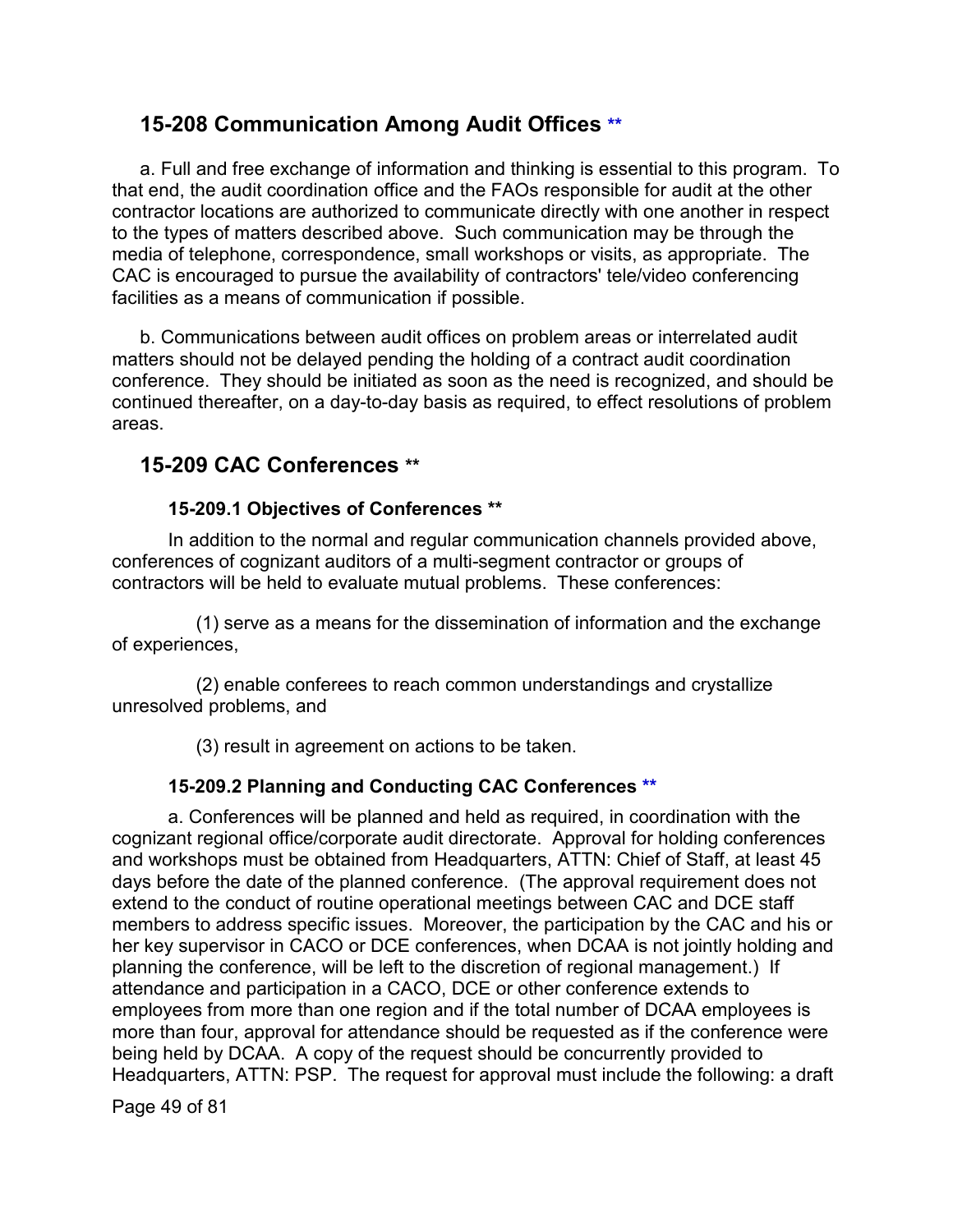agenda (15-209.2.d); specific requests for Headquarters participation in agenda topics, if desired; justification for a location other than the Corporate Office, if applicable; and a completed DCAA Form 1100-1(EF) [MRD 06-DX-005(R) dated May 4, 2006].

(1) Chief of Staff will provide the requestor notification, within 10 business days, on whether the conference has been approved as proposed; approved with changes; or disapproved for reasons stated in the notification.

(2) Normally a CAC conference should be scheduled at least once every two years; if other considerations indicate a longer interval, the regional director and Headquarters CAC program manager should be appropriately advised.

b. Invitations to participate in conferences will be extended to the Defense Corporate Executive (DCE) or the corporate ACO (CACO), procurement personnel, and audit representatives from non-defense audit agencies, such as NASA, having a significant audit interest. However, the total number of conferees should be kept to a practical minimum. To facilitate a productive concurrent consideration by different audit and/or procurement representatives, separate workshop sessions may be scheduled at the same time as part of the conference proceedings. A separate session for audit personnel only should be considered in preparing the agenda. Topics to be considered for presentation during auditor-only sessions include procurement support problems, and audit techniques employed at various contractor locations that resulted in improved audit effectiveness or significant audit findings. A summary report of each workshop should be furnished to the conference participants.

c. Contractor representatives may be invited to address the conferees and engage in discussion of matters of mutual interest. Their participation will be limited to specific sessions devoted wholly to this purpose.

d. The CAC should prepare a draft conference agenda on the basis of day-to-day knowledge of CAC activities and information solicited from FAOs on appropriate topics. The draft agenda should be time-phased, incorporate a concise description of each topic showing its scope and applicability, and describe any problems for discussion by participants. Before release of the agenda, an advance copy will be submitted for regional office approval. The CAC will generally serve as conference chair.

e. Recommendations for action to resolve problem areas will be developed during the conference. Where applicable, each such recommendation should be assigned a due date for its implementation. If the conferees cannot agree on a solution to a problem, the matter should be submitted to the appropriate regional directors for resolution (see 15-210).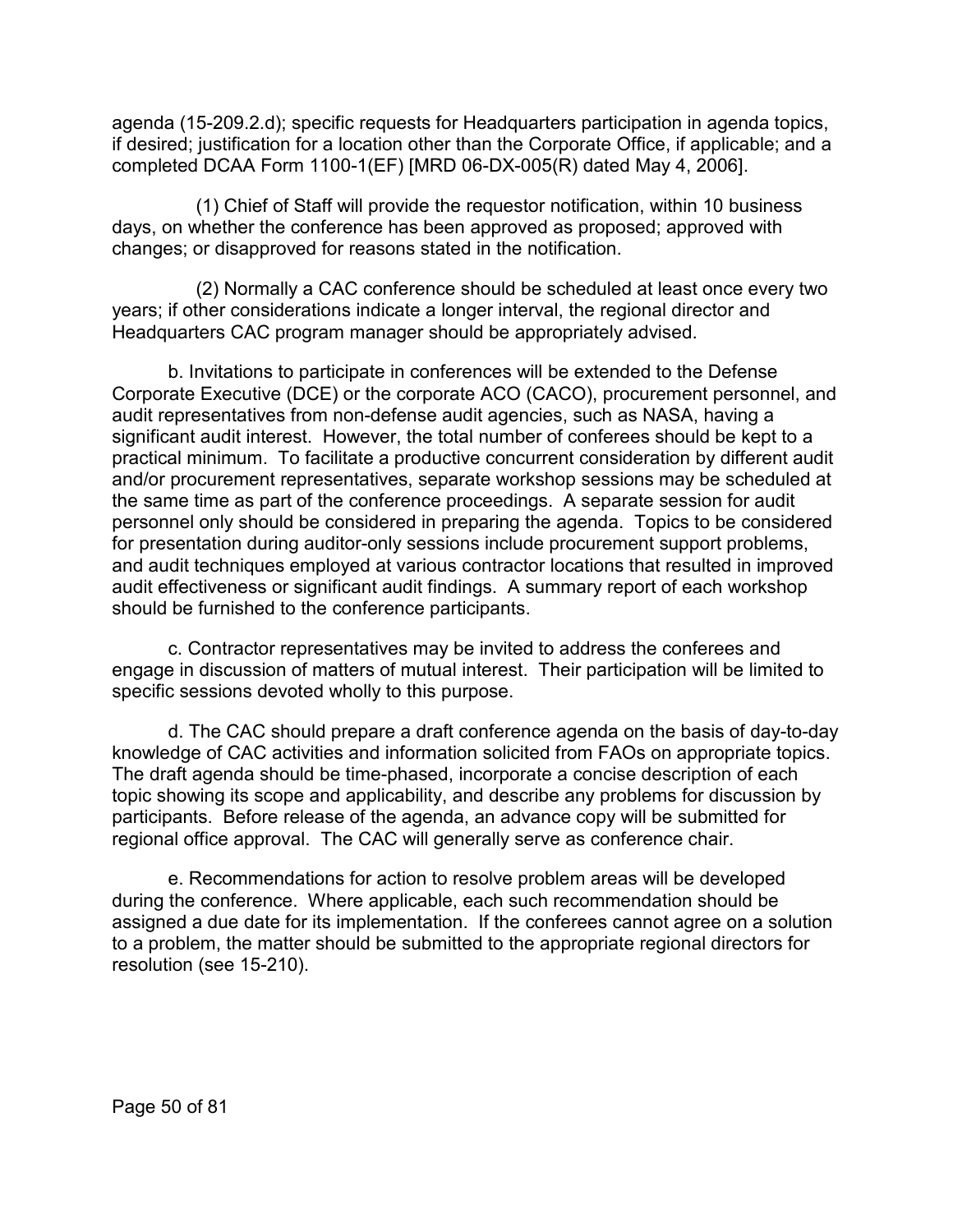#### **15-209.3 Conference Minutes [\\*\\*](#page-3-5)**

a. Within 30 working days after the close of the conference, the CAC will prepare the conference minutes and submit them to the regional office for review and approval. After review and approval by the regional office, the CAC will distribute the minutes to the following:

(1) Regional office.

(2) Other interested regional offices.

(3) Cognizant auditors.

(4) CACO, NASA, and other interested offices having representation at the conference.

b. The regional office will transmit the minutes (with appropriate comments, if any) to Headquarters, Attn: PSP.

# **15-210 Resolution of Problem Areas [\\*\\*](#page-3-6)**

It is anticipated that most of the contract audit problems that may arise can be resolved through discussions between the contract audit coordinator and the contractor's key management officials, or by agreement among the cognizant auditors involved, subject to appropriate audit and procurement administrative approvals.

# **15-210.1 Resolution with Contractor [\\*\\*](#page-3-7)**

In the event resolution cannot be achieved with the contractor, the audit problem will be referred by the contract audit coordinator to his/her regional office for disposition. Where resolution cannot be achieved at that level within a reasonable time, Headquarters, ATTN: PSP, will be apprised of all pertinent facts as a basis for appropriate action.

# **15-210.2 Resolution Among Auditors [\\*\\*](#page-3-8)**

Disagreements between a contract audit coordinator and a cognizant auditor in common problem areas will be referred by the contract audit coordinator to his/her regional office. If the cognizant auditor is in another region, the regional office will take steps to resolve the disagreement with the regional office in which the cognizant auditor is located. If this cannot be accomplished, the interested regional offices will refer the matter to Headquarters, ATTN: PSP. Where appropriate, an Advice of CAC Case (see 15-211) will be used to accomplish this referral.

# **15-211 CAC Case Files [\\*\\*](#page-3-9)**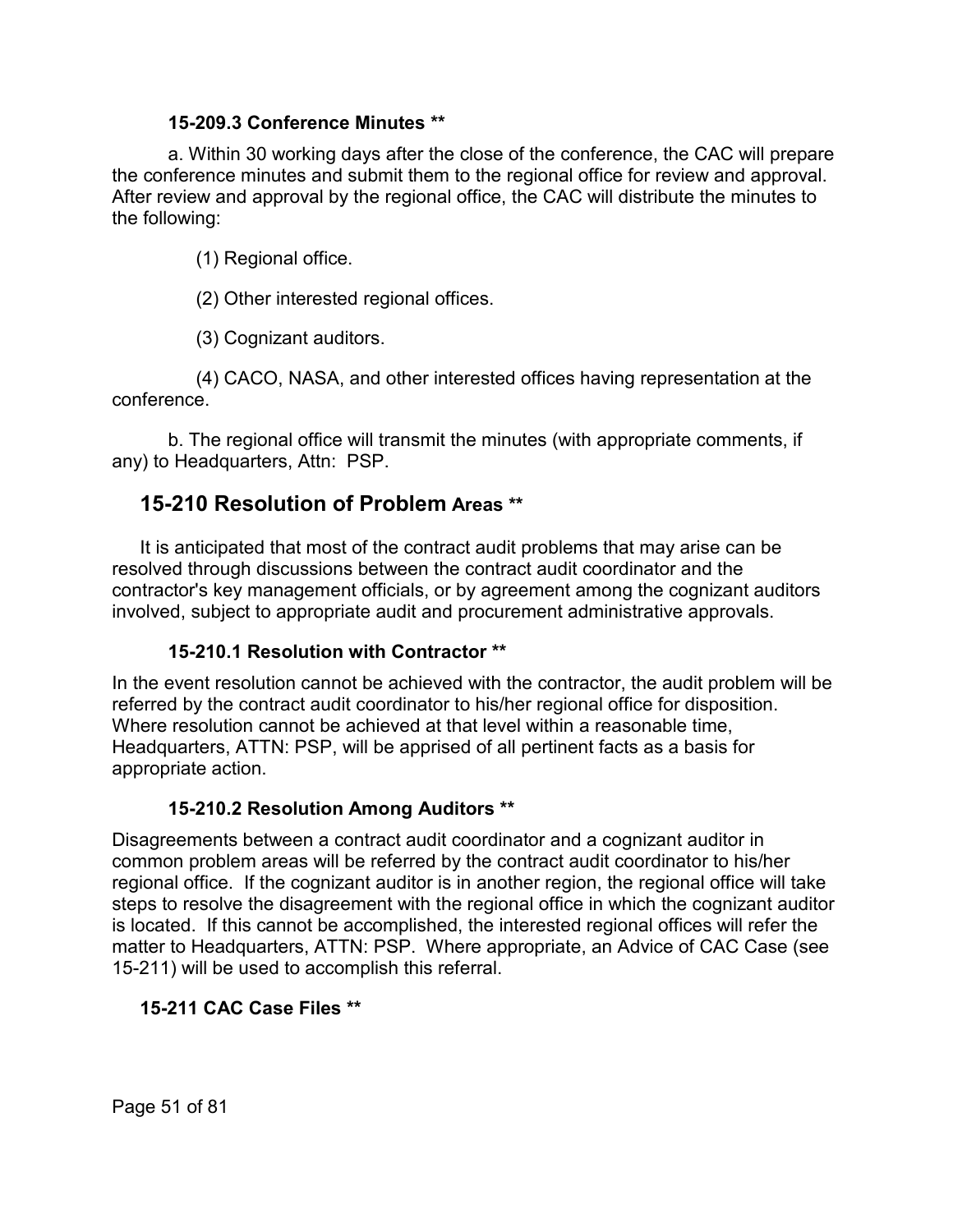### **15-211.1 Establishing CAC Cases [\\*\\*](#page-3-10)**

a. Contract audit coordinators will maintain appropriate records to document activities under the CAC program. A CAC case file will be established, at the contract audit coordinator's discretion, for (1) each separate problem area or action item submitted to the contract audit coordinator under the CAC program if resolution will not be accomplished in a relatively short time frame, and (2) any studies or inquiries undertaken under the monitorship of the contract audit coordinator, the scope of which is CAC complex-wide, or affects more than one location.

b. Examples of CAC case file subjects include:

(1) difficulties concerning access to records,

(2) local problems which cannot be resolved locally,

(3) problems affecting more than one contractor division or plant,

(4) problems requiring coordination or action at the corporate headquarters

level,

(5) problems requiring uniform action at the contract administration level,

(6) CAS compliance issues, and

(7) special studies or inquiries on corporate accounting, pricing, and cost estimating policies and procedures.

c. Each CAC case file will contain all pertinent data on the matters and issues involved. Appropriate documentation will also be maintained for CAC activities or actions not made the subject of an individual CAC case file.

### **15-211.2 Advice of CAC Case [\\*\\*](#page-3-11)**

a. When a CAC case file is opened, the contract audit coordinator will prepare an Advice of CAC Case. The advice will show the name of the contractor, the date the case was established, and a control number consisting of the fiscal year and a consecutive series of numbers (for each fiscal year) beginning with one. The advice will include a statement of the case, source of the case, action taken to date, and any action planned. It will be signed by the contract audit coordinator. Below the signature, the following statement will appear:

"Recipients of this advice are invited to submit suggestions for solution of the problem." Copies of the advice will be distributed to:

(1) the cognizant regional office,

(2) each of the other cognizant FAOs,

Page 52 of 81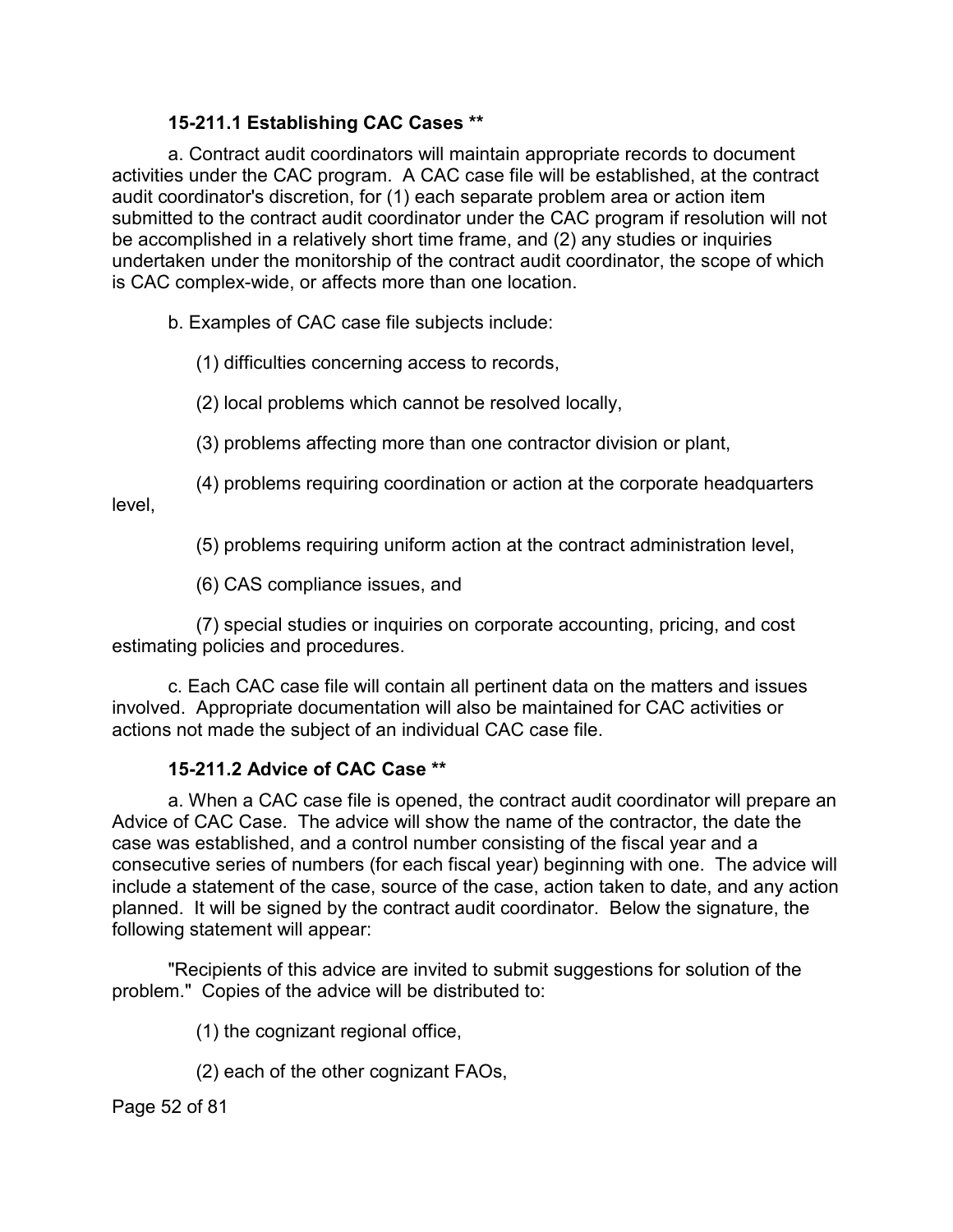(3) the CACO where appropriate,

(4) case file, and

(5) Headquarters, ATTN: PSP.

b. Supplemental Advices of CAC Cases may also be issued as required to present subsequent additional data and status information which the CAC considers should be distributed to the above recipients to keep them currently informed about the case.

#### **15-211.3 Case Resolution [\\*\\*](#page-3-12)**

When a CAC case is resolved, the contract audit coordinator will prepare an Advice of CAC Case Resolution, which will include the name of the contractor, the case control number, date the case was closed, and a statement of resolution. The advice will be signed by the contract audit coordinator and distributed as in 15-211.2.

#### **15-212 CAC Information Files [\\*\\*](#page-3-13)**

The CAC will maintain adequate files relating to the CAC network and activities for his/her own use and the use of participating FAOs, regional directors, DCAA Headquarters, and others as may be authorized. If the CAC maintains a web site, then information from these files may be posted on the CAC's password protected web site. Information posted on the CAC's web site should be kept current. The CAC information files should include as a minimum the following:

#### a. Contractor Organization

(1) For multi-divisional CACs, location of the corporate office, and each operating division, plant and/or affiliate performing Government contracts.

(2) For groups of contractors constituting a CAC network, a list showing the name and location of each contractor.

(3) Location of each ACO and DCAA regional and field audit office cognizant of the individual offices or plants indicated in (1) and (2) above.

(4) Organizational chart of each division or constituent contractor, including the names of key personnel.

(5) Annual financial reports as available for each contractor or component within the CAC network.

(6) Number of employees for each of the locations shown in (1) and (2) above.

(7) For multi-segment contractors, major product lines and services by division or

Page 53 of 81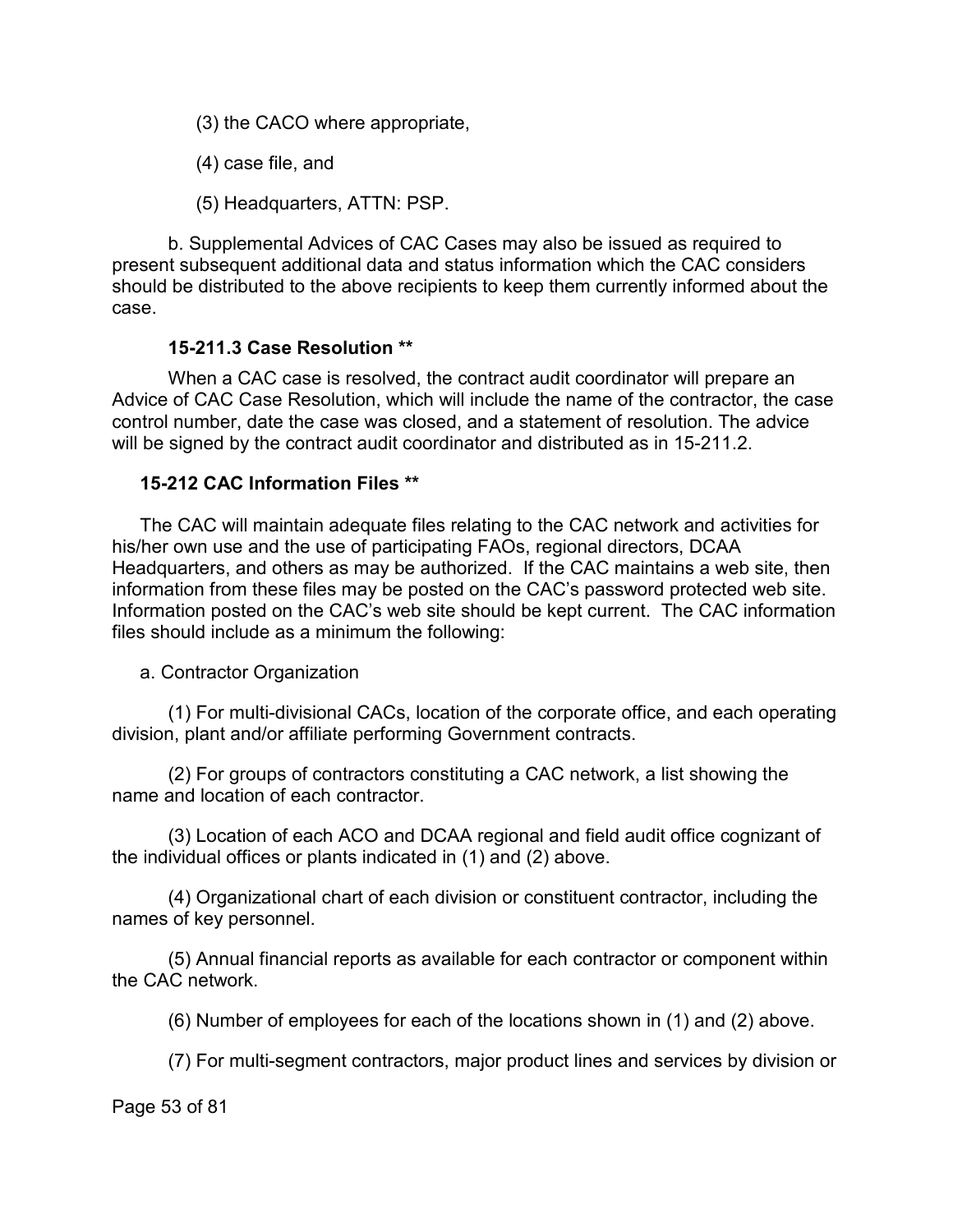plant as applicable.

(8) For multi-segment contractors, annual (calendar or fiscal year) volume of sales by office, division or plant, and if available, amount and percentage of Government business for each.

b. Policies and Procedures

Access to corporate or institutional policies and procedures including those applicable to each contractor, GOCO plant, or division in the CAC network.

c. Plans, Programs, Reports, etc.

(1) Annual CAC program or plan of operation.

(2) Common audit programs, audit objectives, and unusual audit programs of applicable FAOs.

(3) Major audit reports submitted by the CAC and applicable FAOs. (These include reports on functional areas, surveys, indirect costs, significant pricing proposals, and noncompliance with CAS.)

(4) Reports on GAO reviews and procurement surveys, and other non-DCAA reports.

d. Correspondence and Communications

(1) Minutes of all CAC conferences and workshops.

(2) Trip reports covering visits to FAOs.

(3) Written comments of the CAC on the review of reports submitted by FAOs.

(4) All correspondence pertaining to the CAC program.

e. CAC Cases

Files pertaining to CAC cases designated by number and title (See 15-211.)

f. Other. The CAC information files should serve as a central collection and distribution point for information on:

(1) Access to all types of contractor records about which there is some difficulty or question from time to time.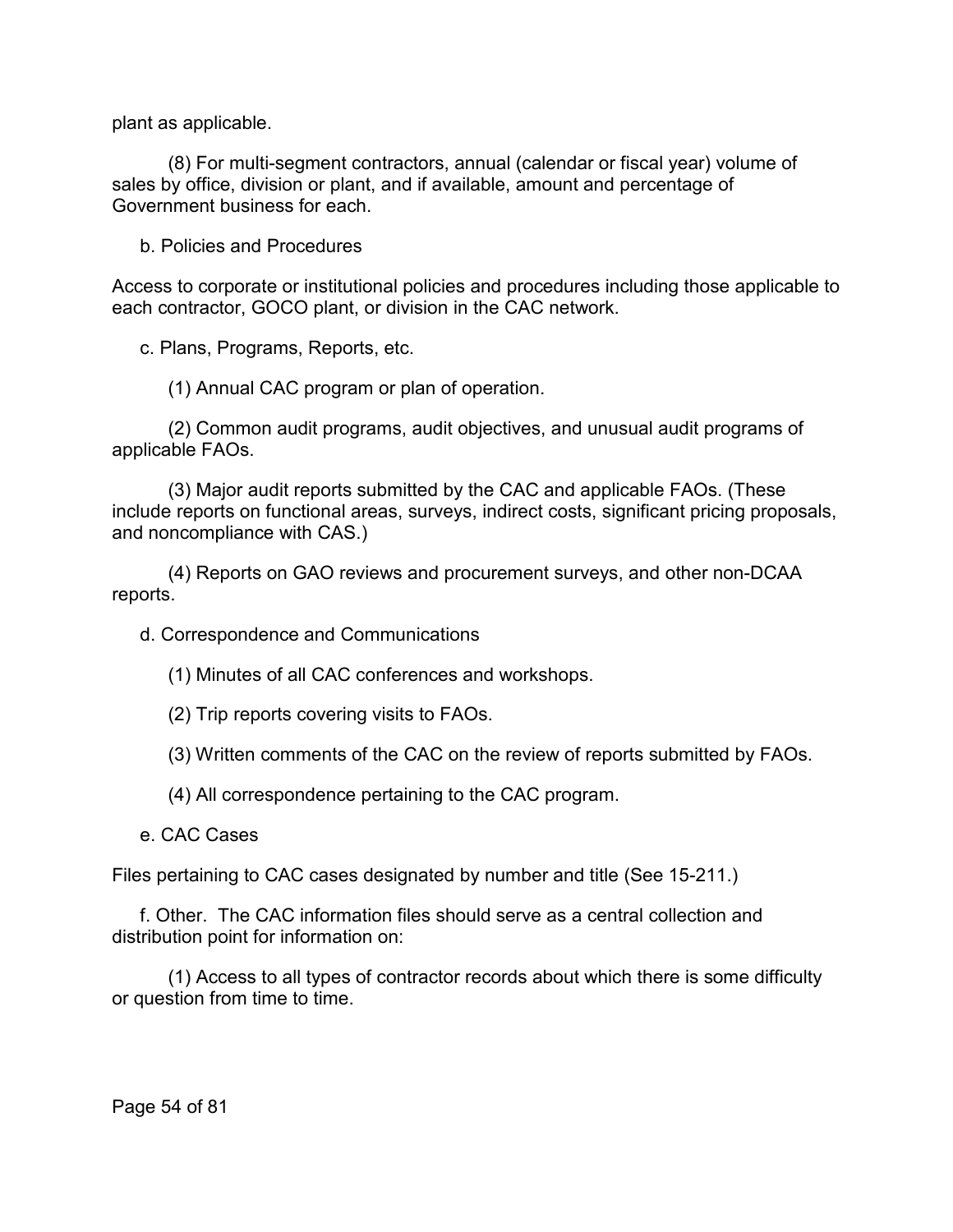(2) The status of completion of corporate-wide audits where common programs are in use.

(3) Changes or proposed changes in management policies and practices having cost implications.

(4) Current practices in estimating methods, overhead allocation methods, CAS, IR&D costs, advance agreements, pension plan management, insurance on plants, intracompany cost transfers, and other areas common to more than one office, division, or plant.

(5) Specific areas which may afford special opportunity for achieving contractorwide or group-wide cost reduction and consistent audit treatment.

# **15-300 Section 3 - Financial Liaison Advisory Services [\\*\\*](#page-3-14)**

# **15-301 Introduction [\\*\\*](#page-3-15)**

a. This section provides policies and procedures applicable to the performance of the DCAA Financial Liaison Advisor (FLA). Financial liaison covers advisory audit services that are offered to DoD procurement and contract administration offices to assist them in achieving the objectives of sound contracting by providing onsite accounting and financial advice to contracting officers, negotiators, and buyers.

b. The **[GAGAS](http://www.gao.gov/products/GAO-08-210G)** conceptual framework approach to independence assists auditors and audit organizations in maintaining both independence of mind and in appearance. It can be applied to many variations in circumstances that create threats to independence and allows auditors to address threats to independence that result from activities that are not specifically prohibited by GAGAS. By limiting the advisory services they perform to those in 15-304, FLAs will avoid creating significant self-review or management participation threats to independence.

c. The FLA is responsible for:

(1) facilitating effective communication and coordination between procurement officers and auditors,

(2) providing advice to the procurement office in connection with contractors' cost representations and related matters, in consultation with the cognizant FAO,

(3) providing to DCAA information regarding specific awards, trends in the type and volume of awards and other data impacting on immediate or long-range DCAA responsibilities, and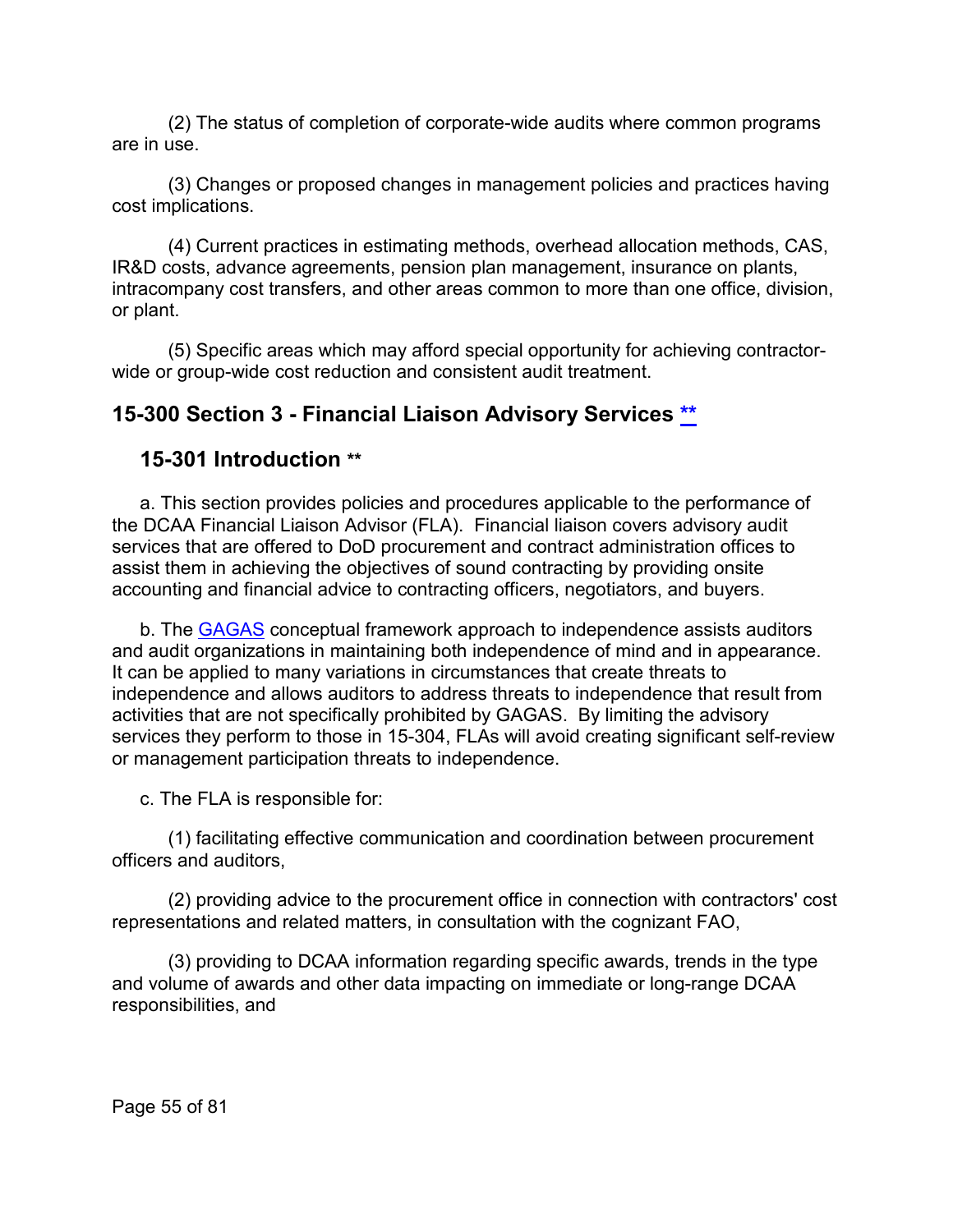(4) providing DCAA management with information as to the adequacy, responsiveness and timeliness of the advisory audit reports being submitted by field audit offices. See 15-304 for further description and guidance on the liaison services provided by DCAA financial liaison advisors.

# **15-302 FLA Authorization [\\*\\*](#page-3-16)**

a. DoD [Directive 5105.36](https://www.esd.whs.mil/Portals/54/Documents/DD/issuances/dodd/510536p.pdf) (see [1-1S1\)](https://viper.dcaa.mil/guidance/cam/3127/introduction-to-contract-audit#Sec11S1) authorizes the Director, DCAA to provide accounting and financial advisory services to all DoD Components responsible for procurement and contract administration and to establish and maintain liaison advisors, as appropriate, at major procuring and contract administration offices.

b. Financial advisory services are provided onsite by FLAs working at the individual procuring and contract administration offices or offsite by FLAs located at DCAA Headquarters. Generally speaking, the onsite FLAs are located at:

(1) the major procurement commands with the most significant auditable contracting activity, or

(2) the procurement policy-making groups for the military services (see 15-303).

# **15-303 Onsite FLAs [\\*\\*](#page-3-17)**

### **15-303.1 Audit Liaison Division (OAL) [\\*\\*](#page-3-18)**

OAL reports to the Assistant Director, Operations, and is responsible for (1) managing the Agency's Financial Advisory Services programs, and (2) directly supervising all FLAs. For those with access to the DCAA Intranet, information regarding OAL representatives currently onsite at the major procurement commands, and contract administration offices, and major buying offices' activity codes and a cross-reference to onsite OAL representatives is available under Audit Tools.

### **15-303.2 Memorandum of Understanding (MOU) [\\*\\*](#page-3-19)**

a. To ensure that the FLA services being rendered are genuinely useful and effective and that there is no misunderstanding as to the nature of these services, DCAA enters into memorandums of understanding (MOUs) with those buying commands that can support/justify a full-time FLA. The MOU represents general agreement on the available services and facilities to be provided the FLA. It also represents a commitment by both parties to cooperate in the exchange of information to resolve procurement-related problems.

b. Each MOU is signed by DCAA's Assistant Director, Operations, and by the responsible official at each of the FLA locations. It is a working document without an established effective period, and as such can be amended at any time. Questions regarding the MOU may be directed to the Chief, Audit Liaison Division (see liaison information at the DCAA Intranet site under Organizations).

Page 56 of 81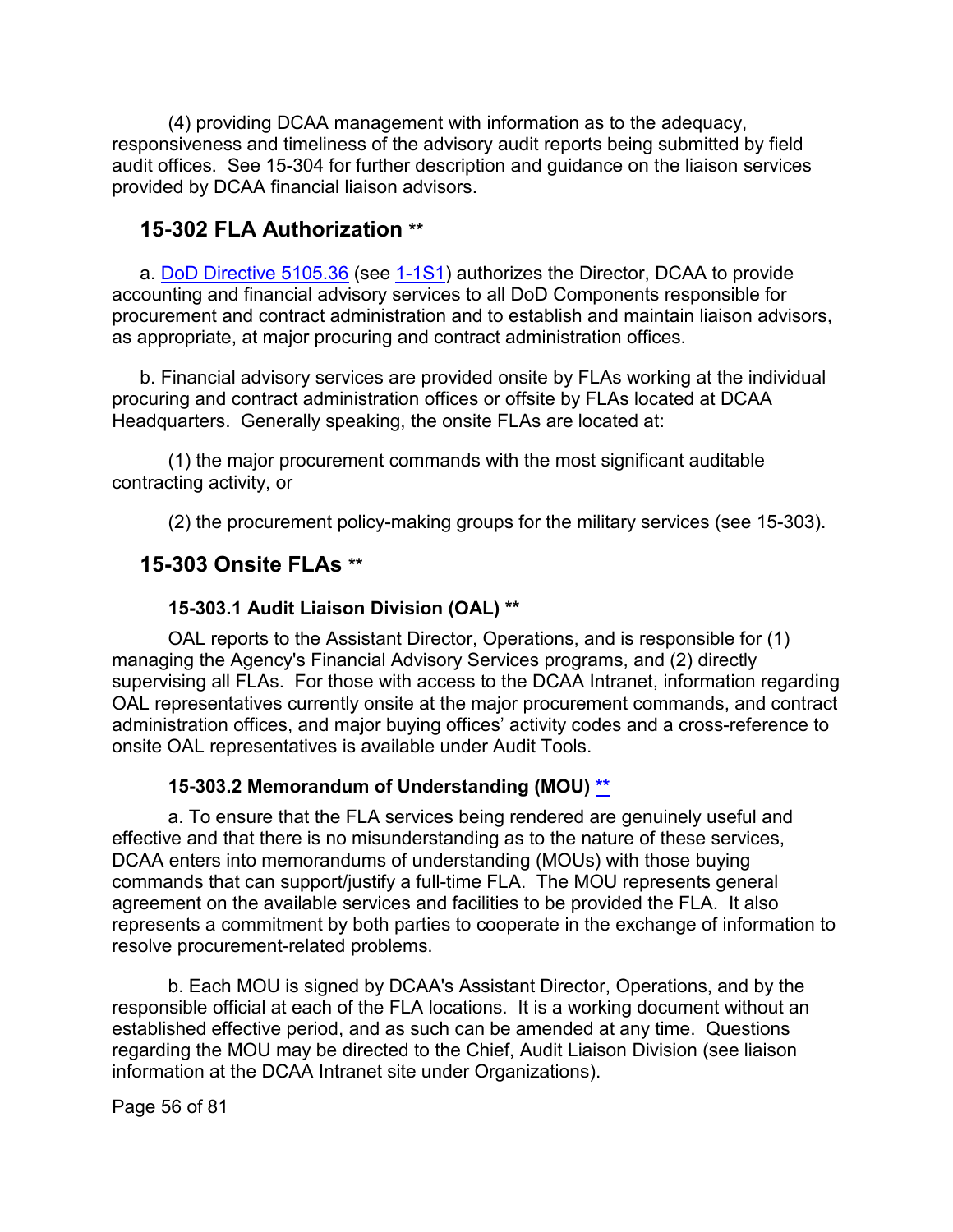#### **15-304 FLA Services [\\*\\*](#page-3-20)**

#### **15-304.1 General [\\*\\*](#page-3-21)**

The onsite FLA is DCAA's principal point of contact at the procuring or contract administration activity to which assigned. The duties of the FLA cover a broad spectrum ranging from expediting the submission of advisory audit reports to on-the-spot consultation on complex financial and accounting matters relating to contract costs. The FLA duties also include focusing on improving the quality of information for decision-makers by providing confidence about the reliability and relevance of information. This information may be required by contracting officers throughout the contract negotiation process and the life cycle of the contract. To properly provide FLA services, the FLA must be independent. Many of the key services that the FLA performs are discussed in 15-304.3 to 15-304.14.

#### **15-304.2 Proactive vs. Reactive [\\*\\*](#page-3-22)**

Whenever possible, FLAs are to take a proactive role as opposed to a reactive role. The proactive role stresses the opening of lines of communication with all command activities including contracting officers, pricing directorates, legal staff, and all other acquisition officials requiring DCAA services. It also:

(1) emphasizes the joint exploration of ways to improve coordination and the establishment of mechanisms to identify, evaluate and resolve issues,

(2) recognizes that a strong relationship between DCAA and the acquisition and contract administration commands provides a clearer understanding of customer needs, and

(3) facilitates DCAA's ability to provide quality, timely, and responsive audit and assurance services.

#### **15-304.3 Professional Accounting and Financial Advice [\\*\\*](#page-3-23)**

The FLA advises procurement personnel on accounting and financial matters in areas of DCAA responsibility. This includes:

a. Advising procurement personnel on types of DCAA audit services and facilitating audit services with cognizant Field Audit Offices (FAOs).

b. Explaining or elaborating on the accounting and auditing principles, including CAS, underlying advisory audit report comments, findings, and recommendations and, when necessary, obtaining additional data, elaboration, or explanations from the field auditor.

c. Assisting procurement personnel in their efforts to obtain specific cost information when an audit of a contractor's proposal is not required (see 9-107) such as in below threshold proposals.

Page 57 of 81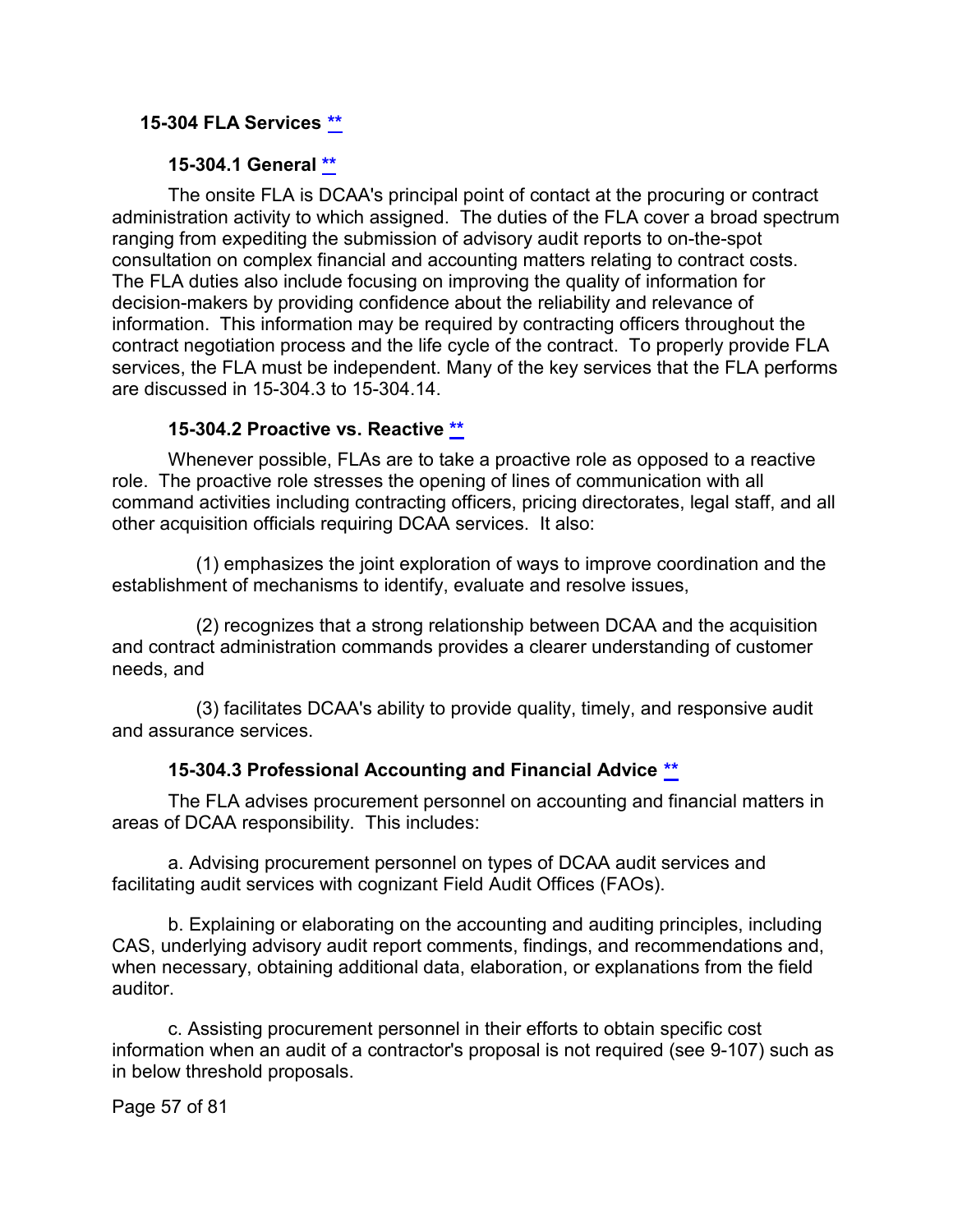(1) FLA assistance in obtaining such information (e.g., indirect cost rates, labor rates, loading factors, etc.) from the cognizant DCAA field audit office (FAO) may be necessary and is usually beneficial when a contracting officer is experiencing difficulty:

(a) contacting the cognizant DCAA FAO,

(b) obtaining the requested data in a timely manner, or

(c) obtaining the requested data because of its connection with some unusual or controversial matter.

(2) FLAs may advise on the types of contractor data that the contracting officer might request from the contractor to support direct labor base rates, indirect rates, pools and bases, loading factors, and other cost elements.

d. Providing advice regarding reports on contractors' accounting and estimating systems in consultation with the cognizant FAO.

e. Advising the contracting officer on the results of audit as he/she prepares for the negotiation, after an audit report has been issued and in consultation with the FAO.

f. Facilitating the attendance of field auditors at the negotiation conference, and if requested by the FAO, participating in the negotiation to support the DCAA findings. (Also see 15-304.6.)

g. If an FAO is not able to attend negotiations, the FLA will provide assistance only with direct coordination with the FAO when discussing the treatment accorded costs in negotiations in which an audit report was issued.

h. Advising the contracting officer on matters relating to DCAA's postaward audit reports, and coordinating on requests for follow-up audit effort on postaward audit findings.

i. Providing counsel and any necessary coordination where a contracting officer is planning to issue a request for audit on only a part of a contractor's price proposal.

j. Attend government only meetings to address general issues and problems affecting DCAA's relationship and work with acquisition and contract management personnel; such as barriers to accomplishing audits caused by the contractor, proposals inadequate for audit, due date extensions, etc.

k. Facilitate coordination between FAOs and Command on issues related to billing, Wide Area Work-Flow (WAWF) and contract close-out procedures.

# **15-304.4 Coordination of Requests for Audit of Price Proposals [\\*\\*](#page-3-24)**

Page 58 of 81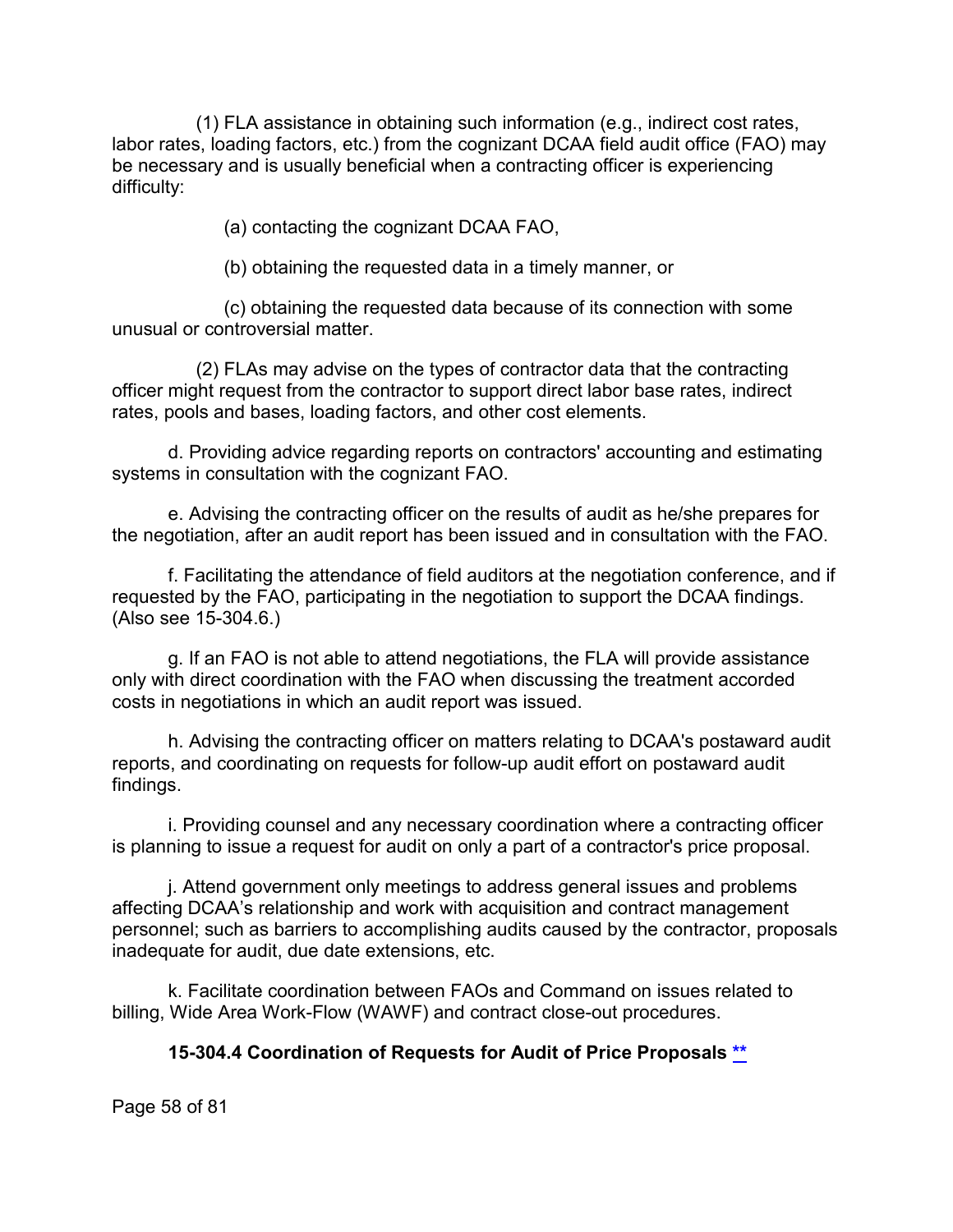a. The FLA is available to provide procurement personnel with information regarding the DCAA field audit office to which a copy of the request for field pricing support should be sent, and the type of audit they request based on the information they require. This is to assist contracting officers in using language that clearly identifies the specific information that is desired. This should be done in consultation with the cognizant FAO to ensure any areas of risk for that contractor are provided to the contracting officer for consideration in developing the request.

b. Direct telephonic communications between procurement personnel in the larger buying offices and the cognizant field auditors may result in multiple requests from various negotiators for the same data or requests for data already available in the files of the FLA; requests for data with unrealistic time deadlines; and requests for data to be furnished by telephone which is of such significance or magnitude that it should be furnished only by means of an advisory audit report. Also, direct telephonic communications may result in misinterpretation because the negotiator may not readily understand what the data means. Consequently, when a field auditor receives a telephonic request for data, questionable or problem areas which cannot be resolved at that time should be promptly referred to the FLA who will obtain any needed clarification or background information from the requestor (see [9-107\)](https://viper.dcaa.mil/guidance/cam/3144/audits-of-cost-estimating-and-pricing-proposals#Sec9107).

c. The FLA should provide the procuring activity with the proposal adequacy checklist and provide general advice on the application of the checklist. The FLA should make arrangements with the procurement activity to be furnished a copy of each request for field pricing support as well as any notices of date adjustments for the auditor's submission of audit report to the Plant Representative/ACO.

d. When the buying office changes product requirements, quantities, or specifications while an audit is in process, the FLA should confer with the contracting officer to assess the impact of the changes on the current proposal. The FLA should then confer with the field auditor on the advisability of continuing the current audit or suspending audit until a revised proposal is submitted. Where appropriate, arrangements may be made for supplemental audit reports.

e. Responsibility for the submittal of a timely audit report rests with the cognizant field auditor; responsibility of the FLA in this matter is to facilitate the use of audit service. The FLA shall look into any inquiry made either orally or in writing by the procuring activity where it is stated that a specific advisory audit report is overdue or was not received on a timely basis. On each such matter the FLA shall discuss the matter with the FAO and the procuring activity in an effort to assure timely reporting or more practicable due dates for future requests.

### **15-304.5 Counsel on Advisory Audit Reports [\\*\\*](#page-3-25)**

a. The FLA is available to discuss audit reports with procurement personnel. This can involve providing interpretation and explanation of the accounting and auditing principles underlying the findings, comments, and recommendations set forth in the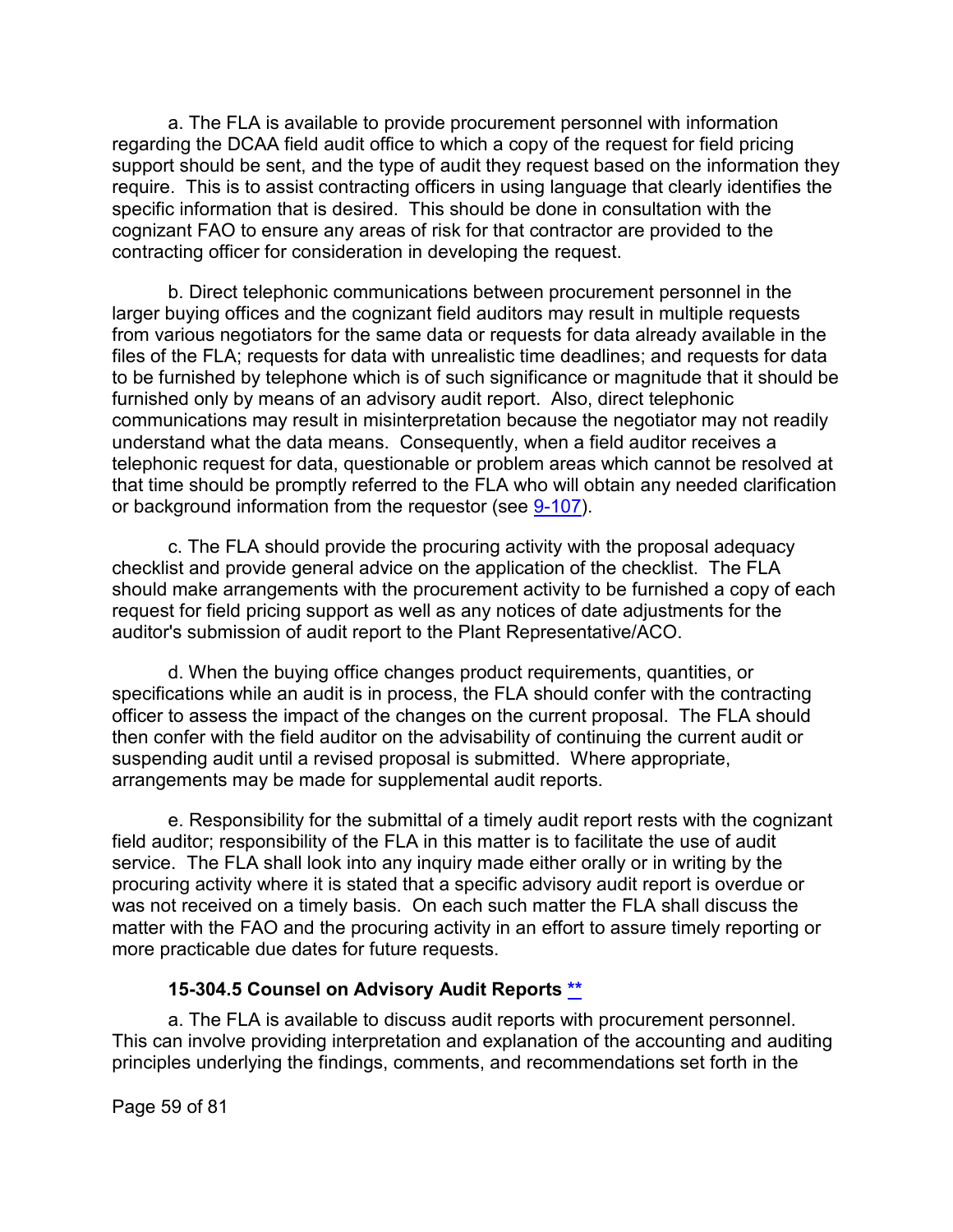report or obtaining from the cognizant field auditor additional information or further elaboration and explanation regarding particular cost elements. DCAA offices will provide the onsite FLA one copy of each advisory audit report when it is issued (see 15- 307 and FLA information available at the DCAA Intranet site).

b. The FLA will pursue all leads and concerns raised by the management at the commands being supported, and those requiring the attention of DCAA field and/or Headquarters management should be elevated accordingly. A file should be maintained on problem areas in order that recurring matters indicating a trend or other condition requiring action at FAO, regional or Headquarters level may be communicated by the FLA to the appropriate office. Arrangements should be made with the procurement office to provide appropriate notification of problems and problem areas to the FLA, preferably by direct written communication or by copy of a PNM in which the matter is set forth.

### **15-304.6 Arranging for DCAA Participation in Negotiation Conferences [\\*\\*](#page-4-0)**

a. The FLA should arrange to obtain advance information concerning impending contract negotiation conferences in instances where an audit report has been issued. Encourage the contracting officer to request DCAA attendance at negotiations. This could involve the prenegotiation conference attended only by Government representatives, the formal negotiation conference with the contractor, or both. When such attendance is required, the PCO's request to the field audit office should be transmitted promptly to provide maximum time for preparation and travel arrangements. Where the PCO consistently fails to solicit necessary field auditor attendance, the FLA should resolve the problem in accordance with 15-402.1.

b. Arrangements for auditors' participation in negotiations should be coordinated with the DCAA FLA. Field auditors should inform the FLA of any requests for attendance at negotiations received directly from contracting officers, and discuss any question concerning the necessity or duration of his or her attendance. Field auditors should notify the FLA upon arrival at a supported procuring activity to attend a negotiation. The negotiations in which field auditors are invited to participate are usually large-dollar, complex procurements, and it may be advisable for the FLA to attend with the field auditor, especially where continuity is needed because negotiations are expected to extend over a number of days or weeks at both the contractor's location and the procurement office and it will not be possible for the field auditor to be present at all sessions.

c. In those cases where a field audit report was issued and the field auditor is not able to attend, the FLA can attend negotiation meetings and conferences when requested by the contracting officer, and should provide whatever accounting and audit advice and assistance is required in direct consultation with the cognizant FAO.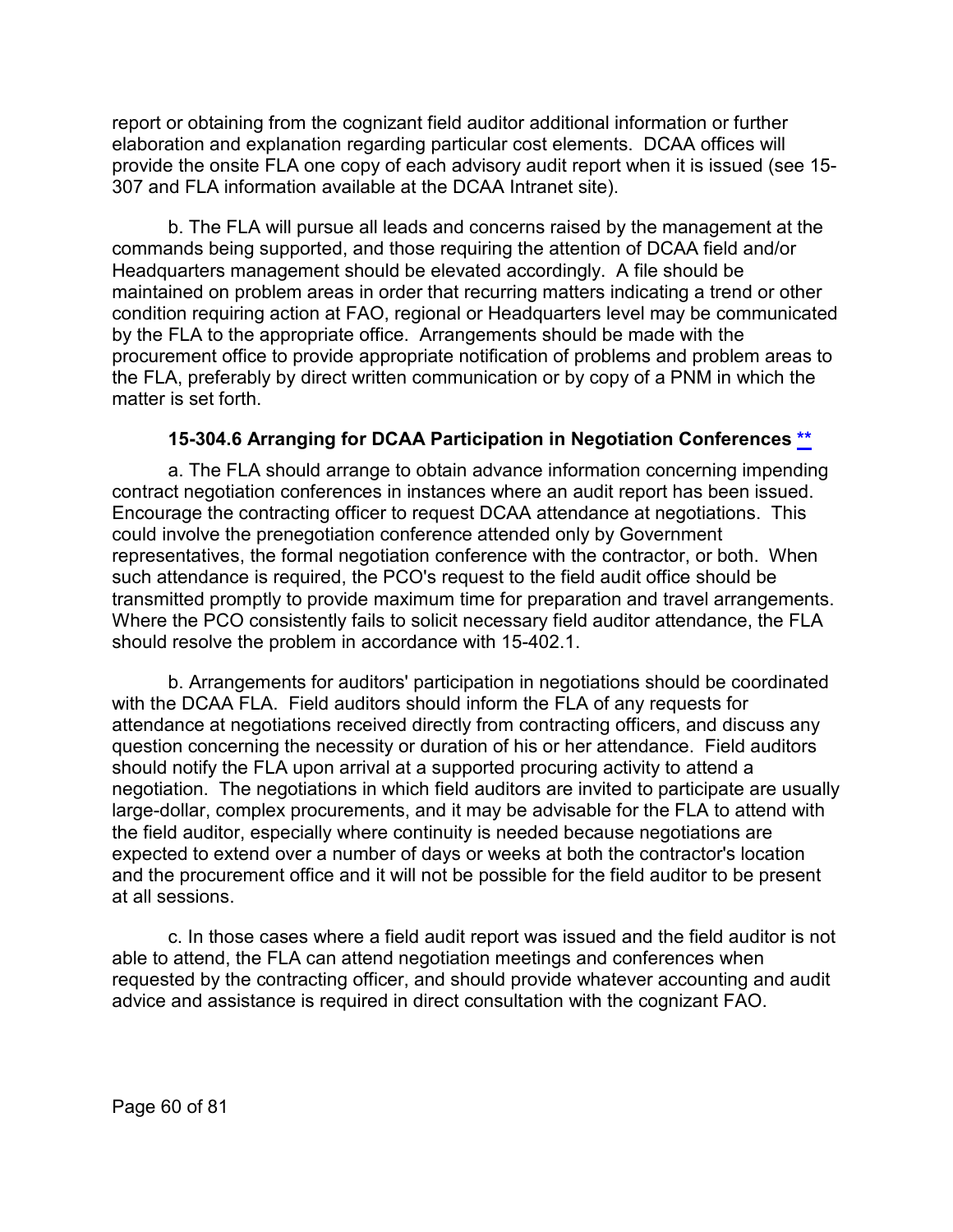### **15-304.7 Procurement and DCAA Policy and Procedures [\\*\\*](#page-4-1)**

The FLA will explain and clarify DCAA policy and procedures to the procuring activity to which assigned, when requested. In turn, when the FLA becomes aware of new or revised policy or procedures that impact upon DCAA operations, the FLA will advise Headquarters, the Audit Liaison Division.

#### **15-304.8 FLA Support of Major Defense Systems Procurement – Liaison Services [\\*\\*](#page-4-2)**

a. [DoD Directive 5000.01,](https://www.esd.whs.mil/Portals/54/Documents/DD/issuances/dodd/500001p.pdf?ver=2018-09-28-073203-530) [DoD Instruction 5000.02,](https://www.esd.whs.mil/Portals/54/Documents/DD/issuances/dodi/500002p.pdf?ver=2020-01-23-144114-093) and the [Defense Acquisition](https://www.dau.edu/tools/dag)  [Guidebook](https://www.dau.edu/tools/dag) set forth the policies and procedures and establish specific requirements and responsibilities for acquiring major defense systems. As stated in the Directive, the policy of DoD is to assure that the acquisition process is timely, efficient, and effective. When providing liaison services the FLA should make a direct offer to assist the program manager for the major defense systems procurement during the initial stages of the program as well as after contract award. Maintaining good communications and close working relationships with the program manager will help facilitate the acquisition process.

b. Although not intended as a complete listing, the types of liaison services provided by the FLA on major defense system procurements will generally include those summarized below:

(1) To act as the facilitator and liaison for DCAA on matters requiring contact with the contracting officer, project manager and their staffs.

(2) To recommend to the procurement activity, when appropriate, that the request for proposal (RFP) should require the contractor to:

(a) Disclose any deviations from its normal accounting and/or estimating procedures used to prepare the proposal.

(b) Identify the dollar impact of such deviations.

(c) Identify and explain any anticipated differences between the accounting for costs to be incurred under the proposed contract and the accounting methods and procedures reflected in its proposal.

(d) Prepare and furnish for audit historical unit cost trend studies and analyses of experienced labor and overhead and G&A expense rate data.

(3) To assist the procurement office in understanding the accounting and financial aspects of the contractor's submission in consultation with the FAO and in conjunction with an audit.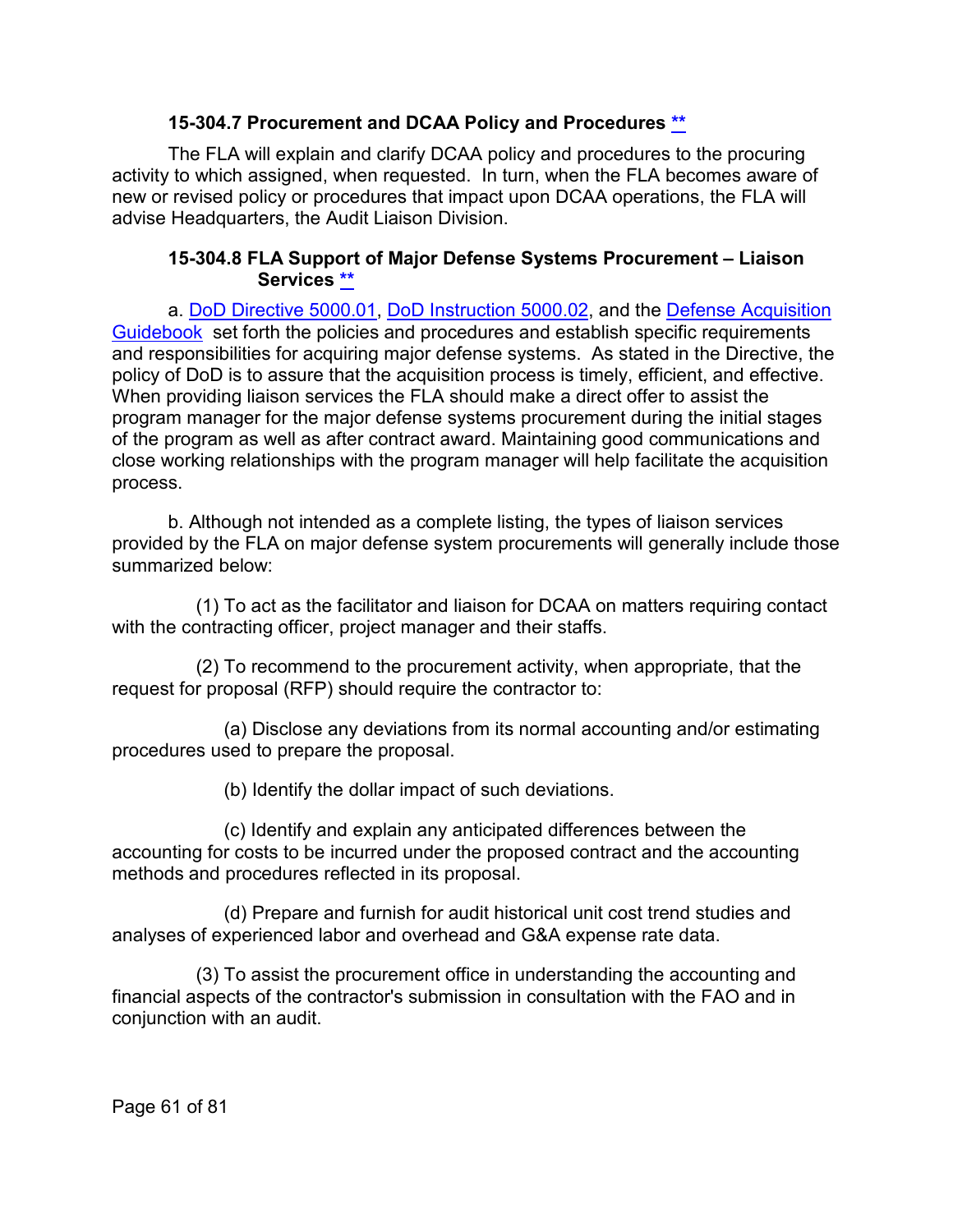(4) To monitor the overall audit input, arranging the timing of field audit effort and reporting so that submissions coincide with the overall time schedules and requirements of the procurement office.

(5) To advise FAOs promptly of any unusual cost provisions in the RFP in order that appropriate coverage may be provided in the audit program.

(6) To advise FAOs of any special areas of audit coverage desired by the procuring authority and not detailed in the RFP; this may be especially important in a competitive situation.

(7) To facilitate discussions between the appropriate contracting official and the cognizant Prime FAO on the extent to which audits will be needed on major subcontract proposals.

(8) To maintain sufficient contact with the FAOs to monitor the timeliness of audit service, and arrange for any necessary extensions of scheduled report dates.

(9) To facilitate communications between cognizant FAO and requestor to explain the audit results.

(10) To arrange for any additional audit effort that may become necessary subsequent to the submission of audit reports. In these efforts, it is essential that the field audit offices are timely and completely responsive and that actual or expected delays are communicated promptly to the FLA in order that he or she may initiate appropriate action with the procurement office.

### **15-304.9 Reserved [\\*\\*](#page-4-3)**

### **15-304.10 Auditors Role on Source Selection Evaluation Boards (SSEBs) [\\*\\*](#page-4-4)**

a. [FAR 15.300](http://www.ecfr.gov/cgi-bin/text-idx?SID=ea417bc6c4399817e2b1d1e3fc98b050&mc=true&node=pt48.1.15&rgn=div5#sp48.1.15.15_13) prescribes policies and procedures for selection of a source or sources in competitive negotiated acquisitions. The objective of source selection is to select the proposal that represents the best value to the Government, which may not be the lowest price. The Source Selection Authority (SSA) is responsible for source selection. In some instances there will also be a Source Selection Advisory Council (SSAC) which advises the SSA. The Source Selection Evaluation Board (SSEB) evaluates proposals and reports to the SSAC and/or SSA. The SSEB is comprised of contracting, legal, logistics, technical, and other expertise to ensure a comprehensive evaluation of offerors.

b. To avoid any potential independence issues, DCAA FLAs may not be a member of the SSEB. Such participation would constitute an advisory service. See 15- 301 for further information on GAGAS independence standards when performing advisory services. FLAs may serve as advisors to SSEBs and provide support such as: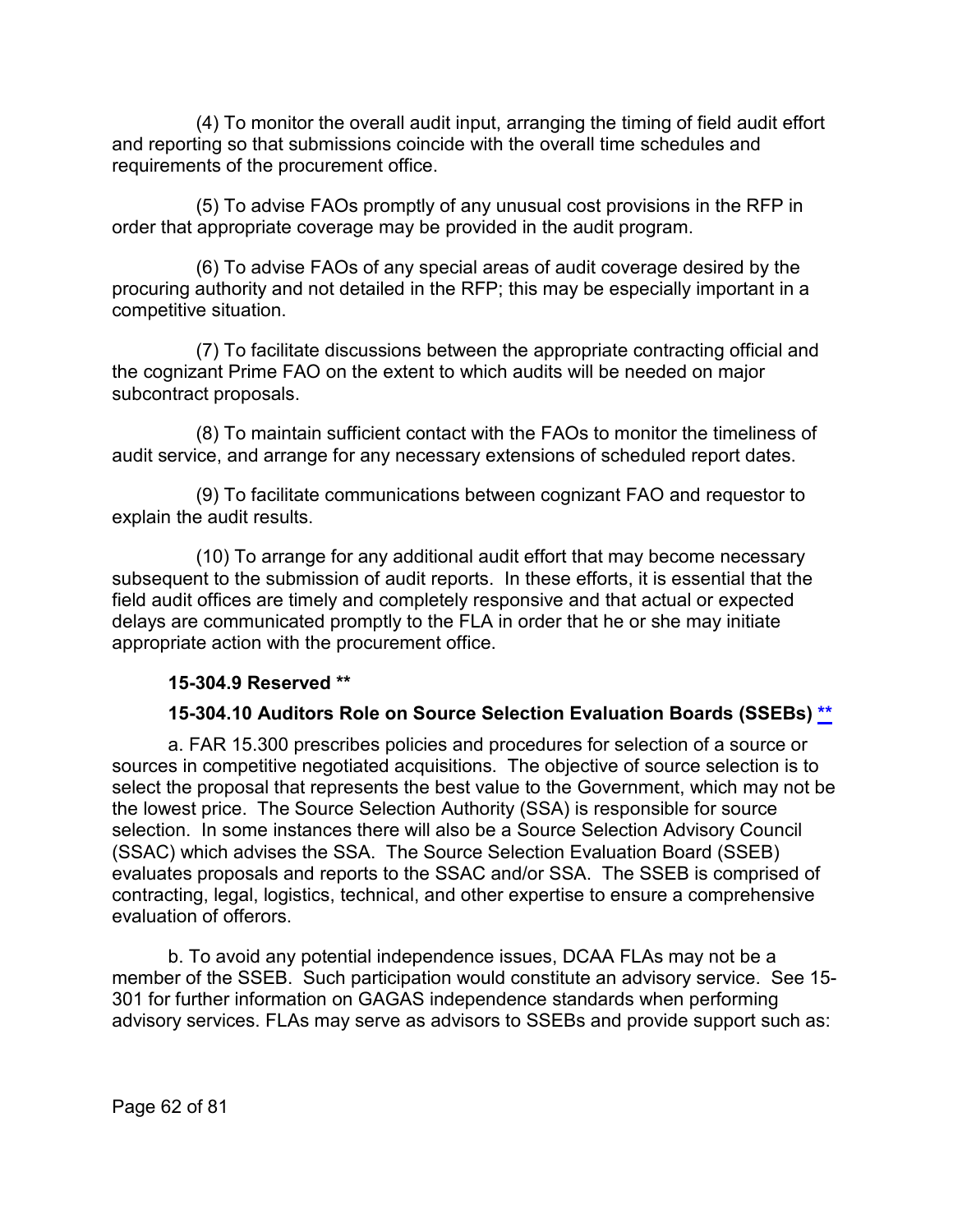(1) Advise on requirements that should be included in RFP Section L and M, including the criteria on the DCAA Adequacy Checklist,

(2) Advise on the type of audit services available,

(3) Explain the importance of requiring proposals to be adequate for audit,

(4) Provide general advice on FAR and CAS applicability,

(5) Facilitate audit of proposals, pre-award surveys of prospective contractors' accounting systems, and financial condition risk assessments, and,

(6) Provide other types of FLA functions as described in section 15-300.

c. Source selection information is confidential in accordance with [FAR 3.104-3](http://www.ecfr.gov/cgi-bin/text-idx?SID=ea417bc6c4399817e2b1d1e3fc98b050&mc=true&node=se48.1.3_1104_63&rgn=div8) and [3.104-4.](https://www.ecfr.gov/cgi-bin/text-idx?SID=3e2b7ec88353bf96083f0854950241a0&mc=true&node=se48.1.3_1104_64&rgn=div8) Source selection information may not be shared with anyone not appointed to the SSEB. The FLA may be requested to sign a non-disclosure agreement and may do so in accordance with [1-403.5.](https://viper.dcaa.mil/guidance/cam/3127/introduction-to-contract-audit#Sec14035)

d. DCAA field auditors will not be members or advisors to SSEBs, but Field Audit Offices will provide requested audit services in support of SSEBs. When performing audit efforts related to an SSEB, auditors will not be required by the SSEB to sign a non-disclosure agreement. In accordance with [1-507,](https://viper.dcaa.mil/guidance/cam/3127/introduction-to-contract-audit#Sec1507) DCAA auditors are required to perform audits in such privacy as warranted under the circumstances, and provide all necessary safeguards to contractor confidential data at all times.

### **15-304.11 Distribution of Contract Documents and Price Negotiation Memorandum (PNM) [\\*\\*](#page-4-5)**

a. The FLA will assist procurement personnel in the identification of FAOs to which contract documents should be sent.

b. Chapter 4, [4-108b,](https://viper.dcaa.mil/guidance/cam/3130/general-audit-requirements#Sec4108) states the procedure to be followed by field auditors in the event a copy of the PNM is not furnished by the contracting officer within a reasonable time after contract negotiation. Upon receipt of a copy of the FAO's follow-up request, the FLA has the responsibility to follow up until the PNM (or Command equivalent document such as Business Clearance, Contract Modification) is distributed. Preparation and distribution of the PNM is the responsibility of the PCO. However, when requested by the PCO, the FLA may assist in clarification of matters related to audit input and accounting terminology. Although it is not desired that the FLA receive PNMs, he or she should try to arrange that the procedures of the procurement activity provide (1) direct distribution of a copy of the PNM to the cognizant auditor, and (2) notification to the cognizant FAO in those instances where no PNM will be prepared, i.e., when the procurement was cancelled, the offeror was unsuccessful, etc.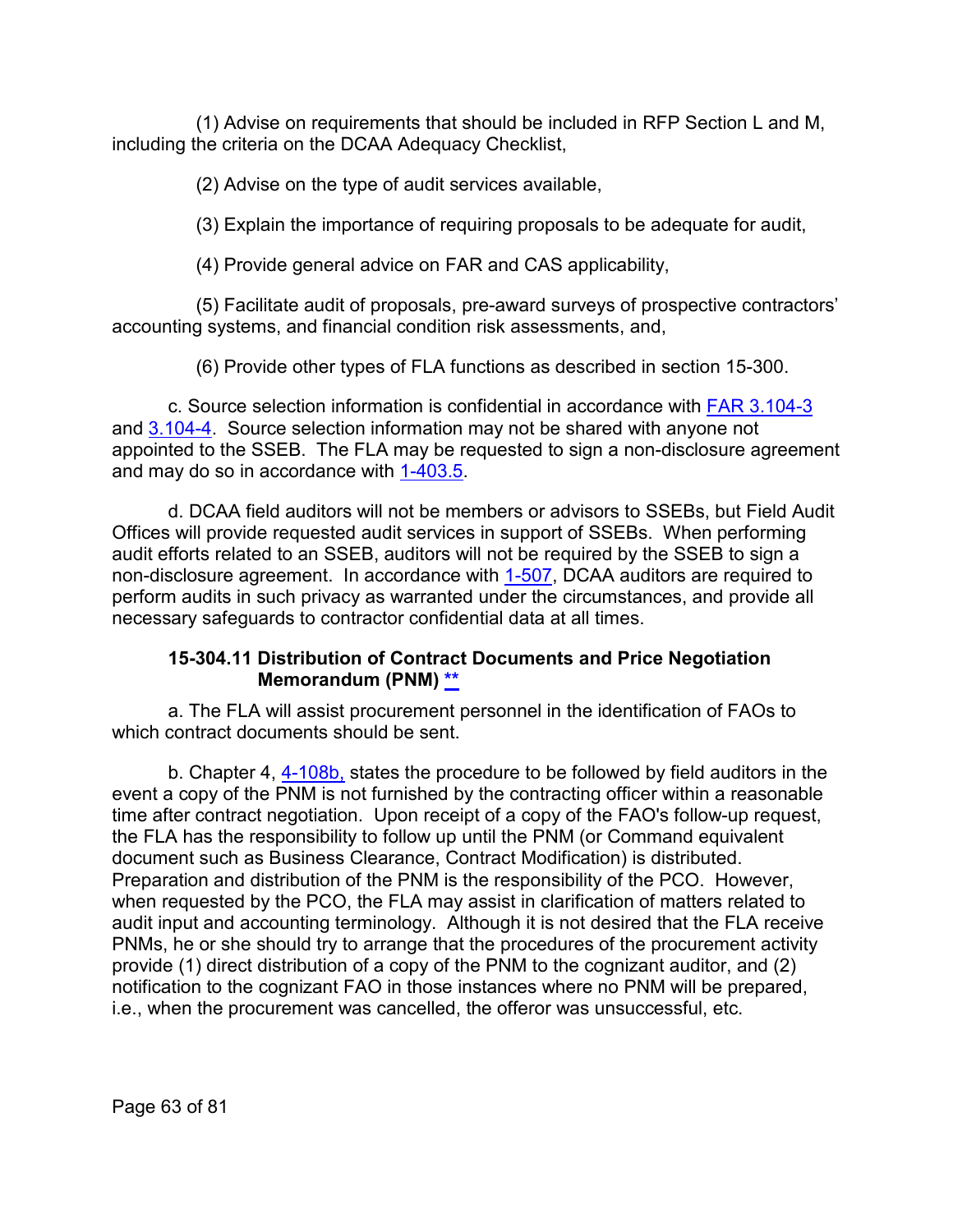#### **15-304.12 Participation in Training Sessions, Seminars and Review Groups [\\*\\*](#page-4-6)**

The FLA 's participation in informal training sessions and seminars of the procurement or contract administration office is encouraged since it affords an excellent opportunity to elaborate on DCAA services available to the procurement office.

### **15-304.13 Assistance in Preparing Replies to Government Accountability Office (GAO) Reports [\\*\\*](#page-4-7)**

Procurement and contract administration activities will on occasion request the assistance of the liaison auditor or the financial advisor in preparing replies to GAO reports. FLAs may only verify the financial matters relating to DCAA audit reports. This should be done in conjunction with the cognizant FAO. The FLA and FAO should follow guidance and procedures in 1-204 regarding interaction with the GAO.

### **15-304.14 General [\\*\\*](#page-4-8)**

The FLA should be continuously alert to major items of audit workload originating at the procurement office. When it is learned that a major proposal will require audit evaluation in the near future, the appropriate resident or branch office(s) should be informed. Along these same lines, the FLA should assist field auditors by providing information on developments affecting contracts under their cognizance, facilitating communications with FAO and procurement personnel on audit issues, and coordinating with procurement personnel in establishing the agendas for negotiation conferences so that the field auditor's time at the conference is not unduly extended.

## **15-305 Financial Liaison Advisory Services to Contract Administration Offices [\\*\\*](#page-4-9)**

a. Many of the FLA services provided to the procurement centers are also available to Administrative Contracting Officers (ACOs) and other procurement-support personnel at the contract administration offices (CAOs). However, since DCAA field audit office (FAO) managers are often co-located or housed in close proximity, and in daily contact with their CAO counterparts, it is generally unnecessary to assign FLAs to the CAOs.

b. Meetings should be held periodically between the local management of the DCAA FAO and CAO to discuss issues of common concern, and to determine whether DCAA and the CAO could benefit from new or improved financial liaison advisory services. When this appears to be the case, the FAO responsible for the CAO should not hesitate to provide the services. If there is no DCAA FAO in close proximity to the CAO, the matter of financial liaison advisory services should be brought to the attention of the appropriate DCAA regional office.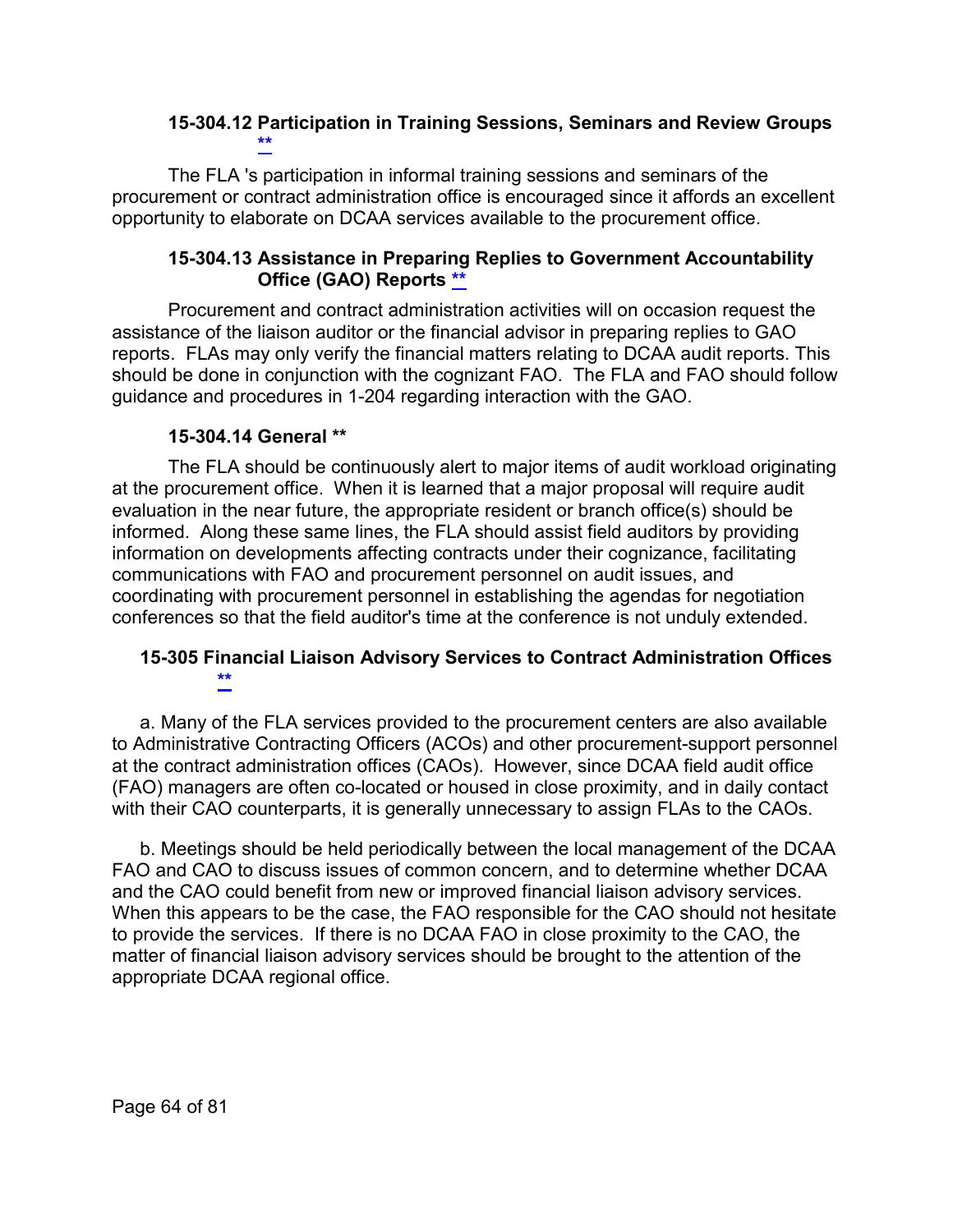#### **15-306 Financial Liaison Advisory Services for Sensitive Compartmented Information (SCI) and Special Access Programs (SAP) [\\*\\*](#page-4-10)**

a. As a result of their special security requirements, SCI and SAP procurements require unique financial liaison advisory services. To provide these services, DCAA has established an FLA team referred to as the Special Programs Team. The team reports to the Chief, Audit Liaison Division (OAL).

b. DCAAM 5110.1, Chapter 6.2 – Field Detachment, sets forth DCAA's operating procedures for supporting SCI and SAP efforts. The Special Programs Team FLAs are subject to these same procedures to ensure that they are properly trained to handle SCI and SAP efforts. Questions relating to DCAA's general support of SCI and SAP efforts may be directed to the Senior FLA - Special Programs.

### **15-307 Audit Report Distribution to FLAs [\\*\\*](#page-4-11)**

a. As provided for in various sections of [Chapter 10,](https://viper.dcaa.mil/guidance/cam/3147/preparation-and-distribution-of-audit-reports#Sec) the FLAs (see FLA and office information available at the DCAA Intranet site) are to be included in the distribution of all DCAA audit reports resulting from forward pricing audits (including rate audits), postaward audits, terminations, and claims.

b. This requirement does not mean that the FLAs should be limited only to the types of reports noted above. Special consideration should always be given to providing the cognizant FLA with a copy of any audit report that may require, or could benefit from, FLA coordination or involvement. However, prior to transmitting non-listed audit reports, first coordinate with the FLA to determine if there is a need for a copy of the report.

# **15-400 Section 4 - Auditor Support of a Negotiation Conference [\\*\\*](#page-4-12)**

### **15-401 Introduction [\\*\\*](#page-4-13)**

This section contains procedures and guidance on audit support of negotiation conferences. It is DCAA's policy to support contracting officers at negotiations where DCAA has issued an audit report on the contractor's submission (e.g., price proposals, incurred cost submissions, termination claims), especially for complex submissions with significant audit issues. While this section primarily addresses negotiation conferences for price proposals, DCAA is available to support contracting officers at any type of negotiation; e.g., those involving incurred costs or terminations, as well as price proposals. Attendance at Government only pre-negotiation meetings when requested by the contracting officer to discuss audit report results is also encouraged. Providing support and technical advice based on the auditor's technical knowledge and expertise to help the contracting officer understand audit report results does not impair auditor independence. Answering questions about audit rationale/computations or giving advice regarding contractor rebuttals to reported results helps the contracting officer understand audit conclusions.

Page 65 of 81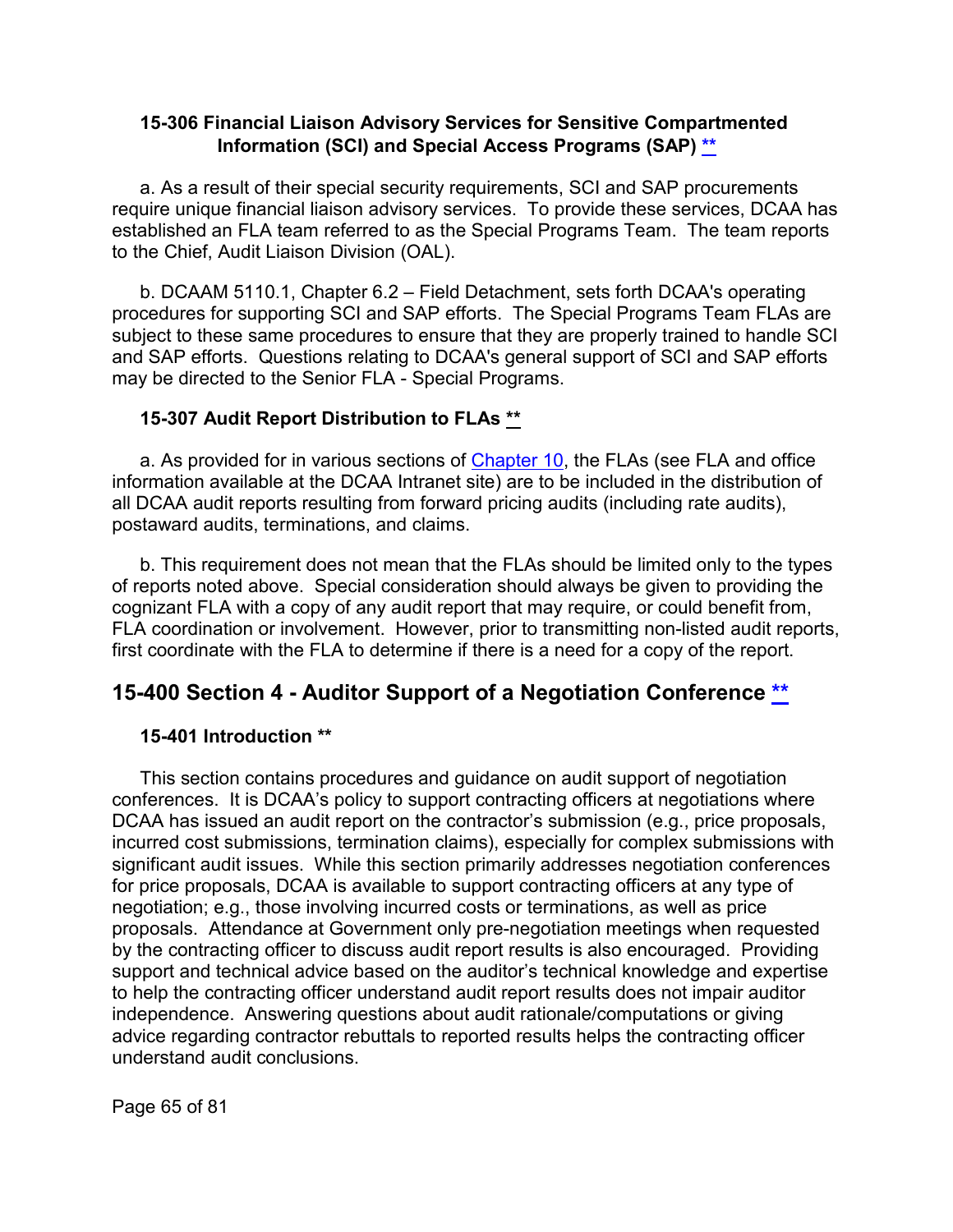### **15-402 Auditor Attendance at a Negotiation Conference [\\*\\*](#page-4-14)**

# **15-402.1 Notification of Availability of Audit Assistance [\\*\\*](#page-4-15)**

In routine audits, auditor availability for negotiations will be presumed. If auditor attendance is considered critical; for example, due to the complexity or controversial nature of the matters presented in the audit report, the audit report should contain a statement recommending that the contracting officer invites DCAA to attend the negotiation conference (see  $10-208.5d(2)$ ). See 15-304.6 for the FLA's responsibilities related to arranging for DCAA participation in negotiation conferences. When buying offices continually fail to solicit necessary auditor attendance at negotiation conferences, the FLA, together with the regional directors, should confer with the head of such activities. Refer significant unresolved problems to Headquarters, Attention: O, for discussion at higher procurement levels.

# **15-402.2 Request for Auditor Attendance at the Negotiation Conference [\\*\\*](#page-4-16)**

Field auditors should inform the FLA of any requests for attendance at negotiations received directly from contracting officers (see 15-304.6). On receiving the request for audit assistance, the FLA will discuss the report with the contracting officer to determine the extent of the assistance required. To the maximum extent practicable, the FLA should render the required assistance through his or her own office, particularly where it involves only an explanation of accounting principles or a limited amount of information which can readily be obtained by contacting the audit office which performed the audit. Copies of selected audit office working papers may be provided to efficiently satisfy an inquiry. The copies will be marked with appropriate protective markings based on the information contained therein and consistent with the audit report (see [10-210.2\)](https://viper.dcaa.mil/guidance/cam/3147/preparation-and-distribution-of-audit-reports#Sec102102). Where, however, the assistance involves extensive referral to audit working papers or presentation of information on conduct of the examination, the FLA will arrange directly with the audit office for auditor attendance at the negotiation conference (see 15-304.6). Any requests for auditor attendance which will involve more than two weeks should be coordinated with the regional office.

# **15-402.3 Subcontract Negotiation Conferences [\\*\\*](#page-4-17)**

Arrangements may be made for a DCAA auditor who performed a subcontract audit to attend a subcontract negotiation conference only when all negotiating parties concur. Participation should be limited to explaining the audit procedures performed and the results of examination. The conduct of subcontract negotiations is the responsibility of the upper-tier contractor.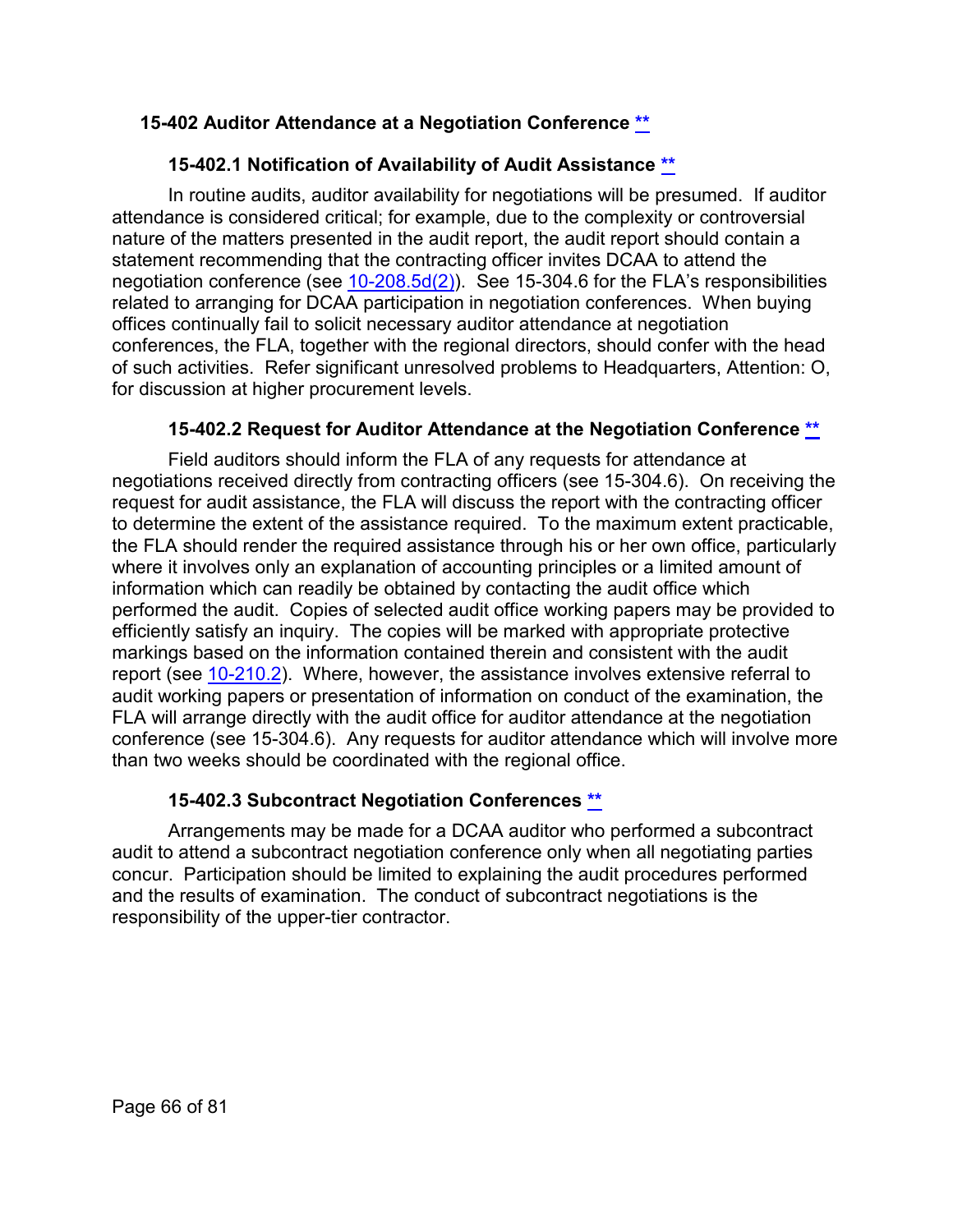## **15-403 Advisory Audit Counsel in the Negotiation Conference [\\*\\*](#page-4-18)**

### **15-403.1 Negotiation Process [\\*\\*](#page-4-19)**

The negotiation of a fair and reasonable price is a complex process involving consideration of many factors including:

(1) actual costs and completion estimates,

(2) the amount of profit or fee in relation to total cost, the complexity of the work, quality, efficiency, and ingenuity of the contractor's performance, and the technical and financial risk assumed, and

(3) the competitiveness of the end price.

Costs constitute an important factor in the contract price negotiation and the discussions between the contractor and the contracting officer include the objective of arriving at a definitive agreement, to the maximum extent possible, on the amount of costs to be considered in the price. Definitive agreement on each element of cost may not always be possible because of honest differences of opinion or other considerations between the negotiating parties. As a result negotiation involves a give and take proposition and the contracting officer usually cannot negotiate a price which includes cost considerations exactly in accordance with the advisory audit report. In this situation, the auditor should advise the contracting officer on the extent and financial significance of any differences or considerations which exist. In connection with profit or fee, many of the other factors enumerated above that are considered in price negotiation, are also not subject to a precise determination. Such factors as the complexity of the work or the contractor's ingenuity are not generally expressed in dollar and cents terms but require judgmental evaluation of a broader basis. Accordingly, in some instances, a total end price may be negotiated without specific monetary resolution of all of the individual cost elements or other pricing factors involved.

# **15-403.2 Nature of Audit Counsel [\\*\\*](#page-4-20)**

The auditor will provide support and technical advice based on the auditor's technical knowledge and expertise to help the contracting officer understand audit report results. Providing the contracting officer this type of support and advice does not impair auditor independence and will assist in the conclusion of a fair and reasonable price agreement with the contractor. Whether in actual attendance at the conference or through support from the audit office, the auditor may provide the following types of support: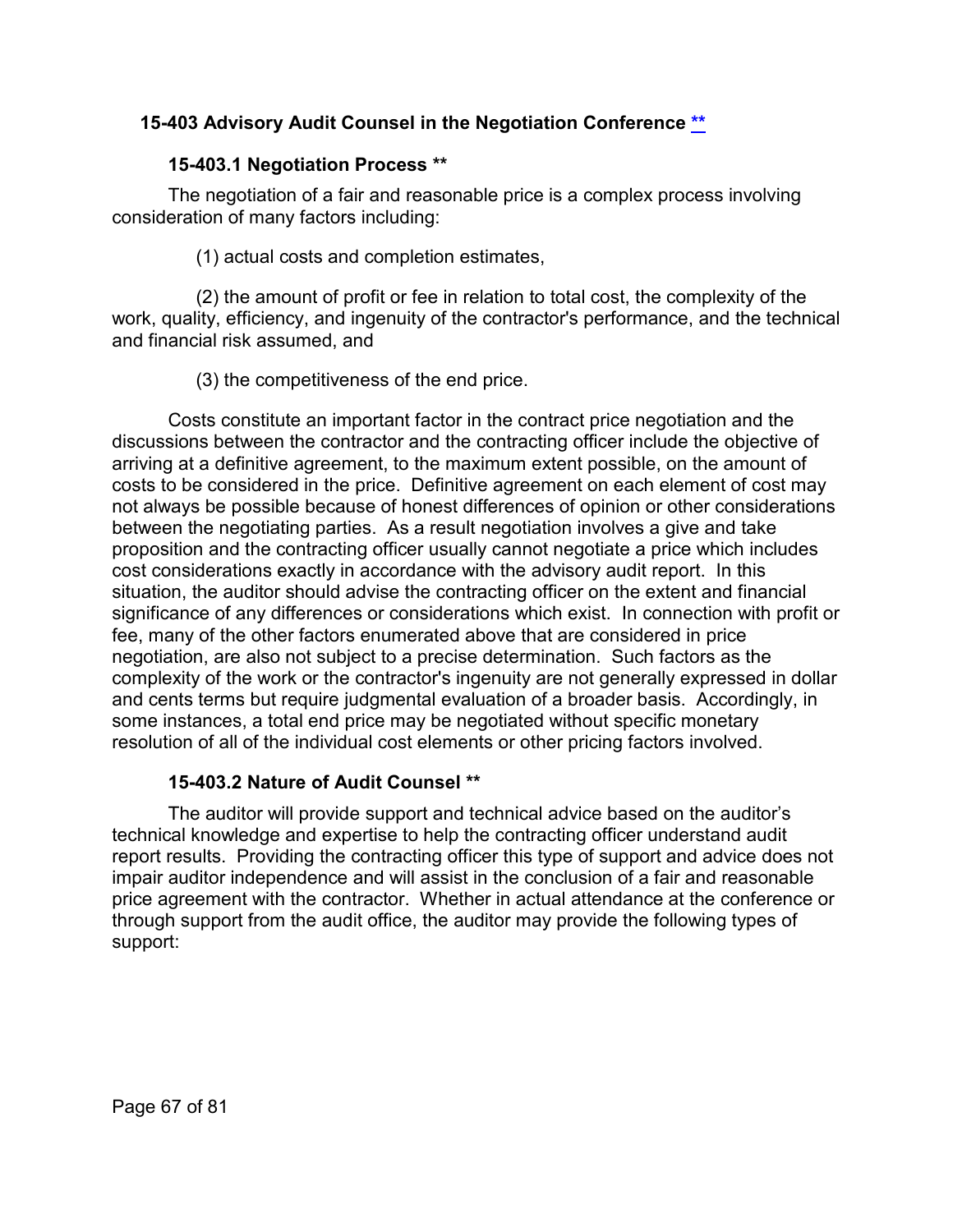a. Explain the audit report recommendations on the costs of the particular items in the contractor's proposal. Copies of appropriate supporting working papers may be provided to help answer a request in an efficient, economical, and effective manner, especially when auditor attendance at the negotiation conference is not feasible. The copies will be marked with appropriate protective markings based on the information contained therein and consistent with the audit report (see [10-210.2\)](https://viper.dcaa.mil/guidance/cam/3147/preparation-and-distribution-of-audit-reports#Sec102102).

b. Answer questions raised by conference participants relating to the scope of audit or the rationale for audit computations, determinations or recommendations. Appropriate references should be made to the factual information and documentation in the supporting working papers.

c. Provide technical advice regarding contractor rebuttals to audit results or recommendations.

d. Assist the contracting officer in understanding how any additional cost information/data the contractor may submit or any different considerations which it may allege during the negotiation conference impacts the reported audit conclusions. Auditors should support the contracting officer to the extent possible by providing advice on the additional data. This may include, for example, providing advice on the contractor's rationale for a revised estimate, verifying data to the contractor's books and records or other supporting data, or running various Government position scenarios using the data through audit report schedules and underlying spreadsheets, where appropriate.

e. The auditor should exercise judgment in determining whether a supplemental report is more appropriate in the specific circumstances. If the data is complex and/or represents a significant update to the audited proposal, and requires extensive review or analysis, the auditor would generally need to issue a supplemental report (see [10-](https://viper.dcaa.mil/guidance/cam/3147/preparation-and-distribution-of-audit-reports#Sec10213) [213\)](https://viper.dcaa.mil/guidance/cam/3147/preparation-and-distribution-of-audit-reports#Sec10213).

f. When a supplemental report is not issued, any documentation provided to the contracting officer of the work performed should be clearly marked to distinguish it from audit report results. For example, it should include a statement noting that the documentation contains advice provided in support of negotiations and does not represent audited data, nor a revised audit opinion. Nothing short of a supplemental report will result in a revised audit opinion.

#### **15-403.3 Limitations of Audit Counsel [\\*\\*](#page-4-21)**

As discussed in  $FAR$  15.404-1(a)(1), the contracting officer has exclusive responsibility for ensuring that the final price is fair and reasonable. It is not appropriate for the auditor to provide in writing, or otherwise, an overall opinion on a "bottom-line" negotiation objective (but see 15-403.4 below).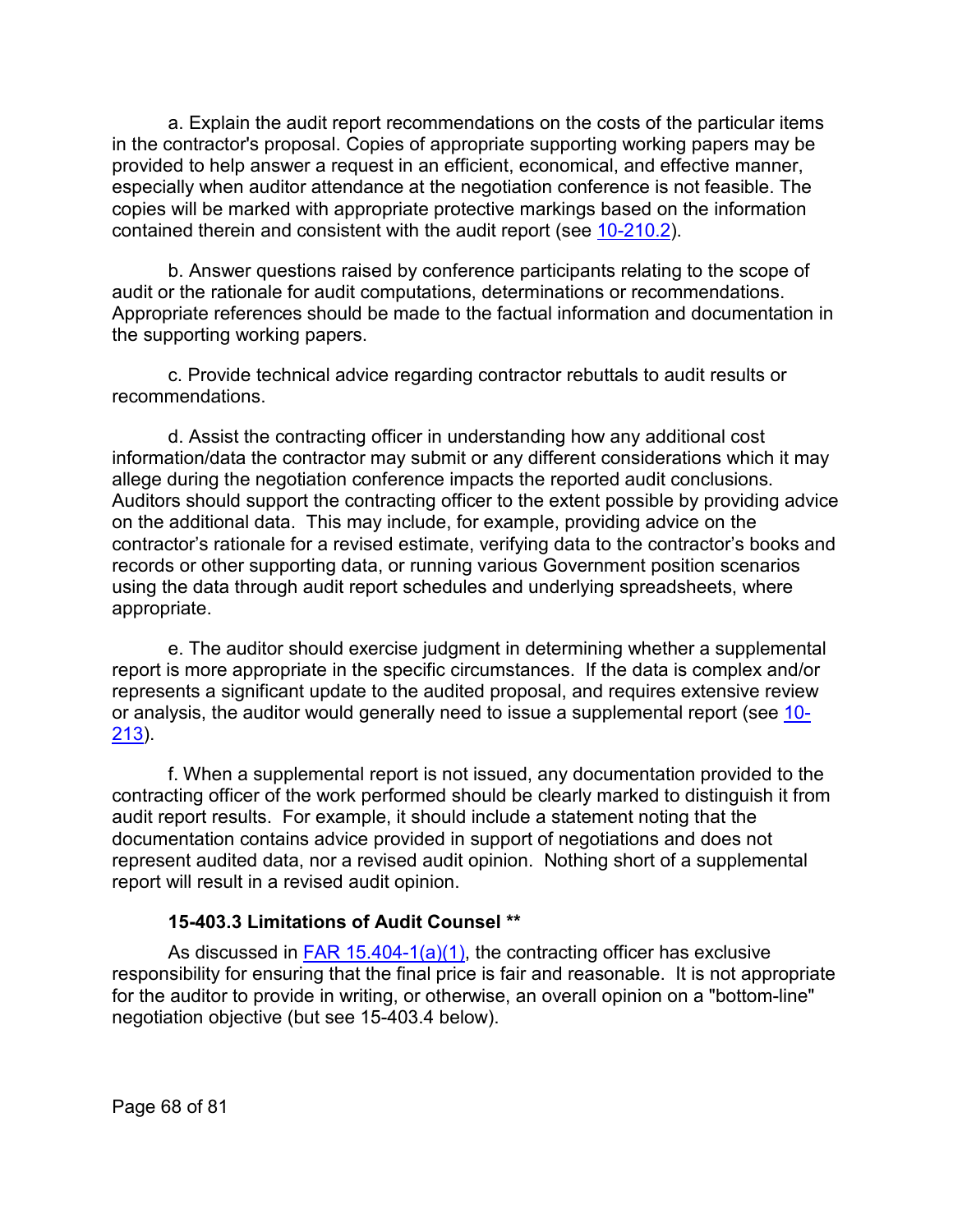### **15-403.4 Contracting Officer's Treatment of Reported Recommendation[s\\*\\*](#page-4-22)**

Circumstances may arise before or during a negotiation conference when the auditor believes the contracting officer has given inadequate or improper treatment to the audit recommendations in the advisory audit report. In such cases, the auditor has the responsibility to make his/her position clear to the contracting officer prior to the negotiation settlement. This should be accomplished with appropriate tact and objectivity at a time when the contractor is not present. When the contracting officer fails to accept an audit recommendation and the auditor feels that this action has a significant or continuing impact on the reasonableness of pricing or contract administration and there is an opportunity for useful corrective action, the procedures outlined in 1-403.3 should be followed.

### **15-404 Documenting Auditor Support of Negotiations [\\*\\*](#page-4-23)**

#### **15-404.1 Auditor's Memorandum of Negotiation [\\*\\*](#page-4-24)**

The FAO auditor should prepare a memorandum for the record (MFR) as soon as possible after attendance at a negotiation conference. In those cases where the FLA attends the negotiation conference without the FAO auditor (see 15-304.6), the FLA will prepare the MFR and provide a copy to the FAO. The memorandum will include the audit report number and basic identification data with respect to the contractor, the contract, personnel in attendance, etc.; information on the matters discussed during the negotiation conference; a summary of the action taken on audit recommendations; and the results of the negotiation. Where applicable, the memorandum should also cover advice the auditor provided to the contracting officer on additional data presented by the contractor (including copies of any documentation provided to the contracting officer of the work performed), and any other pertinent matters not covered in the audit report. If the contractor's proposal was revised during negotiations, indicate the extent to which the audit report is applicable to the revised proposal, or show a self-explanatory reconciliation. Comment on possible improvements in the audit report presentation, the extent of contracting officer acceptance of audit recommendations, the effectiveness of the contribution made by the auditor at the negotiation conference, audit problem areas disclosed by the negotiation, and other pertinent matters. If the FAO does not attend the negotiation conference but provides other significant support (e.g., by attending a pre-negotiation meeting or providing advice to the contracting officer on data provided by the contractor in anticipation of negotiations), the MFR should appropriately document the support provided (including copies of any documentation provided to the contracting officer of the work performed). File the original memorandum and any supporting documentation in CaseWare in the same folder with the official audit working paper files, Post-Lockdown Documents folder (see  $4-407d(6)$ ). Also furnish a copy to the FLA. In addition, the regional office will be furnished a copy of every memorandum documenting:

(1) a settlement that is not supported by audit report findings, or

Page 69 of 81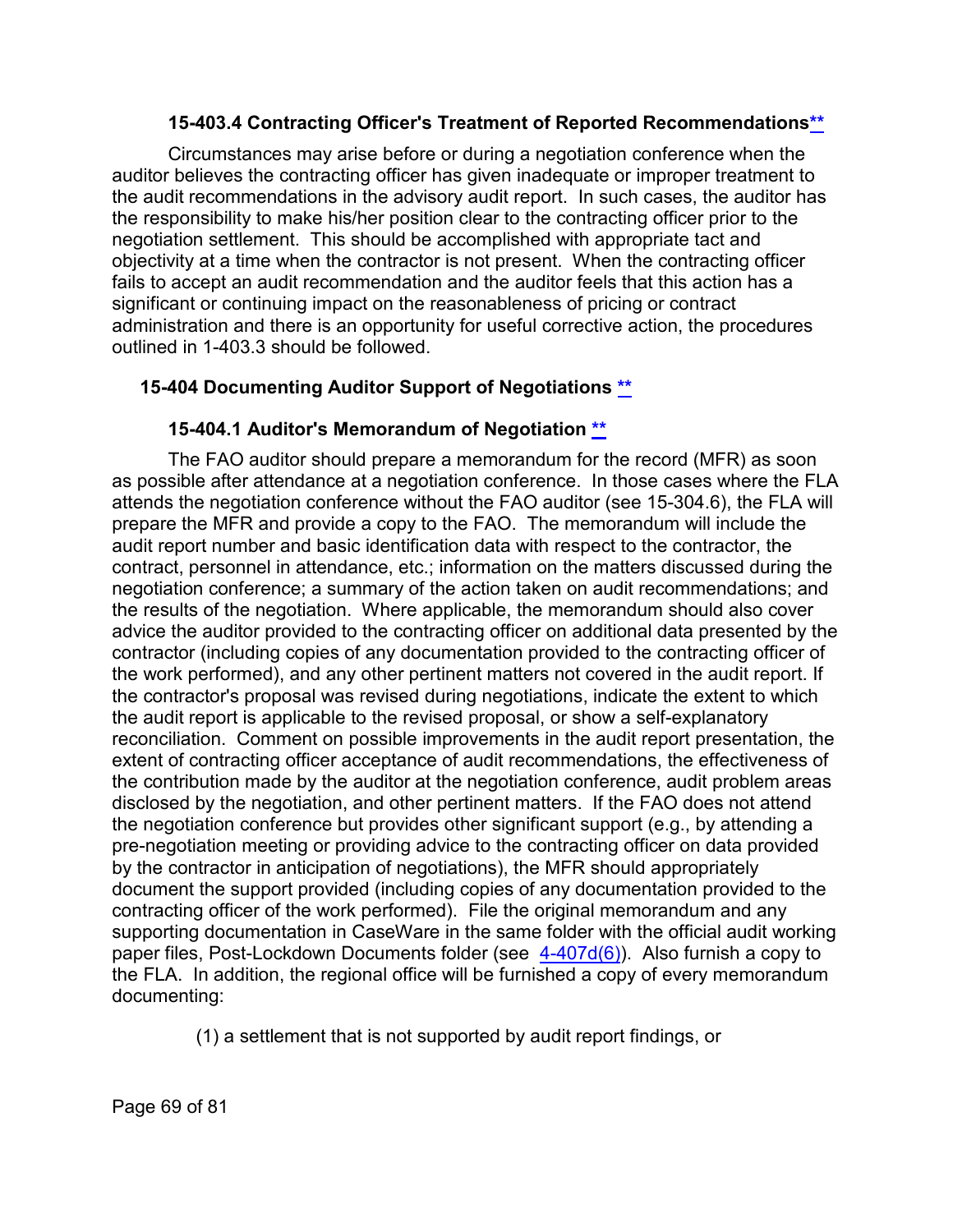(2) unusually effective auditor participation.

## **15-404.2 Written Concurrence of Settlement [\\*\\*](#page-5-0)**

Auditors are sometimes asked to affirm their concurrence in writing with positions negotiated by contracting officers. These negotiated positions frequently differ from audit report positions, as a result of both subjective and objective arguments raised by contractors at negotiations. When asked to provide such concurrence, the auditor should professionally decline. This is because the contracting officer has the authority to make flexible concessions without audit concurrence, as well as the responsibility to document the negotiations. (See 15-403.2d, for guidance on dealing with additional cost information furnished by the contractor.)

# **15-500 Section 5 - Procedures for Actual or Potential Contract Disputes Cases [\\*\\*](#page-5-1)**

## **15-501 Introduction [\\*\\*](#page-5-2)**

This section identifies the responsibilities of field, regional, and Headquarters personnel. It outlines the reporting requirements for actual or potential board of contract appeals (BCA) cases and cases in other forums, such as the United States Court of Federal Claims.

## **15-502 Contracting Officer Decisions [\\*\\*](#page-5-3)**

Their warrants authorize contracting officers to resolve claims by or against contractors related to contracts subject to the Contract Disputes Act. Contractors may appeal written decisions to agency boards of contract appeals or to the courts. The Armed Services Board of Contract Appeals [\(DFARS Appendix A\)](https://www.acq.osd.mil/dpap/dars/dfars/html/current/appendix_a.htm) hears most cases affecting DoD contract costs. Many BCA and court cases involve controversial items. Since appeal decisions often influence the treatment of these items in future years, DCAA has special interest in them.

### **15-503 Coordinated Support of Contract Disputes Activity [\\*\\*](#page-5-4)**

a. Close communication, through established channels, between the FAOs, regional offices, and Headquarters is needed throughout the course of such appeals. Close communication with the Government trial attorney and with the contracting officer is also very important.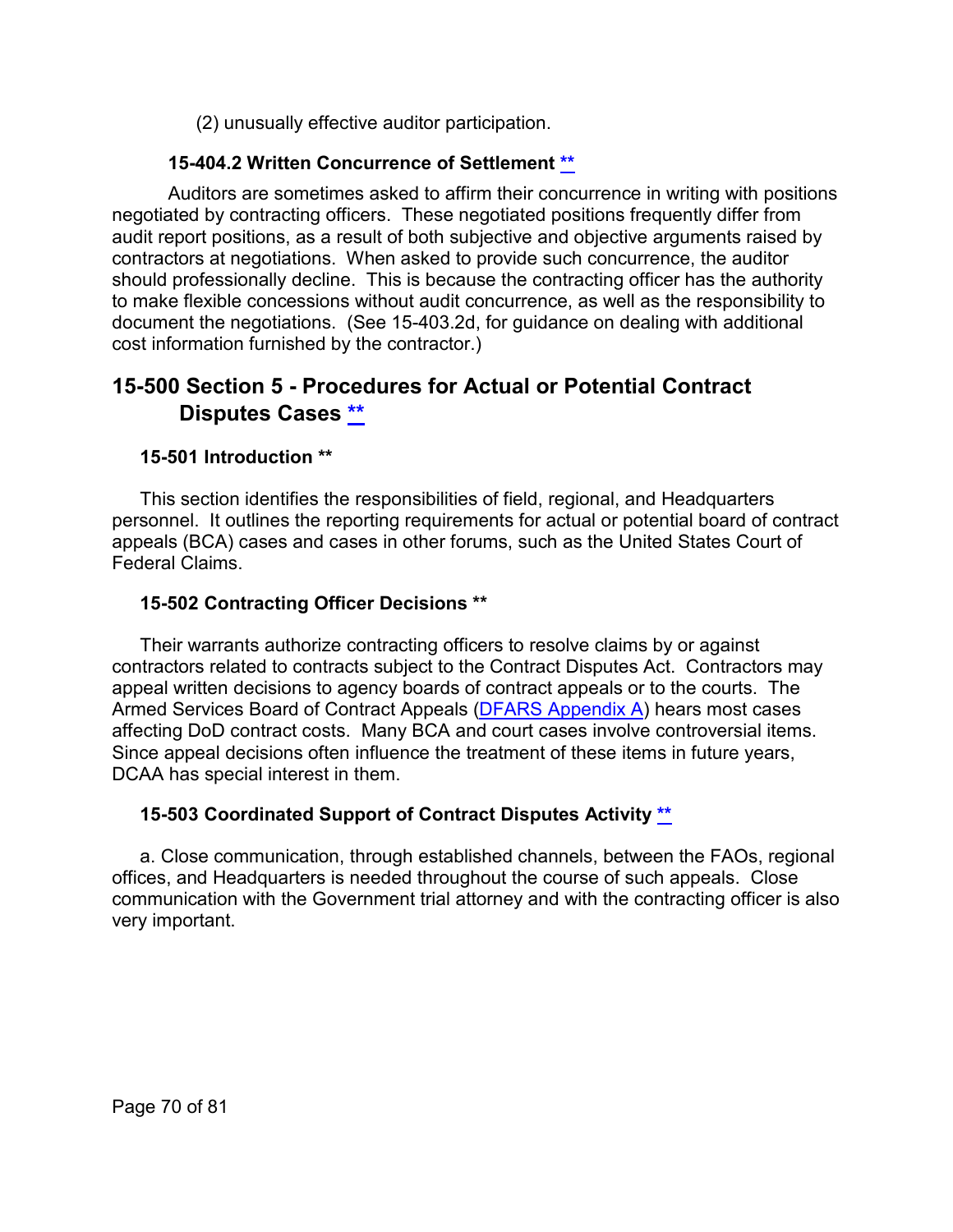b. It is Agency policy to assist the Government trial attorney in accounting matters in all cases, whether initiated through an Agency finding or by other means. Audit support should fully respond to the actual needs of the Government trial attorney and may consist of comprehensive audit and accounting advisory services, accounting research applicable to the specific case, testimony relative to the audit report, or testimony as an expert on accounting and auditing matters. Providing assistance to the Government trial attorney includes providing assistance to other Government counsel who are supporting the litigation of the case.

c. Audit work is privileged when performed at the request of Government trial attorney in support of ongoing or anticipated contract litigation. The attorney work product privilege applies and it protects the auditor's advice from release or disclosure to the other party. Auditors must coordinate closely with Government trial attorney before performing litigation support work and during the performance thereof. Auditors must request and follow counsel advice on such matters as whether to affix the attorney work product legend on auditor documents, whether and how to discuss factual aspects of the ongoing audit with the auditee, and the restrictions on handling and use of the auditor's working papers and advisory reports or memos. The Government trial attorney may request that audit work be performed but they should not direct how such work is to be accomplished. If such direction occurs, the auditor should explain to Government trial attorney that DCAA will be fully responsive to the request for an audit evaluation, but that specific audit tasks needed for that evaluation will be determined by DCAA. If unsuccessful, the auditor in a positive, proactive manner should indicate he/she will timely coordinate the request with DCAA management. Written clarification should be provided to the Government trial attorney after coordination with regional management and DCAA Headquarters (Policy and DL). An exit conference will not be held unless the Government trial attorney expressly approves it and its scope in writing (see [4-304.7\)](https://viper.dcaa.mil/guidance/cam/3130/general-audit-requirements#Sec43047).

### **15-504 Reporting Requirements for Contract Disputes Cases [\\*\\*](#page-5-5)**

#### **15-504.1 DCAA Contract Disputes Cases [\\*\\*](#page-5-6)**

a. DCAA is responsible for evaluating all appeal decisions that have an impact on the allowability of costs under DoD contracts. Where such decisions appear to adversely affect the desired DoD policy, DCAA will recommend changes to the acquisition procedures through established channels. Headquarters has established a web-based application for real-time reporting to provide appropriate tracking of contract disputes cases. The policies and procedures for reporting contract disputes cases are outlined in [DCAAI 7730.13.](https://infoserv.dcaaintra.mil/reflib/DDCAA/DCAAI_7730_13.pdf) Reporting requirements are summarized in 15-504.2 and 15-504.3.

b. Actual cases have board or court docket numbers while potential cases have not yet reached that stage. Potential cases are those where the contracting officer has issued a unilateral decision advising the contractor of a time frame for appeal — 90-day appeal rights to the ASBCA or 12-month appeal rights to the Court of Federal Claims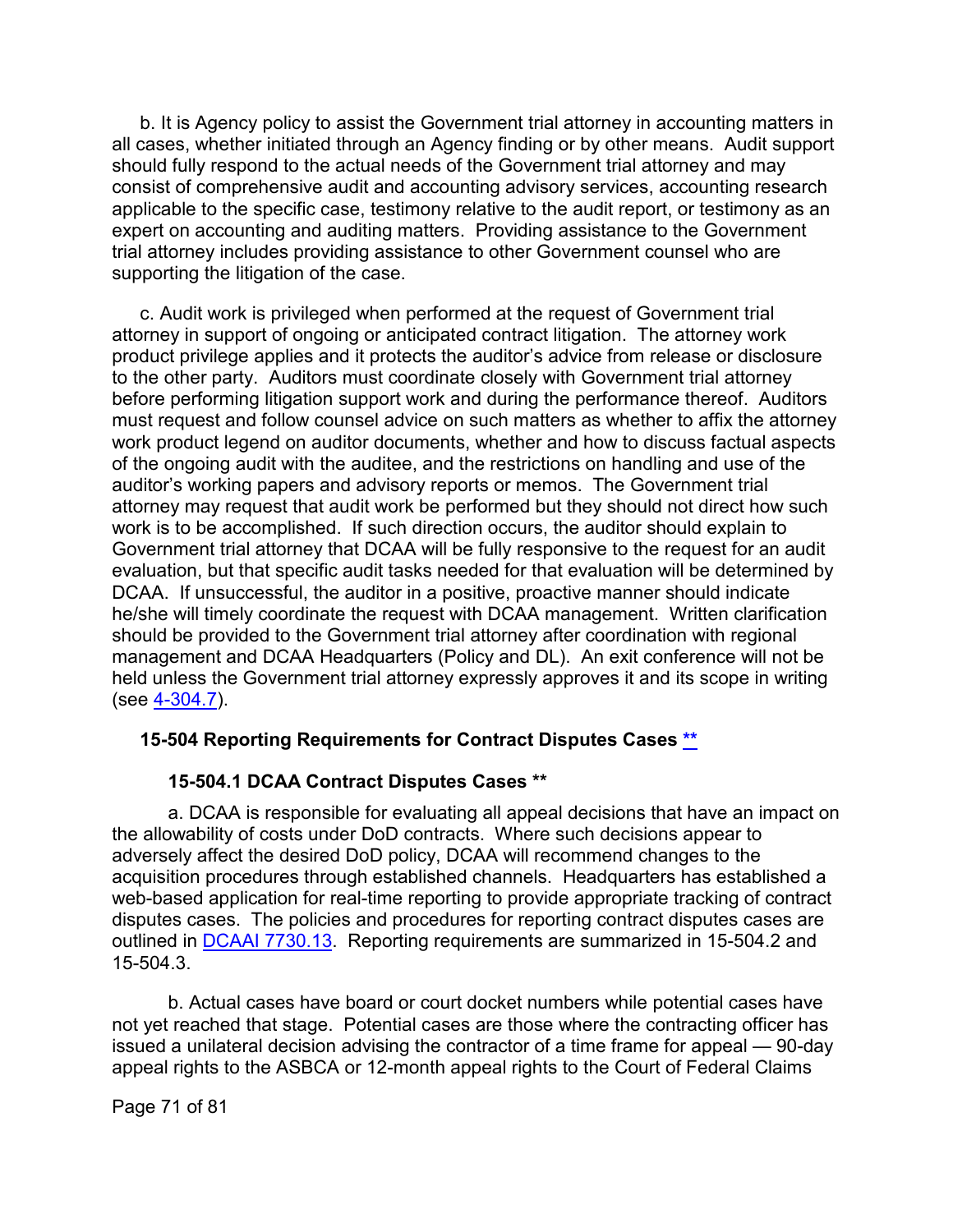[\(FAR 33.211\)](http://www.ecfr.gov/cgi-bin/text-idx?SID=6fcc7da3a0611577e73448b0dfbf453b&mc=true&node=se48.1.33_1211&rgn=div8). The status or expiration of appeal rights for most potential cases can be tracked through DMIS. DMIS requires that after a contracting officer's unilateral final decision, the contractor's appeal rights must expire before reporting audit amounts sustained and the related net savings. In addition, even though a contracting officer's decision has not yet been made, there may be occasions when significant CAS or FAR cost principle issues are known to be in dispute and may result in litigation. The FAO should coordinate with the Regional Contract Disputes Coordinator (CDC) regarding the desirability of reporting such a potential case.

c. For reporting purposes, contract disputes cases (both actual and potential) will be designated either significant or routine. Significant cases requiring case summary information (see 15-504.2) are those where:

(1) a Cost Accounting Standard issue is involved,

- (2) a Cost Principle issue is involved,
- (3) specific DCAA audit guidance is being challenged,
- (4) over \$50 million is in dispute, regardless of the issue, or

(5) the case involves unusual or complex issues, e.g., the FAO has requested regional or Headquarters support or the case is externally sensitive as evidenced by major media attention or Congressional interest.

Cases which do not meet any of the five criteria identified above are considered routine and do not require input of case summary information. All cases should be included in the web-based application on a real-time basis (see 15-504.3.) This includes all cases involving a DCAA audit report and any additional disputes cases that the FAO is requested to support during the litigation process.

# **15-504.2 Significant Case Summary Reporting [\\*\\*](#page-5-7)**

As soon as a significant, actual or potential, contract disputes case is identified based on the five criteria identified above, FAOs will input a new contracts dispute record including case summary information into the web-based application. The format for the case summary information is included within the web-based application. Items such as notices of deposition, actual depositions, memorandums for record, and trip reports concerning DCAA participation in the dispute proceedings should be provided to the regional CDC, and as appropriate, forwarded to the Headquarters' CDC program manager.

The case summary information should be updated for known or anticipated significant actions related to the dispute.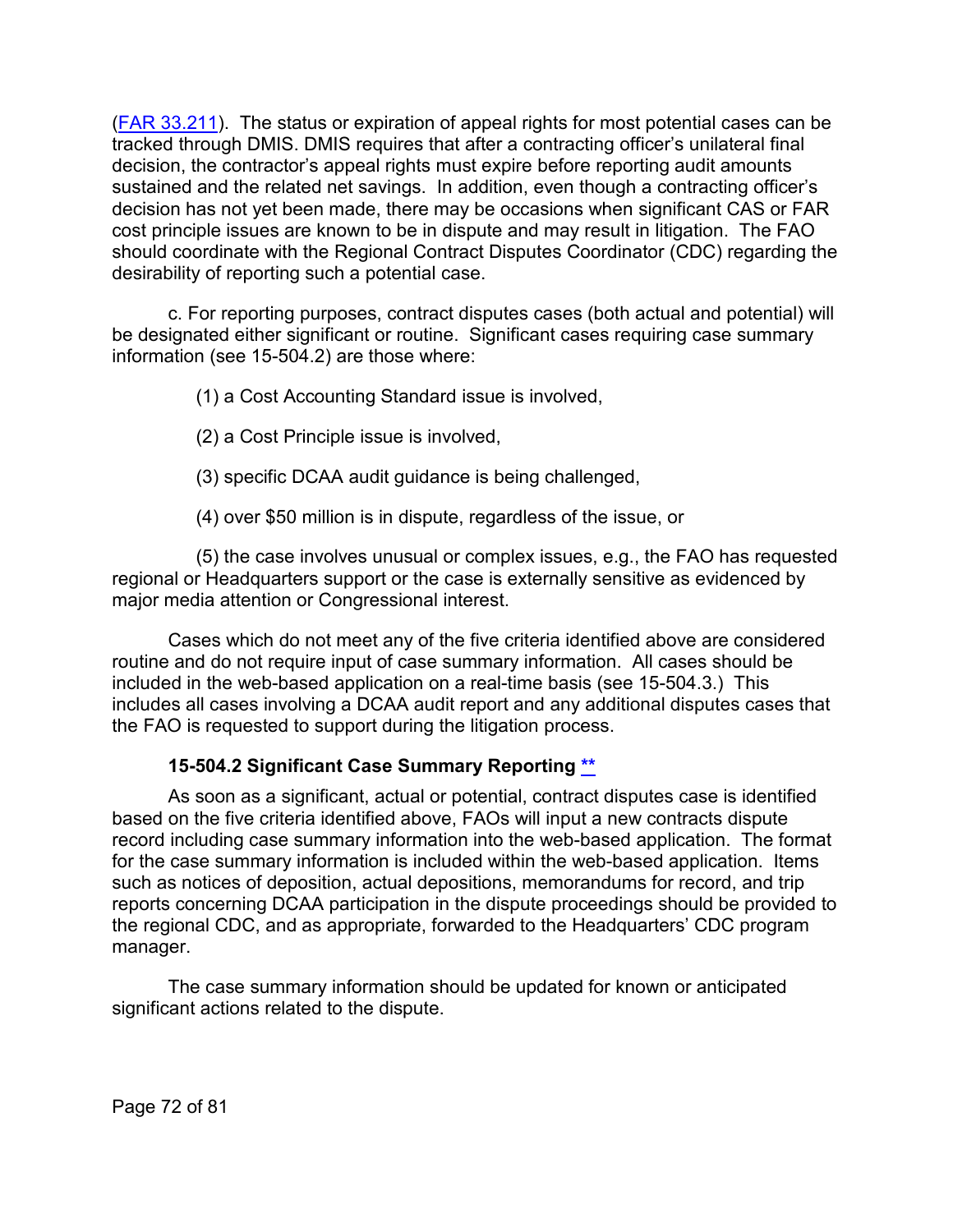Both the FAO and the regional CDC are responsible for the accuracy and timeliness of case summary information. They should also make recommendations for DCAA counsel (DL) involvement, if warranted (see 15-507.)

## **15-504.3 Reporting [\\*\\*](#page-5-0)**

The Inventory of Contract Disputes Cases and case summaries will be maintained on a real-time basis on the web-based CDC reporting system. The webbased CDC reporting system is available on the DCAA intranet under Organization, Headquarters, Policy (P), Accounting and Cost Principles (PAC); select the link to Contract Disputes Case Intranet Web Application. Upon the disposition of a case, the case record in the web-based application will be shown as closed. The regional CDC is responsible for the accuracy and timeliness of the information maintained within the web-based application.

# **15-505 Regional Contract Disputes Coordinator (CDC) Responsibilities in Contract Disputes Cases [\\*\\*](#page-5-1)**

## **15-505.1 Evaluate Audit Position [\\*\\*](#page-5-2)**

Regional CDCs will evaluate the audit position, working papers, supporting documentation, contractor's response or rebuttal, and other data to ensure that the case is well-founded. Appeals are time-consuming and expensive, so regional offices should make every effort to present the board or court with a clear, well-supported position. DCAA's position should include rebuttals to any known contractor arguments. Regional offices should recommend additional audit work if the existing documentation is inadequate. In such cases, the field auditor should advise the Government trial attorney if more time is required to develop the supporting data.

## **15-505.2 Technical Assistance [\\*\\*](#page-5-3)**

Regional offices will furnish assistance to the FAO and Government trial attorney when necessary. Regional CDCs will help the field in developing cases. They will ensure that the auditor clearly understands the major points in the case, and that the trial attorney understands the accounting significance of these points.

## **15-505.3 Coordinate Government Accounting Witnesses [\\*\\*](#page-5-4)**

Government trial attorneys sometimes request expert witnesses to testify in the areas of cost accounting standards, Government procurement regulations, generally accepted accounting principles, and generally accepted governmental auditing standards. These witnesses come from various sources, including Government, academia, public accounting and consulting firms, and industry. Regional offices will provide assistance to the Government trial attorney in locating appropriate witnesses. Most RAMs would qualify as expert witnesses in the various areas covered by contract audit. In some cases, FAO managers and field supervisors may qualify as expert witnesses.

Page 73 of 81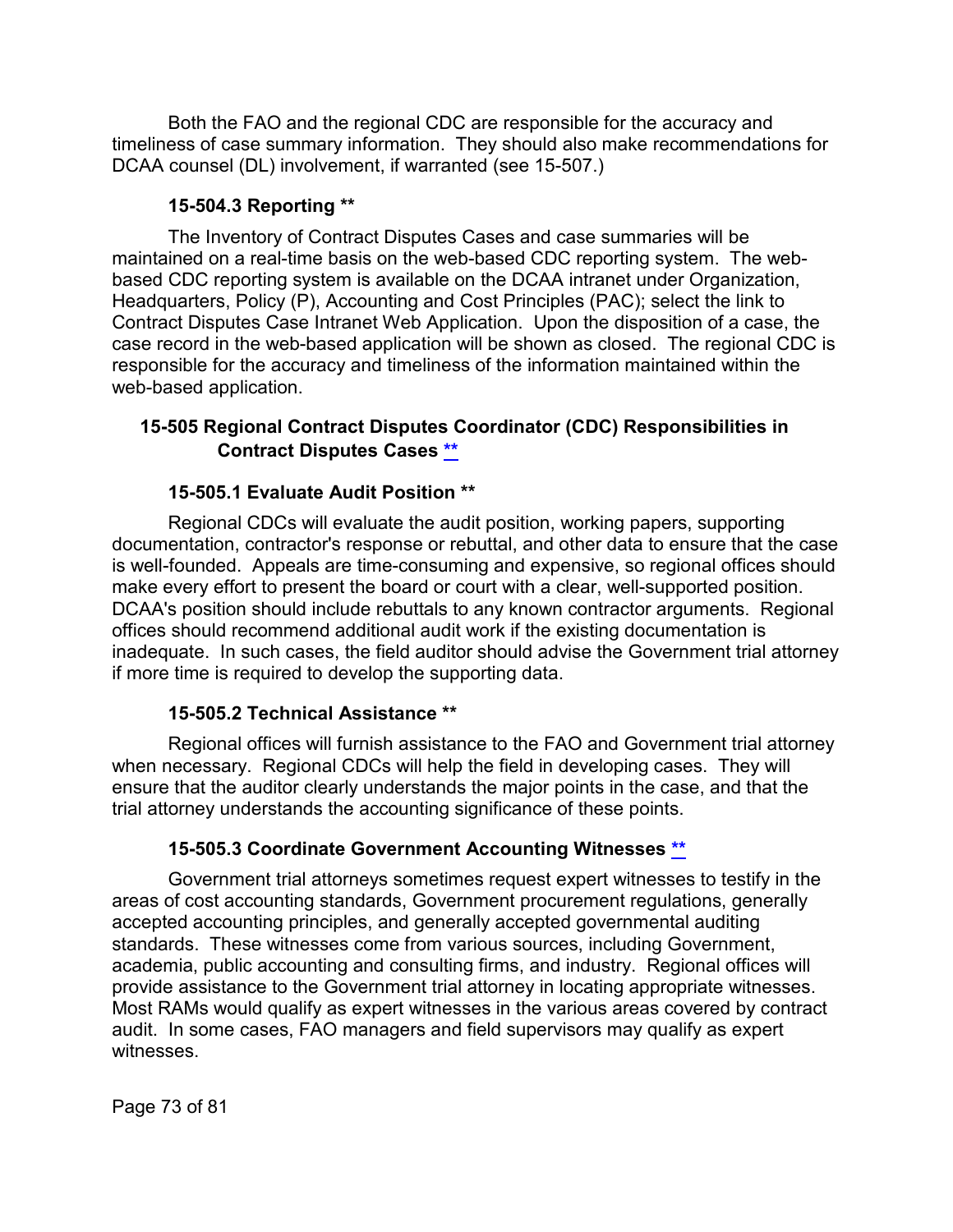## **15-505.4 Develop and Train Field Witnesses [\\*\\*](#page-5-5)**

DCAA witnesses of fact (usually the auditor who performed the audit or the supervisory auditor) or expert witnesses (usually the RAM or RSPM) need to prepare for their roles. Government trial attorneys prepare witnesses for trial, but, occasionally, this preparation is brief and at the last minute. Whenever appropriate, DCAA should support the witness preparation process. After coordinating with the Government trial attorneys, regional CDCs should acquaint the field auditor witness with courtroom procedure, including simulated courtroom testimony. To familiarize themselves with the trial/hearing process, regional CDCs should attend selected board hearings or court trials in their regions.

## **15-505.5 Evaluate Field Support [\\*\\*](#page-5-6)**

Regional CDCs should periodically evaluate FAO compliance with their responsibilities for the contract disputes program (see 15-506) to assure that FAOs are in compliance with Agency policy and to submit suggestions regarding possible improvements. The compliance program should assure active FAO contact with Government trial attorneys.

# **15-505.6 Real Time Case Summary Reporting [\\*\\*](#page-5-7)**

Regional CDC's will oversee real time reporting of contract dispute case summaries (both initial and updates) for all significant cases and maintenance of the inventory of routine cases in the web based application as described in 15-504.

## **15-506 FAO Responsibilities in Contract Disputes Cases [\\*\\*](#page-5-8)**

## **15-506.1 Release of Official Information in Litigation and Testimony by DCAA Personnel as Witnesses [\\*\\*](#page-5-9)**

[DCAA Regulation 5410.11,](https://sharepoint.dcaaintra.mil/headquarters/resources/CM/CMC/Publications/Publications/DCAAI%205410.11.pdf) Release of Official Information in Litigation and Testimony by DCAA personnel as witnesses, requires a determination by the General Counsel or his/her delegate prior to the release of official DCAA information for use in litigation or the provision of DCAA personnel to be interviewed, contacted, or used as witnesses concerning DoD information. The authority to authorize the release of requested information or authorize testimony of DCAA personnel has been delegated to the Chief Trial Attorney or other trial attorneys representing the Government in contract appeals proceedings before the ASBCA. Based on the nature of the contract disputes case, litigation requests will typically be processed through the attorneys representing the Government. Therefore, in accordance with Section 3.3.3 of DCAAR 5410.11, the regulation would not apply and DCAA personnel are not required to contact DCAA's General Counsel prior to responding to the request. The regulation does apply when litigation requests are received directly from counsel representing other than the United States Government, in which case DCAA personnel are required to contact the DCAA General Counsel or his/her delegate prior to responding to the request.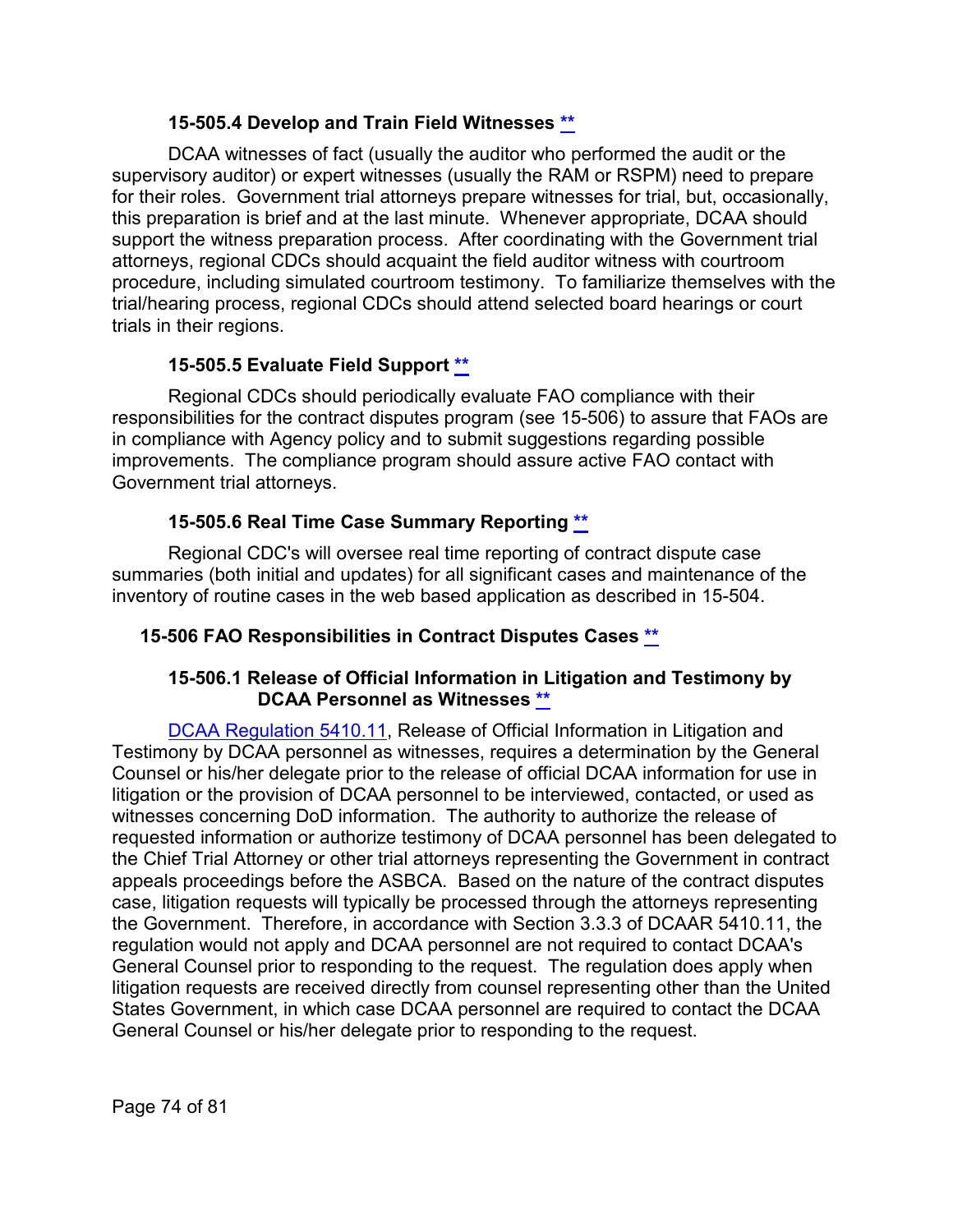## **15-506.2 Support Government Trial Attorney [\\*\\*](#page-5-10)**

Audit support to Government trial attorneys should consist of clearly communicating the facts of the case, explaining the significance of the auditing and accounting issues, if required, and providing appropriate requested assistance. This may include suggesting areas for discovery or participating as a technical advisor during depositions. Field auditors should provide only basic accounting information and specific issue (factual) support. They should exercise special care to avoid expressing opinions on subjects outside the accounting field. They should not express legal or engineering opinions, for example. Auditors should elevate to the regional offices any requests from Government trial attorneys that fall outside of accounting areas. For example, auditors should avoid assessing the litigative risk of a case. This responsibility for board or court cases rests with the Government trial attorney. FAOs should inform the regional CDC in advance of significant meetings with the trial attorney in order to facilitate regional involvement in important cases.

## **15-506.3 Coordinate with Government Trial Attorney and Contracting Officer [\\*\\*](#page-5-11)**

Offer services to the contracting officer and Government trial attorney whenever a situation arises where audit services can be effectively used. Notify the Government trial attorney and the contracting officer promptly of any problems of access to records or contractor delay in furnishing data (see [1-504.4\)](https://viper.dcaa.mil/guidance/cam/3127/introduction-to-contract-audit#Sec15044). Request them to obtain any necessary technical reviews, and notify them of any technical reviews that are not received on a timely basis. Delays in receiving required technical reports can impair the Government's case and hamper the auditor's work. FAOs should be aware of cases in a prehearing status and periodically contact the Government trial attorney to offer assistance and discuss case status.

## **15-506.4 Maintain Case Files [\\*\\*](#page-5-12)**

Establish a separate case file for each active board or other contract disputes case. Index the file for easy retrieval of documents. Prepare and maintain, in the file, a case summary for significant cases (see 15-504.2) and a chronology of significant events for routine cases. Documents belonging in the case file are the decision being appealed, the contract, the audit report, the contractor's complaint, the Government's response to the complaint, correspondence between parties relating to the appeal, and any other pertinent information. Audit assignment files related to contract disputes should be segregated from the general working paper files and maintained in a locked file or cabinet. Contract disputes cases can last for many years. This procedure secures and protects documents during transition periods (change of cognizant supervisors or FAO, for example).

#### **15-506.5 Produce Documents [\\*\\*](#page-5-13)**

Clarify and coordinate requests for the production of documents with the trial attorney and the regional office. Review DMIS data to identify all pertinent files. Once identified, segregate these files with the case file for the remainder of the litigation. A

Page 75 of 81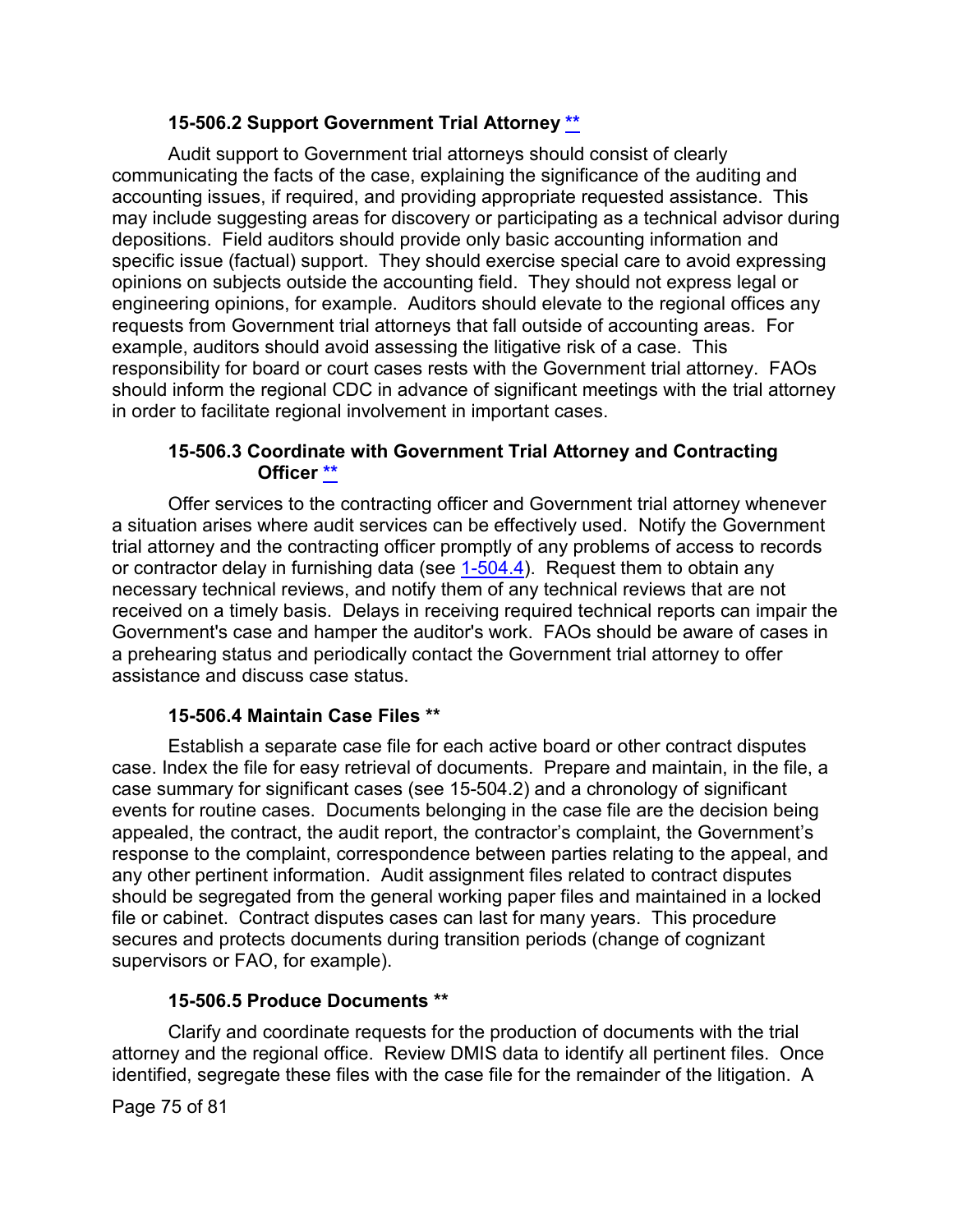DCAA representative should physically observe any contractor access to these files during discovery. Arrange to have all pertinent working papers at the hearing. Protect classified documents essential to the case in the appropriate manner. Retain copies of all working papers released from DCAA custody.

## **15-506.6 Testify as a Witness [\\*\\*](#page-5-14)**

The auditor who performed the original audit or his supervisor will normally be the DCAA factual witness, unless the regional audit manager in coordination with the regional CDC and the Government trial attorney believe other arrangements are appropriate. If the performing auditor is not available (because of termination, for example), or if the original auditor was a trainee, the supervisory auditor involved in the original audit will be the recommended DCAA factual witness. Promptly notify the regional office when FAO personnel must testify, so the regional CDC may review the case and assist in the witness preparation when appropriate. Self-study course No. 9310, "Auditor Testimony in BCA Proceedings" should be taken by all DCAA witnesses. The CDC should coordinate planned action with the Government trial attorneys. Refer any requests from the Government trial attorney for additional or expert witnesses to the regional CDC.

## **15-506.7 Evaluate Audit Support [\\*\\*](#page-5-15)**

Following audit participation in an appeal, evaluate the effectiveness of audit support and the need for additional guidance on the issues involved. This report should be submitted to the regional office.

## **15-507 Headquarters Support [\\*\\*](#page-5-16)**

a. Headquarters, Accounting and Cost Principles Division, will monitor all actual and potential cases and update guidance based on an analysis of individual cases or trends. Headquarters will assist regional offices upon receipt of a written request, input of case summary information (see 15-504.2), the region's position, and any additional supporting documentation needed to clearly explain the issue (see [4-902.2\)](https://viper.dcaa.mil/guidance/cam/3130/general-audit-requirements#Sec49022). The Accounting and Cost Principles Division will evaluate regional requests for Office of General Counsel (DL) involvement and make referrals to DL, if appropriate. Similarly, Headquarters may refer a representative to testify in support of the regional expert witness in significant cases concerning highly complex or unique issues involving accounting principles, auditing standards, contract cost issues, the application of the FAR cost principles, etc. Headquarters will support cases when such support will serve a useful purpose and the elements of the case are likely to have a significant impact on future allowability and allocability of costs at a number of contractor locations.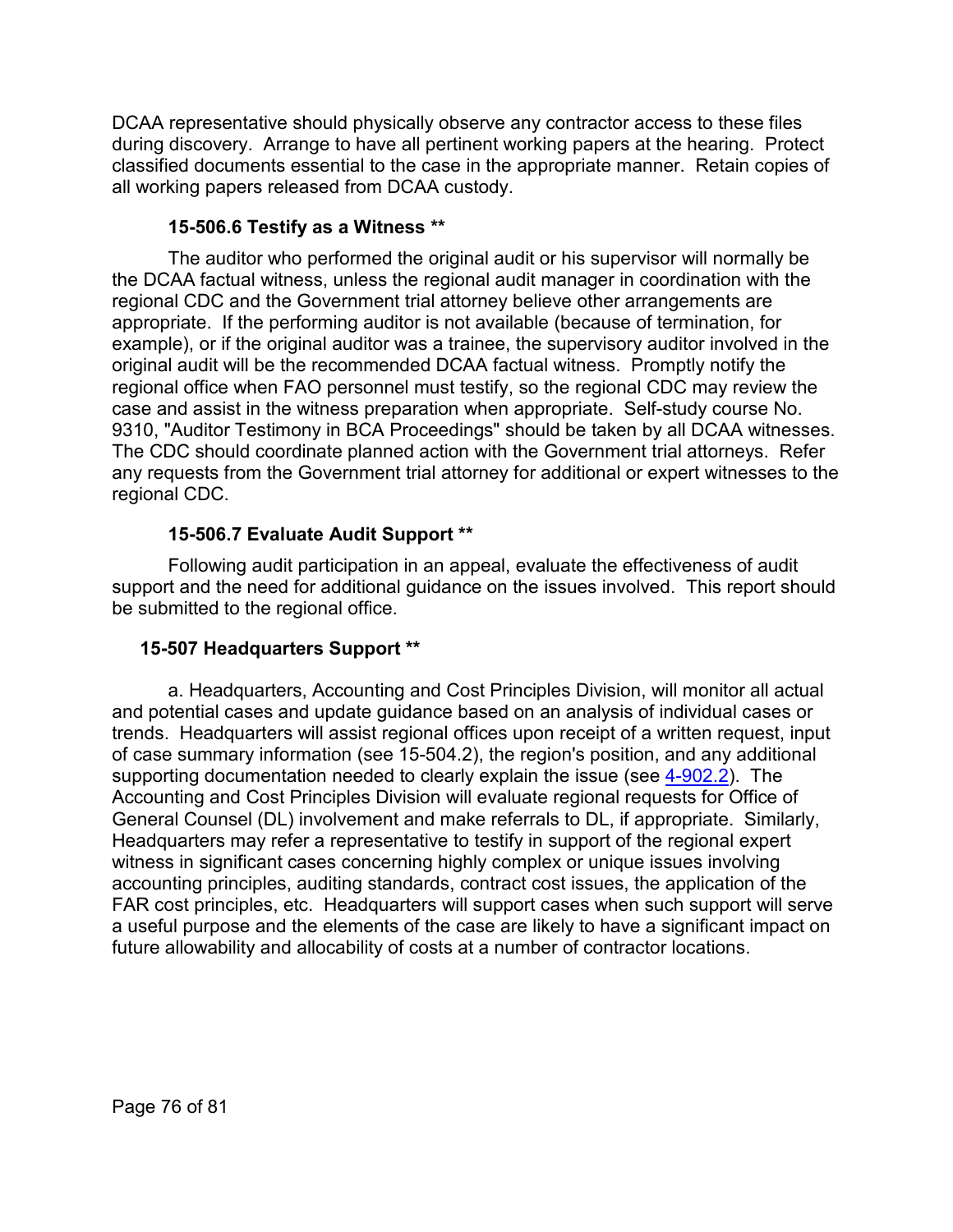b. Headquarters, DL, will review and analyze regional requests for DL support referred by the Accounting and Cost Principles Division. DL will coordinate with Policy the identification of cases appropriate for DL involvement. Similarly, any direct requests from Government trial attorneys for DL involvement in contract disputes cases will be coordinated with Policy. For cases accepted by DL for involvement, DL will contact the Government trial attorney and offer assistance. DL will communicate to Policy and the region the significant areas of assistance provided to the Government trial attorney.

# **15-600 Section 6 – Contract Audit Follow-up [\\*\\*](#page-6-0)**

# **15-601 Introduction [\\*\\*](#page-6-1)**

This section presents the responsibilities of acquisition components and contract auditors under [DoD Instruction 7640.02,](https://www.esd.whs.mil/Portals/54/Documents/DD/issuances/dodi/764002p.pdf) Policy for Follow-up on Contract Audit Reports. This instruction reissued April 15, 2015 supersedes the August 22, 2008 instruction, which was cancelled. Along with changes to the policy, responsibilities, and follow-up procedures, the reporting requirements changed to (1) add the Data Universal Numbering System (DUNS) number to the monthly listing, (2) make preaward accounting surveys reportable if the system is not acceptable, and (3) remove the exception dollars threshold making operations audits, incurred cost audits and special audits with less than \$100,000 of exceptions reportable.

# **15-602 Background and General Requirements [\\*\\*](#page-6-2)**

a. [DoD Instruction 7640.02,](https://www.esd.whs.mil/Portals/54/Documents/DD/issuances/dodi/764002p.pdf) Policy for Follow-up on Contract Audit Reports, dated April 15, 2015, prescribes DoD policies for contract audit follow-up (CAFU) and establishes a system for management action on contract audit reports. The system provides for (1) tracking and reporting of specified types of contract audit reports, (2) procedures to monitor and ensure the proper, timely resolution and disposition of contract audit reports, and (3) periodic evaluations by internal auditors of the effectiveness of the DoD components' follow-up systems.

b Audit reports often deal with significant problems or controversial situations. Accordingly, each report must provide clear rationale for the audit position. At times, differences of opinion between the auditor and the contracting officer may arise during the settlement of specific audit issues. Whenever a problem of this type occurs, the auditor must provide the contracting officer with all pertinent evidential materials. Moreover, there shall be continuous communication between the contract auditor and the contracting officer, to promote understanding and improve the potential for satisfactory resolution, before a final decision is rendered..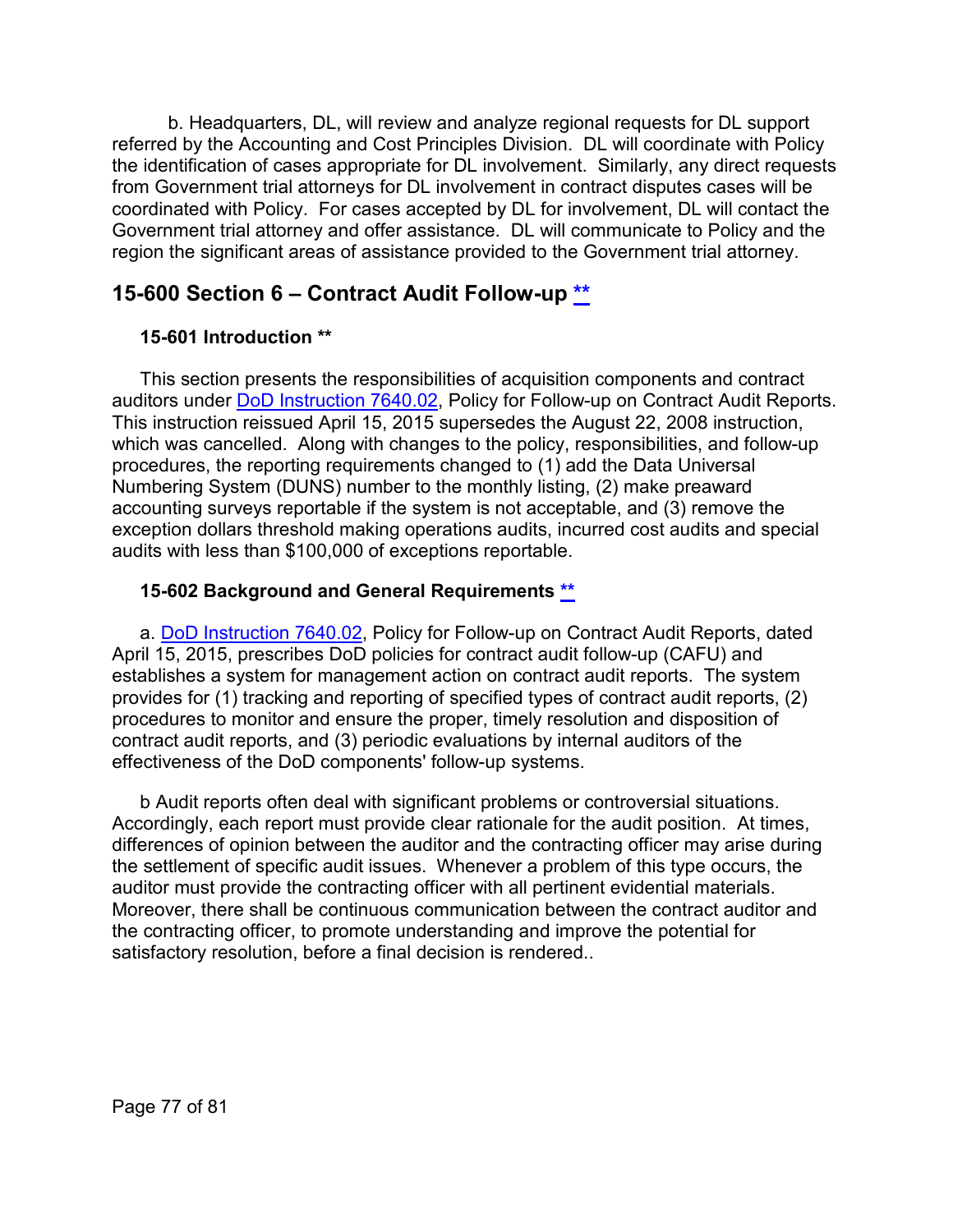#### **15-603 Responsibilities of Acquisition Components [\\*\\*](#page-6-3)**

The DoD Instruction requires DoD component heads to:

a. Designate a management official to the DoD IG as the point of contact to oversee contract audit follow-up (CAFU), including resolution and disposition actions for his or her component.

b. Establish and implement procedures whereby contracting officers consider all contract audit findings and recommendations in developing the pre-negotiation and post-negotiation positions, if applicable, including the assessment of recommended penalties and interest.

c. Establish and implement procedures for maintaining records regarding the status of all reportable audit reports.

d. Require periodic internal reviews of the DoD components' follow-up programs to determine whether contracting officials timely and effectively resolve and disposition audit findings and recommendations, including the assessment of penalties and interest.

#### **15-604 DCAA Responsibilities [\\*\\*](#page-6-4)**

The DoD Instruction requires DCAA to:

a. issue timely audit reports and provide timely and complete responses to contracting officers or review officials who request clarification or information supporting the reported findings and recommendations,

b. provide timely and adequate support to the DoD IG and any other DoD organization reviewing a DoD component's contract audit follow-up program,

c. consider all feedback provided by contracting officials to analyze and improve audit procedures and practices, and

d. provide a monthly listing of new reportable contract audit reports to the DoD components. The information in the monthly listing is described in 15-605.2d.

## **15-605 Procedures in DoD Instruction 7640.02 [\\*\\*](#page-6-5)**

#### **15-605.1 Tracking of Audit Reports [\\*\\*](#page-6-6)**

DoD components are required to track all contract audit reports. Reportable audits are to be tracked by the components in a CAFU system that (1) records the actions taken to resolve and disposition reportable contract audits and (2) serves as the source for the semiannual status information reported by the DoD Inspector General to the Secretary of Defense and to Congress.

Page 78 of 81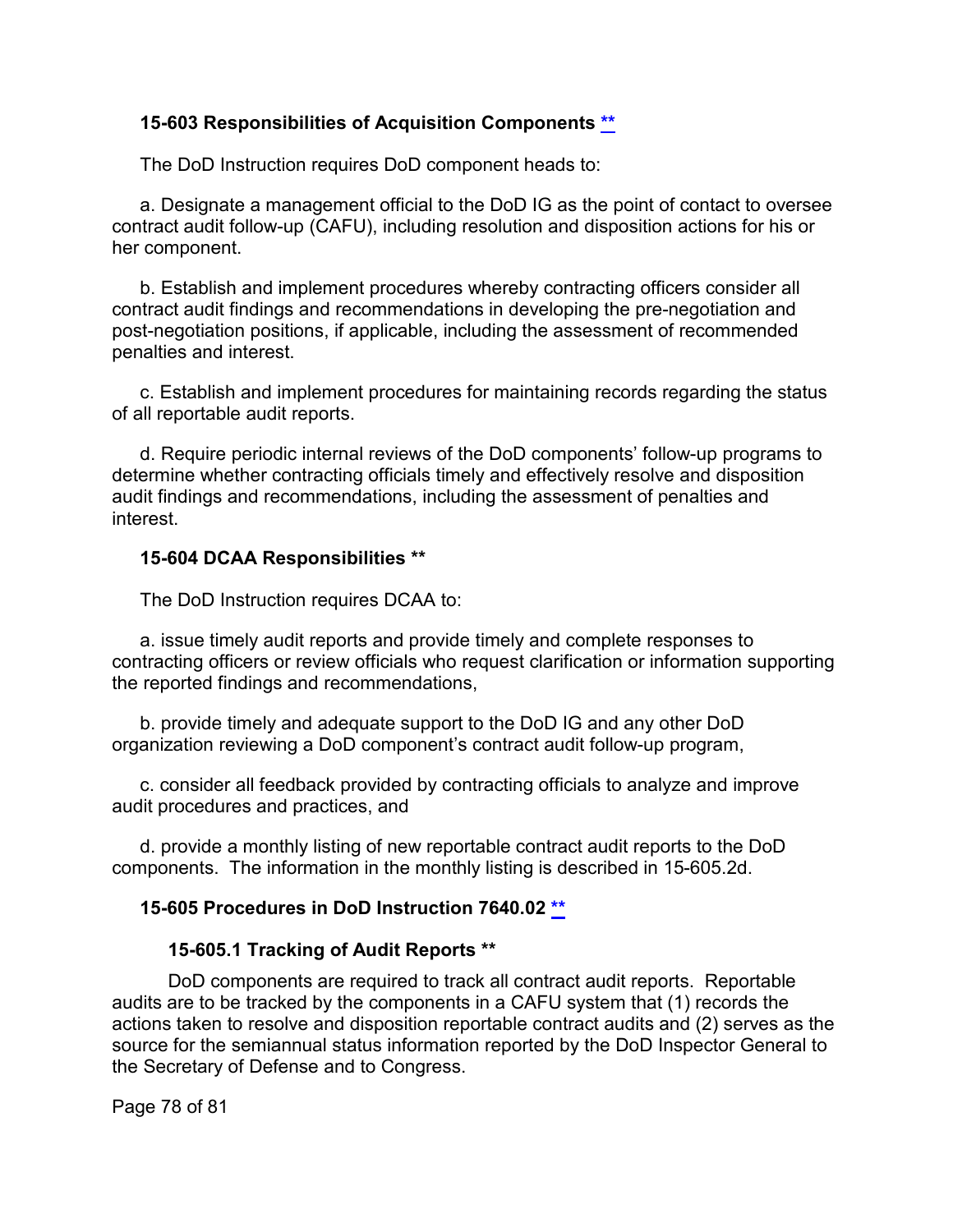## **15-605.2 Reporting Requirements [\\*\\*](#page-6-7)**

a. Most DoD components use the CAFU system maintained by the Defense Contract Management Agency (DCMA). DCMA's system generates the semiannual status reports required by the DoD IG. Components not using DCMA's automated CAFU system must submit status reports within three business days after the end of the semiannual reporting periods ending March 31 and September 30. The semiannual status reports include reportable reports (1) open as of the end of the reporting period, and (2) closed during the reporting period.

b. Except as noted in c. below reportable contract audit reports are:

(1) all contract audit reports that include questioned costs or recommendations and require contracting officer action except for those involving contractor estimates of future costs, agreed-upon procedures, or advisory services.

(2) all audit reports that supplement a previously issued reportable audit report are reportable, regardless of whether the supplemental audit report includes findings, recommendations, questioned costs, or potential cost avoidance. Auditors should issue a supplemental report when there is a significant change in audit findings (see [10-214](https://viper.dcaa.mil/guidance/cam/3147/preparation-and-distribution-of-audit-reports#Sec10214) on supplement reports). A supplemental report supersedes the prior audit report in the CAFU system; therefore, auditors should not use other communication methods such as email because these will not be reflected and tracked in the CAFU system.

c. Exceptions to reportable contract audit reports:

(1) assist audits, including subcontractor audits,

(2) auditor-determined final indirect rates where the auditor and contractor agree on the questioned costs **and** DCAA **does not** identify questioned costs subject to penalty, and

(3) any other audit reports not specifically identified as reportable in the **Instruction** 

d. DCAA Headquarters will provide a listing of reportable audits issued each month to the DoD components within three business days following month's end. The listing includes the audit report number; audit report date; contractor name; Commercial and Government Entity (CAGE) code; Data Universal Numbering System (DUNS) number; type of audit; questioned costs, potential cost avoidance, or recommended price adjustment (amount identified in the audit report without adjustment for government participation); questioned costs subject to penalty; DoD Activity Address Code; and whether the report includes qualifications or unresolved costs.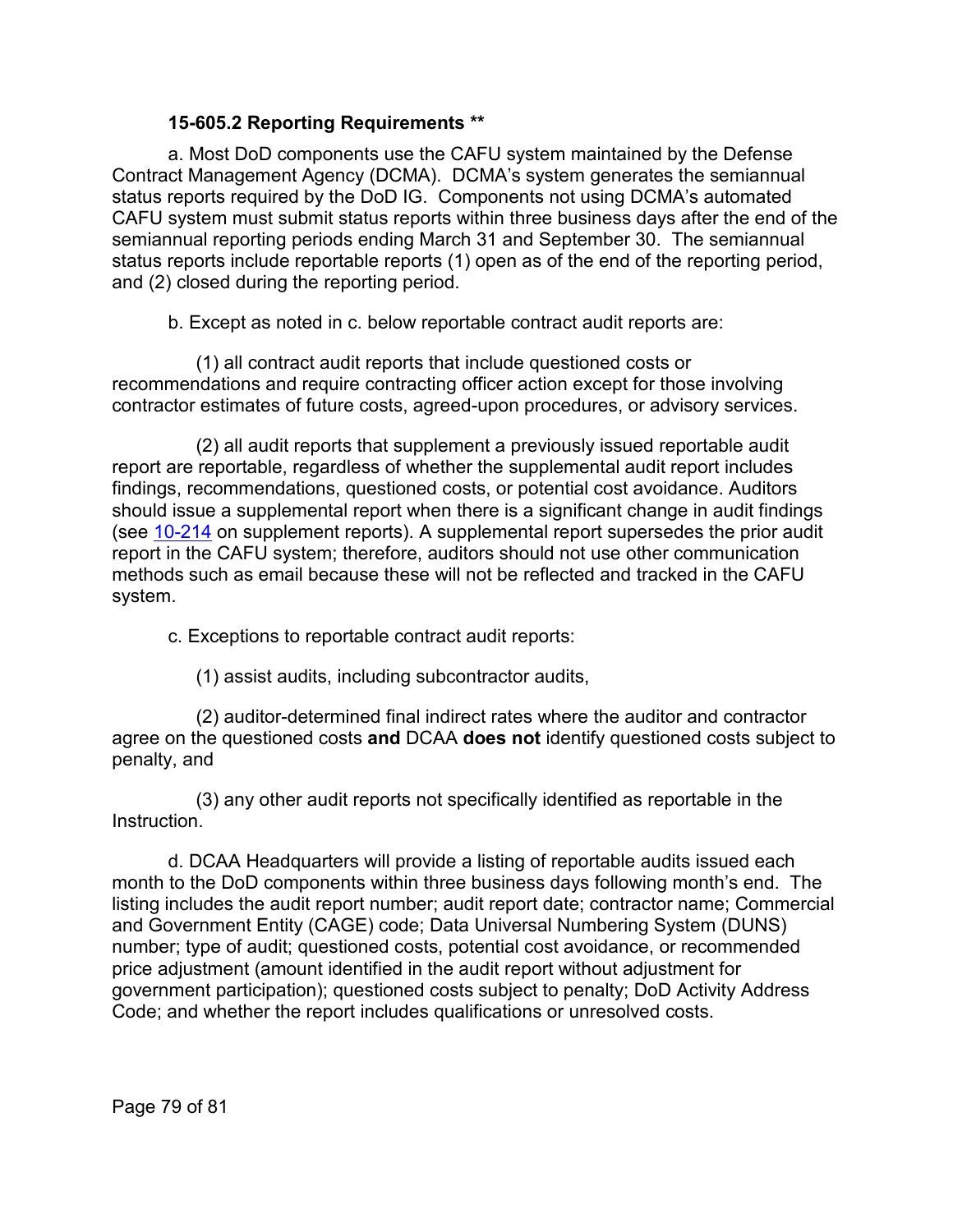e. Questioned costs are not adjusted for contract type (e.g., fixed-price or costtype) or Government participation in the CAFU system. This allows users to readily match questioned costs shown in a component's CAFU system record to questioned costs in the corresponding audit report.

f. Corporate, group, or home office questioned costs (1) are tracked using the audit report where they are first questioned and (2) are excluded from the reported questioned costs of lower tier audit reports in DMIS.

g. The contracting officers shall report questioned costs and sustained amounts in the CAFU system by: (1) including those agreed to between the auditor and contractor, except audit-determined incurred cost audits where the auditor and contractor agree on all questioned costs and the auditor does not identify questioned costs subject to penalty, (2) including those negotiated by another DoD contracting officer that are not being reported elsewhere in the CAFU system, (3) excluding corporate or divisional allocated costs if another DoD contracting officer is responsible for negotiating and reporting them in the CAFU system, and (4) not adjusting for contract type (e.g, fixed-price or cost-type) or percent of commercial business.

h. The contracting officers shall ensure the accuracy of all data in their CAFU system.

## **15-605.3 Resolution and Disposition of Reportable Contract Audit Reports [\\*\\*](#page-6-8)**

a. The contracting officer shall document the resolution of the audit report in a signed and dated pre-negotiation memorandum, if applicable. The contracting officer shall indicate whether each audit finding and/or recommendation is agreed to and, if not, the rationale for the disagreement.

b. The contracting officer shall (1) assess penalties and interest if the contracting officer determines that the contractor included costs that are expressly unallowable or previously determined to be unallowable in its final indirect cost rate proposal, (2) report the amount of assessed penalties in the CAFU system separate from the reported costs questioned sustained, and (3) collect interest assessed on overpayments resulting from defective certified cost or pricing data or assessed on increased costs paid by the Government as a result of a cost accounting standard noncompliance.

c. All reportable reports are to be tracked until dispositioned by the contracting officer and closed for follow-up purposes. Prior to reporting the audit as dispositioned, the contracting officer shall prepare, sign, and date a post-negotiation memorandum documenting the disposition results of all reported findings and recommendations. A copy of the post-negotiation memorandum shall be provided to DCAA or to other Government agencies involved in, or affected by, the negotiation, as appropriate.